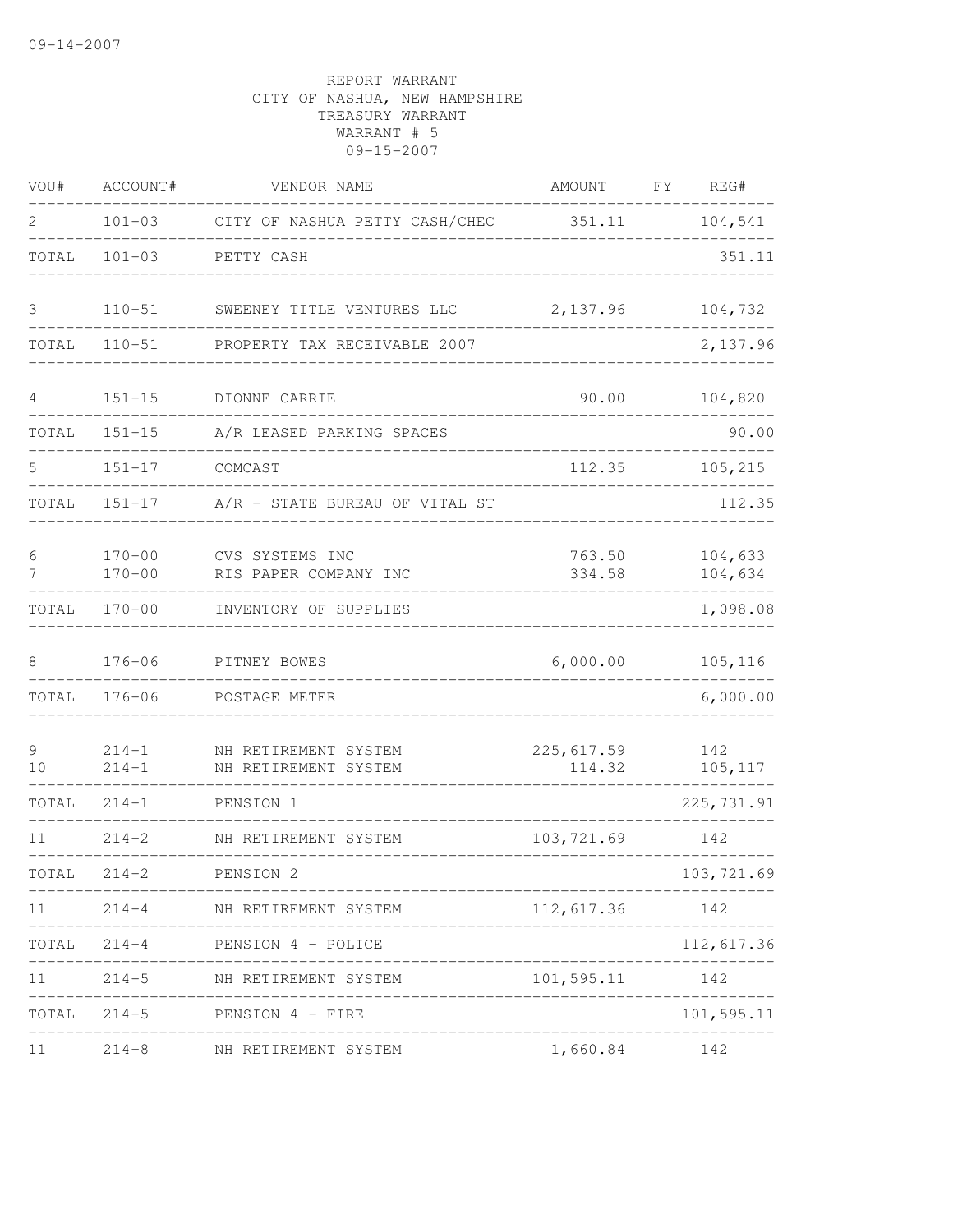| VOU#                                                              | ACCOUNT#                                                                                                                         | VENDOR NAME                                                                                                                                                                                              | AMOUNT                                                                                           | FY. | REG#                                                                                                                   |
|-------------------------------------------------------------------|----------------------------------------------------------------------------------------------------------------------------------|----------------------------------------------------------------------------------------------------------------------------------------------------------------------------------------------------------|--------------------------------------------------------------------------------------------------|-----|------------------------------------------------------------------------------------------------------------------------|
| TOTAL                                                             | $214 - 8$                                                                                                                        | PENSION 8                                                                                                                                                                                                |                                                                                                  |     | 1,660.84                                                                                                               |
| 12<br>13                                                          | $214 - BD$<br>$214 - BD$                                                                                                         | FEDERAL RESERVE BANK OF CLEVEL<br>FEDERAL RESERVE BANK OF CLEVEL                                                                                                                                         | 450.00<br>900.00                                                                                 |     | 104,540<br>104,544                                                                                                     |
| TOTAL                                                             | $214 - BD$                                                                                                                       | BONDS DEDUCTION                                                                                                                                                                                          |                                                                                                  |     | 1,350.00                                                                                                               |
| 14<br>15<br>16                                                    | $214 - BH$<br>$214 - BH$<br>$214 - BH$                                                                                           | ANTHEM BLUE CROSS BLUE SHIELD<br>ANTHEM BLUE CROSS BLUE SHIELD 17,834.14<br>PETRAIN TIMOTHY                                                                                                              | 124,810.59<br>98.00                                                                              |     | 124<br>134<br>104,553                                                                                                  |
| TOTAL                                                             | $214 - BH$                                                                                                                       | BLUE/CROSS HMO- CITY                                                                                                                                                                                     |                                                                                                  |     | 142,742.73                                                                                                             |
| 17<br>18                                                          | $214 - C$<br>$214 - C$                                                                                                           | ANTHEM BLUE CROSS BLUE SHIELD<br>ANTHEM BLUE CROSS BLUE SHIELD                                                                                                                                           | 1,408.87<br>128.67                                                                               |     | 124<br>134                                                                                                             |
| TOTAL                                                             | $214 - C$                                                                                                                        | B/C B/S J PLAN-DED SCHOOL                                                                                                                                                                                |                                                                                                  |     | 1,537.54                                                                                                               |
| 19<br>20<br>21<br>22<br>23<br>24<br>25<br>26<br>27<br>28<br>TOTAL | $214-DC$<br>$214-DC$<br>$214-DC$<br>$214-DC$<br>$214-DC$<br>$214-DC$<br>$214-DC$<br>$214-DC$<br>$214-DC$<br>$214-DC$<br>$214-DC$ | BIANCHI ROBERT<br>COSTA PHILLIP A<br>COSTANTINI SHELLEY<br>COTE KEITH<br>CURTIN BRENDA<br>GODLEWSKI JEAN<br>MENARD PAUL<br>PARADIS KELLEY I<br>QUINNO KAREN<br>TREMBLAY ERIC<br>DEPENDENT CARE DEDUCTION | 884.00<br>55.40<br>200.00<br>192.31<br>1,346.17<br>76.93<br>192.31<br>115.39<br>800.00<br>100.00 |     | 104,654<br>104,847<br>104,598<br>104,730<br>104,682<br>104,731<br>104,733<br>104,626<br>104,652<br>104,627<br>3,962.51 |
| 196,46                                                            | $214-DI$                                                                                                                         | UNUM LIFE INSURANCE                                                                                                                                                                                      | 1,273.36                                                                                         |     | 105,118                                                                                                                |
| TOTAL                                                             | $214-DI$                                                                                                                         | SCHOOL DISABILITY                                                                                                                                                                                        |                                                                                                  |     | 1,273.36                                                                                                               |
| 29                                                                | $214-HC$                                                                                                                         | HARVARD PILGRIM HEALTH CARE                                                                                                                                                                              | 39, 105.52                                                                                       |     | 126                                                                                                                    |
| TOTAL                                                             | $214-HC$                                                                                                                         | HARVARD COM HP                                                                                                                                                                                           |                                                                                                  |     | 39,105.52                                                                                                              |
| 30<br>31                                                          | 214-HJ<br>214-HJ                                                                                                                 | ANTHEM BLUE CROSS BLUE SHIELD<br>ANTHEM BLUE CROSS BLUE SHIELD 33,642.20                                                                                                                                 | 32,712.49                                                                                        |     | 124<br>134                                                                                                             |
| TOTAL                                                             |                                                                                                                                  | 214-HJ BC/BS J PLAN DED-CITY                                                                                                                                                                             |                                                                                                  |     | 66, 354.69                                                                                                             |
| 32<br>33                                                          | $214-P$                                                                                                                          | NORTHEAST DELTA<br>214-P NORTHEAST DELTA                                                                                                                                                                 | 10,199.87<br>160.46                                                                              |     | 125<br>139                                                                                                             |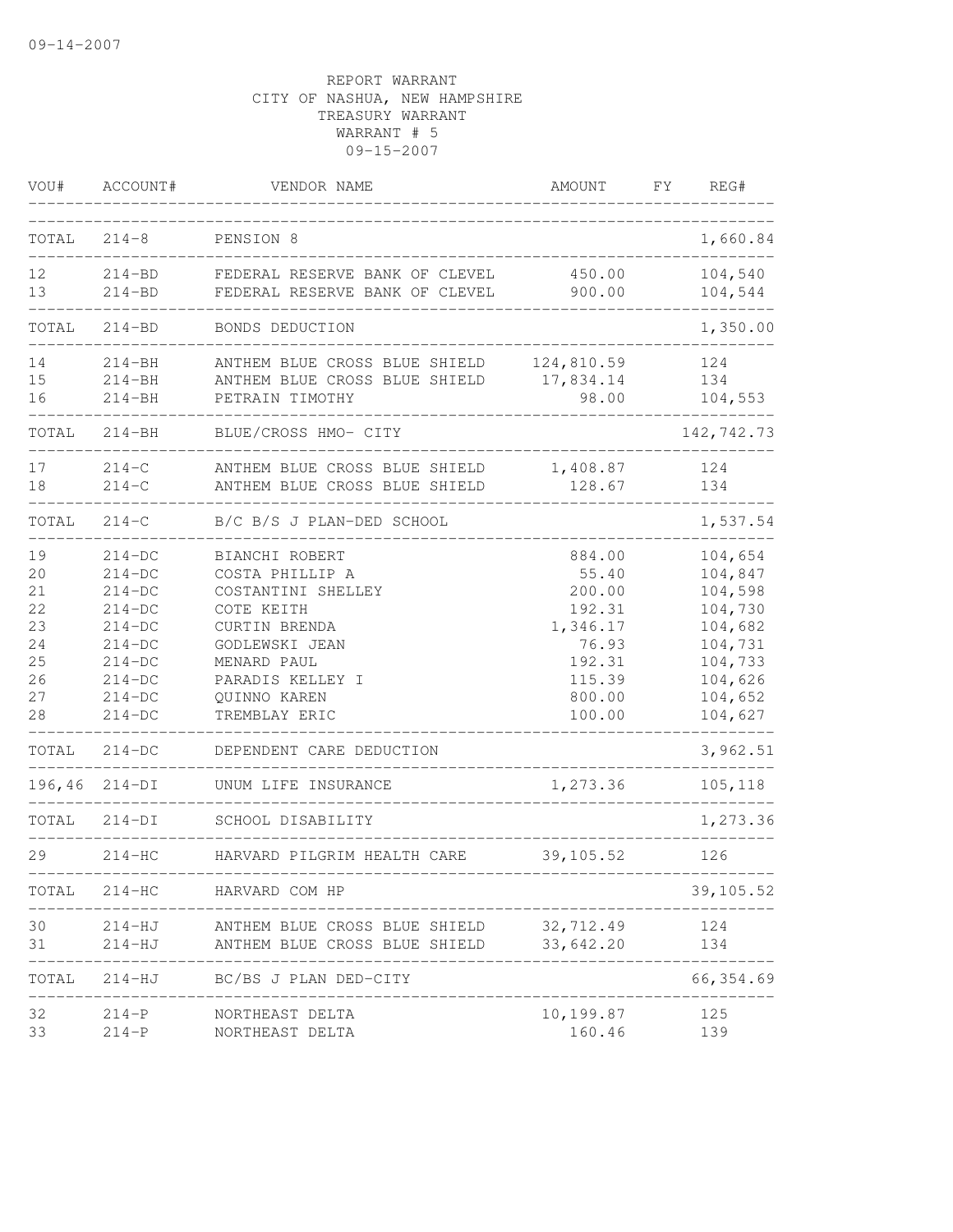| VOU#                                               | ACCOUNT#                                                                                                                   | VENDOR NAME                                                                                                                                                    | AMOUNT                                                                                                            | FY | REG#                                                        |
|----------------------------------------------------|----------------------------------------------------------------------------------------------------------------------------|----------------------------------------------------------------------------------------------------------------------------------------------------------------|-------------------------------------------------------------------------------------------------------------------|----|-------------------------------------------------------------|
| TOTAL                                              | $214-P$                                                                                                                    | NORTHEAST DELTA DEDUCTION                                                                                                                                      |                                                                                                                   |    | 10,360.33                                                   |
| 34<br>35<br>36                                     | $214 - PQ$<br>$214 - PQ$<br>$214 - PQ$                                                                                     | ANTHEM BLUE CROSS BLUE SHIELD<br>ANTHEM BLUE CROSS BLUE SHIELD<br>KELLER DEBORAH                                                                               | 38, 364.76<br>30, 319.42<br>751.12                                                                                |    | 124<br>134<br>104,624                                       |
| TOTAL                                              | 214-PO                                                                                                                     | BC/BS POINT OF SERV- CITY                                                                                                                                      |                                                                                                                   |    | 69, 435.30                                                  |
| 37                                                 | $214 - SL$                                                                                                                 | SUN LIFE ASSURANCE COMPANY OF                                                                                                                                  | 3,471.09                                                                                                          |    | 130                                                         |
| TOTAL                                              | $214-SL$                                                                                                                   | BPW GROUP INS-SUN LIFE                                                                                                                                         |                                                                                                                   |    | 3,471.09                                                    |
| 38                                                 | $214 - TD$                                                                                                                 | NORTHEAST DELTA                                                                                                                                                | 16,431.20<br>___________________                                                                                  |    | 135                                                         |
| TOTAL                                              | $214 - TD$                                                                                                                 | TEACHER DENTAL                                                                                                                                                 |                                                                                                                   |    | 16, 431.20                                                  |
|                                                    | $196, 46$ $214-V$                                                                                                          | VISION SERVICE PLAN - NH                                                                                                                                       | 7.52                                                                                                              |    | 105,119                                                     |
| TOTAL                                              | $214 - V$                                                                                                                  | VISION CARE DEDUCTION                                                                                                                                          |                                                                                                                   |    | 7.52                                                        |
| 39<br>40<br>41<br>42<br>43<br>44<br>45<br>46<br>47 | $255 - 00$<br>$255 - 00$<br>$255 - 00$<br>$255 - 00$<br>$255 - 00$<br>$255 - 00$<br>$255 - 00$<br>$255 - 00$<br>$255 - 00$ | STATE OF NH-MV<br>STATE OF NH-MV<br>STATE OF NH-MV<br>STATE OF NH-MV<br>STATE OF NH-MV<br>STATE OF NH-MV<br>STATE OF NH-MV<br>STATE OF NH-MV<br>STATE OF NH-MV | 15,695.65<br>14,776.35<br>21,376.10<br>38,553.05<br>19,365.35<br>14,683.85<br>12,700.95<br>25,547.40<br>24,682.75 |    | 122<br>127<br>128<br>131<br>133<br>137<br>140<br>143<br>147 |
| TOTAL                                              | $255 - 00$                                                                                                                 | STATE MVR                                                                                                                                                      |                                                                                                                   |    | 187, 381.45                                                 |
| 48<br>49                                           | $258 - 00$<br>$258 - 00$                                                                                                   | MARTINSON SANDRA J<br>PALMER CASSANDRA                                                                                                                         | 35.00<br>25.00                                                                                                    |    | 104,758<br>104,760                                          |
| TOTAL                                              | $258 - 00$                                                                                                                 | TVB REFUND PENDING                                                                                                                                             |                                                                                                                   |    | 60.00                                                       |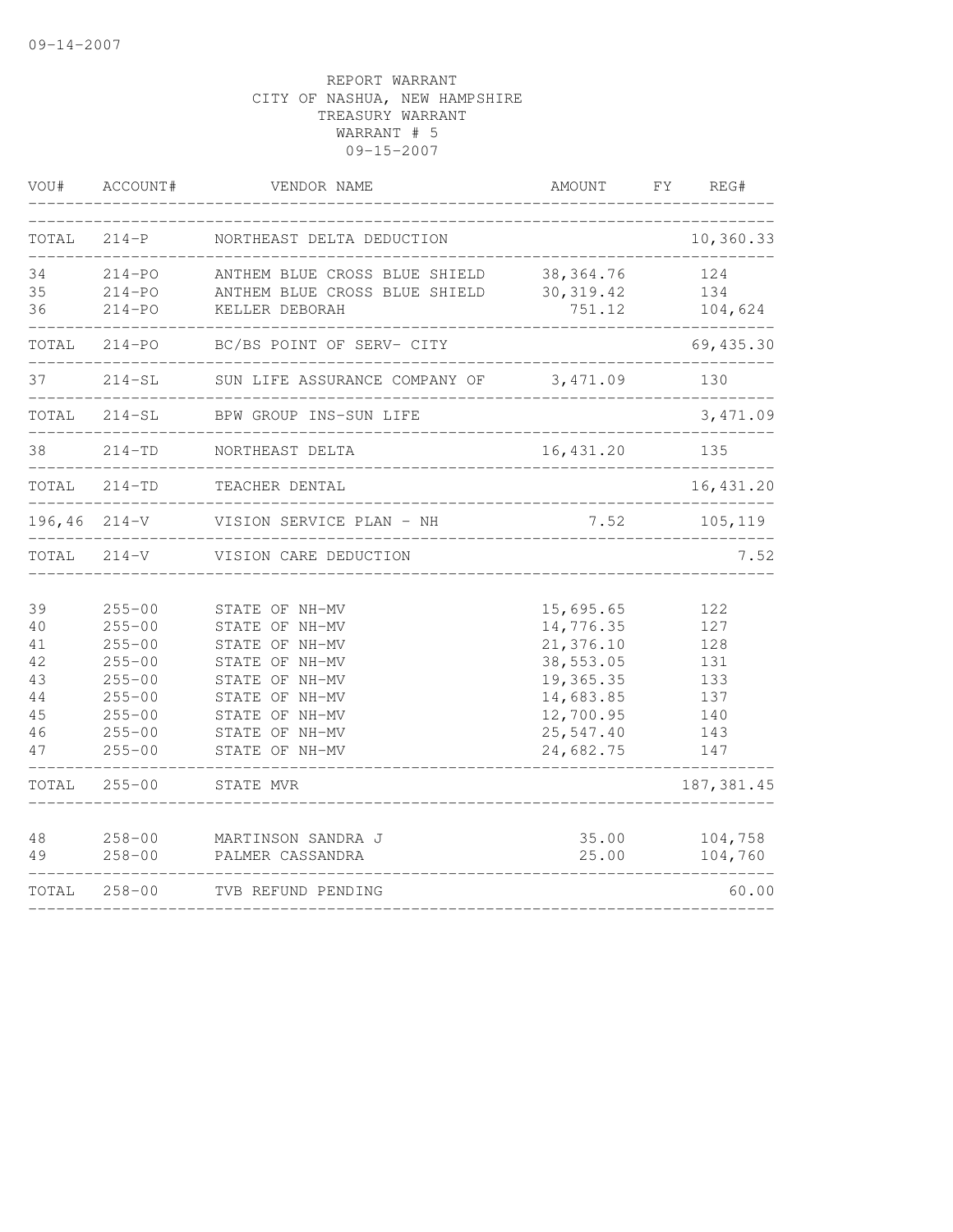| 305-59100 JEYNES COMPANY/MIKE JEYNES<br>150.00<br>104,645<br>50<br>51<br>200.00<br>104,691<br>305-59100<br>JOHNSON PETER N<br>52<br>305-59100<br>50.00<br>104,739<br>MCLEAN JIM<br>53<br>305-59100<br>NEXTEL COMMUNICATIONS<br>13.34<br>105,187<br>305-59100<br>300.00<br>54<br>O'NEIL TIM<br>104,741<br>55<br>305-59100<br>50.00<br>WALLENT FRANK J<br>104,618<br>56<br>228.49<br>305-64030<br>CITIZENS BANK<br>123<br>57<br>104,539<br>305-64030<br>COMCAST CABLE<br>2,843.22<br>58<br>229.90<br>305-95010<br>CITIZENS BANK<br>123<br>305<br>SRF - CIVIC & COMM ACTIVITIES<br>4,064.95<br>TOTAL<br>45,063.91<br>59<br>308-83012<br>ANTHEM BLUE CROSS BLUE SHIELD<br>134<br>167,554.61<br>60<br>308-83013<br>ANTHEM BLUE CROSS BLUE SHIELD<br>124<br>ANTHEM BLUE CROSS BLUE SHIELD<br>93,125.94<br>61<br>308-83013<br>134<br>21,383.31<br>62<br>308-83016<br>HARVARD PILGRIM HEALTH CARE<br>126<br>21,589.43<br>63<br>308-83016<br>HARVARD PILGRIM HEALTH CARE<br>136<br>56,921.46<br>64<br>HARVARD PILGRIM HEALTH CARE<br>126<br>308-83017<br>65<br>13,956.71<br>308-83017<br>HARVARD PILGRIM HEALTH CARE<br>136<br>66<br>ANTHEM BLUE CROSS BLUE SHIELD<br>44,024.45<br>124<br>308-83019<br>67<br>ANTHEM BLUE CROSS BLUE SHIELD<br>65,534.63<br>308-83019<br>134<br>68<br>308-83020<br>NORTHEAST DELTA<br>8,859.76<br>125<br>69<br>6,066.25<br>135<br>308-83020<br>NORTHEAST DELTA<br>70<br>139<br>308-83020<br>NORTHEAST DELTA<br>8,719.57<br>71<br>3,543.40<br>125<br>308-83021<br>NORTHEAST DELTA<br>72<br>1,857.25<br>135<br>308-83021<br>NORTHEAST DELTA<br>73<br>308-83021<br>1,678.50<br>139<br>NORTHEAST DELTA<br>74<br>308-83022<br>103,579.89<br>135<br>NORTHEAST DELTA<br>75<br>308-83029<br>985.68<br>DOLBEARE JOHN<br>104,823<br>76<br>308-83029<br>DUDLEY ALVIN<br>1,204.71<br>104,821<br>77<br>182.94<br>308-83029<br>JETTE LORETTE<br>104,819<br>78<br>308-83029<br>1,095.20<br>104,817<br>LEVERONE JOSEPH<br>79<br>1,314.23<br>104,827<br>308-83029<br>MARCOUX NANCY<br>693.62<br>80<br>104,825<br>308-83029<br>THERRIEN IRENE<br>81<br>308-83058<br>GROUNDWORK PRINCIPALS<br>6,374.00<br>105,120<br>308<br>SRF - INSURANCE<br>675, 309.45<br>TOTAL<br>196,464 3086-53100<br>1,400.00<br>105,080<br>DICKSON KYBURG ROBIN<br>1,231.93<br>142<br>3086-82025<br>NH RETIREMENT SYSTEM<br>32.58<br>196,465 3086-83004<br>105,122<br>VISION SERVICE PLAN - NH<br>2,531.26<br>3086-83006<br>ANTHEM BLUE CROSS BLUE SHIELD<br>134<br>196,466 3086-83102<br>105,121<br>UNUM LIFE INSURANCE<br>38.48<br>1,579.13<br>104,918<br>196,467 3086-91040<br>COTE RICHARD | VOU# | ACCOUNT# | VENDOR NAME | AMOUNT | FY | REG# |
|----------------------------------------------------------------------------------------------------------------------------------------------------------------------------------------------------------------------------------------------------------------------------------------------------------------------------------------------------------------------------------------------------------------------------------------------------------------------------------------------------------------------------------------------------------------------------------------------------------------------------------------------------------------------------------------------------------------------------------------------------------------------------------------------------------------------------------------------------------------------------------------------------------------------------------------------------------------------------------------------------------------------------------------------------------------------------------------------------------------------------------------------------------------------------------------------------------------------------------------------------------------------------------------------------------------------------------------------------------------------------------------------------------------------------------------------------------------------------------------------------------------------------------------------------------------------------------------------------------------------------------------------------------------------------------------------------------------------------------------------------------------------------------------------------------------------------------------------------------------------------------------------------------------------------------------------------------------------------------------------------------------------------------------------------------------------------------------------------------------------------------------------------------------------------------------------------------------------------------------------------------------------------------------------------------------------------------------------------------------------------------------------------------------------------------------------------------------------------------------------------------------------------------------------------------------------------|------|----------|-------------|--------|----|------|
|                                                                                                                                                                                                                                                                                                                                                                                                                                                                                                                                                                                                                                                                                                                                                                                                                                                                                                                                                                                                                                                                                                                                                                                                                                                                                                                                                                                                                                                                                                                                                                                                                                                                                                                                                                                                                                                                                                                                                                                                                                                                                                                                                                                                                                                                                                                                                                                                                                                                                                                                                                            |      |          |             |        |    |      |
|                                                                                                                                                                                                                                                                                                                                                                                                                                                                                                                                                                                                                                                                                                                                                                                                                                                                                                                                                                                                                                                                                                                                                                                                                                                                                                                                                                                                                                                                                                                                                                                                                                                                                                                                                                                                                                                                                                                                                                                                                                                                                                                                                                                                                                                                                                                                                                                                                                                                                                                                                                            |      |          |             |        |    |      |
|                                                                                                                                                                                                                                                                                                                                                                                                                                                                                                                                                                                                                                                                                                                                                                                                                                                                                                                                                                                                                                                                                                                                                                                                                                                                                                                                                                                                                                                                                                                                                                                                                                                                                                                                                                                                                                                                                                                                                                                                                                                                                                                                                                                                                                                                                                                                                                                                                                                                                                                                                                            |      |          |             |        |    |      |
|                                                                                                                                                                                                                                                                                                                                                                                                                                                                                                                                                                                                                                                                                                                                                                                                                                                                                                                                                                                                                                                                                                                                                                                                                                                                                                                                                                                                                                                                                                                                                                                                                                                                                                                                                                                                                                                                                                                                                                                                                                                                                                                                                                                                                                                                                                                                                                                                                                                                                                                                                                            |      |          |             |        |    |      |
|                                                                                                                                                                                                                                                                                                                                                                                                                                                                                                                                                                                                                                                                                                                                                                                                                                                                                                                                                                                                                                                                                                                                                                                                                                                                                                                                                                                                                                                                                                                                                                                                                                                                                                                                                                                                                                                                                                                                                                                                                                                                                                                                                                                                                                                                                                                                                                                                                                                                                                                                                                            |      |          |             |        |    |      |
|                                                                                                                                                                                                                                                                                                                                                                                                                                                                                                                                                                                                                                                                                                                                                                                                                                                                                                                                                                                                                                                                                                                                                                                                                                                                                                                                                                                                                                                                                                                                                                                                                                                                                                                                                                                                                                                                                                                                                                                                                                                                                                                                                                                                                                                                                                                                                                                                                                                                                                                                                                            |      |          |             |        |    |      |
|                                                                                                                                                                                                                                                                                                                                                                                                                                                                                                                                                                                                                                                                                                                                                                                                                                                                                                                                                                                                                                                                                                                                                                                                                                                                                                                                                                                                                                                                                                                                                                                                                                                                                                                                                                                                                                                                                                                                                                                                                                                                                                                                                                                                                                                                                                                                                                                                                                                                                                                                                                            |      |          |             |        |    |      |
|                                                                                                                                                                                                                                                                                                                                                                                                                                                                                                                                                                                                                                                                                                                                                                                                                                                                                                                                                                                                                                                                                                                                                                                                                                                                                                                                                                                                                                                                                                                                                                                                                                                                                                                                                                                                                                                                                                                                                                                                                                                                                                                                                                                                                                                                                                                                                                                                                                                                                                                                                                            |      |          |             |        |    |      |
|                                                                                                                                                                                                                                                                                                                                                                                                                                                                                                                                                                                                                                                                                                                                                                                                                                                                                                                                                                                                                                                                                                                                                                                                                                                                                                                                                                                                                                                                                                                                                                                                                                                                                                                                                                                                                                                                                                                                                                                                                                                                                                                                                                                                                                                                                                                                                                                                                                                                                                                                                                            |      |          |             |        |    |      |
|                                                                                                                                                                                                                                                                                                                                                                                                                                                                                                                                                                                                                                                                                                                                                                                                                                                                                                                                                                                                                                                                                                                                                                                                                                                                                                                                                                                                                                                                                                                                                                                                                                                                                                                                                                                                                                                                                                                                                                                                                                                                                                                                                                                                                                                                                                                                                                                                                                                                                                                                                                            |      |          |             |        |    |      |
|                                                                                                                                                                                                                                                                                                                                                                                                                                                                                                                                                                                                                                                                                                                                                                                                                                                                                                                                                                                                                                                                                                                                                                                                                                                                                                                                                                                                                                                                                                                                                                                                                                                                                                                                                                                                                                                                                                                                                                                                                                                                                                                                                                                                                                                                                                                                                                                                                                                                                                                                                                            |      |          |             |        |    |      |
|                                                                                                                                                                                                                                                                                                                                                                                                                                                                                                                                                                                                                                                                                                                                                                                                                                                                                                                                                                                                                                                                                                                                                                                                                                                                                                                                                                                                                                                                                                                                                                                                                                                                                                                                                                                                                                                                                                                                                                                                                                                                                                                                                                                                                                                                                                                                                                                                                                                                                                                                                                            |      |          |             |        |    |      |
|                                                                                                                                                                                                                                                                                                                                                                                                                                                                                                                                                                                                                                                                                                                                                                                                                                                                                                                                                                                                                                                                                                                                                                                                                                                                                                                                                                                                                                                                                                                                                                                                                                                                                                                                                                                                                                                                                                                                                                                                                                                                                                                                                                                                                                                                                                                                                                                                                                                                                                                                                                            |      |          |             |        |    |      |
|                                                                                                                                                                                                                                                                                                                                                                                                                                                                                                                                                                                                                                                                                                                                                                                                                                                                                                                                                                                                                                                                                                                                                                                                                                                                                                                                                                                                                                                                                                                                                                                                                                                                                                                                                                                                                                                                                                                                                                                                                                                                                                                                                                                                                                                                                                                                                                                                                                                                                                                                                                            |      |          |             |        |    |      |
|                                                                                                                                                                                                                                                                                                                                                                                                                                                                                                                                                                                                                                                                                                                                                                                                                                                                                                                                                                                                                                                                                                                                                                                                                                                                                                                                                                                                                                                                                                                                                                                                                                                                                                                                                                                                                                                                                                                                                                                                                                                                                                                                                                                                                                                                                                                                                                                                                                                                                                                                                                            |      |          |             |        |    |      |
|                                                                                                                                                                                                                                                                                                                                                                                                                                                                                                                                                                                                                                                                                                                                                                                                                                                                                                                                                                                                                                                                                                                                                                                                                                                                                                                                                                                                                                                                                                                                                                                                                                                                                                                                                                                                                                                                                                                                                                                                                                                                                                                                                                                                                                                                                                                                                                                                                                                                                                                                                                            |      |          |             |        |    |      |
|                                                                                                                                                                                                                                                                                                                                                                                                                                                                                                                                                                                                                                                                                                                                                                                                                                                                                                                                                                                                                                                                                                                                                                                                                                                                                                                                                                                                                                                                                                                                                                                                                                                                                                                                                                                                                                                                                                                                                                                                                                                                                                                                                                                                                                                                                                                                                                                                                                                                                                                                                                            |      |          |             |        |    |      |
|                                                                                                                                                                                                                                                                                                                                                                                                                                                                                                                                                                                                                                                                                                                                                                                                                                                                                                                                                                                                                                                                                                                                                                                                                                                                                                                                                                                                                                                                                                                                                                                                                                                                                                                                                                                                                                                                                                                                                                                                                                                                                                                                                                                                                                                                                                                                                                                                                                                                                                                                                                            |      |          |             |        |    |      |
|                                                                                                                                                                                                                                                                                                                                                                                                                                                                                                                                                                                                                                                                                                                                                                                                                                                                                                                                                                                                                                                                                                                                                                                                                                                                                                                                                                                                                                                                                                                                                                                                                                                                                                                                                                                                                                                                                                                                                                                                                                                                                                                                                                                                                                                                                                                                                                                                                                                                                                                                                                            |      |          |             |        |    |      |
|                                                                                                                                                                                                                                                                                                                                                                                                                                                                                                                                                                                                                                                                                                                                                                                                                                                                                                                                                                                                                                                                                                                                                                                                                                                                                                                                                                                                                                                                                                                                                                                                                                                                                                                                                                                                                                                                                                                                                                                                                                                                                                                                                                                                                                                                                                                                                                                                                                                                                                                                                                            |      |          |             |        |    |      |
|                                                                                                                                                                                                                                                                                                                                                                                                                                                                                                                                                                                                                                                                                                                                                                                                                                                                                                                                                                                                                                                                                                                                                                                                                                                                                                                                                                                                                                                                                                                                                                                                                                                                                                                                                                                                                                                                                                                                                                                                                                                                                                                                                                                                                                                                                                                                                                                                                                                                                                                                                                            |      |          |             |        |    |      |
|                                                                                                                                                                                                                                                                                                                                                                                                                                                                                                                                                                                                                                                                                                                                                                                                                                                                                                                                                                                                                                                                                                                                                                                                                                                                                                                                                                                                                                                                                                                                                                                                                                                                                                                                                                                                                                                                                                                                                                                                                                                                                                                                                                                                                                                                                                                                                                                                                                                                                                                                                                            |      |          |             |        |    |      |
|                                                                                                                                                                                                                                                                                                                                                                                                                                                                                                                                                                                                                                                                                                                                                                                                                                                                                                                                                                                                                                                                                                                                                                                                                                                                                                                                                                                                                                                                                                                                                                                                                                                                                                                                                                                                                                                                                                                                                                                                                                                                                                                                                                                                                                                                                                                                                                                                                                                                                                                                                                            |      |          |             |        |    |      |
|                                                                                                                                                                                                                                                                                                                                                                                                                                                                                                                                                                                                                                                                                                                                                                                                                                                                                                                                                                                                                                                                                                                                                                                                                                                                                                                                                                                                                                                                                                                                                                                                                                                                                                                                                                                                                                                                                                                                                                                                                                                                                                                                                                                                                                                                                                                                                                                                                                                                                                                                                                            |      |          |             |        |    |      |
|                                                                                                                                                                                                                                                                                                                                                                                                                                                                                                                                                                                                                                                                                                                                                                                                                                                                                                                                                                                                                                                                                                                                                                                                                                                                                                                                                                                                                                                                                                                                                                                                                                                                                                                                                                                                                                                                                                                                                                                                                                                                                                                                                                                                                                                                                                                                                                                                                                                                                                                                                                            |      |          |             |        |    |      |
|                                                                                                                                                                                                                                                                                                                                                                                                                                                                                                                                                                                                                                                                                                                                                                                                                                                                                                                                                                                                                                                                                                                                                                                                                                                                                                                                                                                                                                                                                                                                                                                                                                                                                                                                                                                                                                                                                                                                                                                                                                                                                                                                                                                                                                                                                                                                                                                                                                                                                                                                                                            |      |          |             |        |    |      |
|                                                                                                                                                                                                                                                                                                                                                                                                                                                                                                                                                                                                                                                                                                                                                                                                                                                                                                                                                                                                                                                                                                                                                                                                                                                                                                                                                                                                                                                                                                                                                                                                                                                                                                                                                                                                                                                                                                                                                                                                                                                                                                                                                                                                                                                                                                                                                                                                                                                                                                                                                                            |      |          |             |        |    |      |
|                                                                                                                                                                                                                                                                                                                                                                                                                                                                                                                                                                                                                                                                                                                                                                                                                                                                                                                                                                                                                                                                                                                                                                                                                                                                                                                                                                                                                                                                                                                                                                                                                                                                                                                                                                                                                                                                                                                                                                                                                                                                                                                                                                                                                                                                                                                                                                                                                                                                                                                                                                            |      |          |             |        |    |      |
|                                                                                                                                                                                                                                                                                                                                                                                                                                                                                                                                                                                                                                                                                                                                                                                                                                                                                                                                                                                                                                                                                                                                                                                                                                                                                                                                                                                                                                                                                                                                                                                                                                                                                                                                                                                                                                                                                                                                                                                                                                                                                                                                                                                                                                                                                                                                                                                                                                                                                                                                                                            |      |          |             |        |    |      |
|                                                                                                                                                                                                                                                                                                                                                                                                                                                                                                                                                                                                                                                                                                                                                                                                                                                                                                                                                                                                                                                                                                                                                                                                                                                                                                                                                                                                                                                                                                                                                                                                                                                                                                                                                                                                                                                                                                                                                                                                                                                                                                                                                                                                                                                                                                                                                                                                                                                                                                                                                                            |      |          |             |        |    |      |
|                                                                                                                                                                                                                                                                                                                                                                                                                                                                                                                                                                                                                                                                                                                                                                                                                                                                                                                                                                                                                                                                                                                                                                                                                                                                                                                                                                                                                                                                                                                                                                                                                                                                                                                                                                                                                                                                                                                                                                                                                                                                                                                                                                                                                                                                                                                                                                                                                                                                                                                                                                            |      |          |             |        |    |      |
|                                                                                                                                                                                                                                                                                                                                                                                                                                                                                                                                                                                                                                                                                                                                                                                                                                                                                                                                                                                                                                                                                                                                                                                                                                                                                                                                                                                                                                                                                                                                                                                                                                                                                                                                                                                                                                                                                                                                                                                                                                                                                                                                                                                                                                                                                                                                                                                                                                                                                                                                                                            |      |          |             |        |    |      |
|                                                                                                                                                                                                                                                                                                                                                                                                                                                                                                                                                                                                                                                                                                                                                                                                                                                                                                                                                                                                                                                                                                                                                                                                                                                                                                                                                                                                                                                                                                                                                                                                                                                                                                                                                                                                                                                                                                                                                                                                                                                                                                                                                                                                                                                                                                                                                                                                                                                                                                                                                                            |      |          |             |        |    |      |
|                                                                                                                                                                                                                                                                                                                                                                                                                                                                                                                                                                                                                                                                                                                                                                                                                                                                                                                                                                                                                                                                                                                                                                                                                                                                                                                                                                                                                                                                                                                                                                                                                                                                                                                                                                                                                                                                                                                                                                                                                                                                                                                                                                                                                                                                                                                                                                                                                                                                                                                                                                            |      |          |             |        |    |      |
|                                                                                                                                                                                                                                                                                                                                                                                                                                                                                                                                                                                                                                                                                                                                                                                                                                                                                                                                                                                                                                                                                                                                                                                                                                                                                                                                                                                                                                                                                                                                                                                                                                                                                                                                                                                                                                                                                                                                                                                                                                                                                                                                                                                                                                                                                                                                                                                                                                                                                                                                                                            |      |          |             |        |    |      |
|                                                                                                                                                                                                                                                                                                                                                                                                                                                                                                                                                                                                                                                                                                                                                                                                                                                                                                                                                                                                                                                                                                                                                                                                                                                                                                                                                                                                                                                                                                                                                                                                                                                                                                                                                                                                                                                                                                                                                                                                                                                                                                                                                                                                                                                                                                                                                                                                                                                                                                                                                                            |      |          |             |        |    |      |
|                                                                                                                                                                                                                                                                                                                                                                                                                                                                                                                                                                                                                                                                                                                                                                                                                                                                                                                                                                                                                                                                                                                                                                                                                                                                                                                                                                                                                                                                                                                                                                                                                                                                                                                                                                                                                                                                                                                                                                                                                                                                                                                                                                                                                                                                                                                                                                                                                                                                                                                                                                            |      |          |             |        |    |      |
|                                                                                                                                                                                                                                                                                                                                                                                                                                                                                                                                                                                                                                                                                                                                                                                                                                                                                                                                                                                                                                                                                                                                                                                                                                                                                                                                                                                                                                                                                                                                                                                                                                                                                                                                                                                                                                                                                                                                                                                                                                                                                                                                                                                                                                                                                                                                                                                                                                                                                                                                                                            |      |          |             |        |    |      |
|                                                                                                                                                                                                                                                                                                                                                                                                                                                                                                                                                                                                                                                                                                                                                                                                                                                                                                                                                                                                                                                                                                                                                                                                                                                                                                                                                                                                                                                                                                                                                                                                                                                                                                                                                                                                                                                                                                                                                                                                                                                                                                                                                                                                                                                                                                                                                                                                                                                                                                                                                                            |      |          |             |        |    |      |
|                                                                                                                                                                                                                                                                                                                                                                                                                                                                                                                                                                                                                                                                                                                                                                                                                                                                                                                                                                                                                                                                                                                                                                                                                                                                                                                                                                                                                                                                                                                                                                                                                                                                                                                                                                                                                                                                                                                                                                                                                                                                                                                                                                                                                                                                                                                                                                                                                                                                                                                                                                            |      |          |             |        |    |      |
|                                                                                                                                                                                                                                                                                                                                                                                                                                                                                                                                                                                                                                                                                                                                                                                                                                                                                                                                                                                                                                                                                                                                                                                                                                                                                                                                                                                                                                                                                                                                                                                                                                                                                                                                                                                                                                                                                                                                                                                                                                                                                                                                                                                                                                                                                                                                                                                                                                                                                                                                                                            |      |          |             |        |    |      |
|                                                                                                                                                                                                                                                                                                                                                                                                                                                                                                                                                                                                                                                                                                                                                                                                                                                                                                                                                                                                                                                                                                                                                                                                                                                                                                                                                                                                                                                                                                                                                                                                                                                                                                                                                                                                                                                                                                                                                                                                                                                                                                                                                                                                                                                                                                                                                                                                                                                                                                                                                                            |      |          |             |        |    |      |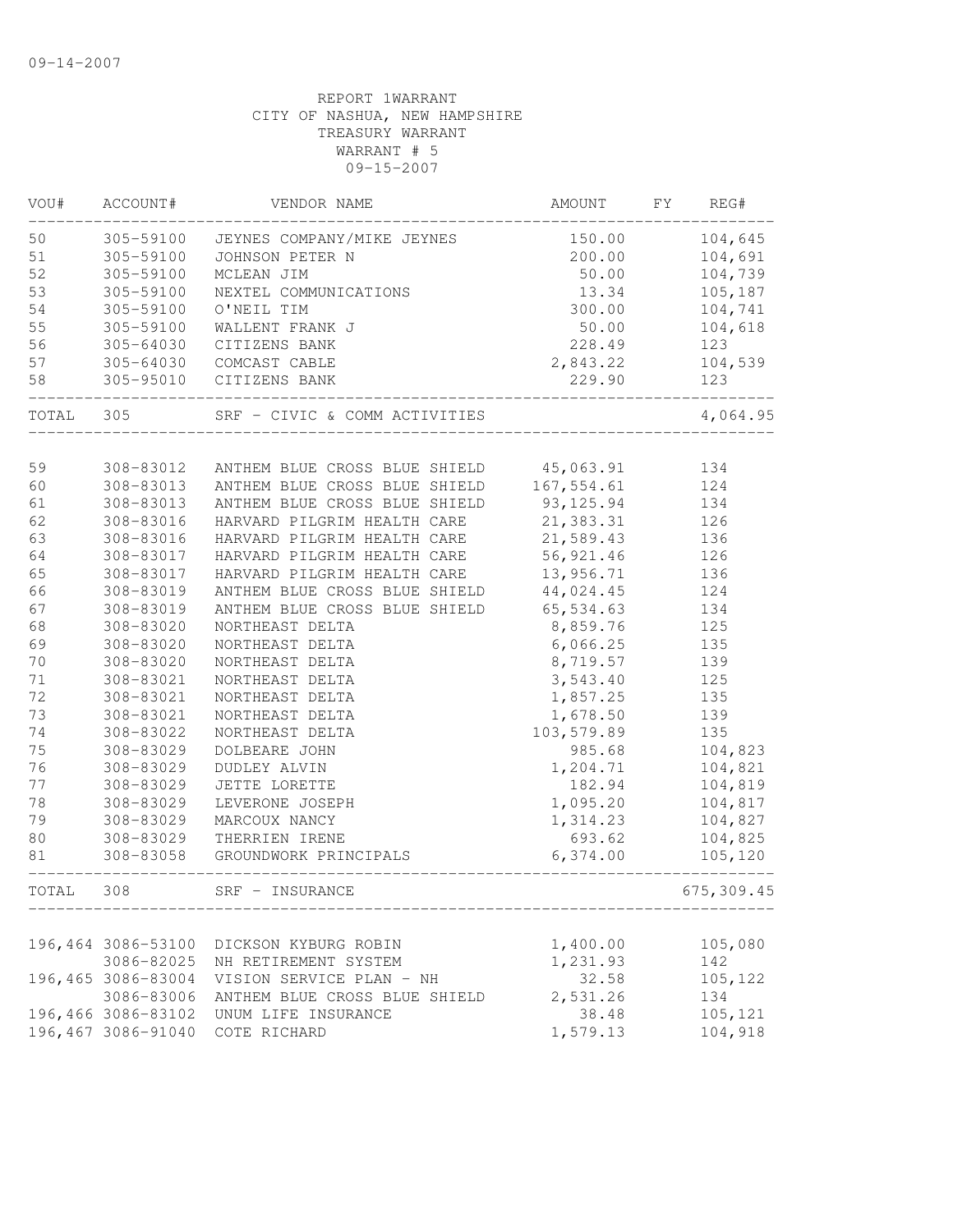| TOTAL 308<br>JAVITS GRANT PROGRAM<br>196,468 3097-41015<br>196,469 3097-49075<br>196,470 3097-49075<br>CLEAN SOURCE<br>196, 471 3097-49075<br><b>GUSTIN KAREN</b><br>196, 472 3097-49085<br>COCA COLA<br>196, 473 3097-49085<br>COOKIETREE, INC.<br>196,474 3097-49085<br>COSTA FRUIT & PRODUCE CO INC<br>196,475 3097-49085 | STAPLES BUSINESS ADVANTAGE<br>CENTRAL PAPER PRODUCTS CO                                                                                                                                                                                                                                                                                                                                                       | 747.77<br>9,184.18<br>599.40<br>26.24<br>1,401.80<br>5,452.02                                                                                                                                                                                                                                                                                                                                                                                                                  |                                                                                                                                                                   | 6,813.38<br>104,858<br>105,104<br>105,054<br>104,965 |
|------------------------------------------------------------------------------------------------------------------------------------------------------------------------------------------------------------------------------------------------------------------------------------------------------------------------------|---------------------------------------------------------------------------------------------------------------------------------------------------------------------------------------------------------------------------------------------------------------------------------------------------------------------------------------------------------------------------------------------------------------|--------------------------------------------------------------------------------------------------------------------------------------------------------------------------------------------------------------------------------------------------------------------------------------------------------------------------------------------------------------------------------------------------------------------------------------------------------------------------------|-------------------------------------------------------------------------------------------------------------------------------------------------------------------|------------------------------------------------------|
|                                                                                                                                                                                                                                                                                                                              |                                                                                                                                                                                                                                                                                                                                                                                                               |                                                                                                                                                                                                                                                                                                                                                                                                                                                                                |                                                                                                                                                                   |                                                      |
|                                                                                                                                                                                                                                                                                                                              |                                                                                                                                                                                                                                                                                                                                                                                                               |                                                                                                                                                                                                                                                                                                                                                                                                                                                                                |                                                                                                                                                                   |                                                      |
|                                                                                                                                                                                                                                                                                                                              |                                                                                                                                                                                                                                                                                                                                                                                                               |                                                                                                                                                                                                                                                                                                                                                                                                                                                                                |                                                                                                                                                                   |                                                      |
|                                                                                                                                                                                                                                                                                                                              |                                                                                                                                                                                                                                                                                                                                                                                                               |                                                                                                                                                                                                                                                                                                                                                                                                                                                                                |                                                                                                                                                                   |                                                      |
|                                                                                                                                                                                                                                                                                                                              |                                                                                                                                                                                                                                                                                                                                                                                                               |                                                                                                                                                                                                                                                                                                                                                                                                                                                                                |                                                                                                                                                                   |                                                      |
|                                                                                                                                                                                                                                                                                                                              |                                                                                                                                                                                                                                                                                                                                                                                                               |                                                                                                                                                                                                                                                                                                                                                                                                                                                                                |                                                                                                                                                                   | 104,933                                              |
|                                                                                                                                                                                                                                                                                                                              |                                                                                                                                                                                                                                                                                                                                                                                                               |                                                                                                                                                                                                                                                                                                                                                                                                                                                                                |                                                                                                                                                                   | 104,995                                              |
|                                                                                                                                                                                                                                                                                                                              |                                                                                                                                                                                                                                                                                                                                                                                                               | 36, 157.84                                                                                                                                                                                                                                                                                                                                                                                                                                                                     |                                                                                                                                                                   | 105,115                                              |
|                                                                                                                                                                                                                                                                                                                              | FANTINI BAKING CO., INC.                                                                                                                                                                                                                                                                                                                                                                                      | 3,794.96                                                                                                                                                                                                                                                                                                                                                                                                                                                                       |                                                                                                                                                                   | 105,003                                              |
| 196,475 3097-49085                                                                                                                                                                                                                                                                                                           | FANTINI BAKING CO., INC.                                                                                                                                                                                                                                                                                                                                                                                      | 665.90                                                                                                                                                                                                                                                                                                                                                                                                                                                                         |                                                                                                                                                                   | 105,004                                              |
| 196,476 3097-49085<br>GARELICK FARMS-LYNN                                                                                                                                                                                                                                                                                    |                                                                                                                                                                                                                                                                                                                                                                                                               | 12,466.28                                                                                                                                                                                                                                                                                                                                                                                                                                                                      |                                                                                                                                                                   | 104,835                                              |
|                                                                                                                                                                                                                                                                                                                              |                                                                                                                                                                                                                                                                                                                                                                                                               | 3, 143. 25                                                                                                                                                                                                                                                                                                                                                                                                                                                                     |                                                                                                                                                                   | 104,985                                              |
|                                                                                                                                                                                                                                                                                                                              |                                                                                                                                                                                                                                                                                                                                                                                                               |                                                                                                                                                                                                                                                                                                                                                                                                                                                                                |                                                                                                                                                                   | 104,975                                              |
|                                                                                                                                                                                                                                                                                                                              |                                                                                                                                                                                                                                                                                                                                                                                                               |                                                                                                                                                                                                                                                                                                                                                                                                                                                                                |                                                                                                                                                                   | 104,976                                              |
|                                                                                                                                                                                                                                                                                                                              |                                                                                                                                                                                                                                                                                                                                                                                                               |                                                                                                                                                                                                                                                                                                                                                                                                                                                                                |                                                                                                                                                                   | 104,674                                              |
|                                                                                                                                                                                                                                                                                                                              |                                                                                                                                                                                                                                                                                                                                                                                                               |                                                                                                                                                                                                                                                                                                                                                                                                                                                                                |                                                                                                                                                                   | 104,996                                              |
|                                                                                                                                                                                                                                                                                                                              |                                                                                                                                                                                                                                                                                                                                                                                                               |                                                                                                                                                                                                                                                                                                                                                                                                                                                                                |                                                                                                                                                                   | 105,040                                              |
|                                                                                                                                                                                                                                                                                                                              |                                                                                                                                                                                                                                                                                                                                                                                                               |                                                                                                                                                                                                                                                                                                                                                                                                                                                                                |                                                                                                                                                                   | 104,597                                              |
|                                                                                                                                                                                                                                                                                                                              |                                                                                                                                                                                                                                                                                                                                                                                                               |                                                                                                                                                                                                                                                                                                                                                                                                                                                                                |                                                                                                                                                                   | 104,597                                              |
|                                                                                                                                                                                                                                                                                                                              |                                                                                                                                                                                                                                                                                                                                                                                                               |                                                                                                                                                                                                                                                                                                                                                                                                                                                                                |                                                                                                                                                                   | 105,058                                              |
|                                                                                                                                                                                                                                                                                                                              |                                                                                                                                                                                                                                                                                                                                                                                                               |                                                                                                                                                                                                                                                                                                                                                                                                                                                                                |                                                                                                                                                                   | 104,952                                              |
|                                                                                                                                                                                                                                                                                                                              |                                                                                                                                                                                                                                                                                                                                                                                                               |                                                                                                                                                                                                                                                                                                                                                                                                                                                                                |                                                                                                                                                                   | 104,585                                              |
|                                                                                                                                                                                                                                                                                                                              |                                                                                                                                                                                                                                                                                                                                                                                                               |                                                                                                                                                                                                                                                                                                                                                                                                                                                                                |                                                                                                                                                                   | 142                                                  |
|                                                                                                                                                                                                                                                                                                                              |                                                                                                                                                                                                                                                                                                                                                                                                               |                                                                                                                                                                                                                                                                                                                                                                                                                                                                                |                                                                                                                                                                   | 105,124                                              |
|                                                                                                                                                                                                                                                                                                                              |                                                                                                                                                                                                                                                                                                                                                                                                               |                                                                                                                                                                                                                                                                                                                                                                                                                                                                                |                                                                                                                                                                   | 134                                                  |
|                                                                                                                                                                                                                                                                                                                              |                                                                                                                                                                                                                                                                                                                                                                                                               |                                                                                                                                                                                                                                                                                                                                                                                                                                                                                |                                                                                                                                                                   | 136                                                  |
|                                                                                                                                                                                                                                                                                                                              |                                                                                                                                                                                                                                                                                                                                                                                                               |                                                                                                                                                                                                                                                                                                                                                                                                                                                                                |                                                                                                                                                                   | 105,123                                              |
|                                                                                                                                                                                                                                                                                                                              |                                                                                                                                                                                                                                                                                                                                                                                                               |                                                                                                                                                                                                                                                                                                                                                                                                                                                                                |                                                                                                                                                                   | 104,965                                              |
|                                                                                                                                                                                                                                                                                                                              |                                                                                                                                                                                                                                                                                                                                                                                                               |                                                                                                                                                                                                                                                                                                                                                                                                                                                                                |                                                                                                                                                                   | 105,255                                              |
|                                                                                                                                                                                                                                                                                                                              |                                                                                                                                                                                                                                                                                                                                                                                                               |                                                                                                                                                                                                                                                                                                                                                                                                                                                                                |                                                                                                                                                                   | 117,895.39                                           |
|                                                                                                                                                                                                                                                                                                                              |                                                                                                                                                                                                                                                                                                                                                                                                               |                                                                                                                                                                                                                                                                                                                                                                                                                                                                                |                                                                                                                                                                   | 104,930                                              |
| DRIVER'S EDUCATION                                                                                                                                                                                                                                                                                                           |                                                                                                                                                                                                                                                                                                                                                                                                               |                                                                                                                                                                                                                                                                                                                                                                                                                                                                                |                                                                                                                                                                   | 105.40                                               |
|                                                                                                                                                                                                                                                                                                                              | 196, 477 3097-49085<br>196,478 3097-49085<br>196,478 3097-49085<br>196,479 3097-49085<br>196,480 3097-49085<br>196,481 3097-49085<br>196,482 3097-64335<br>196,482 3097-64335<br>196,483 3097-707<br>196,484 3097-74092<br>196,485 3097-74092<br>3097-82025<br>196,486 3097-83004<br>3097-83006<br>3097-83006<br>196,487 3097-83102<br>196,488 3097-91005<br>196,489 3097-94005<br>196,490 3117-66005 LVR INC | GILL'S PIZZA CO.<br>M SAUNDERS INC<br>M SAUNDERS INC<br>MCKEE FOODS CORP<br>NEW ENGLAND ICE CREAM<br>SUNOPTA FOOD GROUP<br>NORTHEAST FOOD SVC EQUIPMENT &<br>NORTHEAST FOOD SVC EQUIPMENT &<br>SHAW PRATIB<br>AFFILIATED HVAC SERVICES LLC<br>HOBART SERVICE<br>NH RETIREMENT SYSTEM<br>VISION SERVICE PLAN - NH<br>ANTHEM BLUE CROSS BLUE SHIELD<br>HARVARD PILGRIM HEALTH CARE<br>UNUM LIFE INSURANCE<br>GUSTIN KAREN<br>SCHOOL NUTRITION ASSOCIATION<br>SRF - FOOD SERVICES | 7,535.10<br>362.32<br>773.84<br>2,815.33<br>911.88<br>9.75<br>134.20<br>22.95<br>739.00<br>96.50<br>2,673.22<br>130.32<br>20,168.96<br>7,674.00<br>125.47<br>7.91 | 75.00<br>105.40                                      |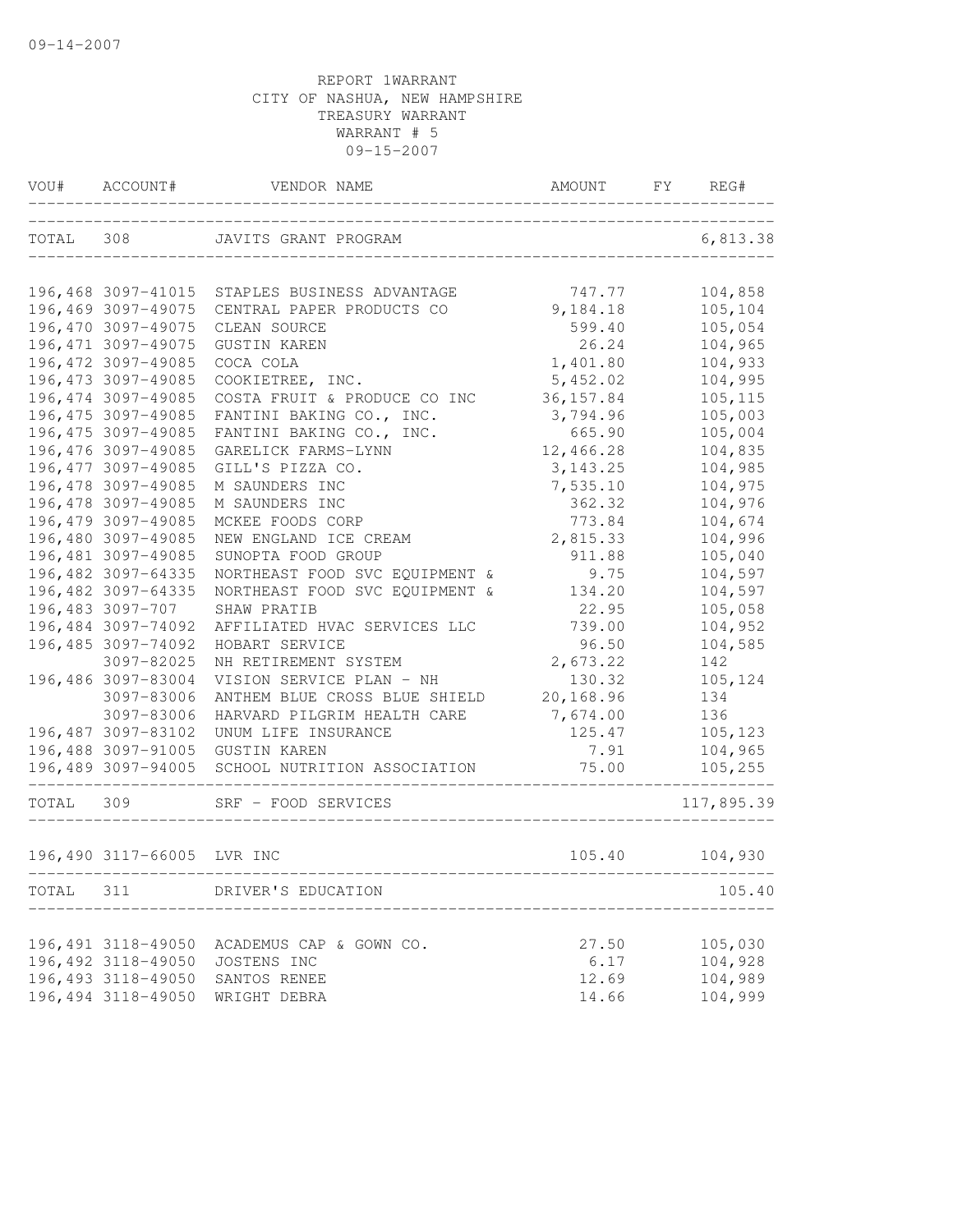| VOU#  | ACCOUNT#      | VENDOR NAME                                                                              | AMOUNT           | FY<br>REG#         |
|-------|---------------|------------------------------------------------------------------------------------------|------------------|--------------------|
| TOTAL | 311           | SUMMER SCHOOL                                                                            |                  | 61.02              |
| 87    | 312-41015     | PAPER SOLUTIONS INC                                                                      | 1,971.10         | 104,800            |
| 88    | 312-41015     | STAPLES BUSINESS ADVANTAGE                                                               | 108.24           | 104,901            |
| 89    | 312-43005     | PRINTGRAPHICS OF MAINE                                                                   | 771.50           | 144                |
| 90    | 312-64080     | MAC MULKIN CHEVROLET INC                                                                 | 29.78            | 105,088            |
| 91    | $312 - 705$   | D & R TOWING INC                                                                         | 170.00           | 105,086            |
| 92    | $312 - 705$   | TILDEN AUTOMOTIVE & TRUCK CTRS                                                           | 190.00           | 104,799            |
| TOTAL | 312           | SRF - FINANCIAL SERVICES                                                                 |                  | 3,240.62           |
| 93    | 320-59100     | SWANSON GLEN W                                                                           | 196.76           | 105, 125           |
| TOTAL | 320           | SRF - HUNT BUILDING                                                                      |                  | 196.76             |
|       |               |                                                                                          |                  |                    |
| 94    | 323-59100     | PICTOMETRY                                                                               | 225,000.00       | 104,635            |
| 94    | 323-64030     | PICTOMETRY                                                                               | 922.50           | 104,635            |
| TOTAL | 323           | $SRF - GIS$                                                                              |                  | 225, 922.50        |
|       |               |                                                                                          |                  |                    |
|       |               | 3245-82025 NH RETIREMENT SYSTEM                                                          | 341.20           | 142                |
|       |               | 3245-83006 ANTHEM BLUE CROSS BLUE SHIELD                                                 | 536.05           | 134                |
| TOTAL | 324           | YOUTH SAFE HAVEN-PAL                                                                     |                  | 877.25             |
|       |               |                                                                                          |                  |                    |
|       |               | 196,495 3247-49075 M & N SPORTS LLC<br>196,496 3247-64192 HOLOVAK & COUGHLIN SPORTING GO | 153.45<br>608.00 | 104,688<br>104,977 |
|       |               |                                                                                          |                  |                    |
| TOTAL | 324           | ATHLETICS-ENTERPRISE FUND                                                                |                  | 761.45             |
| 97    |               | 331-01420 NASHUA POLICE DEPT                                                             | 9,500.00         | 104,543            |
| 98    | 331-01430     | NEXTEL COMMUNICATIONS                                                                    | 323.45           | 105,206            |
| 99    | $331 - 01500$ | LAW REALTY CO INC                                                                        | 408.33           | 105,223            |
| 100   | 331-01500     | RAPID REAL ESTATE LLC                                                                    | 1,500.00         | 105,209            |
| 101   | 331-31050     | VERIZON WIRELESS                                                                         | 135.08           | 105,218            |
| 102   | 331-68045     | SIRCHIE LABS                                                                             | 122,481.00       | 104,677            |
| 103   | 331-78007     | CARPARTS OF NASHUA                                                                       | 8.94             | 104,571            |
| 104   | 331-82030     | NH RETIREMENT SYSTEM                                                                     | 7,307.30         | 142                |
| 105   | 331-94005     | CITIZENS BANK                                                                            | $-101.46$        | 123                |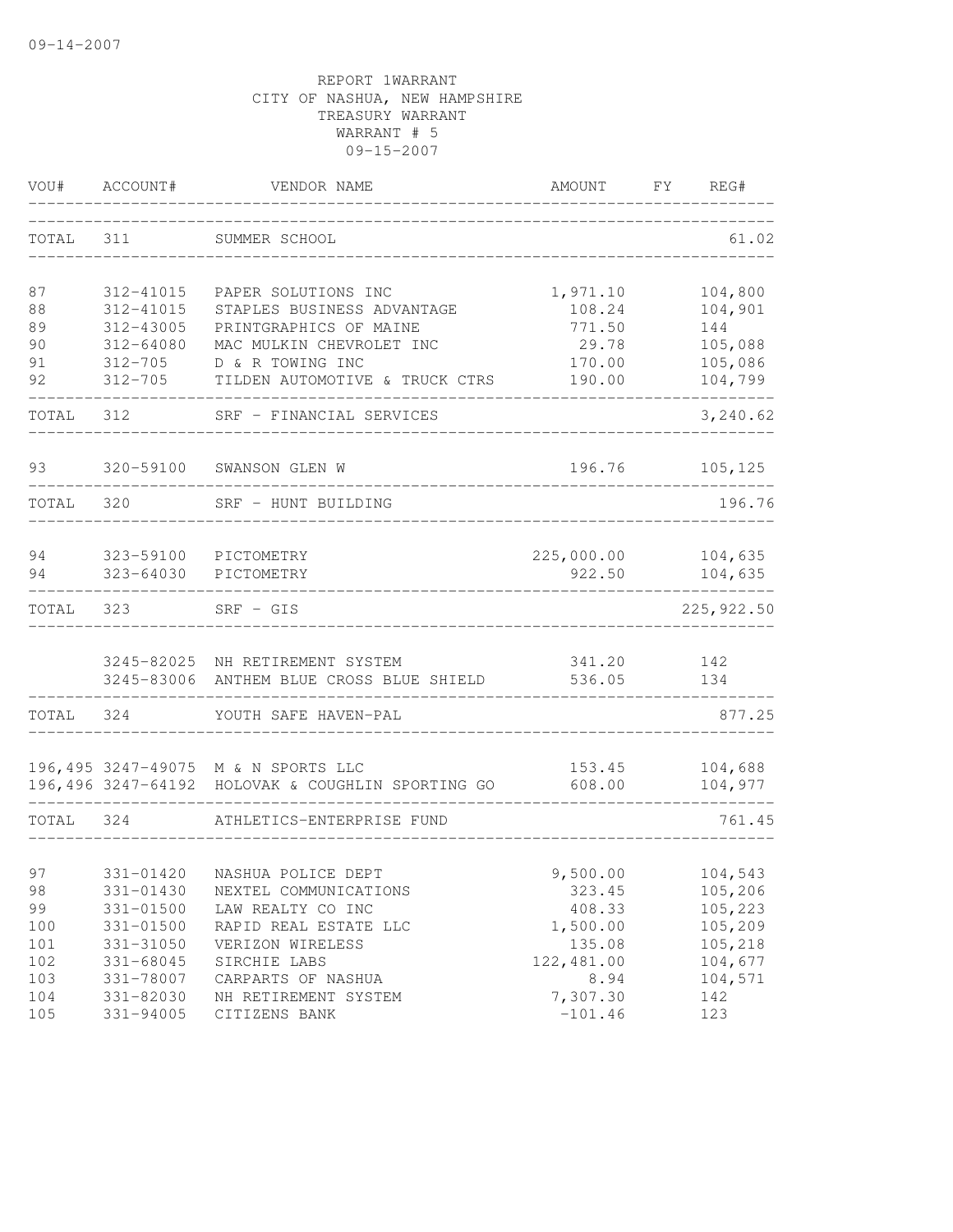| VOU#      | ACCOUNT#           | VENDOR NAME                        | AMOUNT    | FY | REG#       |
|-----------|--------------------|------------------------------------|-----------|----|------------|
| TOTAL     | 331                | SRF - POLICE DEPARTMENT            |           |    | 141,562.64 |
|           |                    | 196,497 3317-49075 DALTON SHARON   | 136.75    |    | 105,051    |
|           |                    | 196,498 3317-49075 PLOURDE MICHAEL | 318.22    |    | 104,923    |
|           |                    | 196,499 3317-49075 RUSSELL GAIL    | 205.82    |    | 105,050    |
| TOTAL 331 |                    | TITLE I SCHL IMPR-FES              |           |    | 660.79     |
|           |                    | 3357-91040 CITIZENS BANK           | $-150.00$ |    | 132        |
| TOTAL     | 335                | TITLE IB READ 1ST MT PLEASANT      |           |    | $-150.00$  |
|           | 3358-82025         | NH RETIREMENT SYSTEM               | 502.87    |    | 142        |
|           | 196,500 3358-83004 | VISION SERVICE PLAN - NH           | 16.29     |    | 105,127    |
|           | 3358-83006         | ANTHEM BLUE CROSS BLUE SHIELD      | 536.05    |    | 134        |
|           | 196,501 3358-83102 | UNUM LIFE INSURANCE                | 4.60      |    | 105,126    |
| TOTAL     | 335                | TITLE IB READ 1ST MT PLEASANT      |           |    | 1,059.81   |
| 109       | 341-01340          | VILLIOTTI JOCELYN                  | 222.19    |    | 104,713    |
| 110       | 341-01963          | SOUTHERN NH HIV/AIDS TASK FORC     | 7,374.15  |    | 104,744    |
| 111       | 341-01966          | COMMUNITY COUNCIL OF NASHUA NH     | 3,204.25  |    | 104,894    |
| 112       | 341-01968          | HARBOR HOMES INC                   | 25,814.19 |    | 104,710    |
| 112       | 341-01969          | HARBOR HOMES INC                   | 1,807.00  |    | 104,710    |
| 113       | 341-01969          | SOUTHERN NH HIV/AIDS TASK FORC     | 516.18    |    | 104,744    |
| 114       | 341-31015          | NEXTEL COMMUNICATIONS              | 229.12    |    | 105,187    |
| 115       | $341 - 49050$      | NHLBI HEALTH INFORMATION NET       | 296.00    |    | 104,844    |
| 116       | 341-53025          | RAICHE PAUL                        | 1,500.00  |    | 104,840    |
| 117       | 341-54035          | NHLBI HEALTH INFORMATION NET       | 96.60     |    | 104,844    |
| 118       | 341-94014          | COMMUNITY SERVICES PETTY CASH      | 50.55     |    | 105,128    |
| TOTAL     | 341                | SRF - COMMUNITY SERVICES           |           |    | 41, 110.23 |
| 119       | 342-31045          | NEXTEL COMMUNICATIONS              | 62.58     |    | 105,187    |
| 120       |                    | 342-47010 WINGATES PHARMACY INC    | 40.00     |    | 104,726    |
| 121       |                    | 342-64030 GOODALE'S BIKE SHOP INC  | 104.36    |    | 104,899    |
| TOTAL 342 |                    | SRF - COMMUNITY HEALTH             |           |    | 206.94     |
|           |                    | 196,502 3437-49075 STANLEY LYNN    | 471.86    |    | 105,035    |
|           |                    | 196,503 3437-53109 MILLS DISHON    | 1,342.40  |    | 104,993    |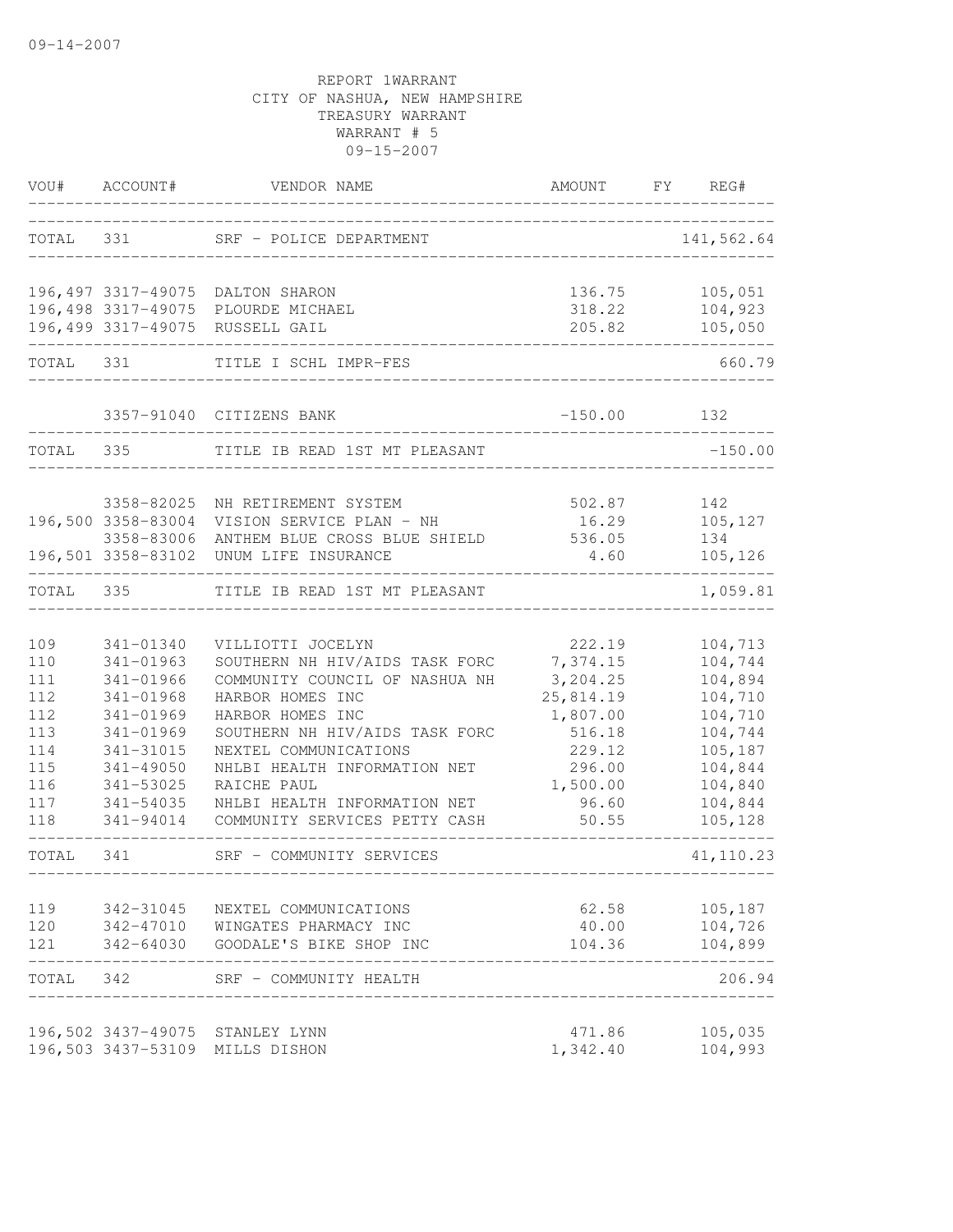| VOU#      | ACCOUNT#               | VENDOR NAME                                      | AMOUNT               | FY | REG#               |
|-----------|------------------------|--------------------------------------------------|----------------------|----|--------------------|
|           |                        | 196,504 3437-53109 POULIN PATRICIA               | 125.00               |    | 105,056            |
|           | 196,505 3437-53109     | TOWLE DONNA                                      | 125.00               |    | 105,057            |
|           | 196,506 3437-53109     | TOWLE TERRI                                      | 320.00               |    | 104,997            |
| TOTAL 343 |                        | TITLE IV 21ST CENT QUAL. STAFF                   |                      |    | 2,384.26           |
|           | 196,507 3440-31005     |                                                  | 103.56               |    | 105,182            |
|           | 196,507 3440-31050     | NEXTEL COMMUNICATIONS<br>NEXTEL COMMUNICATIONS   | 288.51               |    | 105,182            |
|           | 196,508 3440-49075     | ALMEIDA SUSAN                                    | 39.00                |    | 104,958            |
|           | 196,509 3440-49075     | FITCHBURG ART MUSEUM                             | 235.00               |    | 105,254            |
|           | 196,510 3440-49075     | LEVESQUE LAURA                                   | 66.71                |    | 105,041            |
|           | 196, 511 3440-49075    | MARKET BASKET                                    | 67.30                |    | 104,701            |
|           |                        | 196,512 3440-49075 SAM'S CLUB                    | 17.04                |    | 105,251            |
|           |                        | 196,513 3440-55020 FIRST STUDENT INC             | 865.88               |    | 104,946            |
| TOTAL 344 |                        | AFTER SCHOOL PROGRAM                             |                      |    | 1,683.00           |
|           |                        |                                                  |                      |    |                    |
|           | 3447-83006             | 3447-82025 NH RETIREMENT SYSTEM                  | 2,180.97<br>1,447.05 |    | 142                |
|           | 3447-83009             | ANTHEM BLUE CROSS BLUE SHIELD<br>NORTHEAST DELTA | 79.99                |    | 134<br>135         |
| TOTAL 344 |                        | TITLE IV SDF 21ST CENTURY                        |                      |    | 3,708.01           |
|           |                        |                                                  |                      |    |                    |
|           | 3507-82025             | NH RETIREMENT SYSTEM                             | 1,462.88             |    | 142                |
|           | 3507-83006             | ANTHEM BLUE CROSS BLUE SHIELD                    | 2,684.62             |    | 134                |
|           | 3507-83006             | HARVARD PILGRIM HEALTH CARE                      | 1,971.80             |    | 136                |
|           | 3507-83009             | NORTHEAST DELTA                                  | 497.24               |    | 135                |
|           | 196,514 3507-91040     | MILLER MONICA                                    | 370.50               |    | 104,998            |
| TOTAL 350 |                        | TITLE 11A TEACHER QUALITY                        |                      |    | 6,987.04           |
| 129       |                        | PERFECT EDGE PRO SHOP                            |                      |    |                    |
| 130       | 352-46005<br>352-49075 | DWIGHT DAMON ASSOCIATES                          | 954.00<br>1,000.00   |    | 104,990<br>104,577 |
| 131       | 352-59020              | CITIZENS BANK                                    | 1,060.00             |    | 123                |
| 132       |                        | 352-59055 SKYHAWKS SPORTS ACADEMY INC            | 144.00               |    | 104,623            |
| TOTAL     | 352                    | SRF - PARKS AND RECREATION                       |                      |    | 3,158.00           |
|           |                        |                                                  |                      |    |                    |
|           |                        | 196,515 3557-83004 VISION SERVICE PLAN - NH      | 16.29                |    | 105,130            |
|           | 196,516 3557-83102     | UNUM LIFE INSURANCE                              | 29.00                |    | 105,129            |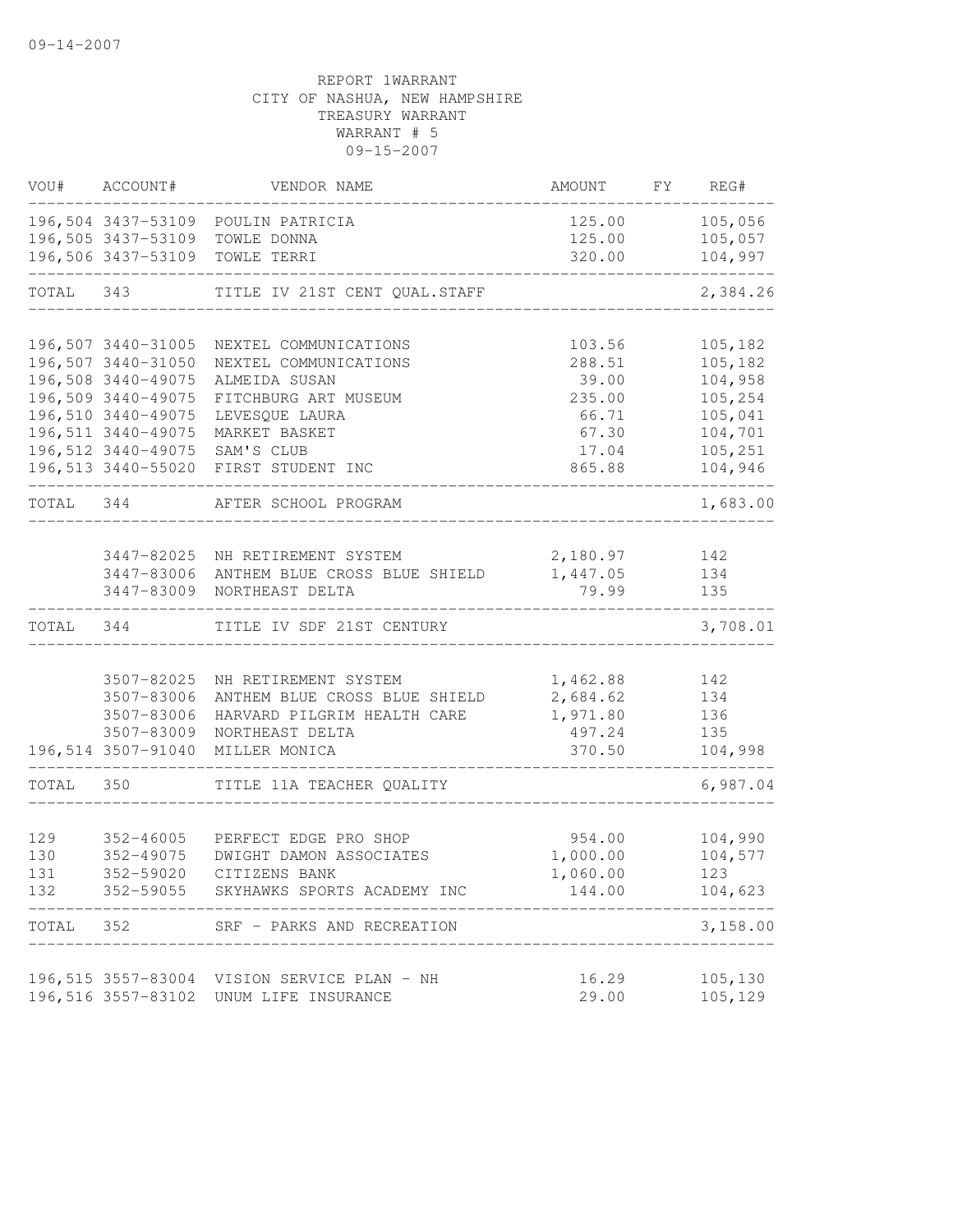|           |           | VOU# ACCOUNT# VENDOR NAME               | AMOUNT FY REG#       |                |
|-----------|-----------|-----------------------------------------|----------------------|----------------|
|           |           | TOTAL 355 TITLE IB READING 1ST FES      | ____________________ | 45.29          |
|           |           | 196,517 3597-49075 DELTA EDUCATION      |                      | 249.37 104,945 |
|           |           | TOTAL 359 MATH/SCIENCE INITIATIVE GRANT |                      | 249.37         |
|           |           | 133 371-53025 TRC ENVIRONMENTAL CORP    | ---------------      | 730.65 104,728 |
|           |           | TOTAL 371 SRF - COMMUNITY DEVELOPMENT   |                      | 730.65         |
|           |           | 134 373-53025 LOAN PACKAGING LLC        |                      | 520.00 104,792 |
| TOTAL 373 |           | SRF - ECONOMIC DEVELOPMENT              |                      | 520.00         |
|           |           |                                         |                      |                |
| 135       | 374-01383 | BELLETETES INC                          | 1.35                 | 104,684        |
| 136       | 374-01383 | NASHUA LUMBER COMPANY INC               | 215.40               | 105,093        |
| 137       | 374-07040 | DELATORRE MARTHA &                      | 7,200.00             | 105,132        |
| 138       | 374-07090 | NASHUA SOUP KITCHEN & SHELTER           | 4,590.00             | 104,661        |
| 139       | 374-07120 | NASHUA AREA HEALTH CENTER               | 3,454.55             | 104,891        |
| 140       | 374-07145 | NEIGHBORHOOD HOUSING SERVICES           | 4,545.45             | 104,721        |
| 140       | 374-07188 | NEIGHBORHOOD HOUSING SERVICES           | 2,352.82             | 104,721        |
| 141       | 374-07258 | CORP FOR NATIONAL & COMMUNITY           | 1,673.28             | 104,742        |
| 142       | 374-07340 | HILLSBOROUGH COUNTY TREASURER           | 6.00                 | 105,099        |
| 143       | 374-07340 | NEXTEL COMMUNICATIONS                   | 26.68                | 105,187        |
| 144       | 374-07340 | TELEGRAPH PUBLISHING COMPANY            | 71.40                | 105,101        |
| 145       | 374-07435 | JOHNSON'S ELECTRIC SUPPLY               | 293.50               | 104,632        |
| 146       | 374-07435 | LIVABLE WALKABLE COMMUNITIES            | 650.00               | 104,797        |
| 147       | 374-07470 | ADULT LEARNING CENTER &                 | 35,550.00            | 105,133        |
| 148       | 374-08015 | NOMAC TOOLS LLC                         | 1,223.00             | 104,729        |
| 149       | 374-08211 | TRANSIT MANAGEMENT OF NASHUA            | 648.09               | 129            |
| 150       | 374-08211 | TRANSIT MANAGEMENT OF NASHUA            | 648.14               | 145            |
| 151       | 374-09031 | ROUTEMATCH SOFTWARE INC                 | 1,383.80             | 104,586        |
| 152       | 374-09031 | TRANSIT MANAGEMENT OF NASHUA            | 167.54               | 129            |
| 153       | 374-09031 | TRANSIT MANAGEMENT OF NASHUA            | 160.80               | 145            |
| 154       | 374-09061 | ARAMARK UNIFORM SERVICES                | 80.22                | 104,646        |
| 155       | 374-09061 | KINNEY TOWING & TRANSPORTATION          | 160.00               | 104,705        |
| 156       | 374-09061 | NEXTEL COMMUNICATIONS                   | 405.00               | 105,187        |
| 157       | 374-09061 | NH DEPT OF SAFETY                       | 125.00               | 105,134        |
| 158       | 374-09061 | PM MACKAY & SONS INC                    | 175.00               | 104,608        |
| 159       | 374-09081 | BANDAG INC                              | 2,596.30             | 104,596        |
| 160       | 374-09081 | BRIDGESTONE/FIRESTONE INC               | 1,803.96             | 104,558        |
| 161       | 374-09081 | MICHELIN NORTH AMERICA INC              | 389.20               | 104,592        |
| 162       | 374-09091 | NORTHERN BUS SALES INC                  | 713.03               | 104,669        |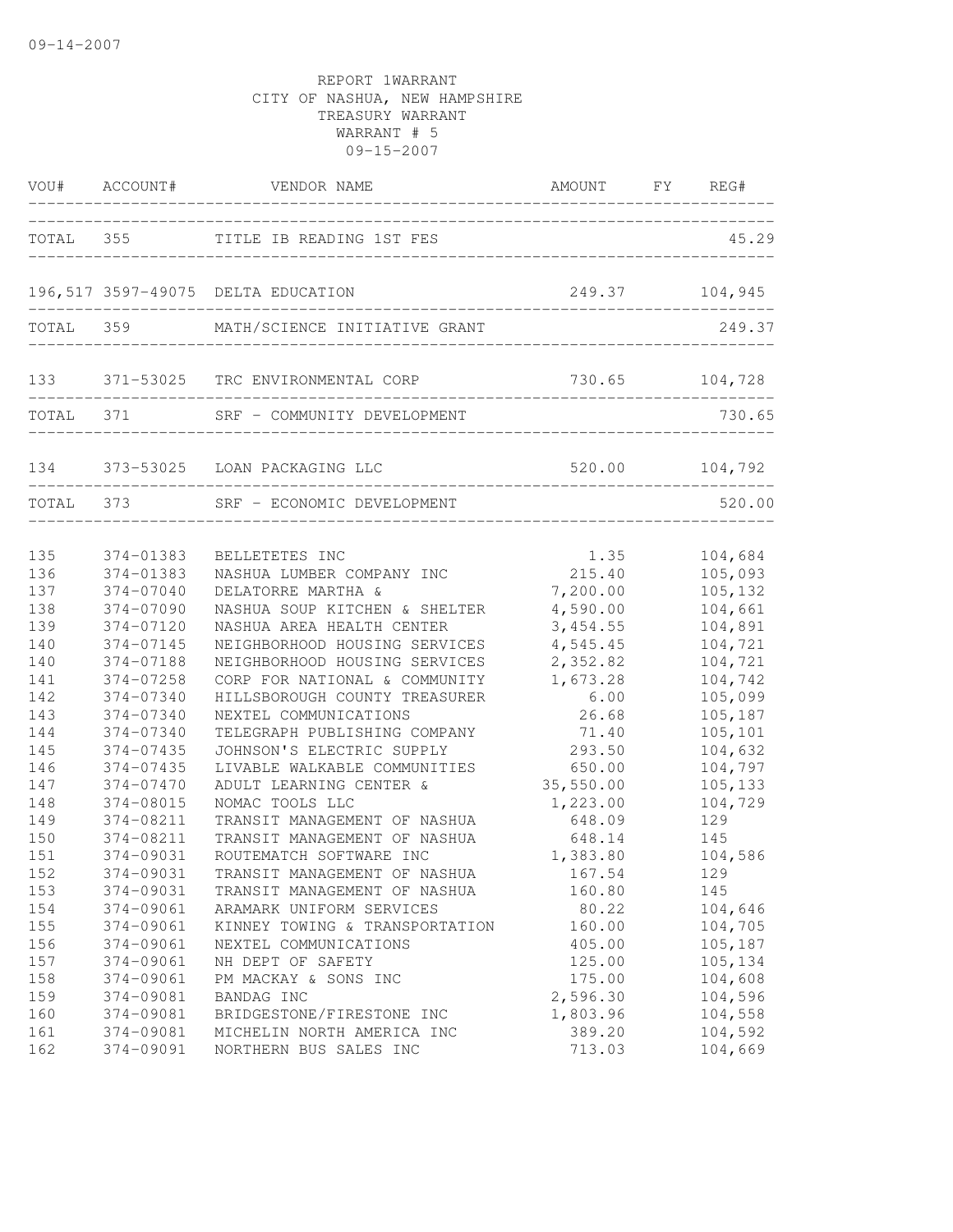| VOU#  | ACCOUNT#                                 | VENDOR NAME                                             | AMOUNT           | FY | REG#               |
|-------|------------------------------------------|---------------------------------------------------------|------------------|----|--------------------|
| 163   | 374-09091                                | STAPLES BUSINESS ADVANTAGE                              | 285.97           |    | 104,901            |
| 164   | 374-09091                                | SUBURBAN AUTO & TRUCK PARTS IN                          | 1,214.24         |    | 105,096            |
| 165   | 374-09091                                | THINGS REMEMBERED                                       | 81.00            |    | 104,791            |
| 166   | 374-09102                                | PUBLIC SERVICE OF NH                                    | 961.22           |    | 105,224            |
| 166   | 374-09103                                | PUBLIC SERVICE OF NH                                    | 1,042.05         |    | 105,224            |
| 167   | 374-09112                                | KEYSPAN ENERGY DELIVERY                                 | 17.91            |    | 105,199            |
| 168   | 374-09133                                | NEXTEL COMMUNICATIONS                                   | 304.79           |    | 105,187            |
| 169   | 374-09201                                | TRANSIT MANAGEMENT OF NASHUA                            | 18, 321.48       |    | 129                |
| 170   | 374-09201                                | TRANSIT MANAGEMENT OF NASHUA                            | 16,758.04        |    | 145                |
| 171   | 374-09211                                | TRANSIT MANAGEMENT OF NASHUA                            | 918.95           |    | 129                |
| 172   | 374-09211                                | TRANSIT MANAGEMENT OF NASHUA                            | 840.02           |    | 145                |
| 173   | 374-09233                                | TELEGRAPH PUBLISHING COMPANY                            | 357.00           |    | 105,101            |
| 174   | 374-09261                                | ARAMARK UNIFORM SERVICES                                | 128.27           |    | 104,646            |
| 175   | 374-09261                                | SOUSA MARK                                              | 169.27           |    | 105,131            |
| TOTAL | 374                                      | SRF - URBAN PROGRAMS                                    |                  |    | 112,709.72         |
| 176   |                                          | 375-45050 UNIQUE MANAGEMENT SERVICES INC 1,002.40       |                  |    | 104,642            |
| TOTAL | 375                                      | SRF - PUBLIC LIBRARIES                                  |                  |    | 1,002.40           |
|       |                                          |                                                         |                  |    |                    |
|       | 196,518 3767-49035                       | BARNES & NOBLE INC                                      | 538.50           |    | 104,549            |
|       | 196,519 3767-49050                       | DISTRICT DISTRIBUTION CENTER                            | 544.54           |    | 105,062            |
|       | 196,520 3767-53101                       | DALTON SHARON                                           | 225.00           |    | 105,048            |
|       | 196, 521 3767-53101                      | RUSSELL GAIL M                                          | 225.00           |    | 105,049            |
|       | 3767-82025                               | NH RETIREMENT SYSTEM                                    | 1,057.64         |    | 142                |
|       | 3767-83006                               | ANTHEM BLUE CROSS BLUE SHIELD                           | 5, 200.63        |    | 134                |
|       | 3767-83009                               | NORTHEAST DELTA                                         | 2,967.92         |    | 135                |
|       | 196,522 3767-94030                       | VANDEUSEN LAURA                                         | 474.05           |    | 104,954            |
| TOTAL | 376                                      | TITLE I ESEA                                            |                  |    | 11,233.28          |
|       |                                          |                                                         |                  |    |                    |
|       | 196,523 3768-49050                       | CARSON-DELLOSA PUBLISHING CO I                          | 110.75           |    | 104,647            |
|       | 196,524 3768-49050                       | DISCOUNT SCHOOL SUPPLY                                  | 64.80            |    | 104,922            |
|       | 196,525 3768-49050                       | MCGRAW HILL COMPANIES                                   | 3,975.23         |    | 104,667            |
|       | 196,526 3768-49050 NASCO                 |                                                         | 111.61           |    | 105,105            |
|       | 196,527 3768-49050                       | PELLETIER VIVIAN                                        | 237.60           |    | 104,917            |
|       | 196,528 3768-49050                       | S & S WORLDWIDE                                         | 35.58            |    | 104,900            |
|       | 196,529 3768-49050<br>196,530 3768-49050 | SMILE MAKERS                                            | 109.65           |    | 104,924<br>104,858 |
|       | 196,531 3768-49050                       | STAPLES BUSINESS ADVANTAGE<br>TEACHER CREATED RESOURCES | 109.83           |    |                    |
|       | 196,532 3768-53101                       | CROWDER LUCIE L                                         | 38.90            |    | 105,023<br>104,908 |
|       | 3768-82025                               | NH RETIREMENT SYSTEM                                    | 190.17<br>444.42 |    | 142                |
|       | 196,533 3768-83004                       | VISION SERVICE PLAN - NH                                | 16.29            |    | 105,136            |
|       | 3768-83006                               | ANTHEM BLUE CROSS BLUE SHIELD                           | 2,763.94         |    | 134                |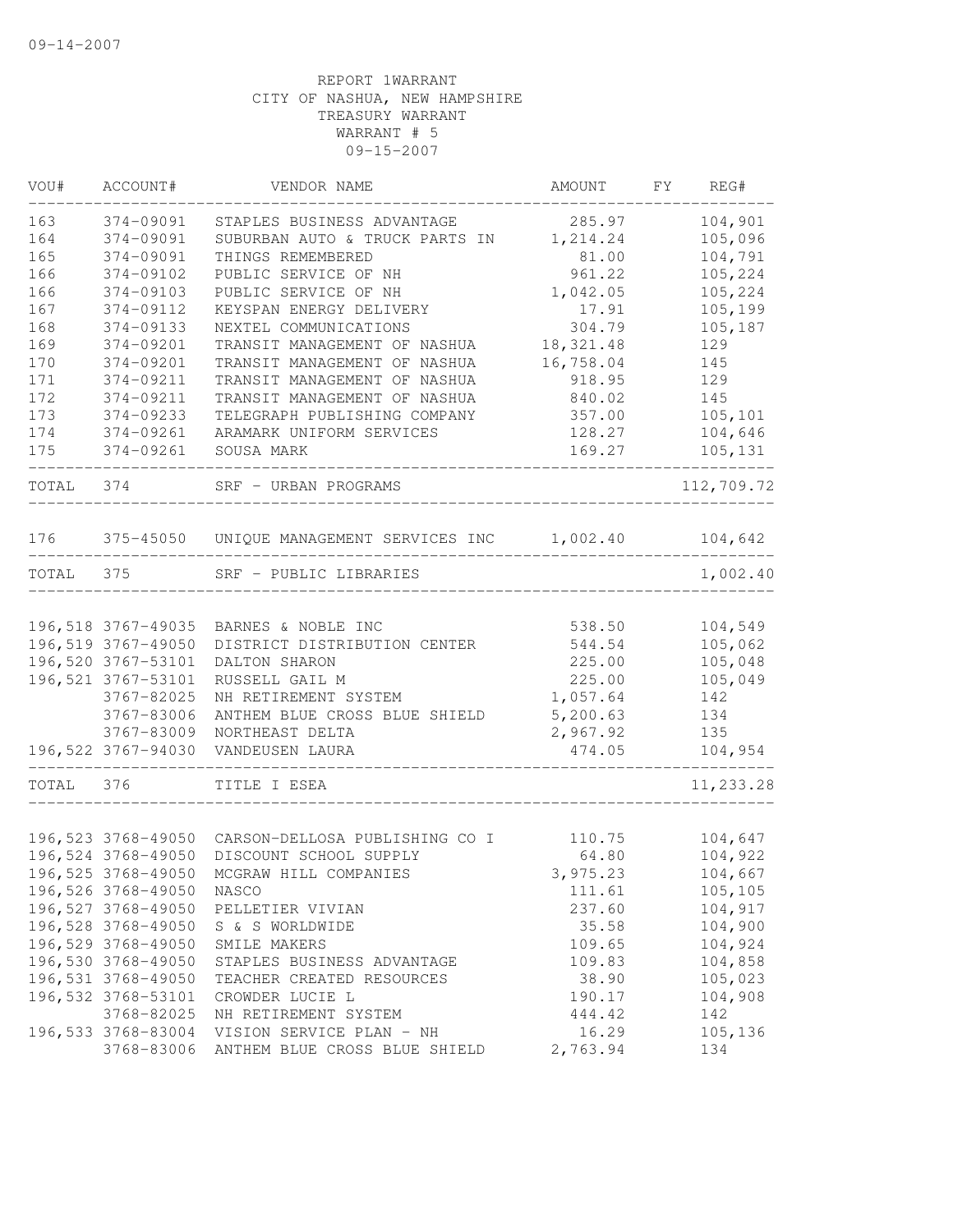| VOU#      | ACCOUNT#                                                                                   | VENDOR NAME                                                                                                                                                                                                                                                         | AMOUNT                                                                                          | FY | REG#                                                      |
|-----------|--------------------------------------------------------------------------------------------|---------------------------------------------------------------------------------------------------------------------------------------------------------------------------------------------------------------------------------------------------------------------|-------------------------------------------------------------------------------------------------|----|-----------------------------------------------------------|
|           | 3768-83009<br>196,534 3768-83102<br>196,535 3768-95010                                     | NORTHEAST DELTA<br>UNUM LIFE INSURANCE                                                                                                                                                                                                                              | 125.58<br>17.23<br>224.00                                                                       |    | 135<br>105,135<br>105,194                                 |
|           | 196,536 3768-95010                                                                         | LRP PUBLICATIONS<br>SCHOLASTIC INC                                                                                                                                                                                                                                  | 264.39                                                                                          |    | 104,561                                                   |
| TOTAL 376 |                                                                                            | TITLE I ESEA                                                                                                                                                                                                                                                        |                                                                                                 |    | 8,839.97                                                  |
|           |                                                                                            | 196,537 3777-53102 PUBLIC CONSULTING GROUP INC. 7,000.00<br>196,538 3777-55020 FIRST STUDENT INC                                                                                                                                                                    | 476.56                                                                                          |    | 105,044<br>104,946                                        |
| TOTAL 377 |                                                                                            | TITLE III ENHANCE ENG LANGUAGE                                                                                                                                                                                                                                      |                                                                                                 |    | 7,476.56                                                  |
|           |                                                                                            | 3887-82025 NH RETIREMENT SYSTEM<br>3887-83006 ANTHEM BLUE CROSS BLUE SHIELD                                                                                                                                                                                         | 3.59<br>21.62                                                                                   |    | 142<br>134                                                |
| TOTAL     | 388                                                                                        | TITLE V INNOVATIVE PROGRAMS                                                                                                                                                                                                                                         |                                                                                                 |    | 25.21                                                     |
|           |                                                                                            | 196,539 3907-91040 KLAWES KEITH                                                                                                                                                                                                                                     | 685.00                                                                                          |    | 104,953                                                   |
| TOTAL 390 |                                                                                            | VOC ED SECONDARY PERKINS                                                                                                                                                                                                                                            |                                                                                                 |    | 685.00                                                    |
|           | 3937-82025<br>196,540 3937-83004<br>3937-83006<br>196,541 3937-83102                       | NH RETIREMENT SYSTEM<br>VISION SERVICE PLAN - NH<br>ANTHEM BLUE CROSS BLUE SHIELD<br>UNUM LIFE INSURANCE                                                                                                                                                            | 192.82<br>16.29<br>1,447.05<br>6.91                                                             |    | 142<br>105, 138<br>134<br>105, 137                        |
| TOTAL 393 |                                                                                            | DAY CARE                                                                                                                                                                                                                                                            |                                                                                                 |    | 1,663.07                                                  |
|           | 196,542 3957-49050<br>196,543 3957-53109<br>196,544 3957-64192<br>3957-82025<br>3957-83006 | REHAB EQUIPMENT ASSOCIATES<br>KEYSTONE NATIONAL HIGH SCHOOL<br>REHAB EQUIPMENT ASSOCIATES<br>NH RETIREMENT SYSTEM<br>ANTHEM BLUE CROSS BLUE SHIELD<br>3957-83006 HARVARD PILGRIM HEALTH CARE<br>3957-83009 NORTHEAST DELTA<br>196,545 3957-94030 DTG OPERATIONS INC | 1,763.52<br>783.00<br>739.90<br>8,995.59<br>24,753.63<br>5,915.39<br>2,898.84<br>440.13 105,076 |    | 104,927<br>105,014<br>104,927<br>142<br>134<br>136<br>135 |
| TOTAL 395 |                                                                                            | __________________<br>IDEA BASIC SPEC ED                                                                                                                                                                                                                            |                                                                                                 |    | .<br>46,290.00                                            |
|           |                                                                                            | 196,546 3958-83004 VISION SERVICE PLAN - NH<br>196,547 3958-83102 UNUM LIFE INSURANCE                                                                                                                                                                               | 16.29<br>$-5.88$                                                                                |    | 105,139<br>105,137                                        |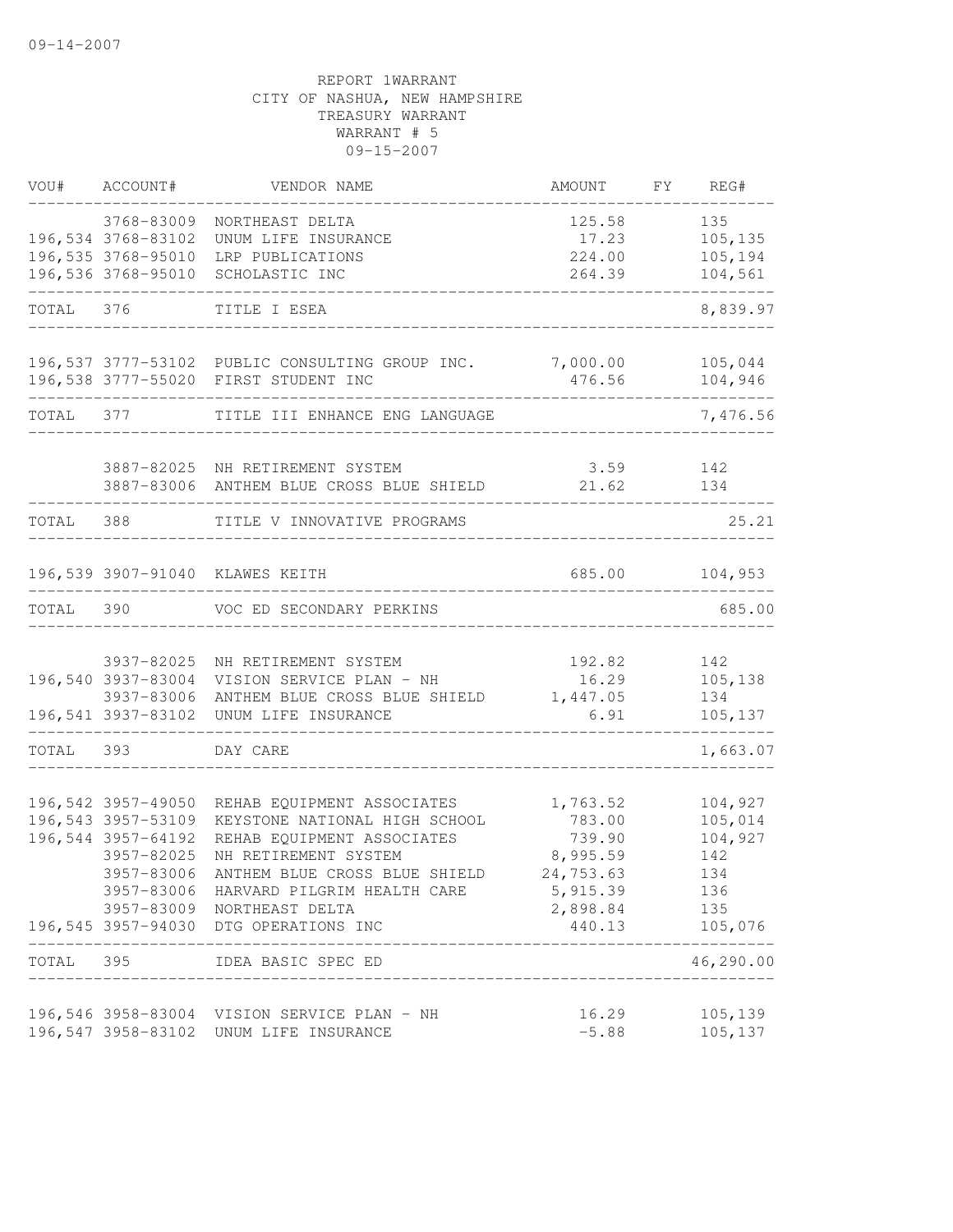|                             | VOU# ACCOUNT# VENDOR NAME                                                                                                                                                                              | AMOUNT FY                                        | REG#                                                   |
|-----------------------------|--------------------------------------------------------------------------------------------------------------------------------------------------------------------------------------------------------|--------------------------------------------------|--------------------------------------------------------|
|                             | TOTAL 395 IDEA BASIC SPEC ED                                                                                                                                                                           |                                                  | 10.41                                                  |
|                             | 3967-82025 NH RETIREMENT SYSTEM<br>3967-83006 ANTHEM BLUE CROSS BLUE SHIELD 1,071.92 134<br>3967-83009 NORTHEAST DELTA                                                                                 | 606.38 142<br>144.62 135                         |                                                        |
|                             | TOTAL 396 IDEA PRESCHOOL SPEC ED                                                                                                                                                                       |                                                  | 1,822.92                                               |
| 196,551 3977-705 LEUCI GINA | 196,548 3977-53101 SUNBERG ROBERT<br>196,549 3977-705 FRIONI JOSEPHINE<br>196,550 3977-705 JAIN NEELESH<br>3977-83006 ANTHEM BLUE CROSS BLUE SHIELD 1,256.69<br>3977-83006 HARVARD PILGRIM HEALTH CARE | 1,494.33<br>160.00<br>160.00<br>160.00<br>280.49 | 104,974<br>105,060<br>105,070<br>105,059<br>134<br>136 |
|                             | TOTAL 397 SPECIAL ED LOCAL                                                                                                                                                                             |                                                  | 3,511.51                                               |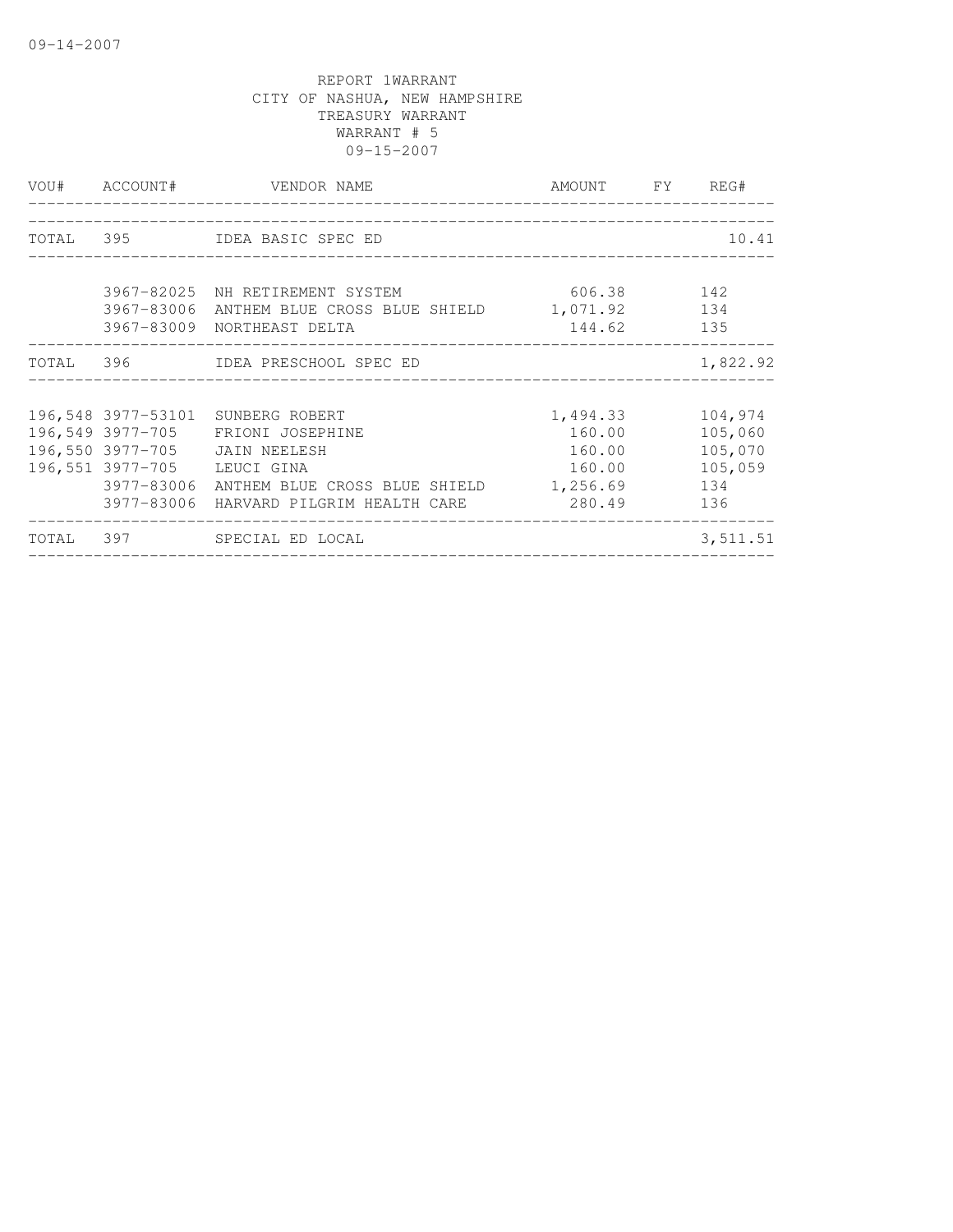| VOU#                            | ACCOUNT#                                                                | VENDOR NAME                                                                               | AMOUNT FY REG#                            |                                                     |
|---------------------------------|-------------------------------------------------------------------------|-------------------------------------------------------------------------------------------|-------------------------------------------|-----------------------------------------------------|
| 196                             |                                                                         | 412-162 HILLSBOROUGH COUNTY TREASURER                                                     | 80.87 105,099                             |                                                     |
| TOTAL                           |                                                                         | 412-16 FINANCIAL SERVICES<br>INT & COST ON REDEMPTION                                     |                                           | 80.87                                               |
| 197<br>198<br>199<br>200<br>201 | $412 - 180$<br>$412 - 180$<br>$412 - 180$<br>$412 - 180$<br>$412 - 180$ | HARWORTH GEZAR<br>KALANDYK ERNICE G<br>LEE DANIEL T<br>LIZARAZO MEAGAN<br>RODRIGUEZ FABIO | 11.50<br>35.00<br>52.00<br>57.00<br>67.50 | 104,768<br>104,764<br>104,766<br>104,762<br>104,770 |
|                                 | TOTAL 412-18                                                            | FINANCIAL SERVICES<br>AUTO PERMITS                                                        |                                           | 223.00                                              |
| 202                             | 413-203                                                                 | TREASURER STATE OF NH                                                                     | 3,610.00 105,210                          |                                                     |
|                                 | TOTAL 413-20                                                            | CITY CLERK'S OFFICE<br>MARRIAGE LICENSES                                                  |                                           | 3,610.00                                            |
| 202                             | $413 - 303$                                                             | TREASURER STATE OF NH                                                                     | 10,573.00 105,210                         |                                                     |
|                                 |                                                                         | TOTAL 413-30 CITY CLERK'S OFFICE<br>CERTIFIED COPIES                                      |                                           | 10,573.00                                           |
| 203                             |                                                                         | 431-314 CITY OF NASHUA                                                                    |                                           | 4.72 105,140                                        |
|                                 | TOTAL 431-31                                                            | POLICE DEPARTMENT<br>SALE OF PHOTOCOPIES                                                  |                                           | 4.72                                                |
| 204                             |                                                                         | 457-345 TANSEY PHYLLIS                                                                    | 5.00                                      | 104,811                                             |
| TOTAL                           |                                                                         | 457-34 PARKING LOTS<br>PARKING METERS-LOTS & STREET                                       |                                           | 5.00                                                |
|                                 |                                                                         |                                                                                           |                                           |                                                     |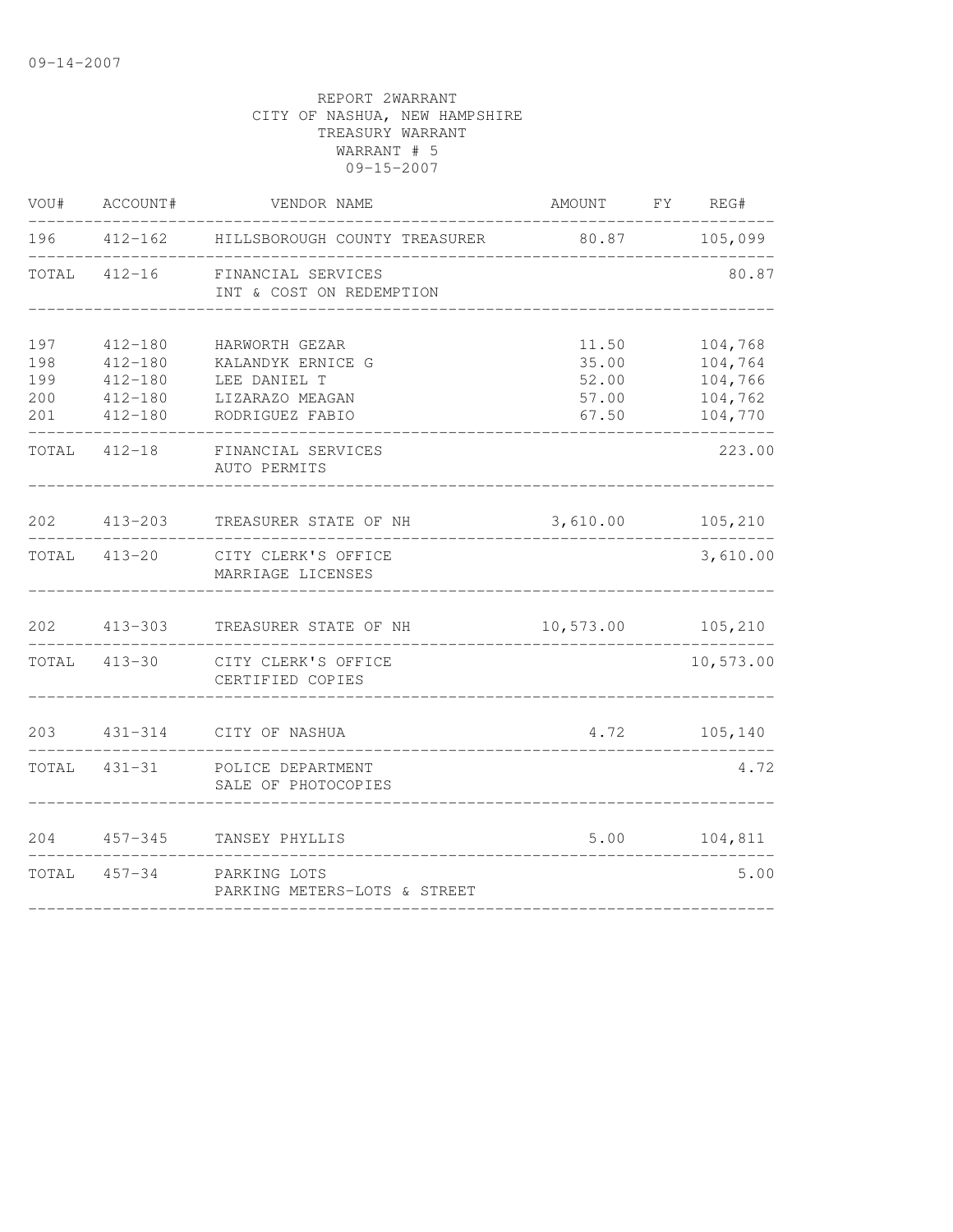| VOU#       | ACCOUNT#               | VENDOR NAME                                  | AMOUNT               | FY | REG#           |
|------------|------------------------|----------------------------------------------|----------------------|----|----------------|
| 205        | $501 - 98015$          | GEIGER BROS                                  | 5.39                 |    | 104,668        |
| 206        | $501 - 31050$          | NEXTEL COMMUNICATIONS                        | 72.28                |    | 105,187        |
| 207        | $501 - 41015$          | STAPLES BUSINESS ADVANTAGE                   | 122.41               |    | 104,901        |
| TOTAL      | 501                    | MAYOR'S OFFICE                               |                      |    | 200.08         |
| 208        | 505-81022              | GREATER NASHUA DENTAL CONNECTI               | 7,250.00             |    | 104,885        |
| 209        | 505-81039              | HUMANE SOCIETY OF NEW ENGLAND                | 7,756.75             |    | 104,658        |
| 210        | 505-81018              | NASHUA CHILDREN'S HOME                       | 7,500.00             |    | 104,937        |
| 211        | 505-81078              | ST JOSEPH COMMUNITY SERVICES I               | 1,962.80             |    | 105,097        |
| TOTAL      | 505                    | CIVIC & COMM. ACTIVITIES                     |                      |    | 24,469.55      |
| 212        | 506-31005              | LOVERING SUE                                 | 33.83                |    | 105,141        |
| 213        | 506-31005              | PAETEC COMMUNICATIONS INC                    | 600.00               |    | 105,183        |
| TOTAL      | 506                    | TELECOMMUNICATIONS                           |                      |    | 633.83         |
|            |                        |                                              |                      |    |                |
| 214        | 507-82020              | NH RETIREMENT SYSTEM                         | 173, 913.29          |    | 142            |
| 214        | 507-82025              | NH RETIREMENT SYSTEM                         | 180,005.89           |    | 142            |
| 214        | 507-82030              | NH RETIREMENT SYSTEM                         | 136,067.93           |    | 142            |
| 214<br>215 | 507-82035<br>507-82035 | NH RETIREMENT SYSTEM<br>NH RETIREMENT SYSTEM | 244,924.30<br>113.20 |    | 142<br>105,142 |
| TOTAL      | 507                    | PENSIONS                                     |                      |    | 735,024.61     |
| 216        | 511-31050              | NEXTEL COMMUNICATIONS                        | 13.34                |    | 105, 187       |
| TOTAL      | 511                    | ADMINISTRATIVE SERVICES                      |                      |    | 13.34          |
|            |                        |                                              |                      |    |                |
| 217        | 512-59095              | ANACOMP INC                                  | 290.73               |    | 104,606        |
| 218        | 512-95010              | CITIZENS BANK                                | 25.00                |    | 123            |
| 219        | 512-98035              | CITY OF NASHUA/PETTY CASH/SLIP               | 436.23               |    | 104,542        |
| 220        |                        | 512-41010 FREEDOM PRINTERS LLC               | 4,532.50             |    | 105,046        |
| 221        |                        | 512-43005 PRINTGRAPHICS OF MAINE             | 771.50               |    | 144            |
| 222        |                        | 512-41015 STAPLES BUSINESS ADVANTAGE         | 130.20               |    | 104,901        |
| 222        |                        | 512-41055 STAPLES BUSINESS ADVANTAGE         | 195.76               |    | 104,901        |
| TOTAL      | 512                    | FINANCIAL SERVICES                           |                      |    | 6,381.92       |
|            |                        |                                              |                      |    | 105,143        |
| 223<br>223 | 513-94005              | 513-91005 BERGERON PAUL<br>BERGERON PAUL     | 137.74<br>808.14     |    | 105,143        |
|            |                        |                                              |                      |    |                |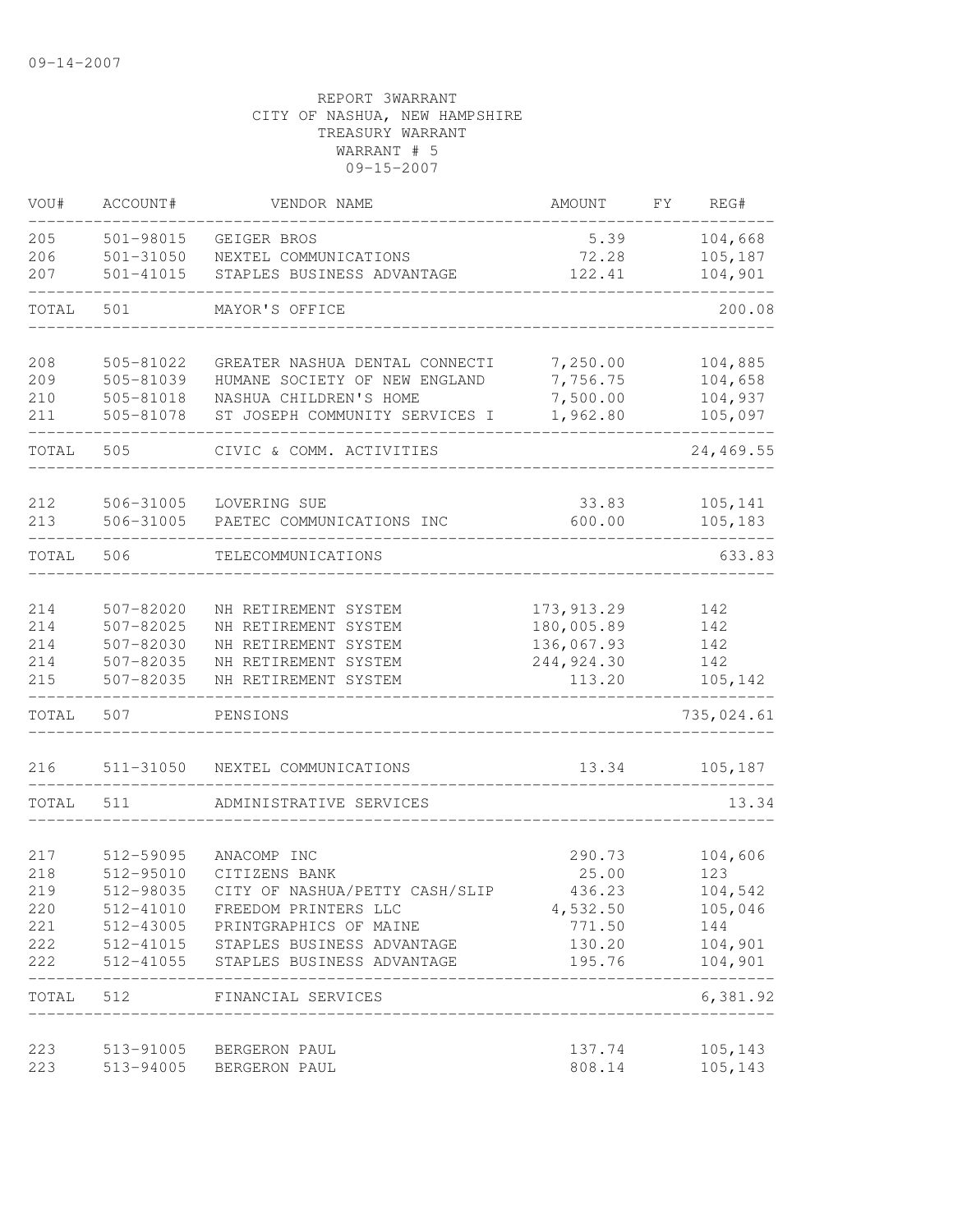| VOU#              | ACCOUNT#                            | VENDOR NAME                                                                              | AMOUNT FY REG#                   |                               |
|-------------------|-------------------------------------|------------------------------------------------------------------------------------------|----------------------------------|-------------------------------|
|                   |                                     | 224 513-41015 STAPLES BUSINESS ADVANTAGE                                                 | 39.13 104,901                    |                               |
| TOTAL 513         |                                     | CITY CLERK'S OFFICE                                                                      |                                  | 985.01                        |
| 225               |                                     | 515-81051 SCHRADER BECKY                                                                 | 578.25                           | 105,144                       |
| TOTAL 515         |                                     | HUMAN RESOURCES                                                                          |                                  | 578.25                        |
| 226<br>227        | 516-45240<br>516-45240              | AB DICK PRODUCTS CO<br>RIS PAPER COMPANY INC                                             | 647.52<br>2,489.04               | 104,893<br>104,634            |
| 228<br>229        | 516-41015<br>516-54006              | STAPLES BUSINESS ADVANTAGE<br>TELEGRAPH PUBLISHING COMPANY                               | 96.61<br>71.40                   | 104,901<br>105,101            |
| 229<br>229<br>230 | 516-54011<br>516-54016<br>516-54016 | TELEGRAPH PUBLISHING COMPANY<br>TELEGRAPH PUBLISHING COMPANY<br>THE LOWELL PUBLISHING CO | 1,625.30<br>1,919.35<br>3,290.50 | 105,101<br>105,101<br>105,192 |
| 231               | 516-54016                           | UNION LEADER CORPORATION                                                                 | 1,994.69                         | 105,186                       |
| TOTAL             | 516                                 | PURCHASING DEPARTMENT                                                                    |                                  | 12, 134.41                    |
| 232<br>233        | 517-75023<br>517-75130              | B & S LOCKSMITH INC<br>HEATING SPECIALTIES OF NH INC                                     | 16.00<br>160.60                  | 104,743<br>105,087            |
| 234<br>235        | 517-75023<br>517-34015              | HSM ELECTRONIC PROTECTION SERV<br>KEYSPAN ENERGY DELIVERY                                | 184.00<br>87.47                  | 105,240<br>105,199            |
| 236<br>237<br>238 | 517-31050<br>517-32005<br>517-79030 | NEXTEL COMMUNICATIONS<br>PUBLIC SERVICE OF NH<br>SIMPLEXGRINNELL                         | 45.78<br>3,374.84<br>1,186.34    | 105,187<br>105,224<br>104,560 |
| 239               | 517-75023                           | W E AUBUCHON COMPANY INC                                                                 | 4.49                             | 104,579                       |
| TOTAL             | 517                                 | BUILDING MAINT - CITY ADMIN                                                              |                                  | 5,059.52                      |
| 240<br>241        | 519-91005<br>519-94005              | LAKEMAN ROBERT<br>LEMAY SCHOOL OF REAL ESTATE                                            | 86.33<br>135.00                  | 104,866<br>105,235            |
| 242<br>243<br>244 | 519-91005<br>519-94005<br>519-91005 | MARINO ANGELO<br>NEARC<br>TURGISS GARY                                                   | 78.09<br>225.00<br>149.87        | 104,845<br>105,249<br>104,638 |
| 245               | 519-91005                           | TURGISS GREG                                                                             | 169.27                           | 104,562                       |
| TOTAL             | 519                                 | ASSESSORS                                                                                |                                  | 843.56                        |
| 246<br>247        | 520-53100<br>520-32005              | BOOTH HILARY<br>PUBLIC SERVICE OF NH                                                     | 240.00<br>124.85                 | 104,868<br>105,224            |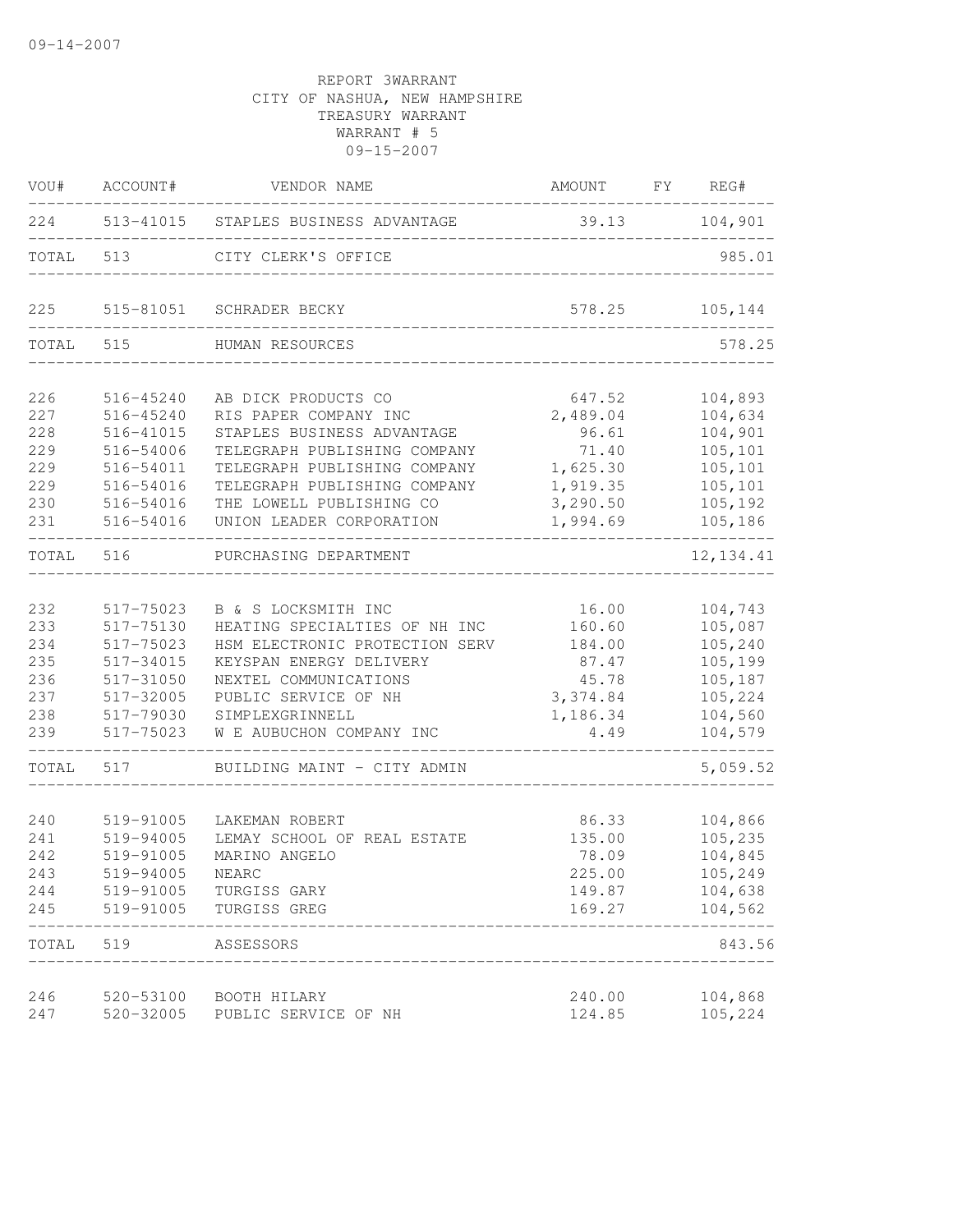| VOU#       | ACCOUNT#                          | VENDOR NAME                                | AMOUNT                   | FY | REG#               |
|------------|-----------------------------------|--------------------------------------------|--------------------------|----|--------------------|
| TOTAL      | 520                               | HUNT BUILDING                              |                          |    | 364.85             |
| 248        | 522-74030                         | COCCI COMPUTER SERVICES INC                | 349.00                   |    | 104,687            |
| 249        | 522-31050                         | NEXTEL COMMUNICATIONS                      | 229.13                   |    | 105,187            |
| 250        | 522-31040                         | ROY MICHAEL                                | 40.00                    |    | 105,145            |
| 251        | 522-31040<br>-------------------- | TYRRELL KEN                                | 46.33<br>_______________ |    | 104,864            |
| TOTAL      | 522                               | INFORMATION TECHNOLOGY                     |                          |    | 664.46             |
|            | 252 523-94005                     | NEARC                                      | 225.00                   |    | 105,249            |
| TOTAL 523  |                                   | GIS                                        |                          |    | 225.00             |
|            |                                   |                                            |                          |    |                    |
| 253        | 524-64040                         | CITIZENS BANK                              | 20.06                    |    | 123                |
| 253        | 524-64045                         | CITIZENS BANK                              | 399.00                   |    | 123                |
| 254<br>255 | 524-64045<br>524-64053            | GOVCONNECTION INC<br>INSIGHT PUBLIC SECTOR | 460.62<br>112.16         |    | 104,556<br>104,609 |
| TOTAL 524  |                                   | COMPUTERS - CITYWIDE                       |                          |    | 991.84             |
|            |                                   |                                            |                          |    |                    |
| 256        | 531-45175                         | AIRGAS EAST                                | 1,990.60                 |    | 104,611            |
| 257        | 531-46040                         | ALEC'S SHOE STORE INC                      | 3, 126.26                |    | 104,673            |
| 258        | 531-45920                         | ARMOR HOLDINGS FORENSICS INC               | 95.84                    |    | 104,563            |
| 259        | $531 - 45920$                     | ARROWHEAD SCIENTIFIC INC                   | 216.08                   |    | 104,752            |
| 260        | 531-78007                         | B & S LOCKSMITH INC                        | 52.50                    |    | 104,743            |
| 261        | $531 - 46040$                     | BAXTER KERRY                               | 306.00                   |    | 105,146            |
| 262        | 531-78007                         | BELLETETES INC                             | 16.00                    |    | 104,684            |
| 263        | $531 - 46030$                     | BEN'S UNIFORMS                             | 111.00                   |    | 105,108            |
| 263        | $531 - 46040$                     | BEN'S UNIFORMS                             | 1,861.00                 |    | 105,108            |
| 264        | 531-78075                         | BEST FORD                                  | 451.92                   |    | 104,572            |
| 265        | 531-53125                         | BOLTON THOMAS                              | 200.00                   |    | 105,148            |
| 266        | 531-47010                         | BOUND TREE MEDICAL LLC                     | 345.16                   |    | 104,738            |
| 267        | $531 - 46040$                     | BROWN DENNIS M                             | 363.03                   |    | 105,158            |
| 268        | 531-45220                         | BRUCE ALGRA'S FITNESS CHARTS               | 28.45                    |    | 104,754            |
| 269        | 531-94005                         | BUKUNT JEFFREY                             | 333.78                   |    | 105,161            |
| 270        | 531-78007                         | CARPARTS OF NASHUA                         | 16.44                    |    | 104,571            |
| 271        | 531-42000                         | CENTRAL PAPER PRODUCTS CO                  | 421.46                   |    | 105,104            |
| 272        | 531-46040                         | CHILDS SCOTT                               | 499.96                   |    | 105,156            |
| 273        | 531-31025                         | CINFO PETER                                | 45.96                    |    | 105,152            |
| 274        | 531-94005                         | CITIZENS BANK                              | 448.95                   |    | 123                |
| 275        | 531-94005                         | CONLEY DONALD                              | 16.00                    |    | 105,154            |
| 276        | 531-78007                         | DOBLES CHEVROLET-GEO-BUICK INC             | 104.74                   |    | 105,098            |
| 277        | 531-48015                         | FLEET SERVICES                             | 944.51                   |    | 104,734            |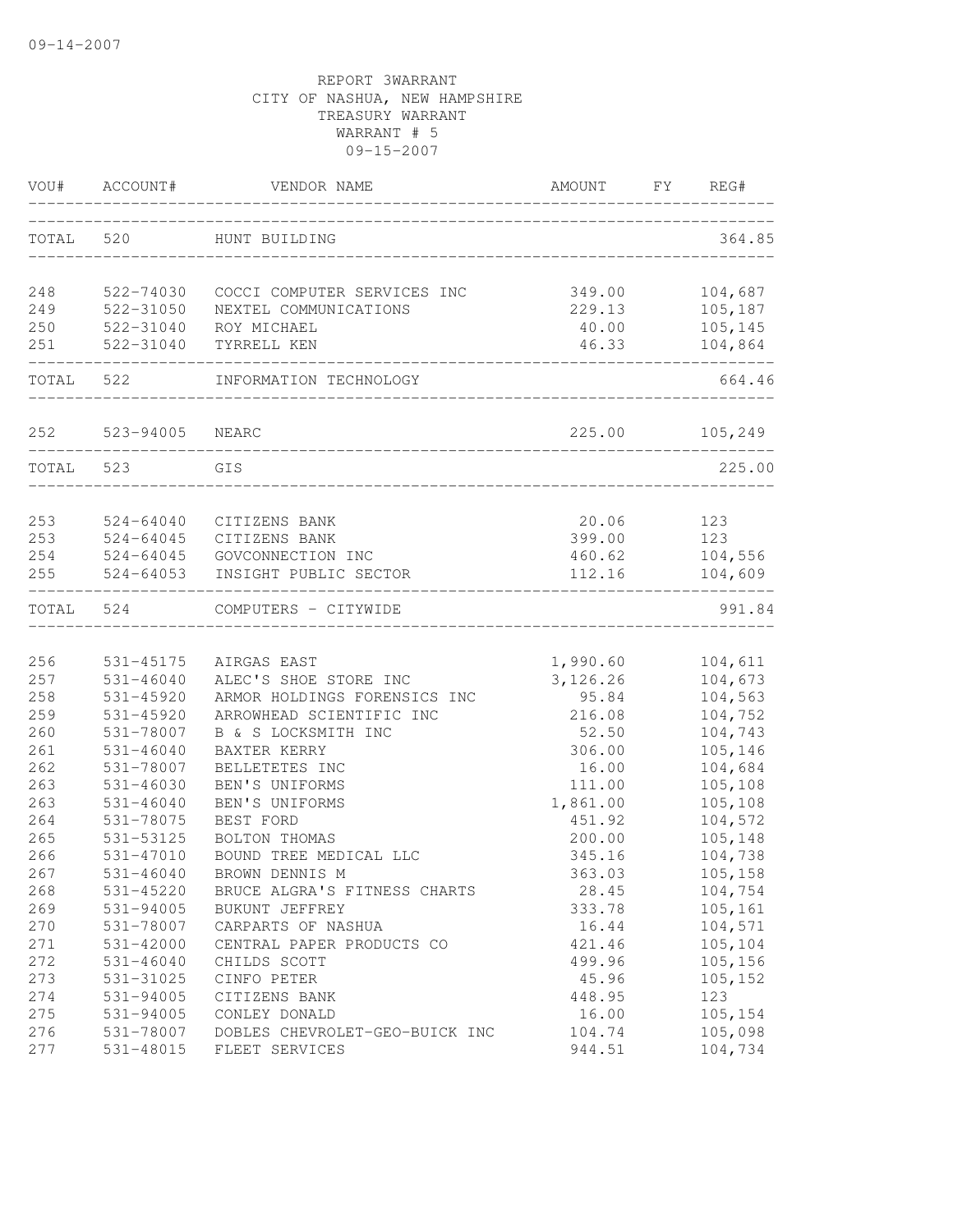| VOU#  | ACCOUNT#      | VENDOR NAME                              | AMOUNT    | FΥ | REG#      |
|-------|---------------|------------------------------------------|-----------|----|-----------|
| 278   | 531-46040     | GEORGE'S APPAREL                         | 146.00    |    | 104,616   |
| 279   | 531-78075     | GMS HYDRAULICS INC                       | 159.15    |    | 105,111   |
| 280   | 531-78007     | GRAPPONE AUTOMOTIVE GROUP                | 250.43    |    | 104,756   |
| 281   | $531 - 46040$ | HILL SHAWN                               | 129.95    |    | 105,147   |
| 282   | 531-42000     | HOME DEPOT CREDIT SERVICES               | 17.99     |    | 105,219   |
| 283   | 531-94005     | JOHN E REID & ASSOCIATES INC             | 1,185.00  |    | 105,214   |
| 284   | 531-75023     | KEMPTON RUG                              | 93.00     |    | 105, 114  |
| 285   | 531-34015     | KEYSPAN ENERGY DELIVERY                  | 2,395.58  |    | 105,199   |
| 286   | 531-94005     | LAROCHE PETER                            | 409.72    |    | 105,149   |
| 287   | 531-53125     | LATULIPPE JOHN P                         | 200.00    |    | 105,160   |
| 288   | $531 - 45005$ | LAW ENFORCEMENT TARGETS INC              | 605.90    |    | 104,815   |
| 289   | 531-94010     | LEDOUX MICHAEL                           | 500.00    |    | 105,153   |
| 290   | $531 - 46040$ | LEVESQUE GLENN                           | 39.58     |    | 105,157   |
| 291   | 531-78007     | MAC MULKIN CHEVROLET INC                 | 9.07      |    | 105,088   |
| 291   | 531-78075     | MAC MULKIN CHEVROLET INC                 | 64.60     |    | 105,088   |
| 292   | $531 - 46040$ | MACDONALD WAYNE                          | 49.00     |    | 105,155   |
| 293   | 531-75023     | NASHUA WALLPAPER & PAINT CO              | 39.68     |    | 104,700   |
| 294   | 531-94005     | NESPIN                                   | 360.00    |    | 105,229   |
| 295   | 531-31040     | NEXTEL COMMUNICATIONS                    | 47.34     |    | 105,206   |
| 296   | 531-33005     | PENNICHUCK WATER                         | 16.75     |    | 105,203   |
| 297   | 531-53125     | PHELPS LAKEISHA                          | 140.00    |    | 105,151   |
| 298   | 531-41015     | PITNEY BOWES INC                         | 30.59     |    | 105,231   |
| 299   | 531-53050     | PSYCHOTHERAPY ASSOCIATES INC             | 450.00    |    | 104,944   |
| 300   | 531-32005     | PUBLIC SERVICE OF NH                     | 17,370.11 |    | 105,224   |
| 300   | 531-32035     | PUBLIC SERVICE OF NH                     | 280.13    |    | 105,224   |
| 301   | 531-78007     | ROBBINS AUTO PARTS INC                   | 368.81    |    | 104,720   |
| 302   | 531-74040     | SALIENT STILLS INC                       | 2,400.00  |    | 105,221   |
| 303   | 531-75130     | SHATTUCK MALONE OIL CO                   | 327.78    |    | 105,179   |
| 304   | 531-45920     | SIRCHIE FINGER PRINT LABORATOR           | 175.06    |    | 104,850   |
| 305   | 531-41005     | STAPLES BUSINESS ADVANTAGE               | 239.26    |    | 104,901   |
| 305   | 531-41015     | STAPLES BUSINESS ADVANTAGE               | 869.94    |    | 104,901   |
| 306   | 531-31035     | STATE OF NH                              | 1,125.00  |    | 105,095   |
| 307   | 531-94005     | SULLIVAN FRANCIS                         | 70.00     |    | 105,159   |
| 308   | 531-42000     | THE DURKIN CO INC                        | 223.09    |    | 104,723   |
| 309   | 531-94005     | THE UNIVERSITY OF VERMONT                | 600.00    |    | 105,220   |
| 310   | 531-49025     | TOWER PUBLISHING                         | 75.00     |    | 105,205   |
| 311   | 531-78007     | TOWERS MOTOR PARTS CORP                  | 238.13    |    | 104,876   |
| 312   | 531-94005     | TREFRY BRIAN                             | 105.00    |    | 105,150   |
| 313   | 531-43005     | UNITED PARCEL SERVICE                    | 21.47     |    | 105,246   |
| 314   | 531-31025     | VERIZON WIRELESS                         | 49.27     |    | 105,218   |
| 314   | 531-31040     | VERIZON WIRELESS                         | 626.24    |    | 105,218   |
| 315   | 531-75130     | WATER CHEMICALS INC                      | 126.00    |    | 104,717   |
| TOTAL | 531           | POLICE DEPARTMENT                        |           |    | 44,625.26 |
| 316   |               | 532-75023 AIR CLEANING SPECIALISTS OF NE | 2,434.00  |    | 105,217   |
| 317   | 532-31050     | ARCH WIRELESS                            | 300.44    |    | 105,233   |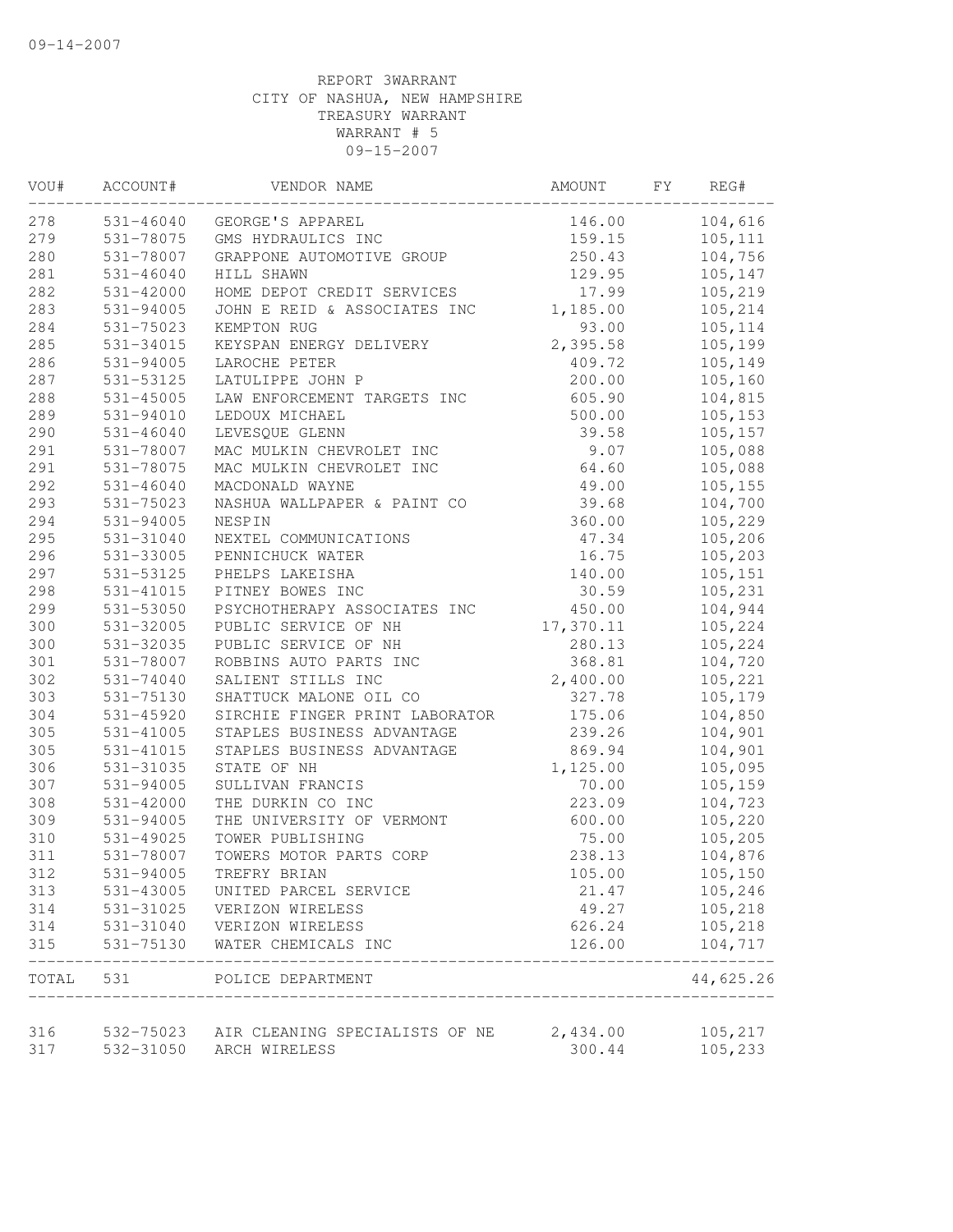| VOU#  | ACCOUNT#  | VENDOR NAME                              | AMOUNT              | FΥ | REG#       |
|-------|-----------|------------------------------------------|---------------------|----|------------|
| 318   | 532-78100 | BELLETETES INC                           | 4.20                |    | 104,684    |
| 319   | 532-46045 | BIANCHI ROBERT                           | 101.60              |    | 104,654    |
| 320   | 532-78100 | C & M DISTRIBUTING CO                    | 98.00               |    | 104,959    |
| 321   | 532-64215 | CAMERALAND LLC                           | 46.95               |    | 104,619    |
| 322   | 532-78100 | CASCO FOOD EQUIPMENT SERVICE I           | 231.90              |    | 104,662    |
| 323   | 532-78035 | CHROMATE INDUSTRIAL CORP                 | 270.27              |    | 104,653    |
| 324   | 532-46045 | COTE STEPHEN                             | 91.50               |    | 104,853    |
| 325   | 532-46045 | CRONIN DANIEL                            | 82.95               |    | 104,863    |
| 326   | 532-78105 | DONOVAN SPRING COMPANY INC               | 1,385.74            |    | 104,600    |
| 327   | 532-64094 | FIRE TECH & SAFETY OF NEW ENGL           | 96.60               |    | 104,881    |
| 328   | 532-53065 | GROUNDWORK PRINCIPALS                    | 411.47              |    | 105,162    |
| 329   | 532-46045 | HEBERT CYRUS                             | 99.49               |    | 104,605    |
| 330   | 532-75902 | HOME DEPOT CREDIT SERVICES               | 8.91                |    | 105,196    |
| 331   | 532-46030 | INDUSTRIAL PROTECTION SERVICES           | 1,012.00            |    | 104,610    |
| 331   | 532-64094 | INDUSTRIAL PROTECTION SERVICES           | 3,012.00            |    | 104,610    |
| 332   | 532-59135 | J P PEST SERVICES                        | 170.00              |    | 104,737    |
| 333   | 532-75160 | KERRY FIRE PROTECTION INC                | 1,125.00            |    | 104,694    |
| 334   | 532-34015 | KEYSPAN ENERGY DELIVERY                  | 857.53              |    | 105,199    |
| 335   | 532-78020 | LIBERTY INTN'L TRUCKS OF NH LL           | 115.33              |    | 105,089    |
| 336   | 532-75105 | M & M ELECTRICAL SUPPLY CO INC           | 29.10               |    | 105,084    |
| 337   | 532-59100 | MAYNARD & LESIEUR INCORPORATED           | 156.45              |    | 105,092    |
| 338   | 532-78100 | MINUTEMAN TRUCKS INC                     | 2,997.40            |    | 104,736    |
| 339   | 532-31040 | NEXTEL COMMUNICATIONS                    | 499.18              |    | 105,187    |
| 340   | 532-95005 | <b>NFPA</b>                              | 150.00              |    | 105,180    |
| 341   | 532-78095 | NH HYDRAULICS INC                        | 1,500.00            |    | 104,671    |
| 342   | 532-33005 | PENNICHUCK WATER                         | 32.14               |    | 105,203    |
| 343   | 532-32005 | PUBLIC SERVICE OF NH                     | 2,929.93            |    | 105,224    |
| 344   | 532-78007 | SANEL AUTO PARTS CO                      | 28.80               |    | 104,689    |
| 344   | 532-78080 | SANEL AUTO PARTS CO                      | 45.36               |    | 104,689    |
| 344   | 532-78100 | SANEL AUTO PARTS CO                      | 111.85              |    | 104,689    |
| 345   | 532-41015 | STAPLES BUSINESS ADVANTAGE               | 88.20               |    | 104,901    |
| 346   | 532-59100 | TRUE BLUE CLEANERS                       | 187.24              |    | 104,735    |
| 347   | 532-78095 | TST EQUIPMENT INC                        | 176.94              |    | 104,664    |
| 348   | 532-75023 | UNITED SUPPLY COMPANY INC                | 2.24                |    | 105,102    |
| 349   | 532-78020 | YANKEE TRUCKS                            | 69.99               |    | 104,584    |
| 349   | 532-78080 | YANKEE TRUCKS                            | 458.08              |    | 104,584    |
| TOTAL | 532       | FIRE DEPARTMENT                          |                     |    | 21, 418.78 |
| 350   | 533-33010 | PENNICHUCK WATER                         | 191,626.26 105,203  |    |            |
|       |           | TOTAL 533 WATER SUPPLY (PUBLIC HYDRANTS) |                     |    | 191,626.26 |
| 351   |           | 534-32020 PUBLIC SERVICE OF NH           | 49, 971.77 105, 224 |    |            |
|       |           |                                          |                     |    |            |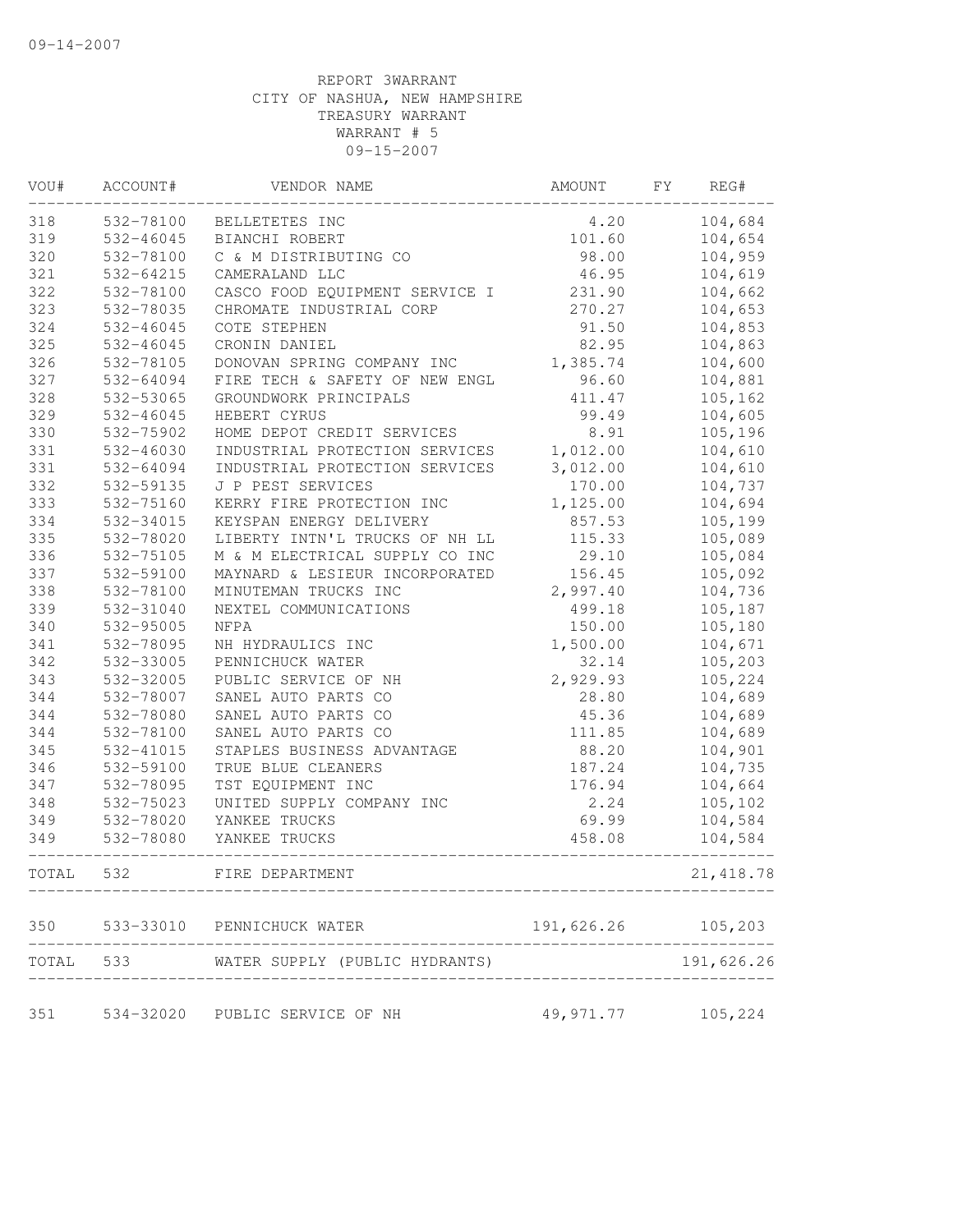| VOU#                                   | ACCOUNT#                                                                   | VENDOR NAME                                                                                                                                       | AMOUNT                                                       | FY<br>REG#                                                     |
|----------------------------------------|----------------------------------------------------------------------------|---------------------------------------------------------------------------------------------------------------------------------------------------|--------------------------------------------------------------|----------------------------------------------------------------|
| TOTAL                                  | 534                                                                        | STREET LIGHTING                                                                                                                                   |                                                              | 49,971.77                                                      |
| 352<br>353                             | 535-81023<br>535-81023                                                     | ARCH WIRELESS<br>NEXTEL COMMUNICATIONS                                                                                                            | 63.24<br>86.04                                               | 105,233<br>105,187                                             |
| TOTAL                                  | 535                                                                        | EMERGENCY MANAGEMENT                                                                                                                              |                                                              | 149.28                                                         |
| 354<br>355                             | 536-94005<br>536-31050                                                     | CITIZENS BANK<br>VERIZON WIRELESS                                                                                                                 | 525.00<br>70.21                                              | 123<br>105,218                                                 |
| TOTAL                                  | 536                                                                        | CITYWIDE COMMUNICATIONS                                                                                                                           |                                                              | 595.21                                                         |
| 356                                    | 541-53165                                                                  | LANGUAGE LINE SERVICES                                                                                                                            | 93.00                                                        | 104,625                                                        |
| TOTAL                                  | 541                                                                        | COMMUNITY SERVICES DIVISION                                                                                                                       |                                                              | 93.00                                                          |
| 357<br>358<br>359<br>360               | 542-91005<br>542-31050<br>542-41015<br>542-91005                           | <b>BAGLEY BOBBIE</b><br>NEXTEL COMMUNICATIONS<br>STAPLES BUSINESS ADVANTAGE<br>WENDT BETTY                                                        | 110.01<br>33.75<br>219.94<br>41.05                           | 104,699<br>105,187<br>104,901<br>104,892                       |
| TOTAL                                  | 542                                                                        | COMMUNITY HEALTH                                                                                                                                  |                                                              | 404.75                                                         |
| 361                                    | 543-31050                                                                  | NEXTEL COMMUNICATIONS                                                                                                                             | 55.97                                                        | 105,187                                                        |
| TOTAL                                  | 543                                                                        | ENVIRONMENTAL HEALTH DEPT.                                                                                                                        |                                                              | 55.97                                                          |
| 362<br>363                             | 544-59100<br>544-41015                                                     | LUTHERAN COMMUNITY SERVICES OF<br>STAPLES BUSINESS ADVANTAGE                                                                                      | 90.00<br>109.39                                              | 104,961<br>104,901                                             |
| TOTAL.                                 | 544                                                                        | WELFARE ADMINISTRATION                                                                                                                            |                                                              | 199.39                                                         |
| 364<br>365<br>366<br>367<br>368<br>369 | 545-97020<br>545-97020<br>545-97020<br>545-97020<br>545-97020<br>545-97020 | 125 CHESTNUT ST LLC<br>18-24 ASH ST LLC<br>188 CONCORD ST LLC DBA LILLIAN<br>23-25 TEMPLE ST REALTY LLC<br>28-34 RR SQUARE LLC<br>ALMONTE CLARA L | 700.00<br>775.00<br>2,201.00<br>2,049.33<br>225.00<br>878.08 | 104,663<br>104,716<br>104,838<br>104,849<br>104,591<br>104,842 |
| 370<br>371                             | 545-97020<br>545-97020                                                     | AMHERST PARK APARTMENTS LLC<br>ARANZABAL JAIME                                                                                                    | 948.00<br>332.60                                             | 104,676<br>104,686                                             |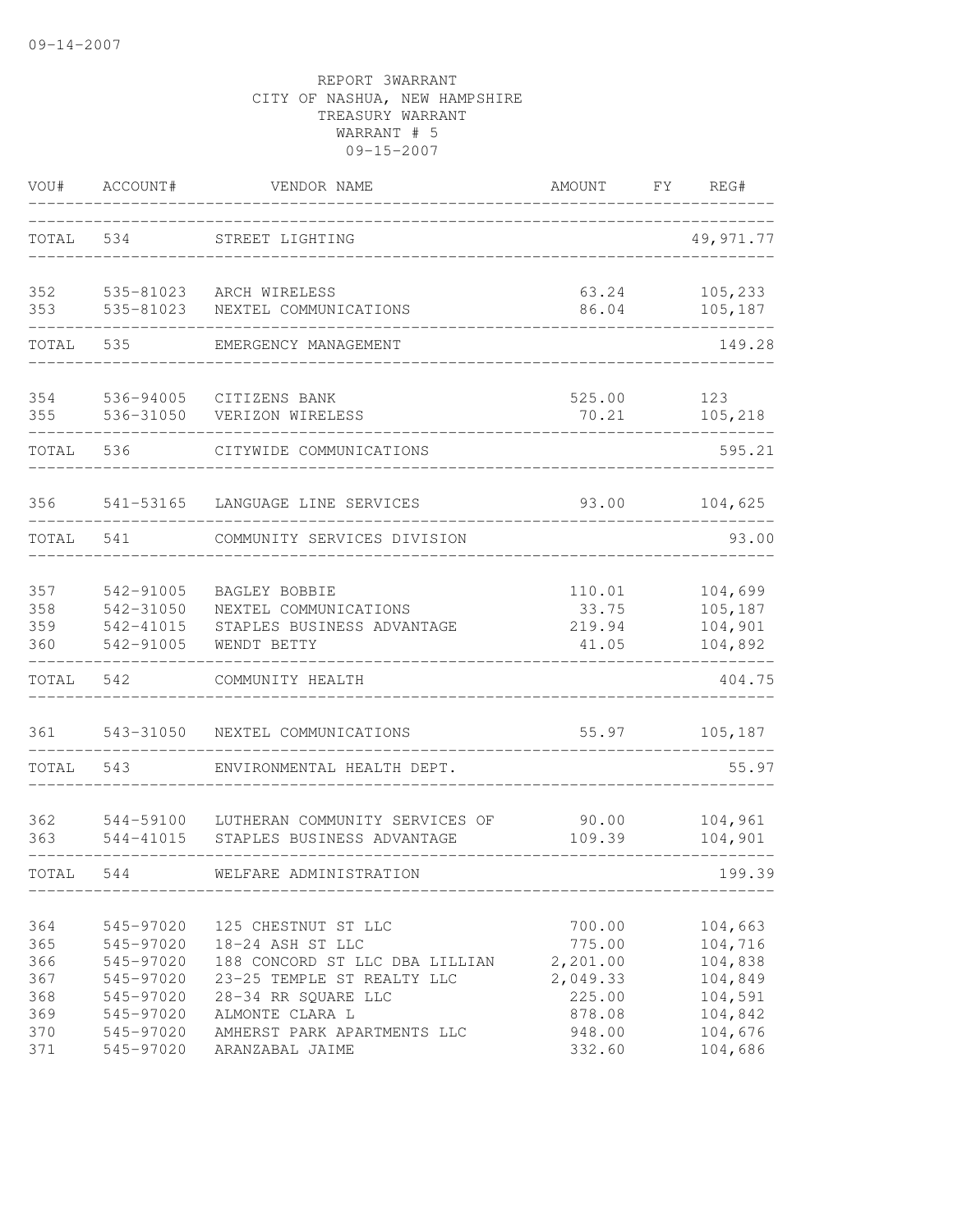| VOU# | ACCOUNT#  | VENDOR NAME                    | AMOUNT   | FY. | REG#    |
|------|-----------|--------------------------------|----------|-----|---------|
| 372  | 545-97020 | BAYRIDGE AT NASHUA             | 797.06   |     | 104,569 |
| 373  | 545-97020 | BISHOP PROPERTY MANAGEMENT INC | 361.46   |     | 104,852 |
| 374  | 545-97020 | BLANCHARD BLDG INVESTS/KENNETH | 797.06   |     | 104,622 |
| 375  | 545-97020 | CENTRAL REALTY                 | 1,344.30 |     | 104,712 |
| 376  | 545-97020 | CLARK E G                      | 800.00   |     | 104,656 |
| 377  | 545-97020 | COFFEY ALBERT                  | 400.00   |     | 104,839 |
| 378  | 545-97020 | CONSTANT FAMILY LLC II         | 671.60   |     | 104,706 |
| 379  | 545-97020 | CONSTANT KENNETH               | 535.17   |     | 104,666 |
| 380  | 545-97020 | D & W MCCULLOUGH PROPERTIES    | 656.80   |     | 104,837 |
| 381  | 545-97020 | D'INDIA MICHELLE               | 1,000.00 |     | 104,747 |
| 382  | 545-97020 | DAVIS FUNERAL HOME             | 750.00   |     | 104,588 |
| 383  | 545-97020 | DE CASTRO RENATO               | 797.06   |     | 104,843 |
| 384  | 545-97020 | DESMARAIS LEONARD              | 284.92   |     | 104,567 |
| 385  | 545-97020 | DIAS EDWARD                    | 797.06   |     | 104,698 |
| 386  | 545-97020 | DOBENS SUSAN                   | 1,137.18 |     | 104,628 |
| 387  | 545-97020 | DOWNTOWNER NELSON/DAVID A GREG | 337.50   |     | 104,582 |
| 388  | 545-97020 | FISCHER MARJORIE               | 268.82   |     | 104,709 |
| 389  | 545-97020 | FREEDOM APARTMENTS LLC         | 925.00   |     | 104,679 |
| 390  | 545-97020 | GAUTHIER REALTY/CONNIE GAUTHIE | 2,263.61 |     | 104,896 |
| 391  | 545-97015 | GREYHOUND LINES INC            | 70.00    |     | 104,883 |
| 392  | 545-97020 | HEYWOOD ROBERT                 | 797.06   |     | 104,681 |
| 393  | 545-97015 | KEYSPAN ENERGY DELIVERY        | 2,632.37 |     | 105,232 |
| 394  | 545-97020 | L & G PROPERTIES LLC           | 540.00   |     | 104,856 |
| 395  | 545-97020 | LAMERAND ENTERPRISES/KYLE LAME | 427.38   |     | 104,871 |
| 396  | 545-97020 | LAPOINTE OLIVER MARIE GABE & D | 825.00   |     | 104,672 |
| 397  | 545-97020 | LAVOIE LEO M                   | 493.10   |     | 104,869 |
| 398  | 545-97020 | LEITH ROBERT W                 | 923.08   |     | 104,860 |
| 399  | 545-97020 | LEITH VALERIE                  | 711.45   |     | 104,703 |
| 400  | 545-97020 | MACDONALD CHARLES              | 500.00   |     | 104,748 |
| 401  | 545-97020 | MARQUEZ JOSE                   | 173.75   |     | 104,629 |
| 402  | 545-97020 | MOTEL 6                        | 2,179.59 |     | 104,873 |
| 403  | 545-97020 | NASHUA HOUSING AUTHORITY       | 1,106.37 |     | 104,879 |
| 404  | 545-97020 | NASHUA PASTORAL CARE           | 250.00   |     | 104,685 |
| 405  | 545-97020 | NOLAN RICHARD                  | 625.00   |     | 104,745 |
| 406  | 545-97020 | PAQUIN EDWARD                  | 379.57   |     | 104,570 |
| 407  | 545-97020 | PELLETIER NORMAND              | 797.06   |     | 104,746 |
| 408  | 545-97020 | PRA PROPERTIES LTD DBA/PHEASAN | 700.00   |     | 104,882 |
| 409  | 545-97015 | PUBLIC SERVICE CO OF NH        | 2,069.58 |     | 105,230 |
| 410  | 545-97020 | QUARATIELLO NICHOLAS           | 120.13   |     | 104,551 |
| 411  | 545-97020 | QUIRION GILLES                 | 1,008.75 |     | 104,718 |
| 412  | 545-97020 | R J REAL ESTATE                | 761.61   |     | 104,670 |
| 413  | 545-97020 | REGENT PARK ASSOCIATES         | 958.19   |     | 104,644 |
| 414  | 545-97020 | RODRIGUE ROBERT N              | 324.36   |     | 104,615 |
| 415  | 545-97020 | ROGERS SCOTT                   | 300.54   |     | 104,897 |
| 416  | 545-97020 | SPILLER LAURENCE D             | 355.00   |     | 104,565 |
| 417  | 545-97015 | ST JOSEPH PHARMACY             | 256.30   |     | 104,594 |
| 418  | 545-97020 | THOMPSON JOHN                  | 636.93   |     | 104,660 |
| 419  | 545-97020 | TREMBLAY JEANNINE              | 361.46   |     | 104,545 |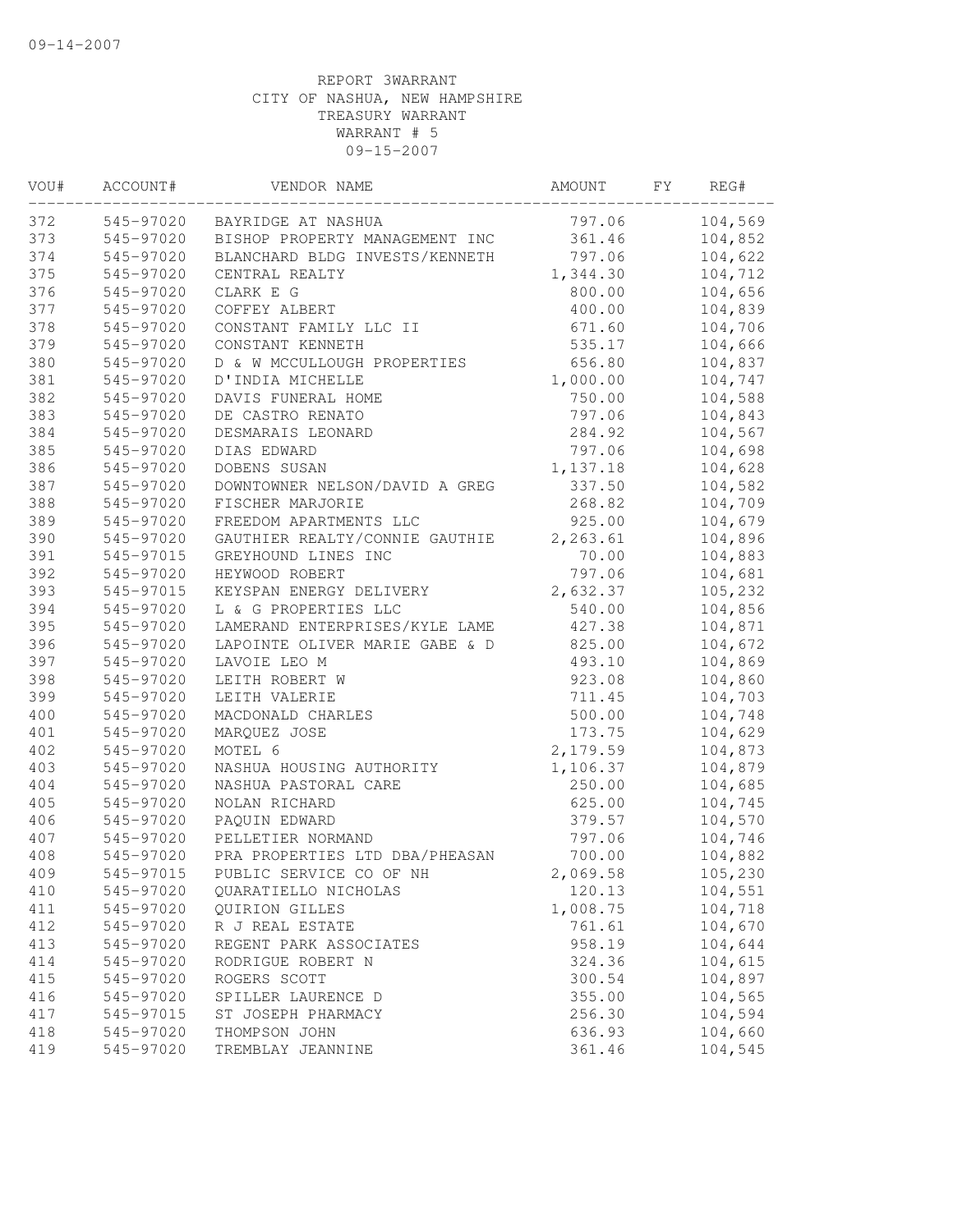| VOU#      | ACCOUNT#      | VENDOR NAME                    | AMOUNT   | FY | REG#       |
|-----------|---------------|--------------------------------|----------|----|------------|
| 420       | 545-97020     | TRUDEAU ANNE                   | 148.18   |    | 104,841    |
| 421       | 545-97020     | VARGAS RUBBY S                 | 316.25   |    | 104,749    |
| 422       | 545-97020     | WEST HOLLIS TRUST              | 1,356.28 |    | 104,855    |
| TOTAL     | 545           | WELFARE COSTS                  |          |    | 46, 137.95 |
|           |               |                                |          |    |            |
| 423       | 551-59100     | CORBETT CLEANING CO/STEPHEN CO | 320.00   |    | 104,704    |
| 424       | $551 - 95005$ | DOOKRAN STEPHEN                | 45.00    |    | 105,163    |
| 425       | 551-34015     | KEYSPAN ENERGY DELIVERY        | 13.61    |    | 105,199    |
| 426       | 551-31050     | NEXTEL COMMUNICATIONS          | 296.72   |    | 105,187    |
| 427       | 551-32005     | PUBLIC SERVICE OF NH           | 730.53   |    | 105,224    |
| 428       | 551-95010     | RAGAN COMMUNICATIONS INC       | 139.00   |    | 105,188    |
| 429       | 551-41015     | STAPLES BUSINESS ADVANTAGE     | 98.82    |    | 104,901    |
| TOTAL 551 |               | PUBLIC WORKS DIV & ENGINEERING |          |    | 1,643.68   |
|           |               |                                |          |    |            |
| 430       | 552-75135     | AFFILIATED HVAC SERVICES LLC   | 638.09   |    | 104,952    |
| 431       | 552-75022     | BELLETETES INC                 | 17.98    |    | 104,684    |
| 432       | 552-78007     | CARPARTS OF NASHUA             | 2.50     |    | 104,571    |
| 433       | 552-78100     | CASEY EQUIPMENT & RENTAL CORP  | 105.65   |    | 104,880    |
| 434       | 552-75021     | CED                            | 1,771.67 |    | 104,614    |
| 435       | 552-75022     | CORBETT CLEANING CO/STEPHEN CO | 375.00   |    | 104,704    |
| 436       | 552-48015     | DENNIS K BURKE INC             | 1,613.71 |    | 105,247    |
| 437       | 552-78100     | DURABILD TRANSMISSIONS OF NASH | 190.38   |    | 104,546    |
| 438       | 552-75021     | GATE CITY FENCE CO INC         | 75.00    |    | 104,665    |
| 439       | 552-66000     | HANDY HOUSE INC                | 1,534.00 |    | 105,212    |
| 440       | 552-75021     | HOME DEPOT CREDIT SERVICES     | 114.14   |    | 105,196    |
| 440       | 552-75022     | HOME DEPOT CREDIT SERVICES     | 79.88    |    | 105,196    |
| 440       | 552-75135     | HOME DEPOT CREDIT SERVICES     | 26.92    |    | 105,196    |
| 440       | 552-75170     | HOME DEPOT CREDIT SERVICES     | 5.96     |    | 105,196    |
| 441       | 552-75135     | HUSSEY SEATING CO              | 887.40   |    | 104,832    |
| 442       | 552-78100     | JAMES R ROSENCRANTZ & SONS INC | 3,916.73 |    | 105,112    |
| 443       | 552-75040     | JOHNSON'S ELECTRIC SUPPLY      | 1,951.00 |    | 104,632    |
| 444       | 552-59015     | LEAVENWORTH PETER              | 500.00   |    | 104,750    |
| 445       | 552-45285     | MARSHALL SIGNS INC             | 164.00   |    | 104,969    |
| 446       | 552-78065     | MAYNARD & LESIEUR INCORPORATED | 34.00    |    | 105,092    |
| 447       | 552-59020     | MELLIN NANCY                   | 400.00   |    | 105,164    |
| 448       | 552-75021     | NASHUA OUTDOOR POWER EQUIP     | 75.00    |    | 104,696    |
| 449       | 552-75021     | NASHUA WALLPAPER & PAINT CO    | 81.97    |    | 104,700    |
| 450       | 552-31050     | NEXTEL COMMUNICATIONS          | 238.32   |    | 105,187    |
| 451       | 552-75021     | PARTAC PEAT CORPORATION        | 637.10   |    | 104,678    |
| 452       | 552-33005     | PENNICHUCK WATER               | 548.17   |    | 105,203    |
| 452       | 552-33045     | PENNICHUCK WATER               | 26.18    |    | 105,203    |
| 452       | 552-33050     | PENNICHUCK WATER               | 700.44   |    | 105,203    |
| 453       | 552-59180     | PIONEER TREE SERVICE/HERMAN ST | 2,700.00 |    | 105,109    |
| 454       | 552-32005     | PUBLIC SERVICE OF NH           | 1,083.27 |    | 105,224    |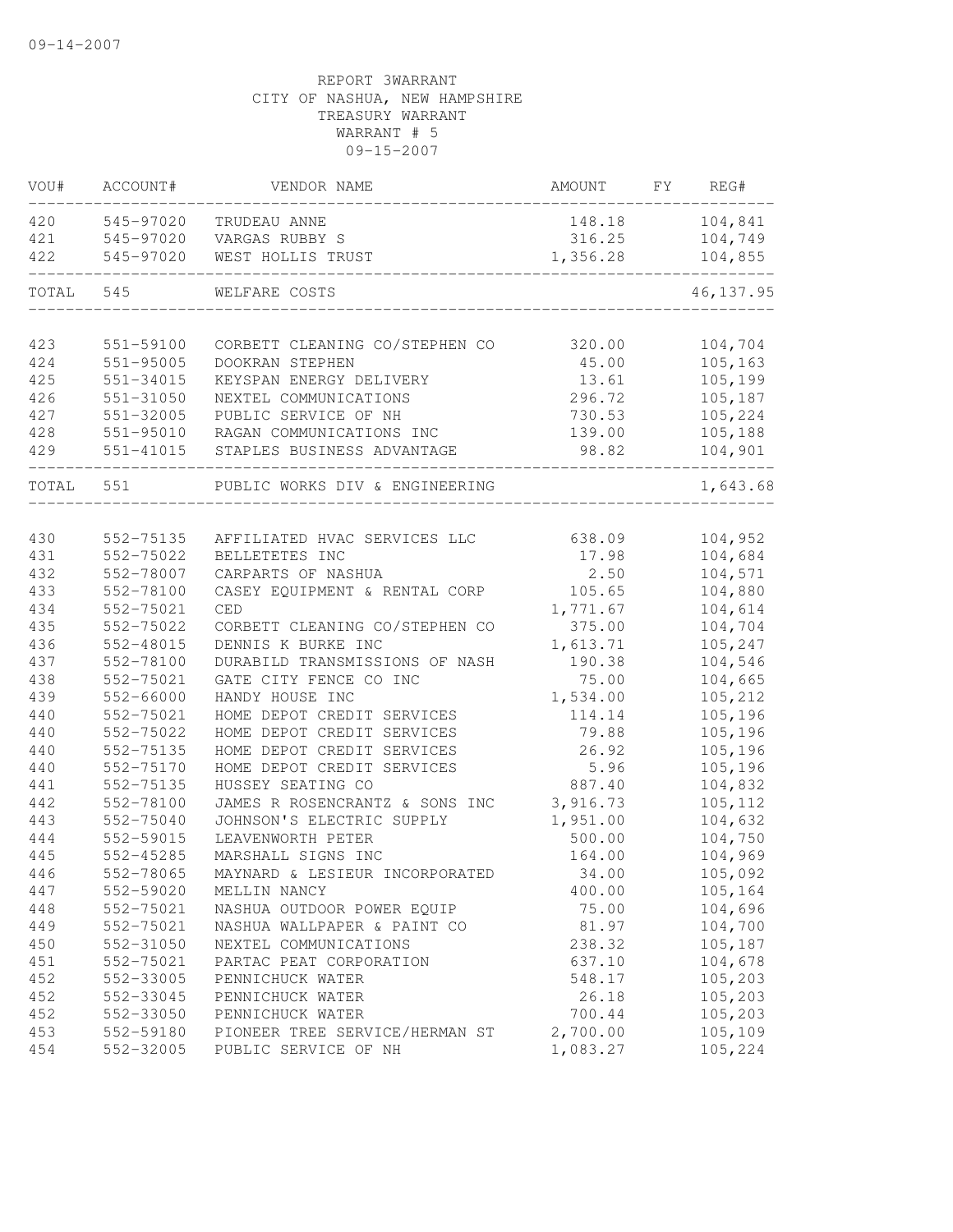| 552-32005<br>454<br>PUBLIC SERVICE OF NH<br>147.63<br>5,387.62<br>454<br>552-32030<br>PUBLIC SERVICE OF NH<br>105,224<br>454<br>552-32030<br>105,225<br>PUBLIC SERVICE OF NH<br>2,881.04<br>455<br>150.00<br>105,094<br>552-46030<br>R WHITE EQUIPMENT CENTER INC<br>455<br>512.40<br>105,094<br>552-64192<br>R WHITE EQUIPMENT CENTER INC<br>455<br>552-74085<br>R WHITE EQUIPMENT CENTER INC<br>830.79<br>105,094<br>455<br>105,094<br>552-75021<br>233.85<br>R WHITE EQUIPMENT CENTER INC<br>456<br>552-78007<br>400.97<br>104,689<br>SANEL AUTO PARTS CO<br>457<br>104,887<br>552-75170<br>SEASONAL SPECIALTY STORES<br>27.00<br>458<br>552-41015<br>STAPLES BUSINESS ADVANTAGE<br>192.91<br>104,901<br>459<br>552-75040<br>210.00<br>104,888<br>TRUGREEN CHEMLAWN<br>460<br>62.09<br>552-46045<br>UNIFIRST CORPORATION<br>285.00<br>461<br>552-75135 YANKEE EQUIPMENT SYSTEMS INC<br>TOTAL 552<br>PARKS AND RECREATION<br>462<br>553-45060<br>A H HARRIS & SONS INC<br>204.00<br>104,580<br>463<br>105,083<br>553-42010<br>BANNER SYSTEMS OF MASSACHUSETT<br>265.92<br>464<br>553-45060<br>BELLETETES INC<br>92.09<br>104,684<br>464<br>553-49075<br>104,684<br>BELLETETES INC<br>60.88<br>464<br>104,684<br>553-69025<br>BELLETETES INC<br>48.54<br>465<br>104,572<br>553-78100<br>BEST FORD<br>34.72<br>104,602<br>466<br>13,656.48<br>553-45015<br>BROX INDUSTRIES INC<br>466<br>104,602<br>553-45025<br>BROX INDUSTRIES INC<br>38.00<br>466<br>526.36<br>104,602<br>553-45190<br>BROX INDUSTRIES INC<br>467<br>104,603<br>553-78100<br>CHADWICK-BAROSS INC<br>96.72<br>468<br>553-59105<br>CORBETT CLEANING CO/STEPHEN CO<br>500.00<br>104,704<br>469<br>553-45060<br>CORRIVEAU ROUTHIER INC<br>85.92<br>105,085<br>470<br>553-48015<br>26,014.97<br>DENNIS K BURKE INC<br>105,247<br>471<br>296.00<br>104,599<br>553-78100<br>DONOVAN EQUIPMENT CO INC<br>472<br>331.80<br>104,640<br>553-78100<br><b>DUNN BATTERY</b><br>473<br>1,350.00<br>104,576<br>553-59187<br>HIGGINS RICHARD GRANT<br>474<br>HOME DEPOT CREDIT SERVICES<br>13.96<br>105,196<br>553-49075<br>475<br>J P PEST SERVICES<br>104,737<br>553-59135<br>55.00<br>476<br>LIBERTY INTN'L TRUCKS OF NH LL<br>226.00<br>105,089<br>553-78100<br>477<br>MAC MULKIN CHEVROLET INC<br>553-77020<br>4,180.29<br>105,088<br>477<br>553-78100<br>MAC MULKIN CHEVROLET INC<br>524.88<br>105,088<br>33.60<br>478<br>553-69025<br>104,555<br>MATCO TOOLS<br>479<br>520.20<br>553-78065<br>105,092<br>MAYNARD & LESIEUR INCORPORATED<br>480<br>104,857<br>553-78100<br>MILL METALS CORP<br>2,115.00<br>481<br>553-78100<br>MINUTEMAN TRUCKS INC<br>39.20<br>104,736<br>482<br>7.32<br>104,870<br>553-49075<br>NAPA AUTO PARTS<br>482<br>553-78100<br>NAPA AUTO PARTS<br>581.85<br>104,870<br>483<br>553-78100<br>65.03<br>104,696<br>NASHUA OUTDOOR POWER EQUIP<br>484<br>553-31050<br>NEXTEL COMMUNICATIONS<br>163.29<br>105,187<br>485<br>553-33005<br>PENNICHUCK WATER<br>271.97<br>105,203<br>486<br>553-49075<br>38.69<br>104,689<br>SANEL AUTO PARTS CO | VOU# | ACCOUNT# | VENDOR NAME | AMOUNT | FΥ | REG#      |
|---------------------------------------------------------------------------------------------------------------------------------------------------------------------------------------------------------------------------------------------------------------------------------------------------------------------------------------------------------------------------------------------------------------------------------------------------------------------------------------------------------------------------------------------------------------------------------------------------------------------------------------------------------------------------------------------------------------------------------------------------------------------------------------------------------------------------------------------------------------------------------------------------------------------------------------------------------------------------------------------------------------------------------------------------------------------------------------------------------------------------------------------------------------------------------------------------------------------------------------------------------------------------------------------------------------------------------------------------------------------------------------------------------------------------------------------------------------------------------------------------------------------------------------------------------------------------------------------------------------------------------------------------------------------------------------------------------------------------------------------------------------------------------------------------------------------------------------------------------------------------------------------------------------------------------------------------------------------------------------------------------------------------------------------------------------------------------------------------------------------------------------------------------------------------------------------------------------------------------------------------------------------------------------------------------------------------------------------------------------------------------------------------------------------------------------------------------------------------------------------------------------------------------------------------------------------------------------------------------------------------------------------------------------------------------------------------------------------------------------------------------------------------------------------------------------------------------------------------------------------------------------------------------------------------------------------------------------------------------------------------------------------------|------|----------|-------------|--------|----|-----------|
|                                                                                                                                                                                                                                                                                                                                                                                                                                                                                                                                                                                                                                                                                                                                                                                                                                                                                                                                                                                                                                                                                                                                                                                                                                                                                                                                                                                                                                                                                                                                                                                                                                                                                                                                                                                                                                                                                                                                                                                                                                                                                                                                                                                                                                                                                                                                                                                                                                                                                                                                                                                                                                                                                                                                                                                                                                                                                                                                                                                                                           |      |          |             |        |    | 105,225   |
|                                                                                                                                                                                                                                                                                                                                                                                                                                                                                                                                                                                                                                                                                                                                                                                                                                                                                                                                                                                                                                                                                                                                                                                                                                                                                                                                                                                                                                                                                                                                                                                                                                                                                                                                                                                                                                                                                                                                                                                                                                                                                                                                                                                                                                                                                                                                                                                                                                                                                                                                                                                                                                                                                                                                                                                                                                                                                                                                                                                                                           |      |          |             |        |    |           |
|                                                                                                                                                                                                                                                                                                                                                                                                                                                                                                                                                                                                                                                                                                                                                                                                                                                                                                                                                                                                                                                                                                                                                                                                                                                                                                                                                                                                                                                                                                                                                                                                                                                                                                                                                                                                                                                                                                                                                                                                                                                                                                                                                                                                                                                                                                                                                                                                                                                                                                                                                                                                                                                                                                                                                                                                                                                                                                                                                                                                                           |      |          |             |        |    |           |
|                                                                                                                                                                                                                                                                                                                                                                                                                                                                                                                                                                                                                                                                                                                                                                                                                                                                                                                                                                                                                                                                                                                                                                                                                                                                                                                                                                                                                                                                                                                                                                                                                                                                                                                                                                                                                                                                                                                                                                                                                                                                                                                                                                                                                                                                                                                                                                                                                                                                                                                                                                                                                                                                                                                                                                                                                                                                                                                                                                                                                           |      |          |             |        |    |           |
|                                                                                                                                                                                                                                                                                                                                                                                                                                                                                                                                                                                                                                                                                                                                                                                                                                                                                                                                                                                                                                                                                                                                                                                                                                                                                                                                                                                                                                                                                                                                                                                                                                                                                                                                                                                                                                                                                                                                                                                                                                                                                                                                                                                                                                                                                                                                                                                                                                                                                                                                                                                                                                                                                                                                                                                                                                                                                                                                                                                                                           |      |          |             |        |    |           |
|                                                                                                                                                                                                                                                                                                                                                                                                                                                                                                                                                                                                                                                                                                                                                                                                                                                                                                                                                                                                                                                                                                                                                                                                                                                                                                                                                                                                                                                                                                                                                                                                                                                                                                                                                                                                                                                                                                                                                                                                                                                                                                                                                                                                                                                                                                                                                                                                                                                                                                                                                                                                                                                                                                                                                                                                                                                                                                                                                                                                                           |      |          |             |        |    |           |
|                                                                                                                                                                                                                                                                                                                                                                                                                                                                                                                                                                                                                                                                                                                                                                                                                                                                                                                                                                                                                                                                                                                                                                                                                                                                                                                                                                                                                                                                                                                                                                                                                                                                                                                                                                                                                                                                                                                                                                                                                                                                                                                                                                                                                                                                                                                                                                                                                                                                                                                                                                                                                                                                                                                                                                                                                                                                                                                                                                                                                           |      |          |             |        |    |           |
|                                                                                                                                                                                                                                                                                                                                                                                                                                                                                                                                                                                                                                                                                                                                                                                                                                                                                                                                                                                                                                                                                                                                                                                                                                                                                                                                                                                                                                                                                                                                                                                                                                                                                                                                                                                                                                                                                                                                                                                                                                                                                                                                                                                                                                                                                                                                                                                                                                                                                                                                                                                                                                                                                                                                                                                                                                                                                                                                                                                                                           |      |          |             |        |    |           |
|                                                                                                                                                                                                                                                                                                                                                                                                                                                                                                                                                                                                                                                                                                                                                                                                                                                                                                                                                                                                                                                                                                                                                                                                                                                                                                                                                                                                                                                                                                                                                                                                                                                                                                                                                                                                                                                                                                                                                                                                                                                                                                                                                                                                                                                                                                                                                                                                                                                                                                                                                                                                                                                                                                                                                                                                                                                                                                                                                                                                                           |      |          |             |        |    |           |
|                                                                                                                                                                                                                                                                                                                                                                                                                                                                                                                                                                                                                                                                                                                                                                                                                                                                                                                                                                                                                                                                                                                                                                                                                                                                                                                                                                                                                                                                                                                                                                                                                                                                                                                                                                                                                                                                                                                                                                                                                                                                                                                                                                                                                                                                                                                                                                                                                                                                                                                                                                                                                                                                                                                                                                                                                                                                                                                                                                                                                           |      |          |             |        |    |           |
|                                                                                                                                                                                                                                                                                                                                                                                                                                                                                                                                                                                                                                                                                                                                                                                                                                                                                                                                                                                                                                                                                                                                                                                                                                                                                                                                                                                                                                                                                                                                                                                                                                                                                                                                                                                                                                                                                                                                                                                                                                                                                                                                                                                                                                                                                                                                                                                                                                                                                                                                                                                                                                                                                                                                                                                                                                                                                                                                                                                                                           |      |          |             |        |    |           |
|                                                                                                                                                                                                                                                                                                                                                                                                                                                                                                                                                                                                                                                                                                                                                                                                                                                                                                                                                                                                                                                                                                                                                                                                                                                                                                                                                                                                                                                                                                                                                                                                                                                                                                                                                                                                                                                                                                                                                                                                                                                                                                                                                                                                                                                                                                                                                                                                                                                                                                                                                                                                                                                                                                                                                                                                                                                                                                                                                                                                                           |      |          |             |        |    | 104,886   |
|                                                                                                                                                                                                                                                                                                                                                                                                                                                                                                                                                                                                                                                                                                                                                                                                                                                                                                                                                                                                                                                                                                                                                                                                                                                                                                                                                                                                                                                                                                                                                                                                                                                                                                                                                                                                                                                                                                                                                                                                                                                                                                                                                                                                                                                                                                                                                                                                                                                                                                                                                                                                                                                                                                                                                                                                                                                                                                                                                                                                                           |      |          |             |        |    | 104,587   |
|                                                                                                                                                                                                                                                                                                                                                                                                                                                                                                                                                                                                                                                                                                                                                                                                                                                                                                                                                                                                                                                                                                                                                                                                                                                                                                                                                                                                                                                                                                                                                                                                                                                                                                                                                                                                                                                                                                                                                                                                                                                                                                                                                                                                                                                                                                                                                                                                                                                                                                                                                                                                                                                                                                                                                                                                                                                                                                                                                                                                                           |      |          |             |        |    | 31,815.76 |
|                                                                                                                                                                                                                                                                                                                                                                                                                                                                                                                                                                                                                                                                                                                                                                                                                                                                                                                                                                                                                                                                                                                                                                                                                                                                                                                                                                                                                                                                                                                                                                                                                                                                                                                                                                                                                                                                                                                                                                                                                                                                                                                                                                                                                                                                                                                                                                                                                                                                                                                                                                                                                                                                                                                                                                                                                                                                                                                                                                                                                           |      |          |             |        |    |           |
|                                                                                                                                                                                                                                                                                                                                                                                                                                                                                                                                                                                                                                                                                                                                                                                                                                                                                                                                                                                                                                                                                                                                                                                                                                                                                                                                                                                                                                                                                                                                                                                                                                                                                                                                                                                                                                                                                                                                                                                                                                                                                                                                                                                                                                                                                                                                                                                                                                                                                                                                                                                                                                                                                                                                                                                                                                                                                                                                                                                                                           |      |          |             |        |    |           |
|                                                                                                                                                                                                                                                                                                                                                                                                                                                                                                                                                                                                                                                                                                                                                                                                                                                                                                                                                                                                                                                                                                                                                                                                                                                                                                                                                                                                                                                                                                                                                                                                                                                                                                                                                                                                                                                                                                                                                                                                                                                                                                                                                                                                                                                                                                                                                                                                                                                                                                                                                                                                                                                                                                                                                                                                                                                                                                                                                                                                                           |      |          |             |        |    |           |
|                                                                                                                                                                                                                                                                                                                                                                                                                                                                                                                                                                                                                                                                                                                                                                                                                                                                                                                                                                                                                                                                                                                                                                                                                                                                                                                                                                                                                                                                                                                                                                                                                                                                                                                                                                                                                                                                                                                                                                                                                                                                                                                                                                                                                                                                                                                                                                                                                                                                                                                                                                                                                                                                                                                                                                                                                                                                                                                                                                                                                           |      |          |             |        |    |           |
|                                                                                                                                                                                                                                                                                                                                                                                                                                                                                                                                                                                                                                                                                                                                                                                                                                                                                                                                                                                                                                                                                                                                                                                                                                                                                                                                                                                                                                                                                                                                                                                                                                                                                                                                                                                                                                                                                                                                                                                                                                                                                                                                                                                                                                                                                                                                                                                                                                                                                                                                                                                                                                                                                                                                                                                                                                                                                                                                                                                                                           |      |          |             |        |    |           |
|                                                                                                                                                                                                                                                                                                                                                                                                                                                                                                                                                                                                                                                                                                                                                                                                                                                                                                                                                                                                                                                                                                                                                                                                                                                                                                                                                                                                                                                                                                                                                                                                                                                                                                                                                                                                                                                                                                                                                                                                                                                                                                                                                                                                                                                                                                                                                                                                                                                                                                                                                                                                                                                                                                                                                                                                                                                                                                                                                                                                                           |      |          |             |        |    |           |
|                                                                                                                                                                                                                                                                                                                                                                                                                                                                                                                                                                                                                                                                                                                                                                                                                                                                                                                                                                                                                                                                                                                                                                                                                                                                                                                                                                                                                                                                                                                                                                                                                                                                                                                                                                                                                                                                                                                                                                                                                                                                                                                                                                                                                                                                                                                                                                                                                                                                                                                                                                                                                                                                                                                                                                                                                                                                                                                                                                                                                           |      |          |             |        |    |           |
|                                                                                                                                                                                                                                                                                                                                                                                                                                                                                                                                                                                                                                                                                                                                                                                                                                                                                                                                                                                                                                                                                                                                                                                                                                                                                                                                                                                                                                                                                                                                                                                                                                                                                                                                                                                                                                                                                                                                                                                                                                                                                                                                                                                                                                                                                                                                                                                                                                                                                                                                                                                                                                                                                                                                                                                                                                                                                                                                                                                                                           |      |          |             |        |    |           |
|                                                                                                                                                                                                                                                                                                                                                                                                                                                                                                                                                                                                                                                                                                                                                                                                                                                                                                                                                                                                                                                                                                                                                                                                                                                                                                                                                                                                                                                                                                                                                                                                                                                                                                                                                                                                                                                                                                                                                                                                                                                                                                                                                                                                                                                                                                                                                                                                                                                                                                                                                                                                                                                                                                                                                                                                                                                                                                                                                                                                                           |      |          |             |        |    |           |
|                                                                                                                                                                                                                                                                                                                                                                                                                                                                                                                                                                                                                                                                                                                                                                                                                                                                                                                                                                                                                                                                                                                                                                                                                                                                                                                                                                                                                                                                                                                                                                                                                                                                                                                                                                                                                                                                                                                                                                                                                                                                                                                                                                                                                                                                                                                                                                                                                                                                                                                                                                                                                                                                                                                                                                                                                                                                                                                                                                                                                           |      |          |             |        |    |           |
|                                                                                                                                                                                                                                                                                                                                                                                                                                                                                                                                                                                                                                                                                                                                                                                                                                                                                                                                                                                                                                                                                                                                                                                                                                                                                                                                                                                                                                                                                                                                                                                                                                                                                                                                                                                                                                                                                                                                                                                                                                                                                                                                                                                                                                                                                                                                                                                                                                                                                                                                                                                                                                                                                                                                                                                                                                                                                                                                                                                                                           |      |          |             |        |    |           |
|                                                                                                                                                                                                                                                                                                                                                                                                                                                                                                                                                                                                                                                                                                                                                                                                                                                                                                                                                                                                                                                                                                                                                                                                                                                                                                                                                                                                                                                                                                                                                                                                                                                                                                                                                                                                                                                                                                                                                                                                                                                                                                                                                                                                                                                                                                                                                                                                                                                                                                                                                                                                                                                                                                                                                                                                                                                                                                                                                                                                                           |      |          |             |        |    |           |
|                                                                                                                                                                                                                                                                                                                                                                                                                                                                                                                                                                                                                                                                                                                                                                                                                                                                                                                                                                                                                                                                                                                                                                                                                                                                                                                                                                                                                                                                                                                                                                                                                                                                                                                                                                                                                                                                                                                                                                                                                                                                                                                                                                                                                                                                                                                                                                                                                                                                                                                                                                                                                                                                                                                                                                                                                                                                                                                                                                                                                           |      |          |             |        |    |           |
|                                                                                                                                                                                                                                                                                                                                                                                                                                                                                                                                                                                                                                                                                                                                                                                                                                                                                                                                                                                                                                                                                                                                                                                                                                                                                                                                                                                                                                                                                                                                                                                                                                                                                                                                                                                                                                                                                                                                                                                                                                                                                                                                                                                                                                                                                                                                                                                                                                                                                                                                                                                                                                                                                                                                                                                                                                                                                                                                                                                                                           |      |          |             |        |    |           |
|                                                                                                                                                                                                                                                                                                                                                                                                                                                                                                                                                                                                                                                                                                                                                                                                                                                                                                                                                                                                                                                                                                                                                                                                                                                                                                                                                                                                                                                                                                                                                                                                                                                                                                                                                                                                                                                                                                                                                                                                                                                                                                                                                                                                                                                                                                                                                                                                                                                                                                                                                                                                                                                                                                                                                                                                                                                                                                                                                                                                                           |      |          |             |        |    |           |
|                                                                                                                                                                                                                                                                                                                                                                                                                                                                                                                                                                                                                                                                                                                                                                                                                                                                                                                                                                                                                                                                                                                                                                                                                                                                                                                                                                                                                                                                                                                                                                                                                                                                                                                                                                                                                                                                                                                                                                                                                                                                                                                                                                                                                                                                                                                                                                                                                                                                                                                                                                                                                                                                                                                                                                                                                                                                                                                                                                                                                           |      |          |             |        |    |           |
|                                                                                                                                                                                                                                                                                                                                                                                                                                                                                                                                                                                                                                                                                                                                                                                                                                                                                                                                                                                                                                                                                                                                                                                                                                                                                                                                                                                                                                                                                                                                                                                                                                                                                                                                                                                                                                                                                                                                                                                                                                                                                                                                                                                                                                                                                                                                                                                                                                                                                                                                                                                                                                                                                                                                                                                                                                                                                                                                                                                                                           |      |          |             |        |    |           |
|                                                                                                                                                                                                                                                                                                                                                                                                                                                                                                                                                                                                                                                                                                                                                                                                                                                                                                                                                                                                                                                                                                                                                                                                                                                                                                                                                                                                                                                                                                                                                                                                                                                                                                                                                                                                                                                                                                                                                                                                                                                                                                                                                                                                                                                                                                                                                                                                                                                                                                                                                                                                                                                                                                                                                                                                                                                                                                                                                                                                                           |      |          |             |        |    |           |
|                                                                                                                                                                                                                                                                                                                                                                                                                                                                                                                                                                                                                                                                                                                                                                                                                                                                                                                                                                                                                                                                                                                                                                                                                                                                                                                                                                                                                                                                                                                                                                                                                                                                                                                                                                                                                                                                                                                                                                                                                                                                                                                                                                                                                                                                                                                                                                                                                                                                                                                                                                                                                                                                                                                                                                                                                                                                                                                                                                                                                           |      |          |             |        |    |           |
|                                                                                                                                                                                                                                                                                                                                                                                                                                                                                                                                                                                                                                                                                                                                                                                                                                                                                                                                                                                                                                                                                                                                                                                                                                                                                                                                                                                                                                                                                                                                                                                                                                                                                                                                                                                                                                                                                                                                                                                                                                                                                                                                                                                                                                                                                                                                                                                                                                                                                                                                                                                                                                                                                                                                                                                                                                                                                                                                                                                                                           |      |          |             |        |    |           |
|                                                                                                                                                                                                                                                                                                                                                                                                                                                                                                                                                                                                                                                                                                                                                                                                                                                                                                                                                                                                                                                                                                                                                                                                                                                                                                                                                                                                                                                                                                                                                                                                                                                                                                                                                                                                                                                                                                                                                                                                                                                                                                                                                                                                                                                                                                                                                                                                                                                                                                                                                                                                                                                                                                                                                                                                                                                                                                                                                                                                                           |      |          |             |        |    |           |
|                                                                                                                                                                                                                                                                                                                                                                                                                                                                                                                                                                                                                                                                                                                                                                                                                                                                                                                                                                                                                                                                                                                                                                                                                                                                                                                                                                                                                                                                                                                                                                                                                                                                                                                                                                                                                                                                                                                                                                                                                                                                                                                                                                                                                                                                                                                                                                                                                                                                                                                                                                                                                                                                                                                                                                                                                                                                                                                                                                                                                           |      |          |             |        |    |           |
|                                                                                                                                                                                                                                                                                                                                                                                                                                                                                                                                                                                                                                                                                                                                                                                                                                                                                                                                                                                                                                                                                                                                                                                                                                                                                                                                                                                                                                                                                                                                                                                                                                                                                                                                                                                                                                                                                                                                                                                                                                                                                                                                                                                                                                                                                                                                                                                                                                                                                                                                                                                                                                                                                                                                                                                                                                                                                                                                                                                                                           |      |          |             |        |    |           |
|                                                                                                                                                                                                                                                                                                                                                                                                                                                                                                                                                                                                                                                                                                                                                                                                                                                                                                                                                                                                                                                                                                                                                                                                                                                                                                                                                                                                                                                                                                                                                                                                                                                                                                                                                                                                                                                                                                                                                                                                                                                                                                                                                                                                                                                                                                                                                                                                                                                                                                                                                                                                                                                                                                                                                                                                                                                                                                                                                                                                                           |      |          |             |        |    |           |
|                                                                                                                                                                                                                                                                                                                                                                                                                                                                                                                                                                                                                                                                                                                                                                                                                                                                                                                                                                                                                                                                                                                                                                                                                                                                                                                                                                                                                                                                                                                                                                                                                                                                                                                                                                                                                                                                                                                                                                                                                                                                                                                                                                                                                                                                                                                                                                                                                                                                                                                                                                                                                                                                                                                                                                                                                                                                                                                                                                                                                           |      |          |             |        |    |           |
|                                                                                                                                                                                                                                                                                                                                                                                                                                                                                                                                                                                                                                                                                                                                                                                                                                                                                                                                                                                                                                                                                                                                                                                                                                                                                                                                                                                                                                                                                                                                                                                                                                                                                                                                                                                                                                                                                                                                                                                                                                                                                                                                                                                                                                                                                                                                                                                                                                                                                                                                                                                                                                                                                                                                                                                                                                                                                                                                                                                                                           |      |          |             |        |    |           |
|                                                                                                                                                                                                                                                                                                                                                                                                                                                                                                                                                                                                                                                                                                                                                                                                                                                                                                                                                                                                                                                                                                                                                                                                                                                                                                                                                                                                                                                                                                                                                                                                                                                                                                                                                                                                                                                                                                                                                                                                                                                                                                                                                                                                                                                                                                                                                                                                                                                                                                                                                                                                                                                                                                                                                                                                                                                                                                                                                                                                                           |      |          |             |        |    |           |
|                                                                                                                                                                                                                                                                                                                                                                                                                                                                                                                                                                                                                                                                                                                                                                                                                                                                                                                                                                                                                                                                                                                                                                                                                                                                                                                                                                                                                                                                                                                                                                                                                                                                                                                                                                                                                                                                                                                                                                                                                                                                                                                                                                                                                                                                                                                                                                                                                                                                                                                                                                                                                                                                                                                                                                                                                                                                                                                                                                                                                           |      |          |             |        |    |           |
|                                                                                                                                                                                                                                                                                                                                                                                                                                                                                                                                                                                                                                                                                                                                                                                                                                                                                                                                                                                                                                                                                                                                                                                                                                                                                                                                                                                                                                                                                                                                                                                                                                                                                                                                                                                                                                                                                                                                                                                                                                                                                                                                                                                                                                                                                                                                                                                                                                                                                                                                                                                                                                                                                                                                                                                                                                                                                                                                                                                                                           |      |          |             |        |    |           |
|                                                                                                                                                                                                                                                                                                                                                                                                                                                                                                                                                                                                                                                                                                                                                                                                                                                                                                                                                                                                                                                                                                                                                                                                                                                                                                                                                                                                                                                                                                                                                                                                                                                                                                                                                                                                                                                                                                                                                                                                                                                                                                                                                                                                                                                                                                                                                                                                                                                                                                                                                                                                                                                                                                                                                                                                                                                                                                                                                                                                                           |      |          |             |        |    |           |
|                                                                                                                                                                                                                                                                                                                                                                                                                                                                                                                                                                                                                                                                                                                                                                                                                                                                                                                                                                                                                                                                                                                                                                                                                                                                                                                                                                                                                                                                                                                                                                                                                                                                                                                                                                                                                                                                                                                                                                                                                                                                                                                                                                                                                                                                                                                                                                                                                                                                                                                                                                                                                                                                                                                                                                                                                                                                                                                                                                                                                           |      |          |             |        |    |           |
|                                                                                                                                                                                                                                                                                                                                                                                                                                                                                                                                                                                                                                                                                                                                                                                                                                                                                                                                                                                                                                                                                                                                                                                                                                                                                                                                                                                                                                                                                                                                                                                                                                                                                                                                                                                                                                                                                                                                                                                                                                                                                                                                                                                                                                                                                                                                                                                                                                                                                                                                                                                                                                                                                                                                                                                                                                                                                                                                                                                                                           |      |          |             |        |    |           |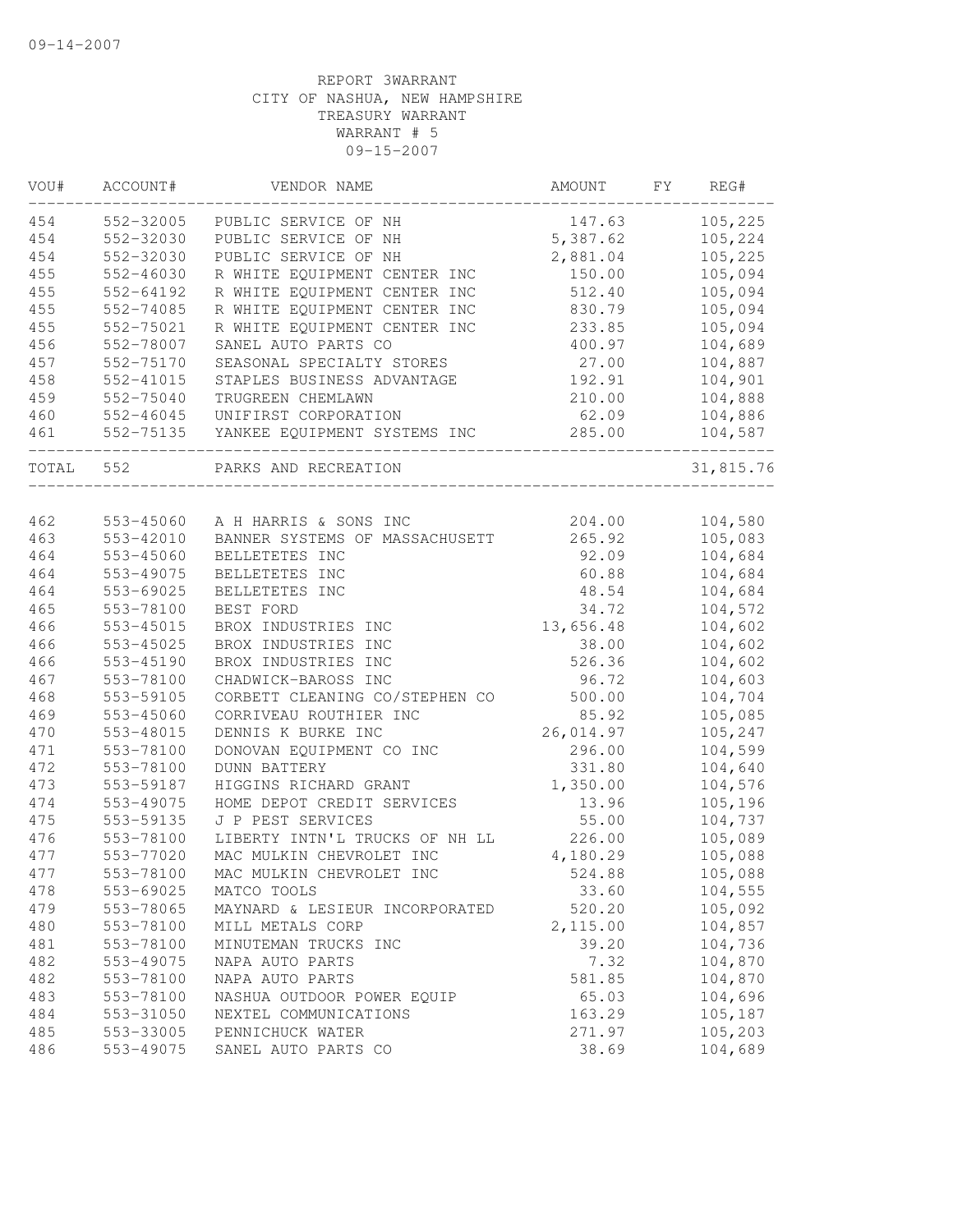| VOU#       | ACCOUNT#               | VENDOR NAME                                                     | AMOUNT                               | FY | REG#               |
|------------|------------------------|-----------------------------------------------------------------|--------------------------------------|----|--------------------|
| 486        | 553-69025              | SANEL AUTO PARTS CO                                             | 20.10                                |    | 104,689            |
| 486        | 553-78100              | SANEL AUTO PARTS CO                                             | 1,141.82                             |    | 104,689            |
| 487        | 553-48005              | SHATTUCK MALONE OIL CO                                          | 3,425.03                             |    | 105,179            |
| 488        | 553-69025              | SNAP ON TOOLS                                                   | 20.60                                |    | 104,601            |
| 489        | 553-41015              | STAPLES BUSINESS ADVANTAGE                                      | 66.61                                |    | 104,901            |
| 489        | 553-62000              | STAPLES BUSINESS ADVANTAGE                                      | 293.98                               |    | 104,901            |
| 490        | 553-46045              | UNIFIRST CORPORATION                                            | 836.01                               |    | 104,886            |
| 491        | 553-69025              | USP OF NEW ENGLAND                                              | 398.23                               |    | 104,865            |
| 491        | 553-78100              | USP OF NEW ENGLAND                                              | 253.73                               |    | 104,865            |
| 492        | 553-66020              | WOOD'S CRW CORP OF NH                                           | 2,250.00                             |    | 104,874            |
| TOTAL      | 553                    | STREET DEPARTMENT                                               |                                      |    | 61, 144.79         |
|            |                        |                                                                 |                                      |    |                    |
| 493        | 555-75023              | BELLETETES INC                                                  | 14.27                                |    | 104,684            |
| 494        | 555-59105              | CORBETT CLEANING CO/STEPHEN CO                                  | 320.00                               |    | 104,704            |
| 495        | 555-78140              | NAPA AUTO PARTS                                                 | 15.99                                |    | 104,870            |
| 496        | 555-31050              | NEXTEL COMMUNICATIONS                                           | 197.38                               |    | 105,187            |
| 497        | 555-45285              | PERMA-LINE CORP OF NEW ENGLAND                                  | 59.90                                |    | 104,583            |
| 498        | 555-32025              | PUBLIC SERVICE OF NH                                            | 1,468.34                             |    | 105,225            |
| 498        | 555-32025              | PUBLIC SERVICE OF NH                                            | 284.69                               |    | 105,226            |
| 499        | 555-41015              | STAPLES BUSINESS ADVANTAGE                                      | 181.69                               |    | 104,901            |
| 500        | 555-75023              | UNIFIRST CORPORATION                                            | 20.05                                |    | 104,886            |
| 501<br>502 | 555-43005<br>555-45107 | UNITED PARCEL SERVICE<br>W E AUBUCHON COMPANY INC               | 14.25<br>8.87                        |    | 105,246<br>104,579 |
| TOTAL      | 555                    | TRAFFIC DEPARTMENT                                              |                                      |    | 2,585.43           |
| 502        | 557-75023              | W E AUBUCHON COMPANY INC                                        | 25.79                                |    | 104,579            |
| TOTAL      | 557                    | PARKING LOTS                                                    |                                      |    | 25.79              |
|            |                        |                                                                 |                                      |    |                    |
| 503        | 561-75023              | HOME DEPOT CREDIT SERVICES                                      | 554.91                               |    | 105,196            |
| 504        | 561-74085              | NASHUA OUTDOOR POWER EQUIP                                      | 30.00                                |    | 104,696            |
| 505        | 561-32005              | PUBLIC SERVICE OF NH                                            | 82.79                                |    | 105,226            |
| 506        | 561-78007              | ROBBINS AUTO PARTS INC                                          | 27.25                                |    | 104,720            |
|            |                        | TOTAL 561 EDGEWOOD CEMETERY<br>-------------------------------- |                                      |    | 694.95             |
|            |                        | 507 571-41015 STAPLES BUSINESS ADVANTAGE 341.94 104,901         |                                      |    |                    |
|            |                        | TOTAL 571 COMMUNITY DEVELOPMENT                                 | ------------------------------------ |    | 341.94             |
| 508        |                        | 572-95005 AMERICAN PLANNING ASSOC                               |                                      |    | 299.00 105,248     |
|            |                        |                                                                 |                                      |    |                    |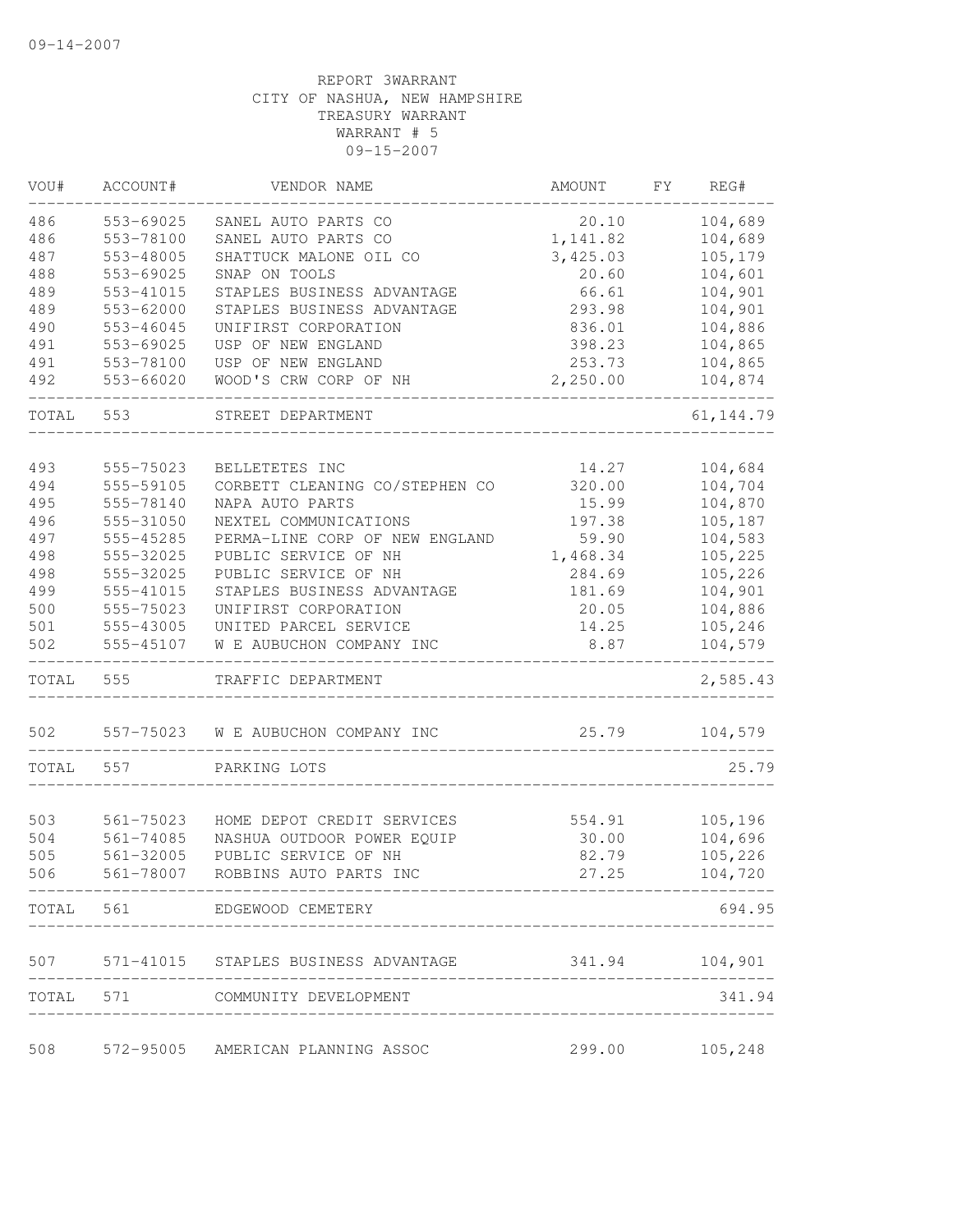| VOU#  | ACCOUNT#  | VENDOR NAME                     | AMOUNT   | FY | REG#     |
|-------|-----------|---------------------------------|----------|----|----------|
| 509   |           | 572-31050 NEXTEL COMMUNICATIONS | 11.34    |    | 105,187  |
| 510   | 572-98046 | NHACC                           | 825.00   |    | 105,193  |
| TOTAL | 572       | PLANNING DEPARTMENT             |          |    | 1,135.34 |
|       |           |                                 |          |    |          |
| 511   | 575-45050 | BAKER & TAYLOR                  | 2,624.84 |    | 104,620  |
| 511   | 575-45050 | BAKER & TAYLOR                  | 858.81   |    | 104,621  |
| 511   | 575-45085 | BAKER & TAYLOR                  | 64.14    |    | 104,620  |
| 512   | 575-45085 | BAKER & TAYLOR ENTERTAINMENT    | 318.68   |    | 104,613  |
| 512   | 575-45315 | BAKER & TAYLOR ENTERTAINMENT    | 428.16   |    | 104,613  |
| 513   | 575-41005 | CARTRIDGE WORLD                 | 189.98   |    | 105,237  |
| 514   | 575-64045 | CDW GOVERNMENT INC              | 440.00   |    | 104,926  |
| 515   | 575-45050 | GENEALOGICAL PUBLISHING / CLEA  | 18.50    |    | 104,655  |
| 516   | 575-45220 | GENERAL BOOK COVERS             | 352.35   |    | 104,578  |
| 517   | 575-45050 | GRAVER PRESS                    | 53.95    |    | 105,239  |
| 518   | 575-95005 | GREATER NASHUA CHAMBER OF COMM  | 290.00   |    | 105,191  |
| 519   | 575-34015 | KEYSPAN ENERGY DELIVERY         | 141.57   |    | 105,199  |
| 520   | 575-45315 | MAIN DUNSTABLE VIDEO            | 39.59    |    | 105,241  |
| 521   | 575-45085 | MICROMARKETING LLC              | 39.98    |    | 104,683  |
| 522   | 575-95005 | MUSEUM OF SCIENCE               | 600.00   |    | 105,197  |
| 523   | 575-57010 | MV COMMUNICATIONS INC           | 153.00   |    | 104,564  |
| 524   | 575-45050 | NADA APPRAISAL GUIDES           | 765.00   |    | 105,181  |
| 525   | 575-43005 | NASHUA PUBLIC LIBRARY           | 57.27    |    | 105,165  |
| 525   | 575-45090 | NASHUA PUBLIC LIBRARY           | 8.00     |    | 105,165  |
| 525   | 575-45150 | NASHUA PUBLIC LIBRARY           | 12.48    |    | 105,165  |
| 525   | 575-45220 | NASHUA PUBLIC LIBRARY           | 57.37    |    | 105,165  |
| 525   | 575-64045 | NASHUA PUBLIC LIBRARY           | 45.00    |    | 105,165  |
| 525   | 575-78100 | NASHUA PUBLIC LIBRARY           | 40.00    |    | 105,165  |
| 526   | 575-95005 | NELA                            | 50.00    |    | 105,238  |
| 527   | 575-94005 | NEW ENGLAND LIBRARY ASSN        | 220.00   |    | 105,236  |
| 528   | 575-42020 | NEW ENGLAND PAPER & SUPPLY      | 43.84    |    | 104,715  |
| 529   | 575-31040 | NEXTEL COMMUNICATIONS           | 97.72    |    | 105,187  |
| 530   | 575-32005 | PUBLIC SERVICE OF NH            | 8,380.02 |    | 105,226  |
| 531   | 575-45085 | RANDOM HOUSE INC                | 16.80    |    | 104,904  |
| 532   | 575-94005 | <b>READS</b>                    | 20.00    |    | 105,242  |
| 533   | 575-42015 | REXEL CLS                       | 775.51   |    | 105,031  |
| 534   | 575-95005 | ROTARY CLUB OF NASHUA WEST      | 145.00   |    | 105,202  |
| 535   | 575-41005 | STAPLES BUSINESS ADVANTAGE      | 464.03   |    | 104,901  |
| 535   | 575-41015 | STAPLES BUSINESS ADVANTAGE      | 93.53    |    | 104,901  |
| 535   | 575-64045 | STAPLES BUSINESS ADVANTAGE      | 11.61    |    | 104,901  |
| 536   | 575-45150 | THE PUPPET PEOPLE               | 106.55   |    | 105,243  |
| 537   | 575-45050 | THOMSON GALE                    | 63.65    |    | 104,641  |
| 538   | 575-41005 | WB MASON COMPANY INC            | 682.72   |    | 104,595  |
| 539   | 575-45050 | WILMOT HISTORY COMMITTEE        | 25.00    |    | 105,244  |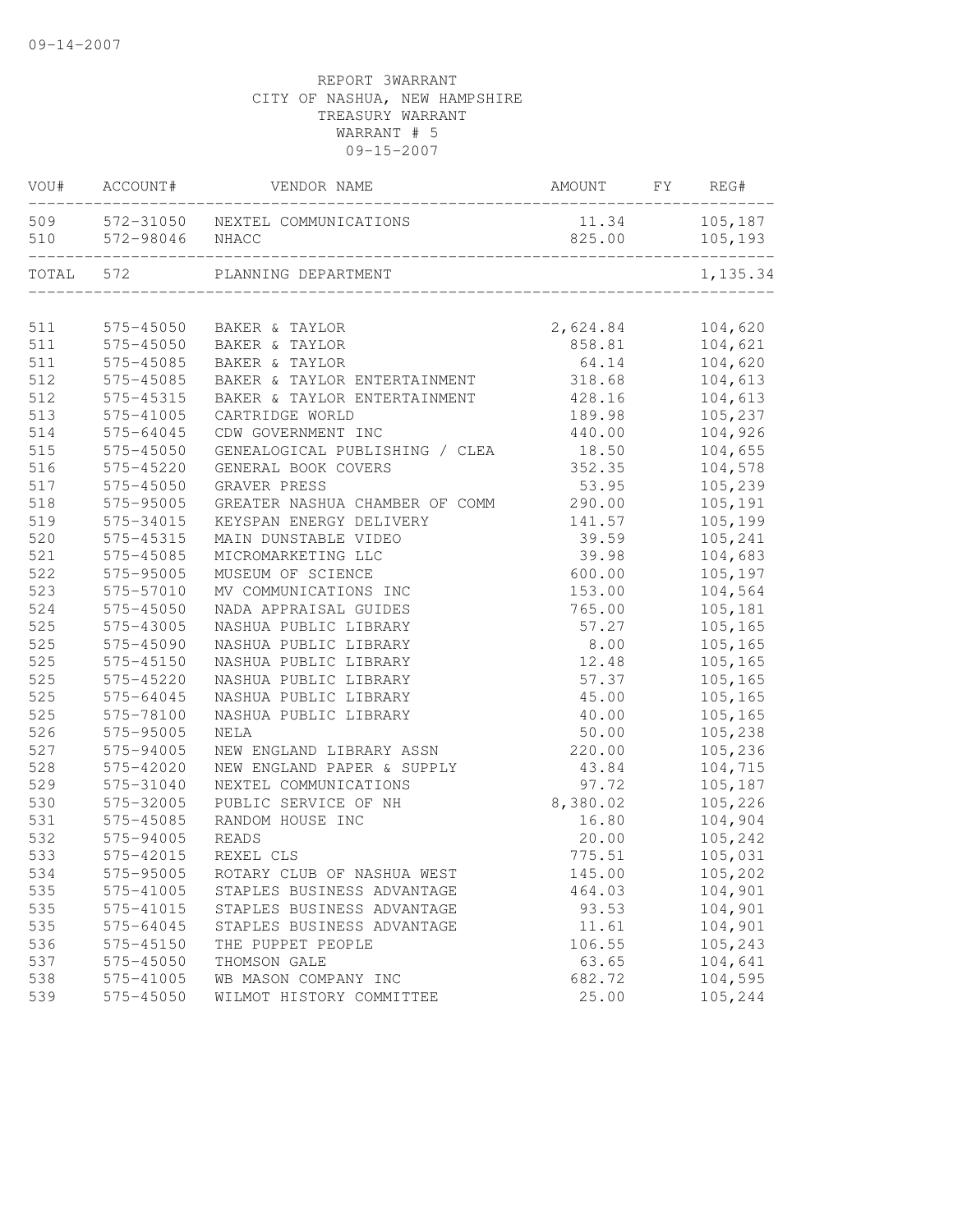| TOTAL<br>575<br>18,794.65<br>PUBLIC LIBRARIES<br>105,166<br>540<br>576-94005<br>100.00<br>HERSH KATHY<br>305.25<br>105,201<br>541<br>576-49025<br>INTERNATIONAL CODE COUNCIL<br>105,178<br>542<br>576-95010<br>JOURNAL OF LIGHT CONSTRUCTION<br>59.95<br>543<br>576-94005<br>NEW HAMPSHIRE BUILDING OFFICIA<br>105,245<br>105.00<br>576-49075<br>544<br>104,901<br>STAPLES BUSINESS ADVANTAGE<br>588.30<br>TOTAL 576<br>1,158.50<br>BUILDING DEPARTMENT<br>545 577-91005 GAMES LAURA<br>208.55<br>104,848<br>577-31050 NEXTEL COMMUNICATIONS<br>51.83<br>105,187<br>546<br>260.38<br>TOTAL 577<br>CODE ENFORCEMENT<br>196,552 581-64045<br>3,150.00<br>ABACUS SOLUTIONS LLC<br>105,079<br>196, 553 581-53103<br>266.18<br>104,921<br>ACUCARE NURSING PROFESSIONALS<br>196,554 581-42110<br>1,053.94<br>104,912<br>ALARMAX DISTRIBUTORS INC<br>196,555 581-46040<br>104,673<br>ALEC'S SHOE STORE INC<br>69.95<br>196,556 581-53100<br>ALL STATE FIRE EQUIPMENT<br>3,327.90<br>105,000<br>196,557 581-44005<br>336.20<br>104,692<br>ALPHAGRAPHICS<br>581-53100<br>547<br>104,606<br>ANACOMP INC<br>47.28<br>196,558 581-53100<br>500.00<br>105,063<br>ANDREWS DAVID<br>196,559 581-59130<br>105,021<br>AUGER KARA<br>112.00<br>196,560 581-49050<br>B & H PHOTO VIDEO PRO AUDIO<br>152.55<br>104,554<br>196,561 581-49075<br>861.13<br>104,878<br>B & S LOCKSMITHS INC<br>196,562 581-91005<br>88.15<br>105,053<br>BAGLEY MARCIA<br>196,563 581-49035<br>418.65<br>104,549<br>BARNES & NOBLE INC<br>196,564 581-42130<br>BEARINGS SPECIALTY CO INC<br>136.46<br>104,889<br>196,565 581-59130<br>132.00<br>105,011<br>BELANGER PIERRE<br>196,566 581-49050<br>25.16<br>104,684<br>BELLETETES INC<br>196,566 581-49075<br>455.47<br>104,684<br>BELLETETES INC<br>196,567 581-59130<br>56.00<br>105,020<br>BERTELMAN REINER<br>196,568 581-59130<br>56.00<br>104,590<br>BLAZE MIKE<br>196,569 581-49050<br>1,885.69<br>105,028<br>BLICK ART MATERIALS<br>196,570 581-49075<br>104,963<br>94.00<br>BOSTONBEAN COFFEE COMPANY<br>196,571 581-59130<br>105,010<br>112.00<br>BOUCHARD WARREN<br>196,572 581-49910<br>104,602<br>155.87<br>BROX INDUSTRIES INC<br>196,573 581-91005<br>105,075<br>BURTON JOSEPH<br>120.28<br>196,574 581-59130<br>105,034<br>76.00<br>BUTLER TIMOTHY<br>196,575 581-49050<br>104,959<br>324.65<br>C & M DISTRIBUTING CO<br>196,576 581-49050<br>151.76<br>104,992<br>CAMBIUM LEARNING INC<br>196,577 581-55015<br>543.20<br>104,967<br>CANFIELD BRAD<br>196,578 581-41015<br>63.00 | VOU# | ACCOUNT# | VENDOR NAME     | AMOUNT | FY | REG#    |
|----------------------------------------------------------------------------------------------------------------------------------------------------------------------------------------------------------------------------------------------------------------------------------------------------------------------------------------------------------------------------------------------------------------------------------------------------------------------------------------------------------------------------------------------------------------------------------------------------------------------------------------------------------------------------------------------------------------------------------------------------------------------------------------------------------------------------------------------------------------------------------------------------------------------------------------------------------------------------------------------------------------------------------------------------------------------------------------------------------------------------------------------------------------------------------------------------------------------------------------------------------------------------------------------------------------------------------------------------------------------------------------------------------------------------------------------------------------------------------------------------------------------------------------------------------------------------------------------------------------------------------------------------------------------------------------------------------------------------------------------------------------------------------------------------------------------------------------------------------------------------------------------------------------------------------------------------------------------------------------------------------------------------------------------------------------------------------------------------------------------------------------------------------------------------------------------------------------------------------------------------------------------------------------------------------------------------------------------------------------------------------------------------------------------------------------------------------------------------------------------------------|------|----------|-----------------|--------|----|---------|
|                                                                                                                                                                                                                                                                                                                                                                                                                                                                                                                                                                                                                                                                                                                                                                                                                                                                                                                                                                                                                                                                                                                                                                                                                                                                                                                                                                                                                                                                                                                                                                                                                                                                                                                                                                                                                                                                                                                                                                                                                                                                                                                                                                                                                                                                                                                                                                                                                                                                                                          |      |          |                 |        |    |         |
|                                                                                                                                                                                                                                                                                                                                                                                                                                                                                                                                                                                                                                                                                                                                                                                                                                                                                                                                                                                                                                                                                                                                                                                                                                                                                                                                                                                                                                                                                                                                                                                                                                                                                                                                                                                                                                                                                                                                                                                                                                                                                                                                                                                                                                                                                                                                                                                                                                                                                                          |      |          |                 |        |    |         |
|                                                                                                                                                                                                                                                                                                                                                                                                                                                                                                                                                                                                                                                                                                                                                                                                                                                                                                                                                                                                                                                                                                                                                                                                                                                                                                                                                                                                                                                                                                                                                                                                                                                                                                                                                                                                                                                                                                                                                                                                                                                                                                                                                                                                                                                                                                                                                                                                                                                                                                          |      |          |                 |        |    |         |
|                                                                                                                                                                                                                                                                                                                                                                                                                                                                                                                                                                                                                                                                                                                                                                                                                                                                                                                                                                                                                                                                                                                                                                                                                                                                                                                                                                                                                                                                                                                                                                                                                                                                                                                                                                                                                                                                                                                                                                                                                                                                                                                                                                                                                                                                                                                                                                                                                                                                                                          |      |          |                 |        |    |         |
|                                                                                                                                                                                                                                                                                                                                                                                                                                                                                                                                                                                                                                                                                                                                                                                                                                                                                                                                                                                                                                                                                                                                                                                                                                                                                                                                                                                                                                                                                                                                                                                                                                                                                                                                                                                                                                                                                                                                                                                                                                                                                                                                                                                                                                                                                                                                                                                                                                                                                                          |      |          |                 |        |    |         |
|                                                                                                                                                                                                                                                                                                                                                                                                                                                                                                                                                                                                                                                                                                                                                                                                                                                                                                                                                                                                                                                                                                                                                                                                                                                                                                                                                                                                                                                                                                                                                                                                                                                                                                                                                                                                                                                                                                                                                                                                                                                                                                                                                                                                                                                                                                                                                                                                                                                                                                          |      |          |                 |        |    |         |
|                                                                                                                                                                                                                                                                                                                                                                                                                                                                                                                                                                                                                                                                                                                                                                                                                                                                                                                                                                                                                                                                                                                                                                                                                                                                                                                                                                                                                                                                                                                                                                                                                                                                                                                                                                                                                                                                                                                                                                                                                                                                                                                                                                                                                                                                                                                                                                                                                                                                                                          |      |          |                 |        |    |         |
|                                                                                                                                                                                                                                                                                                                                                                                                                                                                                                                                                                                                                                                                                                                                                                                                                                                                                                                                                                                                                                                                                                                                                                                                                                                                                                                                                                                                                                                                                                                                                                                                                                                                                                                                                                                                                                                                                                                                                                                                                                                                                                                                                                                                                                                                                                                                                                                                                                                                                                          |      |          |                 |        |    |         |
|                                                                                                                                                                                                                                                                                                                                                                                                                                                                                                                                                                                                                                                                                                                                                                                                                                                                                                                                                                                                                                                                                                                                                                                                                                                                                                                                                                                                                                                                                                                                                                                                                                                                                                                                                                                                                                                                                                                                                                                                                                                                                                                                                                                                                                                                                                                                                                                                                                                                                                          |      |          |                 |        |    |         |
|                                                                                                                                                                                                                                                                                                                                                                                                                                                                                                                                                                                                                                                                                                                                                                                                                                                                                                                                                                                                                                                                                                                                                                                                                                                                                                                                                                                                                                                                                                                                                                                                                                                                                                                                                                                                                                                                                                                                                                                                                                                                                                                                                                                                                                                                                                                                                                                                                                                                                                          |      |          |                 |        |    |         |
|                                                                                                                                                                                                                                                                                                                                                                                                                                                                                                                                                                                                                                                                                                                                                                                                                                                                                                                                                                                                                                                                                                                                                                                                                                                                                                                                                                                                                                                                                                                                                                                                                                                                                                                                                                                                                                                                                                                                                                                                                                                                                                                                                                                                                                                                                                                                                                                                                                                                                                          |      |          |                 |        |    |         |
|                                                                                                                                                                                                                                                                                                                                                                                                                                                                                                                                                                                                                                                                                                                                                                                                                                                                                                                                                                                                                                                                                                                                                                                                                                                                                                                                                                                                                                                                                                                                                                                                                                                                                                                                                                                                                                                                                                                                                                                                                                                                                                                                                                                                                                                                                                                                                                                                                                                                                                          |      |          |                 |        |    |         |
|                                                                                                                                                                                                                                                                                                                                                                                                                                                                                                                                                                                                                                                                                                                                                                                                                                                                                                                                                                                                                                                                                                                                                                                                                                                                                                                                                                                                                                                                                                                                                                                                                                                                                                                                                                                                                                                                                                                                                                                                                                                                                                                                                                                                                                                                                                                                                                                                                                                                                                          |      |          |                 |        |    |         |
|                                                                                                                                                                                                                                                                                                                                                                                                                                                                                                                                                                                                                                                                                                                                                                                                                                                                                                                                                                                                                                                                                                                                                                                                                                                                                                                                                                                                                                                                                                                                                                                                                                                                                                                                                                                                                                                                                                                                                                                                                                                                                                                                                                                                                                                                                                                                                                                                                                                                                                          |      |          |                 |        |    |         |
|                                                                                                                                                                                                                                                                                                                                                                                                                                                                                                                                                                                                                                                                                                                                                                                                                                                                                                                                                                                                                                                                                                                                                                                                                                                                                                                                                                                                                                                                                                                                                                                                                                                                                                                                                                                                                                                                                                                                                                                                                                                                                                                                                                                                                                                                                                                                                                                                                                                                                                          |      |          |                 |        |    |         |
|                                                                                                                                                                                                                                                                                                                                                                                                                                                                                                                                                                                                                                                                                                                                                                                                                                                                                                                                                                                                                                                                                                                                                                                                                                                                                                                                                                                                                                                                                                                                                                                                                                                                                                                                                                                                                                                                                                                                                                                                                                                                                                                                                                                                                                                                                                                                                                                                                                                                                                          |      |          |                 |        |    |         |
|                                                                                                                                                                                                                                                                                                                                                                                                                                                                                                                                                                                                                                                                                                                                                                                                                                                                                                                                                                                                                                                                                                                                                                                                                                                                                                                                                                                                                                                                                                                                                                                                                                                                                                                                                                                                                                                                                                                                                                                                                                                                                                                                                                                                                                                                                                                                                                                                                                                                                                          |      |          |                 |        |    |         |
|                                                                                                                                                                                                                                                                                                                                                                                                                                                                                                                                                                                                                                                                                                                                                                                                                                                                                                                                                                                                                                                                                                                                                                                                                                                                                                                                                                                                                                                                                                                                                                                                                                                                                                                                                                                                                                                                                                                                                                                                                                                                                                                                                                                                                                                                                                                                                                                                                                                                                                          |      |          |                 |        |    |         |
|                                                                                                                                                                                                                                                                                                                                                                                                                                                                                                                                                                                                                                                                                                                                                                                                                                                                                                                                                                                                                                                                                                                                                                                                                                                                                                                                                                                                                                                                                                                                                                                                                                                                                                                                                                                                                                                                                                                                                                                                                                                                                                                                                                                                                                                                                                                                                                                                                                                                                                          |      |          |                 |        |    |         |
|                                                                                                                                                                                                                                                                                                                                                                                                                                                                                                                                                                                                                                                                                                                                                                                                                                                                                                                                                                                                                                                                                                                                                                                                                                                                                                                                                                                                                                                                                                                                                                                                                                                                                                                                                                                                                                                                                                                                                                                                                                                                                                                                                                                                                                                                                                                                                                                                                                                                                                          |      |          |                 |        |    |         |
|                                                                                                                                                                                                                                                                                                                                                                                                                                                                                                                                                                                                                                                                                                                                                                                                                                                                                                                                                                                                                                                                                                                                                                                                                                                                                                                                                                                                                                                                                                                                                                                                                                                                                                                                                                                                                                                                                                                                                                                                                                                                                                                                                                                                                                                                                                                                                                                                                                                                                                          |      |          |                 |        |    |         |
|                                                                                                                                                                                                                                                                                                                                                                                                                                                                                                                                                                                                                                                                                                                                                                                                                                                                                                                                                                                                                                                                                                                                                                                                                                                                                                                                                                                                                                                                                                                                                                                                                                                                                                                                                                                                                                                                                                                                                                                                                                                                                                                                                                                                                                                                                                                                                                                                                                                                                                          |      |          |                 |        |    |         |
|                                                                                                                                                                                                                                                                                                                                                                                                                                                                                                                                                                                                                                                                                                                                                                                                                                                                                                                                                                                                                                                                                                                                                                                                                                                                                                                                                                                                                                                                                                                                                                                                                                                                                                                                                                                                                                                                                                                                                                                                                                                                                                                                                                                                                                                                                                                                                                                                                                                                                                          |      |          |                 |        |    |         |
|                                                                                                                                                                                                                                                                                                                                                                                                                                                                                                                                                                                                                                                                                                                                                                                                                                                                                                                                                                                                                                                                                                                                                                                                                                                                                                                                                                                                                                                                                                                                                                                                                                                                                                                                                                                                                                                                                                                                                                                                                                                                                                                                                                                                                                                                                                                                                                                                                                                                                                          |      |          |                 |        |    |         |
|                                                                                                                                                                                                                                                                                                                                                                                                                                                                                                                                                                                                                                                                                                                                                                                                                                                                                                                                                                                                                                                                                                                                                                                                                                                                                                                                                                                                                                                                                                                                                                                                                                                                                                                                                                                                                                                                                                                                                                                                                                                                                                                                                                                                                                                                                                                                                                                                                                                                                                          |      |          |                 |        |    |         |
|                                                                                                                                                                                                                                                                                                                                                                                                                                                                                                                                                                                                                                                                                                                                                                                                                                                                                                                                                                                                                                                                                                                                                                                                                                                                                                                                                                                                                                                                                                                                                                                                                                                                                                                                                                                                                                                                                                                                                                                                                                                                                                                                                                                                                                                                                                                                                                                                                                                                                                          |      |          |                 |        |    |         |
|                                                                                                                                                                                                                                                                                                                                                                                                                                                                                                                                                                                                                                                                                                                                                                                                                                                                                                                                                                                                                                                                                                                                                                                                                                                                                                                                                                                                                                                                                                                                                                                                                                                                                                                                                                                                                                                                                                                                                                                                                                                                                                                                                                                                                                                                                                                                                                                                                                                                                                          |      |          |                 |        |    |         |
|                                                                                                                                                                                                                                                                                                                                                                                                                                                                                                                                                                                                                                                                                                                                                                                                                                                                                                                                                                                                                                                                                                                                                                                                                                                                                                                                                                                                                                                                                                                                                                                                                                                                                                                                                                                                                                                                                                                                                                                                                                                                                                                                                                                                                                                                                                                                                                                                                                                                                                          |      |          |                 |        |    |         |
|                                                                                                                                                                                                                                                                                                                                                                                                                                                                                                                                                                                                                                                                                                                                                                                                                                                                                                                                                                                                                                                                                                                                                                                                                                                                                                                                                                                                                                                                                                                                                                                                                                                                                                                                                                                                                                                                                                                                                                                                                                                                                                                                                                                                                                                                                                                                                                                                                                                                                                          |      |          |                 |        |    |         |
|                                                                                                                                                                                                                                                                                                                                                                                                                                                                                                                                                                                                                                                                                                                                                                                                                                                                                                                                                                                                                                                                                                                                                                                                                                                                                                                                                                                                                                                                                                                                                                                                                                                                                                                                                                                                                                                                                                                                                                                                                                                                                                                                                                                                                                                                                                                                                                                                                                                                                                          |      |          |                 |        |    |         |
|                                                                                                                                                                                                                                                                                                                                                                                                                                                                                                                                                                                                                                                                                                                                                                                                                                                                                                                                                                                                                                                                                                                                                                                                                                                                                                                                                                                                                                                                                                                                                                                                                                                                                                                                                                                                                                                                                                                                                                                                                                                                                                                                                                                                                                                                                                                                                                                                                                                                                                          |      |          |                 |        |    |         |
|                                                                                                                                                                                                                                                                                                                                                                                                                                                                                                                                                                                                                                                                                                                                                                                                                                                                                                                                                                                                                                                                                                                                                                                                                                                                                                                                                                                                                                                                                                                                                                                                                                                                                                                                                                                                                                                                                                                                                                                                                                                                                                                                                                                                                                                                                                                                                                                                                                                                                                          |      |          |                 |        |    |         |
|                                                                                                                                                                                                                                                                                                                                                                                                                                                                                                                                                                                                                                                                                                                                                                                                                                                                                                                                                                                                                                                                                                                                                                                                                                                                                                                                                                                                                                                                                                                                                                                                                                                                                                                                                                                                                                                                                                                                                                                                                                                                                                                                                                                                                                                                                                                                                                                                                                                                                                          |      |          |                 |        |    |         |
|                                                                                                                                                                                                                                                                                                                                                                                                                                                                                                                                                                                                                                                                                                                                                                                                                                                                                                                                                                                                                                                                                                                                                                                                                                                                                                                                                                                                                                                                                                                                                                                                                                                                                                                                                                                                                                                                                                                                                                                                                                                                                                                                                                                                                                                                                                                                                                                                                                                                                                          |      |          |                 |        |    |         |
|                                                                                                                                                                                                                                                                                                                                                                                                                                                                                                                                                                                                                                                                                                                                                                                                                                                                                                                                                                                                                                                                                                                                                                                                                                                                                                                                                                                                                                                                                                                                                                                                                                                                                                                                                                                                                                                                                                                                                                                                                                                                                                                                                                                                                                                                                                                                                                                                                                                                                                          |      |          |                 |        |    |         |
|                                                                                                                                                                                                                                                                                                                                                                                                                                                                                                                                                                                                                                                                                                                                                                                                                                                                                                                                                                                                                                                                                                                                                                                                                                                                                                                                                                                                                                                                                                                                                                                                                                                                                                                                                                                                                                                                                                                                                                                                                                                                                                                                                                                                                                                                                                                                                                                                                                                                                                          |      |          |                 |        |    |         |
|                                                                                                                                                                                                                                                                                                                                                                                                                                                                                                                                                                                                                                                                                                                                                                                                                                                                                                                                                                                                                                                                                                                                                                                                                                                                                                                                                                                                                                                                                                                                                                                                                                                                                                                                                                                                                                                                                                                                                                                                                                                                                                                                                                                                                                                                                                                                                                                                                                                                                                          |      |          |                 |        |    |         |
|                                                                                                                                                                                                                                                                                                                                                                                                                                                                                                                                                                                                                                                                                                                                                                                                                                                                                                                                                                                                                                                                                                                                                                                                                                                                                                                                                                                                                                                                                                                                                                                                                                                                                                                                                                                                                                                                                                                                                                                                                                                                                                                                                                                                                                                                                                                                                                                                                                                                                                          |      |          |                 |        |    |         |
|                                                                                                                                                                                                                                                                                                                                                                                                                                                                                                                                                                                                                                                                                                                                                                                                                                                                                                                                                                                                                                                                                                                                                                                                                                                                                                                                                                                                                                                                                                                                                                                                                                                                                                                                                                                                                                                                                                                                                                                                                                                                                                                                                                                                                                                                                                                                                                                                                                                                                                          |      |          | CARTRIDGE WORLD |        |    | 105,016 |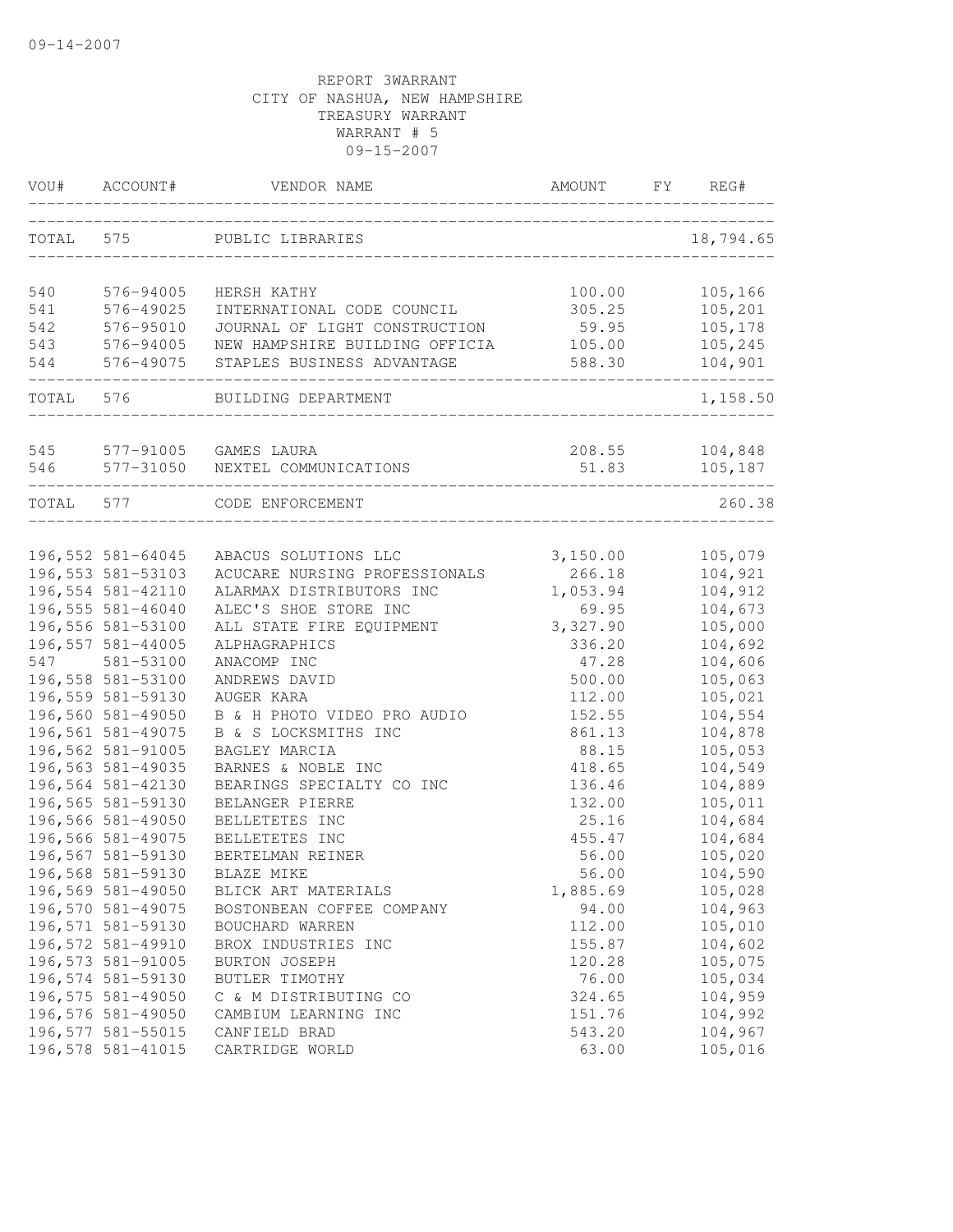| VOU# | ACCOUNT#                               | VENDOR NAME                    | AMOUNT            | FY | REG#               |
|------|----------------------------------------|--------------------------------|-------------------|----|--------------------|
|      | 196,579 581-53100                      | CASEY PATRICIA E               | 175.00            |    | 105,064            |
|      | 196,580 581-42010                      | CENTRAL PAPER PRODUCTS CO      | 8,506.74          |    | 105,104            |
|      | 196,581 581-59130                      | CHESTNUTT DAVE                 | 56.00             |    | 104,607            |
|      | 196,582 581-78007                      | CHUCK'S AUTO REPAIR INC        | 834.94            |    | 104,966            |
| 548  | 581-91040                              | CITIZENS BANK                  | 1,025.00          |    | 132                |
|      | 196,583 581-91005                      | CLARK BARBIE                   | 19.89             |    | 104,986            |
|      | 196,584 581-49035                      | COLLINS EDUCATION ASSOCIATES L | 1,045.00          |    | 104,980            |
|      | 196,584 581-49050                      | COLLINS EDUCATION ASSOCIATES L | 371.80            |    | 104,980            |
|      | 196,585 581-45910                      | COLUMBIA UNIVERSITY PRESS      | 450.00            |    | 105, 113           |
|      | 196,586 581-77005                      | CONTROL TECHNOLOGIES INC       | 8,200.00          |    | 104,906            |
|      | 196,587 581-44005                      | COPY RITE PRINTING             | 36.00             |    | 105,032            |
|      | 196,588 581-49910                      | CORRIVEAU ROUTHIER INC         | 303.31            |    | 105,085            |
|      | 196,589 581-49050                      | COSTA JEN                      | 51.73             |    | 105,074            |
|      | 196,590 581-49035                      | CREATIVE TEACHING PRESS INC    | 120.69            |    | 104,938            |
|      | 196,591 581-42010                      | CROSS-COUNTRY MAINTENANCE & SU | 216.00            |    | 105,052            |
|      | 196,592 581-49035                      | CURRICULUM ASSOCIATES, INC     | 130.90            |    | 104,935            |
|      | 196,592 581-49050                      | CURRICULUM ASSOCIATES, INC     | 107.03            |    | 104,935            |
|      | 196,593 581-75023                      | D & M STRIPING                 | 1,010.00          |    | 104,573            |
|      | 196,594 581-49050                      | DIDAX INC                      | 63.15             |    | 104,566            |
|      | 196,595 581-59130                      | DINARDO ANTHONY                | 132.00            |    | 105,019            |
|      | 196,596 581-75023                      | DONALD M THERIAULT INC         | 3,000.00          |    | 104,593            |
|      | 196,597 581-59130                      | DRUGAN COLLEEN                 | 132.00            |    | 104,895            |
|      | 196,598 581-91040                      | DTG OPERATIONS INC             | 430.54            |    | 105,076            |
|      | 196,599 581-59130                      | DUBISZ MICHAEL                 | 132.00            |    | 105,009            |
|      | 196,600 581-59130                      | DUDA MONIQUE                   | 120.00            |    | 105,073            |
|      | 196,601 581-59130                      | DUPRAT STEPHEN                 | 76.00             |    | 104,867            |
|      | 196,602 581-59130                      | DURRANCE STEVEN                | 76.00             |    | 105,066            |
|      | 196,603 581-45910                      | EBSCO SUBSCRIPTION SERVICES    | 4,242.70          |    | 105,103            |
|      | 196,604 581-49035                      | EDUCATORS PUBLISHING SERVICE I | 195.00            |    | 104,575            |
|      | 196,604 581-49050                      | EDUCATORS PUBLISHING SERVICE I | 162.50            |    | 104,575            |
|      | 196,605 581-49075                      | FASTENAL CO                    | 19.65             |    | 104,589            |
|      | 196,606 581-49030                      | FOLLETT LIBRARY RESOURCES      | 2,204.50          |    | 104,581            |
|      | 196,607 581-49050                      | FREESTYLE PHOTOGRAPHIC SUPPLIE | 1,335.49          |    | 104,947            |
|      | 196,608 581-59130                      | FRONK KEITH                    | 76.00             |    | 105,001            |
|      | 196,609 581-77005                      | G H PHILBRICK SONS INC         | 9,450.00          |    | 104,714            |
|      | 196,610 581-59130                      | GADBOIS GERALD                 | 168.00            |    | 104,548            |
|      | 196,611 581-84030<br>196,612 581-49050 | GANNON CHERYL M ED             | 900.00            |    | 104,988            |
|      |                                        | GELINEAU KAREN                 | 64.52             |    | 104,915            |
|      | 196,613 581-91005<br>196,614 581-42130 | GINGRAS LISA                   | 10.91<br>1,224.14 |    | 104,964<br>104,636 |
|      | 196,615 581-91005                      | GRAINGER<br>GREENBERG ELLEN    | 308.08            |    | 105,042            |
|      | 196,616 581-49050                      | HAL LEONARD CORP               | 390.00            |    | 104,851            |
|      | 196,617 581-59130                      | HAMILTON MICHAEL               | 132.00            |    | 105,018            |
|      | 196,618 581-59130                      | HANSEN HARRY                   | 76.00             |    | 105,017            |
|      | 196,619 581-91005                      | HARDING JAY                    | 292.22            |    | 104,929            |
|      | 196,620 581-74092                      | HARRIS EQUIPMENT REPAIR SERVIC | 1,449.35          |    | 105,091            |
|      | 196,621 581-49075                      | HOME DEPOT CREDIT SERVICES     | 879.62            |    | 104,941            |
|      | 196,622 581-72010                      | INTEGRATED OFFICE SOLUTIONS    | 21,692.49         |    | 105,055            |
|      |                                        |                                |                   |    |                    |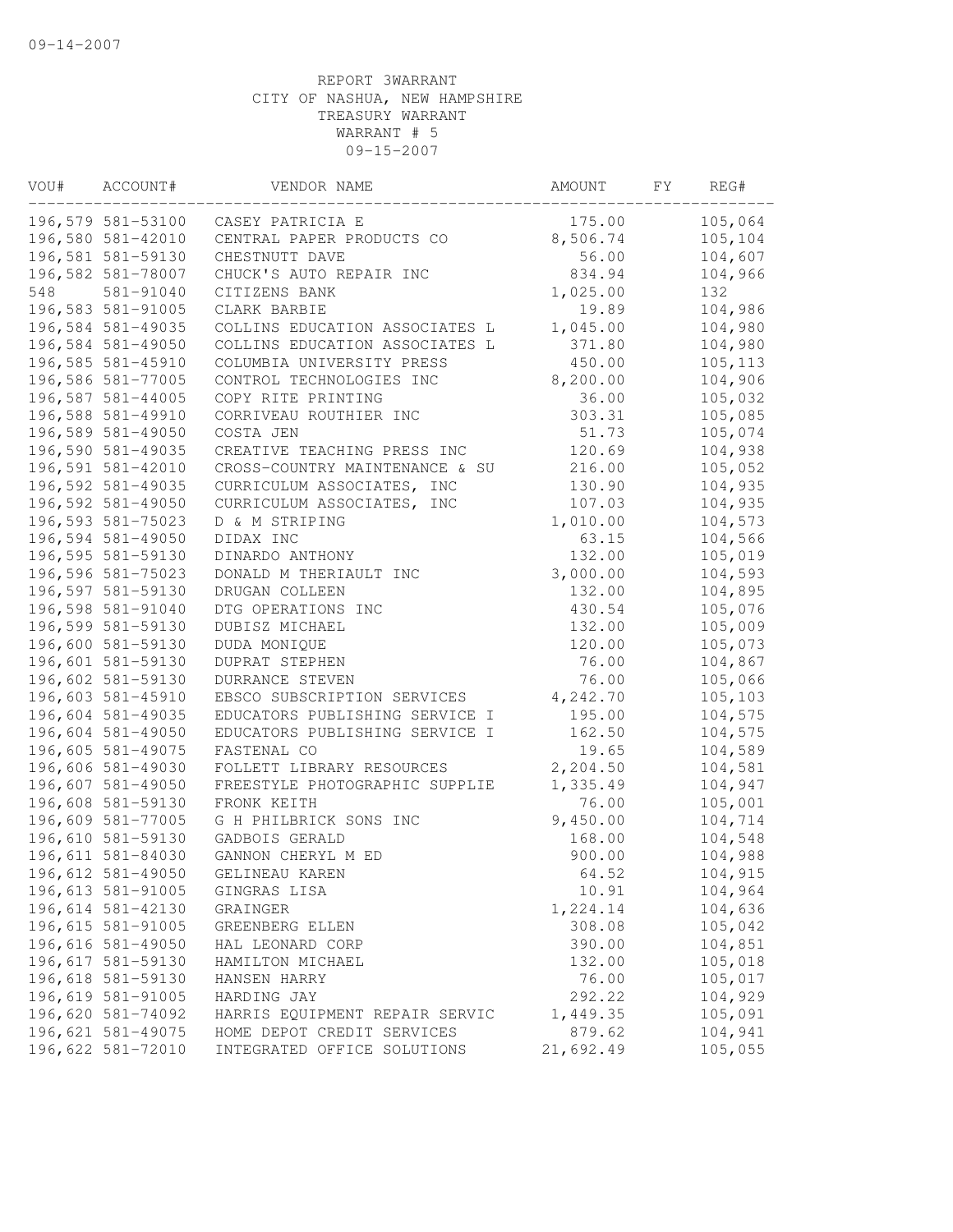| VOU# | ACCOUNT#          | VENDOR NAME                    | AMOUNT     | FY | REG#    |
|------|-------------------|--------------------------------|------------|----|---------|
|      | 196,623 581-42110 | INTERSTATE BATTERIES OF SO NH  | 157.90     |    | 105,027 |
|      | 196,624 581-49050 | J SALLESE & SONS INC           | 312.00     |    | 104,968 |
|      | 196,625 581-49050 | J W PEPPER & SON INC           | 873.27     |    | 104,639 |
|      | 196,626 581-59130 | <b>JASKOLKA JOHN</b>           | 76.00      |    | 104,875 |
|      | 196,627 581-53100 | JJW CONSULTING & MARKETING     | 170.00     |    | 104,707 |
|      | 196,628 581-49030 | JUNIOR LIBRARY GUILD           | 360.00     |    | 104,916 |
|      | 196,629 581-49050 | KEATING-BAYRD STEPHANIE        | 44.67      |    | 105,029 |
|      | 196,630 581-34015 | KEYSPAN ENERGY DELIVERY        | 1,415.17   |    | 104,948 |
|      | 196,631 581-42110 | KEYSTONE BATTERY               | 324.20     |    | 104,940 |
|      | 196,632 581-49050 | KIDS DISCOVER                  | 210.00     |    | 104,659 |
|      | 196,633 581-59130 | KUKESH TERESA                  | 132.00     |    | 105,067 |
|      | 196,634 581-49050 | LANG EQUIPMENT CO              | 21.00      |    | 105,077 |
|      | 196,635 581-59130 | LANGELIER SEAN                 | 56.00      |    | 105,039 |
|      | 196,636 581-49050 | LEARNING CYCLES LLC            | 4,195.40   |    | 104,972 |
|      | 196,637 581-49050 | LMI                            | 14.99      |    | 104,913 |
|      | 196,638 581-49050 | LYDON RICHARD                  | 52.15      |    | 104,978 |
|      | 196,639 581-42110 | M & M ELECTRICAL SUPPLY CO INC | 554.82     |    | 105,084 |
|      | 196,640 581-41015 | MACINTYRE KATHLEEN             | 57.63      |    | 105,069 |
|      | 196,641 581-59130 | MANNI JOHN                     | 76.00      |    | 104,872 |
|      | 196,642 581-59130 | MATSIS MATTHEW                 | 112.00     |    | 104,902 |
|      | 196,643 581-84030 | MCCARTNEY AMY                  | 1,387.50   |    | 105,169 |
|      | 196,644 581-49035 | MCGRAW HILL COMPANIES          | 6,321.42   |    | 104,667 |
|      | 196,644 581-49050 | MCGRAW HILL COMPANIES          | 8,835.08   |    | 104,667 |
|      | 196,645 581-31005 | MCI                            | 4,405.19   |    | 104,547 |
|      | 196,646 581-41015 | MERCIER ANN                    | 25.95      |    | 104,971 |
|      | 196,647 581-75023 | MERRIMACK BUILDING SUPPLY INC  | 135.15     |    | 104,910 |
|      | 196,648 581-59130 | MILBURN RICHARD                | 56.00      |    | 105,012 |
|      | 196,649 581-91040 | MILLER MONICA                  | 1,081.62   |    | 104,998 |
|      | 196,650 581-53100 | MONTESION ANTHONY              | 650.00     |    | 105,065 |
|      | 196,651 581-47010 | MOORE MEDICAL LLC              | 33.89      |    | 104,724 |
|      | 196,651 581-49050 | MOORE MEDICAL LLC              | 151.26     |    | 104,724 |
|      | 196,652 581-59130 | MORAN LINDSAY                  | 132.00     |    | 105,006 |
|      | 196,653 581-53100 | MULTI-STATE BILLING SERVICES L | 2,035.07   |    | 105,047 |
|      | 196,654 581-49050 | MURPHY CATHERINE               | 61.11      |    | 104,939 |
|      | 196,655 581-49050 | NASCO                          | 45.27      |    | 105,105 |
|      | 196,656 581-49910 | NASHUA OUTDOOR POWER EQUIP     | 60.80      |    | 104,696 |
| 549  | 581-45295         | NASHUA SCHOOL DISTRICT #42     | 1,335.00   |    | 141     |
| 549  | 581-94030         | NASHUA SCHOOL DISTRICT #42     | 180.00     |    | 141     |
|      | 196,657 581-49075 | NASHUA WALLPAPER & PAINT CO    | 1,627.41   |    | 104,700 |
|      | 196,658 581-49050 | NATIONAL SCIENCE TEACHERS' ASS | 42.97      |    | 104,955 |
|      | 196,659 581-42010 | NATIONWIDE SALES & SERVICE     | 298.35     |    | 104,925 |
|      | 196,660 581-49050 | NCS PEARSON INC                | 162.37     |    | 104,949 |
|      | 196,661 581-94030 | NELMS                          | 475.00     |    | 105,195 |
|      | 196,662 581-95005 | NEW HAMPSHIRE MUSIC EDUCATORS  | 175.00     |    | 105,072 |
|      | 196,663 581-54015 | NEWS-LINE PUBLISHING INC       | 1,170.00   |    | 105,043 |
|      | 196,664 581-31005 | NEXTEL COMMUNICATIONS          | 2,191.45   |    | 105,182 |
|      | 196,665 581-84055 | NFI NORTH INC                  | 934.83     |    | 104,907 |
|      | 196,666 581-49095 | NORTHWEST EVALUATION ASSOC.    | 11, 475.00 |    | 104,979 |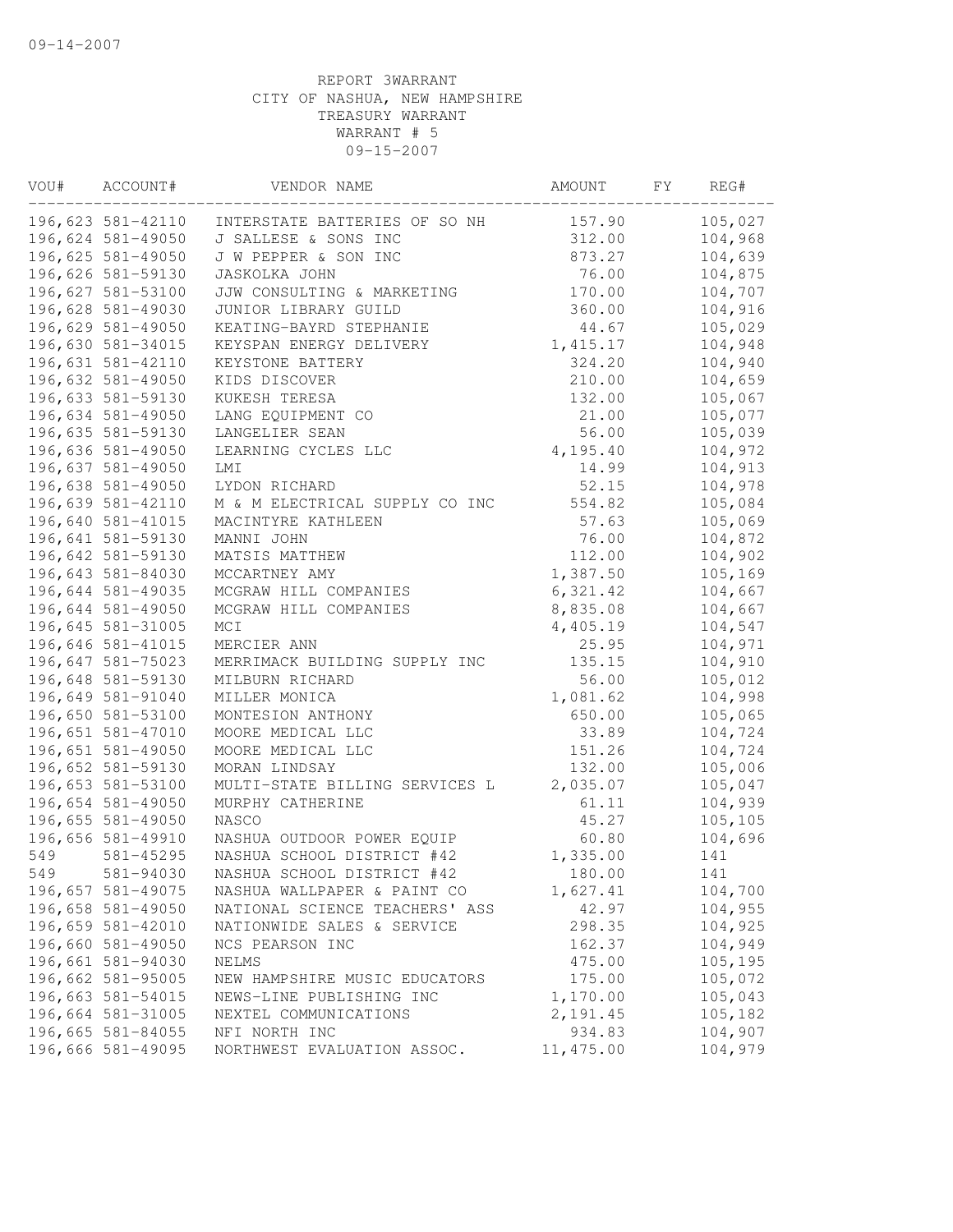| VOU# | ACCOUNT#                               | VENDOR NAME                          | AMOUNT                | FY. | REG#               |
|------|----------------------------------------|--------------------------------------|-----------------------|-----|--------------------|
|      | 196,667 581-59130                      | NUNNALLY WILLIAM                     | 132.00                |     | 105,007            |
|      | 196,668 581-49050                      | OMNITRON                             | 1,676.52              |     | 105,082            |
|      | 196,669 581-59130                      | PAGE PAUL                            | 86.00                 |     | 105,024            |
|      | 196,670 581-59130                      | PALAZZOLO RICHARD                    | 56.00                 |     | 105,036            |
|      | 196,671 581-53100                      | PARAMOUNT COMPUTERS LLC              | 2,000.00              |     | 105,081            |
|      | 196,672 581-74092                      | PC & MACEXCHANGE                     | 1,998.00              |     | 104,987            |
|      | 196,673 581-49050                      | PCI EDUCATIONAL PUBLISHING           | 615.68                |     | 104,911            |
|      | 196,674 581-49050                      | PEARSON EDUCATION                    | 4,290.85              |     | 104,981            |
|      | 196,675 581-59130                      | PELTZ MICHEL                         | 132.00                |     | 105,068            |
|      | 196,676 581-33005                      | PENNICHUCK WATER WORKS INC           | 4,885.71              |     | 105,185            |
|      | 196,677 581-49035                      | PERFECTION LEARNING CORP             | 350.79                |     | 105,106            |
|      | 196,677 581-49050                      | PERFECTION LEARNING CORP             | 64.50                 |     | 105,106            |
|      | 196,678 581-43005                      | PETERS PATRICIA                      | 268.24                |     | 104,919            |
|      | 196,679 581-47010                      | PETTY CASH                           | 53.74                 |     | 105,170            |
|      | 196,679 581-49050                      | PETTY CASH                           | 143.04                |     | 105,170            |
|      | 196,680 581-41015                      | PETTY CASH                           | 25.74                 |     | 105,171            |
|      | 196,680 581-43005                      | PETTY CASH                           | 32.73                 |     | 105,171            |
|      | 196,680 581-49050                      | PETTY CASH                           | 32.69                 |     | 105,171            |
|      | 196,681 581-53100                      | POLAND SPRING                        | 20.00                 |     | 104,905            |
|      | 196,682 581-49050                      | PORTER'S CAMERA STORE                | 78.22                 |     | 104,956            |
|      | 196,683 581-44005                      | PREMIER AGENDAS INC                  | 4,745.50              |     | 104,994            |
|      | 196,684 581-45910                      | PROQUEST-CSA LLC                     | 1,845.00              |     | 104,559            |
|      | 196,685 581-94010                      | PROVOST HOLLY A                      | 864.00                |     | 104,846            |
|      | 196,686 581-32005                      | PSNH                                 | 463.42                |     | 105,228            |
|      | 196,687 581-53101                      | PSYCHIATRIC EDUCATION SERVICES       | 66.00                 |     | 104,960            |
|      | 196,688 581-32005                      | PUBLIC SERVICE OF NH                 | 38, 105.57            |     | 105,226            |
|      | 196,689 581-42110                      | RADIOSHACK                           | 87.98                 |     | 104,861            |
|      | 196,690 581-49035                      | RAND MCNALLY & COMPANY               | 820.80                |     | 104,631            |
|      | 196,691 581-41015                      | RAPIDFORMS                           | 172.57                |     | 104,936            |
|      | 196,692 581-41015                      | RASMUSSEN VERONICA                   | 55.71                 |     | 104,982            |
|      | 196,693 581-49035                      | READING MANIPULATIVES                | 52.50                 |     | 104,934            |
|      | 196,694 581-49050                      | REALLY GOOD STUFF INC                | 441.16                |     | 104,920            |
|      | 196,695 581-59130                      | RECORD GLENN                         | 152.00                |     | 105,002            |
|      | 196,696 581-94010                      | REINHARDT SARA                       | 600.00                |     | 105,045            |
|      | 196,697 581-43005                      | RESERVE ACCOUNT                      | 2,000.00              |     | 105,252            |
|      | 196,698 581-42110                      | REXEL CLS                            | 225.89                |     | 105,031            |
|      | 196,699 581-44005                      | RIENDEAU PRINTING CORP               | 3,402.00              |     | 104,950            |
|      | 196,700 581-59130                      | ROBICHAUD ROGER                      | 56.00                 |     | 104,877            |
|      | 196,701 581-59130                      | ROSEN JEFF                           | 56.00                 |     | 104,859            |
|      | 196,702 581-91005                      | RYAN DAVID                           | 110.37                |     | 105,033            |
|      | 196,703 581-49035                      | SADDLEBACK EDUCATIONAL INC           | 61.60                 |     | 104,568            |
|      | 196,704 581-78007<br>196,705 581-49050 | SANEL AUTO PARTS CO                  | 28.48                 |     | 104,689            |
|      | 196,706 581-49050                      | SAX ARTS & CRAFTS                    | 1,232.03              |     | 104,914            |
|      | 196,706 581-49050                      | SCHOOL SPECIALTY<br>SCHOOL SPECIALTY | 9,718.88<br>15,390.99 |     | 104,931<br>104,932 |
|      | 196,706 581-49110                      | SCHOOL SPECIALTY                     | 217.36                |     | 104,931            |
|      | 196,707 581-49050                      | SCIENCE KIT & BOREAL LABORATOR       | 29.50                 |     | 104,651            |
|      | 196,708 581-75023                      | SHIFFLER EQUIPMENT SALES INC         | 1,247.77              |     | 104,909            |
|      |                                        |                                      |                       |     |                    |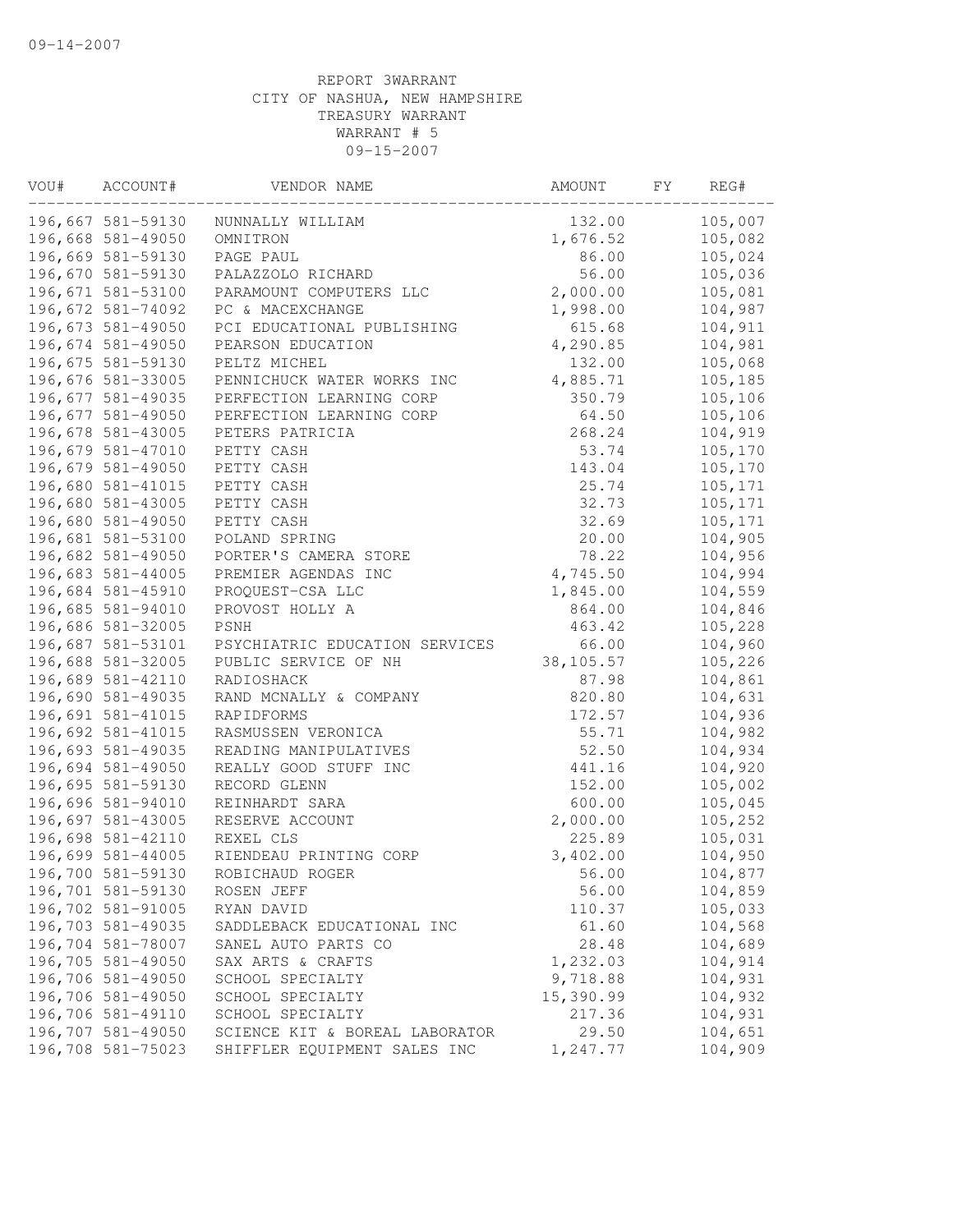| VOU#      | ACCOUNT#          | VENDOR NAME                    | AMOUNT    | FΥ | REG#         |
|-----------|-------------------|--------------------------------|-----------|----|--------------|
|           | 196,709 581-59130 | SIDORIE RALPH                  | 56.00     |    | 105,022      |
|           | 196,710 581-75015 | SIEMENS BUILDING TECHNOLOGIES  | 6, 239.00 |    | 104,984      |
|           | 196,711 581-49050 | SLATER SOFTWARE                | 71.50     |    | 104,991      |
|           | 196,712 581-59130 | SMITH MIKE                     | 76.00     |    | 105,008      |
|           | 196,713 581-59130 | SMITH RYAN                     | 112.00    |    | 105,013      |
|           | 196,714 581-49050 | SNAIR CYNTHIA                  | 59.83     |    | 105,071      |
|           | 196,715 581-49055 | SOCIAL STUDIES SCHOOL SERVICE  | 104.17    |    | 104,650      |
|           | 196,716 581-49050 | STAN'S CARPET & VINYL          | 80.00     |    | 105,038      |
|           | 196,717 581-53100 | STANLEY ELEVATOR COMPANY INC   | 490.00    |    | 105,107      |
|           | 196,718 581-41015 | STAPLES BUSINESS ADVANTAGE     | 2,636.51  |    | 104,858      |
|           | 196,718 581-41045 | STAPLES BUSINESS ADVANTAGE     | 2,761.09  |    | 104,858      |
|           | 196,718 581-49050 | STAPLES BUSINESS ADVANTAGE     | 3,725.34  |    | 104,858      |
|           | 196,719 581-53100 | STATE OF NH - CRIMINAL RECORDS | 987.00    |    | 105,172      |
|           | 196,720 581-91005 | SWINDELL LORNE                 | 352.73    |    | 104,951      |
|           | 196,721 581-49050 | TEACHER'S DISCOVERY            | 101.30    |    | 104,942      |
|           | 196,722 581-42120 | TOTAL AIR SUPPLY INC           | 53.59     |    | 104,854      |
|           | 196,723 581-78007 | TOWERS MOTOR PARTS CORP        | 14.40     |    | 104,876      |
|           | 196,724 581-59130 | TREMBLAY PATRICK               | 76.00     |    | 105,005      |
|           | 196,725 581-49910 | TRUGREEN CHEMLAWN              | 4,324.00  |    | 104,888      |
|           | 196,726 581-59130 | TRYON ROBERT                   | 56.00     |    | 105,037      |
|           | 196,727 581-53100 | TWIN STATE//VOICE.DATA.VIDEO.I | 330.00    |    | 104,962      |
|           | 196,727 581-74092 | TWIN STATE//VOICE.DATA.VIDEO.I | 390.00    |    | 104,962      |
|           | 196,728 581-74092 | UNICOM                         | 1,065.12  |    | 104,970      |
|           | 196,729 581-42120 | UNITED SUPPLY COMPANY INC      | 81.84     |    | 105,102      |
|           | 196,730 581-83102 | UNUM LIFE INSURANCE            | 2,462.11  |    | 105,167      |
|           | 196,731 581-31005 | VERIZON                        | 44.84     |    | 105,234      |
|           | 196,732 581-31005 | VERIZON                        | 116.44    |    | 105,253      |
|           | 196,733 581-83004 | VISION SERVICE PLAN - NH       | 1,621.48  |    | 105,168      |
|           | 196,734 581-49075 | W E AUBUCHON CO INC            | 153.52    |    | 105,250      |
|           | 196,735 581-41015 | WALMART COMMUNITY              | 157.70    |    | 104,903      |
|           | 196,735 581-47010 | WALMART COMMUNITY              | 20.31     |    | 104,903      |
|           | 196,735 581-49050 | WALMART COMMUNITY              | 161.31    |    | 104,903      |
|           | 196,736 581-59130 | WALSH JAMES                    | 76.00     |    | 105,025      |
|           | 196,737 581-91005 | WALTERS WAYLAND                | 19.62     |    | 104,973      |
|           | 196,738 581-49050 | WARD'S NATURAL SCIENCE         | 267.76    |    | 104,834      |
|           | 196,739 581-53100 | WATER CHEMICALS INC            | 1,050.00  |    | 104,717      |
|           | 196,740 581-47010 | WILLIAM V. MACGILL & COMPANY   | 175.29    |    | 104,657      |
|           | 196,741 581-59130 | WILLIAMS BRIAN                 | 56.00     |    | 105,015      |
|           | 196,742 581-49050 | WILSON LANGUAGE TRAINING CORP  | 258.50    |    | 104,983      |
|           | 196,743 581-49050 | WINTERGREEN ORCHARD HOUSE      | 55.95     |    | 105,061      |
|           | 196,744 581-49050 | ZEFF PHOTO SUPPLY              | 1,381.49  |    | 104,957      |
|           | 196,745 581-49050 | ZOOBOOKS                       | 23.95     |    | 104,943<br>. |
| TOTAL 581 |                   | SCHOOL DEPARTMENT              |           |    | 273, 103.47  |
| 550       | 590-24501         | GEIGER BROS                    | 950.00    |    | 104,668      |
| 551       | 590-24531         | COLLINS NICHOLE                | 385.50    |    | 105,173      |
|           |                   |                                |           |    |              |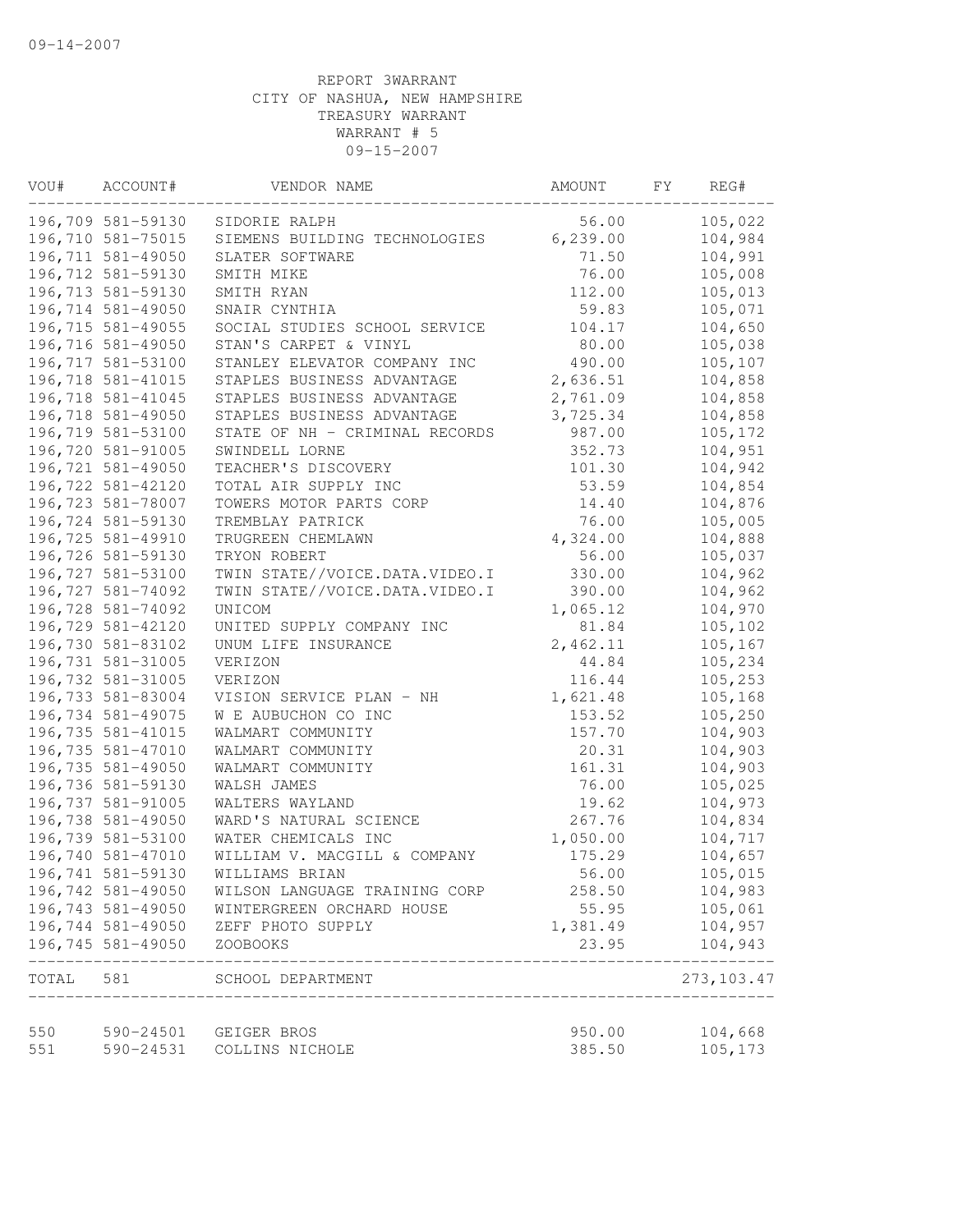| VOU#  | ACCOUNT#          | VENDOR NAME                    | AMOUNT    | <b>FY</b> | REG#      |
|-------|-------------------|--------------------------------|-----------|-----------|-----------|
| 552   | 590-24531         | SIRCHIE LABS                   | 550.00    |           | 104,677   |
| 553   | 590-24532         | GALIPEAU STEVEN                | 594.00    |           | 104,862   |
| 554   | 590-24535         | GATEWAY COMPANIES INC          | 3,556.20  |           | 104,719   |
| 555   | $590 - 24543$     | DRAGON MOSQUITO CONTROL INC    | 10,950.00 |           | 104,836   |
| 556   | 590-24551         | NASHUA REGIONAL PLANNING COMMI | 12,266.00 |           | 105,110   |
| 557   | 590-24581         | CITIZENS BANK                  | 645.02    |           | 132       |
|       | 196,746 590-24581 | CONTROL TECHNOLOGIES INC       | 6,272.00  |           | 104,906   |
|       | 196,747 590-24581 | HEWLETT PACKARD COMPANY        | 581.50    |           | 104,637   |
|       | 196,748 590-24581 | INTERSTATE ELECTRICAL SERVICES | 2,208.00  |           | 104,898   |
|       | 196,749 590-24581 | MCGRAW HILL COMPANIES          | 2,242.76  |           | 104,667   |
|       | 196,750 590-24581 | R C MACHINE CO                 | 590.00    |           | 105,078   |
|       | 196,751 590-24581 | REHAB EQUIPMENT ASSOCIATES     | 920.00    |           | 104,927   |
|       | 196,752 590-24581 | UNICOM                         | 25,160.20 |           | 104,970   |
| TOTAL | 590               | P/Y OBLIGATIONS                |           |           | 67,871.18 |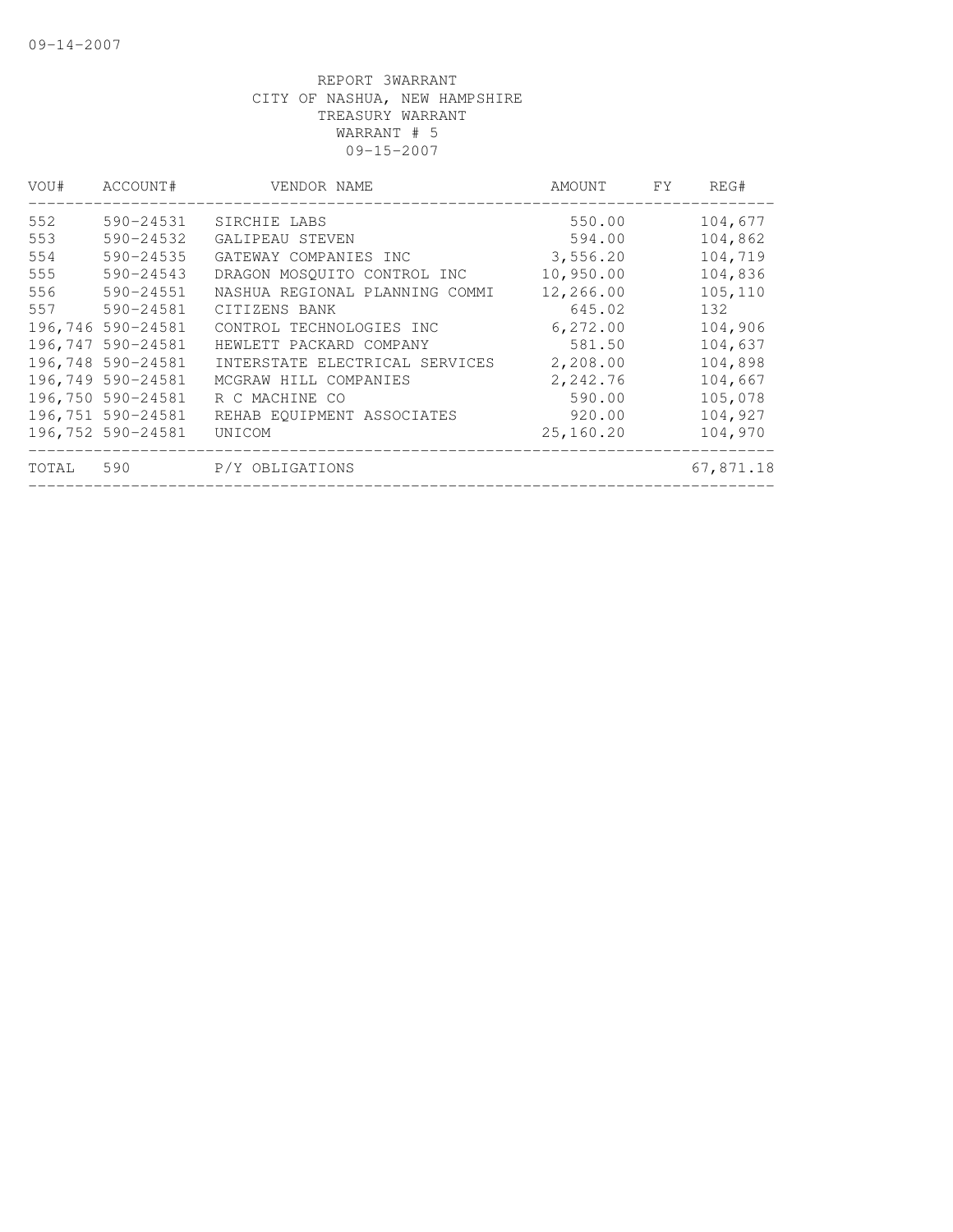| VOU#                     | ACCOUNT#                                             | VENDOR NAME                                                                              | AMOUNT                                | FY | REG#                                     |
|--------------------------|------------------------------------------------------|------------------------------------------------------------------------------------------|---------------------------------------|----|------------------------------------------|
| 558<br>559<br>560<br>561 | $653 - 05$<br>$653 - 05$<br>$653 - 05$<br>$653 - 05$ | BELLETETES INC<br>BROX INDUSTRIES INC<br>CORRIVEAU ROUTHIER INC<br>REDIMIX COMPANIES INC | 170.89<br>184.92<br>99.80<br>2,286.00 |    | 104,684<br>104,602<br>105,085<br>104,708 |
| TOTAL                    | $653 - 05$                                           | CAP IMP - STREET DEPT<br>SIDEWALK CONSTR & REPLACEMENT                                   |                                       |    | 2,741.61                                 |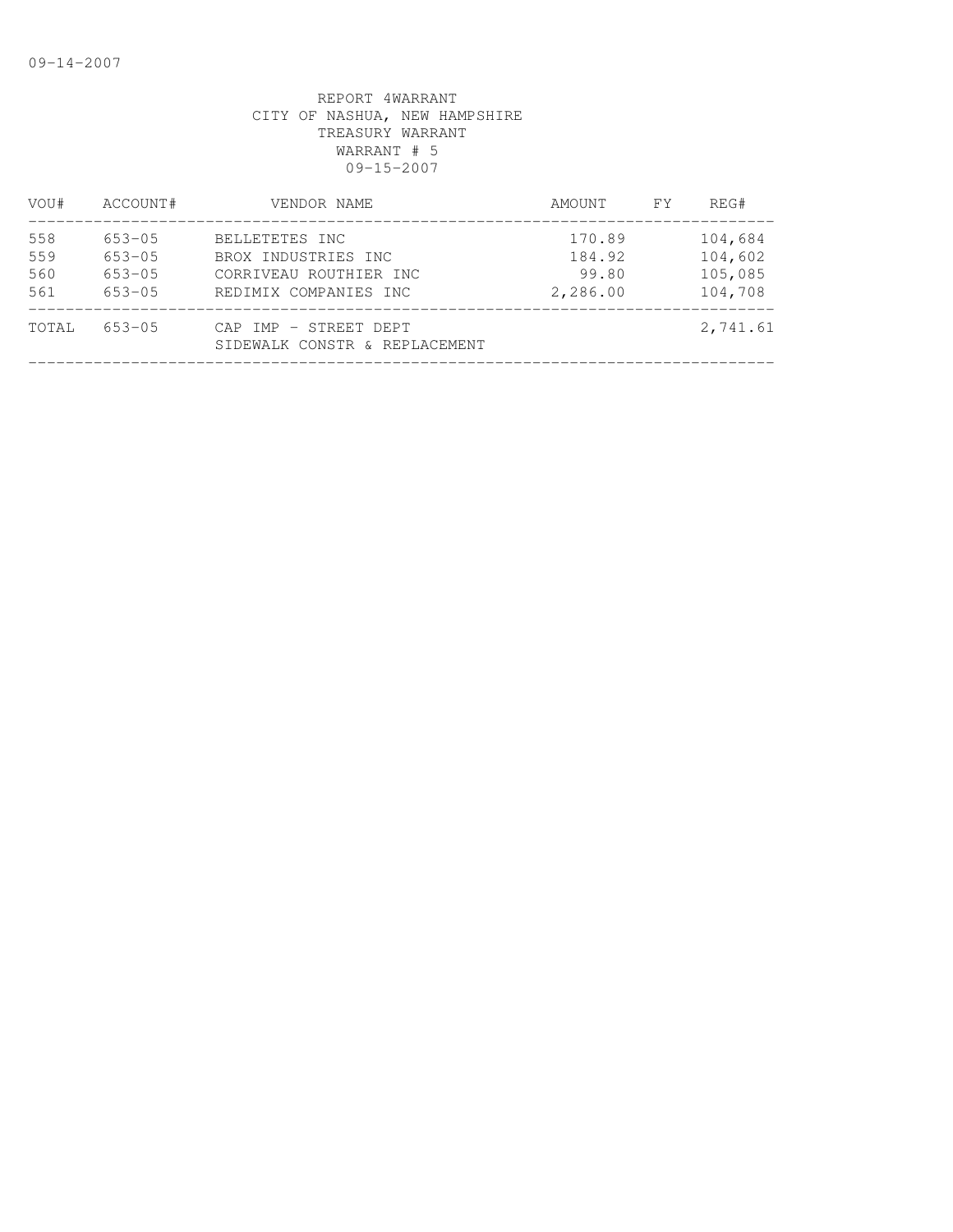| VOU#                                                 |                                                               | ACCOUNT# PROGRAM VENDOR NAME                                                                                                                                                                                                                                                                                        | AMOUNT FY REG#                                                                                                       |                                                                              |
|------------------------------------------------------|---------------------------------------------------------------|---------------------------------------------------------------------------------------------------------------------------------------------------------------------------------------------------------------------------------------------------------------------------------------------------------------------|----------------------------------------------------------------------------------------------------------------------|------------------------------------------------------------------------------|
| 562                                                  |                                                               | 751-53075 3731 MCFARLAND-JOHNSON INC                                                                                                                                                                                                                                                                                | 25, 375.51 104, 702                                                                                                  |                                                                              |
| TOTAL                                                | 751                                                           | CPF-PWD & ENGINEERING                                                                                                                                                                                                                                                                                               | 25, 375.51                                                                                                           |                                                                              |
| 563                                                  |                                                               | 752-53095   3711 MARSHALL GARY LLC                                                                                                                                                                                                                                                                                  | 14, 127.03 105, 216                                                                                                  |                                                                              |
|                                                      |                                                               | TOTAL 752 CPF-PARKS & RECREATION                                                                                                                                                                                                                                                                                    | 14, 127.03                                                                                                           |                                                                              |
|                                                      |                                                               | 564 774-53095 3718 JGI EASTERN INC                                                                                                                                                                                                                                                                                  | 1,355.76 104,648                                                                                                     |                                                                              |
|                                                      |                                                               | TOTAL 774 CPF-URBAN PROGRAMS                                                                                                                                                                                                                                                                                        | 1,355.76                                                                                                             |                                                                              |
| 565<br>565<br>566<br>567<br>568<br>569<br>570<br>570 | 792-01310<br>792-01310<br>792-01310<br>792-53182<br>792-59232 | 3798 METHUEN CONSTRUCTION CORP INC<br>3799 METHUEN CONSTRUCTION CORP<br>3799 METHUEN CONSTRUCTION CORP INC/<br>3794 BROX INDUSTRIES INC<br>792-59232 3795 HUDSON PAVING & EXCAVATION INC<br>3795 HUDSON PAVING /RETAINAGE<br>792-71 3798 METHUEN CONSTRUCTION CORP INC<br>792-72 3798 METHUEN CONSTRUCTION CORP INC | 159,285.89<br>887,139.00<br><b>INC</b><br>98,571.00<br>1,246.14<br>93, 473.33<br>10,385.92<br>139,320.13<br>7,947.02 | 104,693<br>104,693<br>146<br>104,602<br>105,100<br>138<br>104,693<br>104,693 |
| TOTAL                                                |                                                               | 792 CPF-WASTEWATER USER FUND                                                                                                                                                                                                                                                                                        | 1,397,368.43                                                                                                         |                                                                              |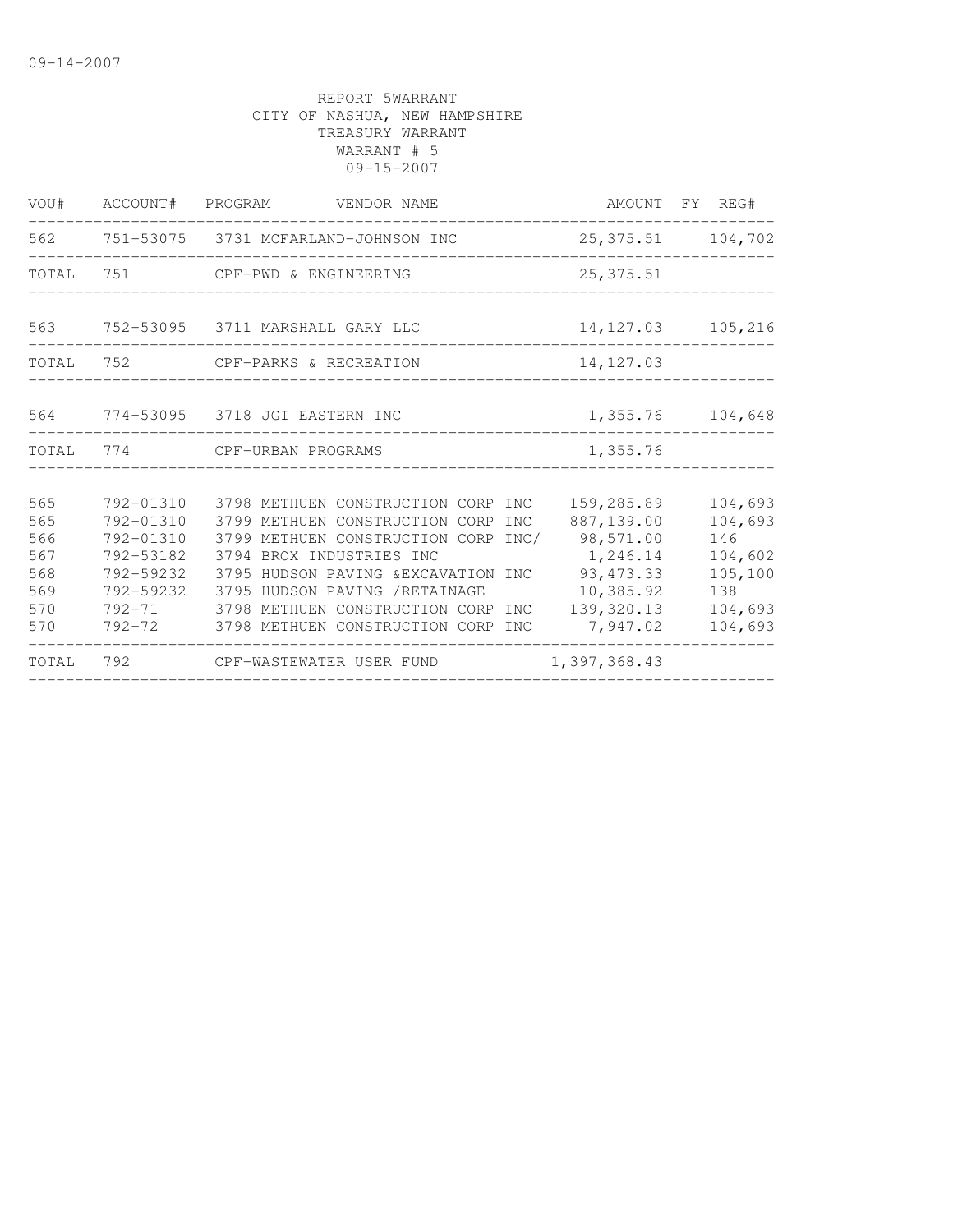| VOU# | ACCOUNT#  | VENDOR NAME                    | AMOUNT    | FY. | REG#    |
|------|-----------|--------------------------------|-----------|-----|---------|
| 571  | 801-31050 | NEXTEL COMMUNICATIONS          | 165.45    |     | 105,187 |
| 572  | 801-34015 | ENERGYNORTH PROPANE            | 40.00     |     | 105,198 |
| 573  | 801-41015 | STAPLES BUSINESS ADVANTAGE     | 53.17     |     | 104,901 |
| 574  | 801-42000 | LISAY STEVEN E                 | 720.00    |     | 104,680 |
| 575  | 801-43005 | FEDEX                          | 24.40     |     | 105,184 |
| 576  | 801-45285 | STAY SAFE TRAFFIC PRODUCTS INC | 95.79     |     | 104,604 |
| 577  | 801-46045 | CABELA'S MKTG & BRAND MGT INC  | 68.27     |     | 104,725 |
| 578  | 801-46045 | CCP INDUSTRIES INC             | 60.27     |     | 104,695 |
| 578  | 801-46045 | CCP INDUSTRIES INC             | 27.59     |     | 104,695 |
| 579  | 801-53030 | CMA ENGINEERS INC              | 3,698.37  |     | 104,711 |
| 580  | 801-53109 | NORTH SHORE RECYCLED FIBERS    | 3, 163.91 |     | 104,643 |
| 581  | 801-53130 | COLUMBIA ANALYTICAL SERVICES I | 862.50    |     | 104,727 |
| 582  | 801-59100 | AMHERST APPLIANCE REPAIR/STEVE | 1,655.00  |     | 105,213 |
| 583  | 801-59238 | ANACOMP INC                    | 14.20     |     | 104,606 |
| 584  | 801-64192 | BELLETETES INC                 | 11.07     |     | 104,684 |
| 584  | 801-75023 | BELLETETES INC                 | 72.34     |     | 104,684 |
| 585  | 801-75023 | HOME DEPOT CREDIT SERVICES     | 1,400.05  |     | 105,196 |
| 586  | 801-75023 | J P PEST SERVICES              | 112.00    |     | 104,737 |
| 587  | 801-77020 | CHADWICK-BAROSS INC            | 654.84    |     | 104,603 |
| 588  | 801-77020 | SOUTHWORTH-MILTON INC          | 1,188.30  |     | 104,574 |
| 589  | 801-78065 | MAYNARD & LESIEUR INCORPORATED | 489.06    |     | 105,092 |
| 589  | 801-78065 | MAYNARD & LESIEUR INCORPORATED | 2,869.88  |     | 105,092 |
| 589  | 801-78065 | MAYNARD & LESIEUR INCORPORATED | 1,140.12  |     | 105,092 |
| 590  | 801-78100 | CHADWICK-BAROSS INC            | 291.84    |     | 104,603 |
| 591  | 801-78100 | <b>DUNN BATTERY</b>            | 337.90    |     | 104,640 |
| 592  | 801-78100 | FREIGHTLINER OF NH INC         | 254.93    |     | 104,884 |
| 593  | 801-78100 | LIBERTY INTN'L TRUCKS OF NH LL | 1,094.52  |     | 105,089 |
| 594  | 801-78100 | NAPA AUTO PARTS                | 611.13    |     | 104,870 |
| 595  | 801-78100 | SANEL AUTO PARTS CO            | 115.03    |     | 104,689 |
| 595  | 801-78100 | SANEL AUTO PARTS CO            | 21.14     |     | 104,690 |
| 595  | 801-78100 | SANEL AUTO PARTS CO            | 101.61    |     | 104,690 |
| 595  | 801-78100 | SANEL AUTO PARTS CO            | 111.15    |     | 104,690 |
| 596  | 801-78100 | SOUTHWORTH-MILTON INC          | 675.54    |     | 104,574 |
| 597  | 801-78100 | WINDWARD PETROLEUM             | 409.15    |     | 104,617 |
| 597  | 801-78100 | WINDWARD PETROLEUM             | 1,841.12  |     | 104,617 |
| 597  | 801-78100 | WINDWARD PETROLEUM             | 306.86    |     | 104,617 |
| 598  | 801-82025 | NH RETIREMENT SYSTEM           | 485.65    |     | 142     |
| 599  | 801-83106 | ANTHEM BLUE CROSS BLUE SHIELD  | 8,880.92  |     | 134     |
| 600  | 801-83106 | HARVARD PILGRIM HEALTH CARE    | 215.83    |     | 136     |
| 601  | 801-83206 | ANTHEM BLUE CROSS BLUE SHIELD  | 17,150.57 |     | 134     |
| 601  | 801-83306 | ANTHEM BLUE CROSS BLUE SHIELD  | 3,527.47  |     | 134     |
| 602  | 801-83306 | HARVARD PILGRIM HEALTH CARE    | 106.58    |     | 136     |
| 603  | 801-83406 | ANTHEM BLUE CROSS BLUE SHIELD  | 5,056.16  |     | 134     |
| 604  | 801-83406 | HARVARD PILGRIM HEALTH CARE    | 1,065.83  |     | 136     |
| 605  | 801-94005 | CONVERSE KERRY                 | 247.60    |     | 104,550 |
| 606  | 801-94005 | LAFLEUR JEFF                   | 365.60    |     | 104,649 |
| 607  | 801-94005 | SWANA                          | 209.00    |     | 105,200 |
| 607  | 801-94005 | SWANA                          | 209.00    |     | 105,200 |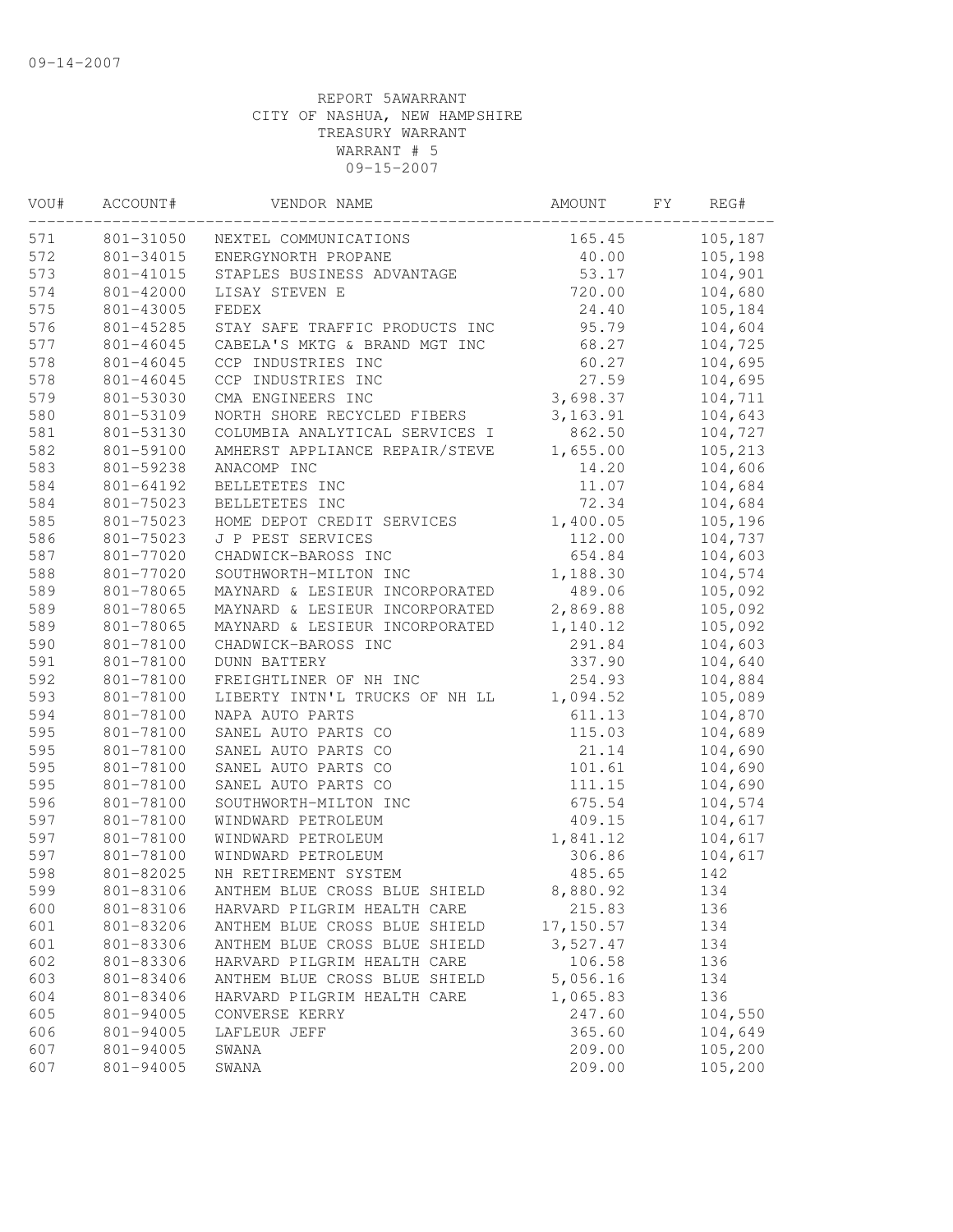|            | VOU# ACCOUNT#                        | VENDOR NAME                                                                                      | AMOUNT             | FY REG#            |
|------------|--------------------------------------|--------------------------------------------------------------------------------------------------|--------------------|--------------------|
|            |                                      | 608 801-94005 SWANA NORTHERN NE CHAPTER<br>608 801-94005 SWANA NORTHERN NE CHAPTER 50.00 105,208 | $50.00$ $105,208$  |                    |
| TOTAL 801  |                                      | SOLID WASTE DISPOSAL                                                                             |                    | 62,378.71          |
|            |                                      | 609 802-215-00 54-56 PERHAM ST LLC                                                               |                    | 80.00 104,782      |
| 610        | 802-215-00 BALFE PAUL                |                                                                                                  |                    | 84.32 104,786      |
| 611        |                                      | 802-215-00 BARSOIAN JEFFREY                                                                      |                    | 30.76 104,781      |
| 612        |                                      | 802-215-00 BUSS CAROLE                                                                           |                    | 30.76 104,777      |
| 613        | $802 - 215 - 00$                     | CARR JOHN                                                                                        |                    | 31.00    104,801   |
| 614        | 802-215-00                           | CHICKLIS EVAN                                                                                    | 67.36              | 104,769            |
| 615        | $802 - 215 - 00$                     | CLINTON MARY                                                                                     | 13.87              | 104,805            |
| 616        | $802 - 215 - 00$                     | CORBIN DANIEL                                                                                    |                    | 104,813            |
| 617        | $802 - 215 - 00$                     | CURTIS STANLEY                                                                                   | 27.10              | 104,765            |
| 618        | $802 - 215 - 00$                     | DASILEIRA MARIA & DAVID CHICK                                                                    | 45.40<br>29.54     | 104,761            |
| 619        | $802 - 215 - 00$                     | DIAZ EDUARDO                                                                                     | 53.94              | 104,767            |
| 620        | $802 - 215 - 00$                     | DIZON PETER                                                                                      | 28.32              | 104,778            |
| 621        | $802 - 215 - 00$                     | ESTATE OF JOSEPHINE HOULEY                                                                       | 14.66              | 104,774            |
| 622        | $802 - 215 - 00$                     | ESTATE OF JOYCE ANDERSON                                                                         | 33.53              | 104,808            |
| 623        | $802 - 215 - 00$                     | EWING BARRY                                                                                      | 92.98              | 104,830            |
| 624        | $802 - 215 - 00$                     | GOLDEN VICTORIA WAY LLC                                                                          | 415.68             | 104,818            |
| 625        | $802 - 215 - 00$                     | GRAZIADEI SILVIO                                                                                 |                    | 104,812            |
| 626        | $802 - 215 - 00$                     | GRIGAS MICHAEL                                                                                   | 46.62              | 104,771            |
| 627        | $802 - 215 - 00$                     | GROVER SCOTT                                                                                     | $31.98$<br>$41.74$ | 104,763            |
| 628        | $802 - 215 - 00$                     | <b>GUERTIN PAUL</b>                                                                              | 74.68              | 104,802            |
| 629        | $802 - 215 - 00$                     | GUIMONT SCOTT                                                                                    | 36.86              | 104,807            |
| 630        | $802 - 215 - 00$                     | HAMMOND GARY                                                                                     | 56.60              | 104,828            |
| 631        | $802 - 215 - 00$                     | HARTNESS MARK                                                                                    | 44.18              | 104,816            |
| 632        | $802 - 215 - 00$                     | HERON LINDA                                                                                      | 40.63              | 104,789            |
| 633        | $802 - 215 - 00$                     | HOUDE LOUISE                                                                                     |                    | 104,780            |
| 634        | $802 - 215 - 00$                     | HYSETTE BERTHA                                                                                   | 26.30              | 104,755            |
| 635        | $802 - 215 - 00$                     | IRWIN DAVID                                                                                      | 31.98<br>38.08     | 104,776            |
| 636        | $802 - 215 - 00$                     | KAYE SUSANNE                                                                                     | 32.00              | 104,803            |
| 637        | $802 - 215 - 00$                     | KCRC HOLDINGS LLC                                                                                | 2,070.31           | 104,795            |
| 638        | $802 - 215 - 00$                     | KUDLA PAMELA                                                                                     | 45.40              | 104,759            |
| 639        | $802 - 215 - 00$                     | LABONTE CLAREMONT                                                                                | 219.76             | 104,822            |
| 640        | $802 - 215 - 00$                     | LAMPERT CONSTANCE & ALAN                                                                         | 29.54              | 104,833            |
| 641        | $802 - 215 - 00$                     |                                                                                                  |                    | 104,806            |
| 642        | $802 - 215 - 00$                     | LECKLIDER REBECCA<br>LERICHE ARMAND                                                              | 35.64<br>39.30     | 104,809            |
| 643        | $802 - 215 - 00$                     | LEVESQUE FLORENCE                                                                                | 22.22              | 104,814            |
| 644        | $802 - 215 - 00$                     | LICCIARDELLO JOSEPH                                                                              | 21.64              | 104,788            |
| 645        | $802 - 215 - 00$                     | LOPEZ SYLVIA                                                                                     | 43.05              | 104,772            |
|            |                                      |                                                                                                  | 33.20              |                    |
| 646        | $802 - 215 - 00$                     | MARTENS KARI                                                                                     | 227.67             | 104,810            |
| 647        | $802 - 215 - 00$                     | MEJIA JUAN & RICHARD SANTOS                                                                      |                    | 104,775            |
| 648<br>649 | $802 - 215 - 00$<br>$802 - 215 - 00$ | MOSES BRIAN<br>MUIR PETER                                                                        | 196.03<br>31.84    | 104,757<br>104,796 |
| 650        | $802 - 215 - 00$                     |                                                                                                  | 34.42              | 104,794            |
|            |                                      | NELSON CYNTHIA                                                                                   |                    |                    |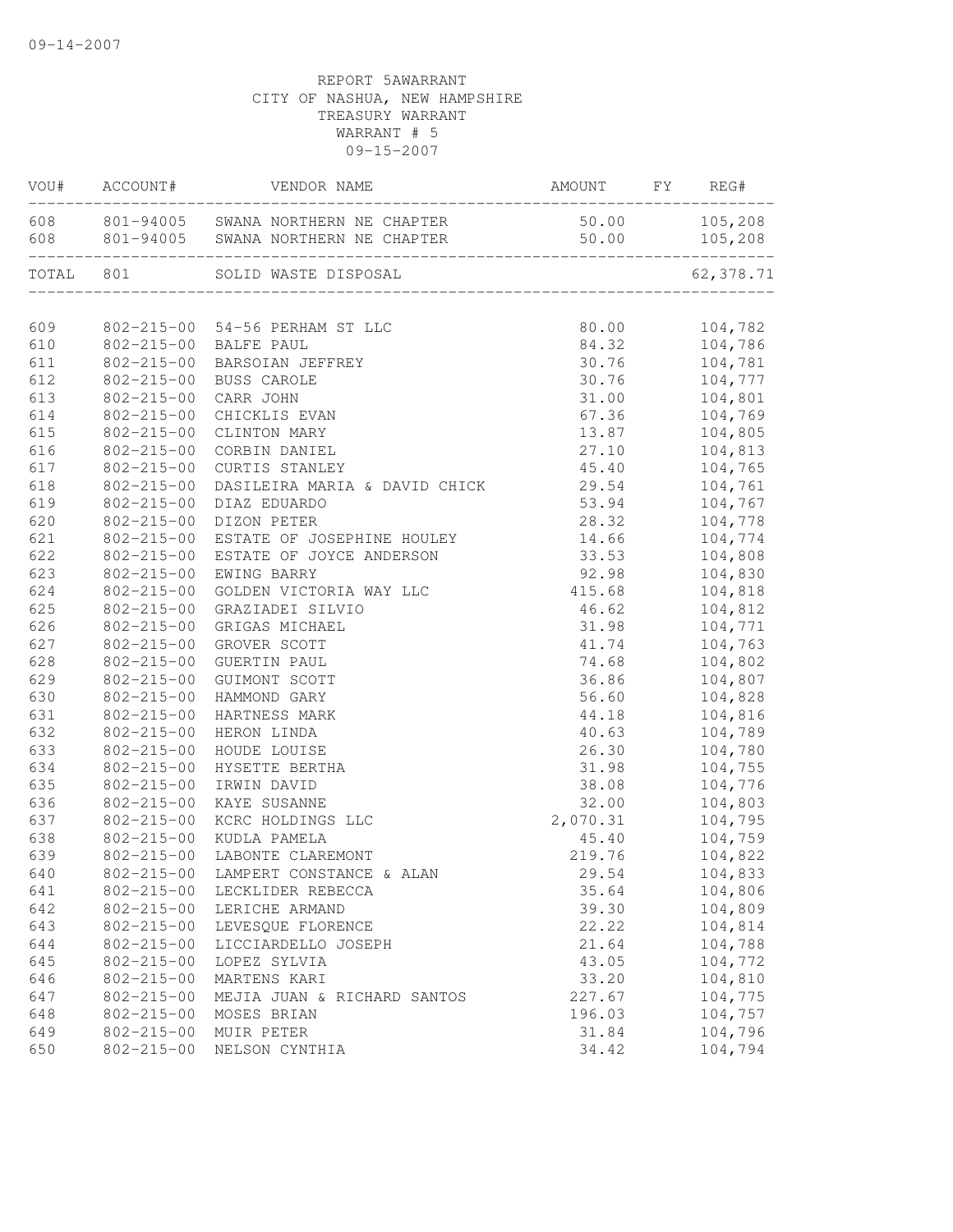| VOU# | ACCOUNT#         | VENDOR NAME                   | AMOUNT    | FY | REG#    |
|------|------------------|-------------------------------|-----------|----|---------|
| 651  | $802 - 215 - 00$ | NEWFOUNDLAND VENTURES LLC     | 47.84     |    | 104,824 |
| 652  | $802 - 215 - 00$ | ODOM JOHN & MELISSA           | 35.64     |    | 104,783 |
| 653  | $802 - 215 - 00$ | POTTER MICHAEL & ANNE         | 45.40     |    | 104,753 |
| 654  | $802 - 215 - 00$ | PREBLE STANLEY                | 31.98     |    | 104,790 |
| 655  | $802 - 215 - 00$ | QUARATIELLO NICHOLAS          | 119.56    |    | 104,831 |
| 656  | $802 - 215 - 00$ | SALOIS PAUL & CAROL           | 49.06     |    | 104,787 |
| 657  | $802 - 215 - 00$ | SAUNDERS THOMAS & DAWN        | 75.90     |    | 104,826 |
| 658  | $802 - 215 - 00$ | SIEGAL MARCI                  | 49.44     |    | 104,773 |
| 659  | $802 - 215 - 00$ | ST PIERE PATRICIA             | 83.14     |    | 104,793 |
| 660  | $802 - 215 - 00$ | STAPANON SARA                 | 34.42     |    | 104,804 |
| 661  | $802 - 215 - 00$ | SWEENEY BRIAN                 | 44.08     |    | 104,798 |
| 662  | $802 - 215 - 00$ | SWERDLOW TODD                 | 33.20     |    | 104,779 |
| 663  | $802 - 215 - 00$ | THERRIEN DOROTHY              | 36.08     |    | 104,784 |
| 664  | $802 - 215 - 00$ | TYSZKO PATRICIA & GORDON      | 39.30     |    | 104,751 |
| 665  | $802 - 215 - 00$ | WANG FRANCIS                  | 23.44     |    | 104,785 |
| 666  | 802-31005        | NEXTEL COMMUNICATIONS         | 96.17     |    | 105,187 |
| 666  | 802-31005        | NEXTEL COMMUNICATIONS         | 207.96    |    | 105,187 |
| 667  | 802-31005        | VERIZON                       | 69.58     |    | 105,207 |
| 668  | 802-32005        | PUBLIC SERVICE OF NH          | 317.92    |    | 105,227 |
| 669  | 802-41015        | STAPLES BUSINESS ADVANTAGE    | 187.03    |    | 104,901 |
| 670  | 802-42010        | GREENLEAF WILLIAM             | 510.00    |    | 105,175 |
| 671  | 802-43005        | FEDEX                         | 34.09     |    | 105,184 |
| 672  | 802-45106        | KEMIRA WATER SOLUTIONS INC    | 1,716.00  |    | 104,722 |
| 673  | 802-46045        | UNIFIRST CORPORATION          | 39.13     |    | 104,886 |
| 673  | 802-46045        | UNIFIRST CORPORATION          | 232.28    |    | 104,886 |
| 674  | 802-48015        | DENNIS K BURKE INC            | 445.46    |    | 105,247 |
| 674  | 802-48015        | DENNIS K BURKE INC            | 445.46    |    | 105,247 |
| 675  | 802-49070        | IDEXX DISTRIBUTION INC        | 3,120.23  |    | 104,740 |
| 676  | 802-53030        | ENVIROSYSTEMS INC             | 50.00     |    | 104,630 |
| 677  | 802-59100        | SIMPLEXGRINNELL               | 279.00    |    | 104,560 |
| 678  | 802-59225        | RESOURCE MANAGEMENT INC       | 20,508.83 |    | 104,557 |
| 679  | 802-59230        | BROX INDUSTRIES INC           | 3,191.97  |    | 104,602 |
| 680  | 802-59230        | CORRIVEAU ROUTHIER INC        | 9.98      |    | 105,085 |
| 681  | 802-59238        | ANACOMP INC                   | 197.79    |    | 104,606 |
| 682  | 802-59320        | HOWARD P FAIRFIELD INC        | 380.72    |    | 105,026 |
| 683  | 802-59320        | SANEL AUTO PARTS CO           | 78.78     |    | 104,690 |
| 684  | 802-64192        | HOME DEPOT CREDIT SERVICES    | 13.94     |    | 105,196 |
| 684  | 802-64192        | HOME DEPOT CREDIT SERVICES    | 108.37    |    | 105,196 |
| 685  | 802-66025        | GE CAPITAL INC                | 105.00    |    | 104,890 |
| 686  | 802-77062        | UNITED SUPPLY COMPANY INC     | 1,065.82  |    | 105,102 |
| 687  | 802-77066        | M & B MACHINING AND WELDING   | 530.00    |    | 105,090 |
| 688  | 802-77069        | FASTENAL CO                   | 37.89     |    | 104,589 |
| 689  | 802-77069        | GRAINGER                      | 99.77     |    | 104,612 |
| 690  | 802-77069        | HEATING SPECIALTIES OF NH INC | 55.95     |    | 105,087 |
| 691  | 802-77069        | MCMASTER-CARR SUPPLY CO       | 214.05    |    | 104,675 |
| 692  | 802-77069        | UNITED SUPPLY COMPANY INC     | 45.90     |    | 105,102 |
| 693  | 802-82025        | NH RETIREMENT SYSTEM          | 812.60    |    | 142     |
| 694  | 802-83006        | ANTHEM BLUE CROSS BLUE SHIELD | 30,778.34 |    | 134     |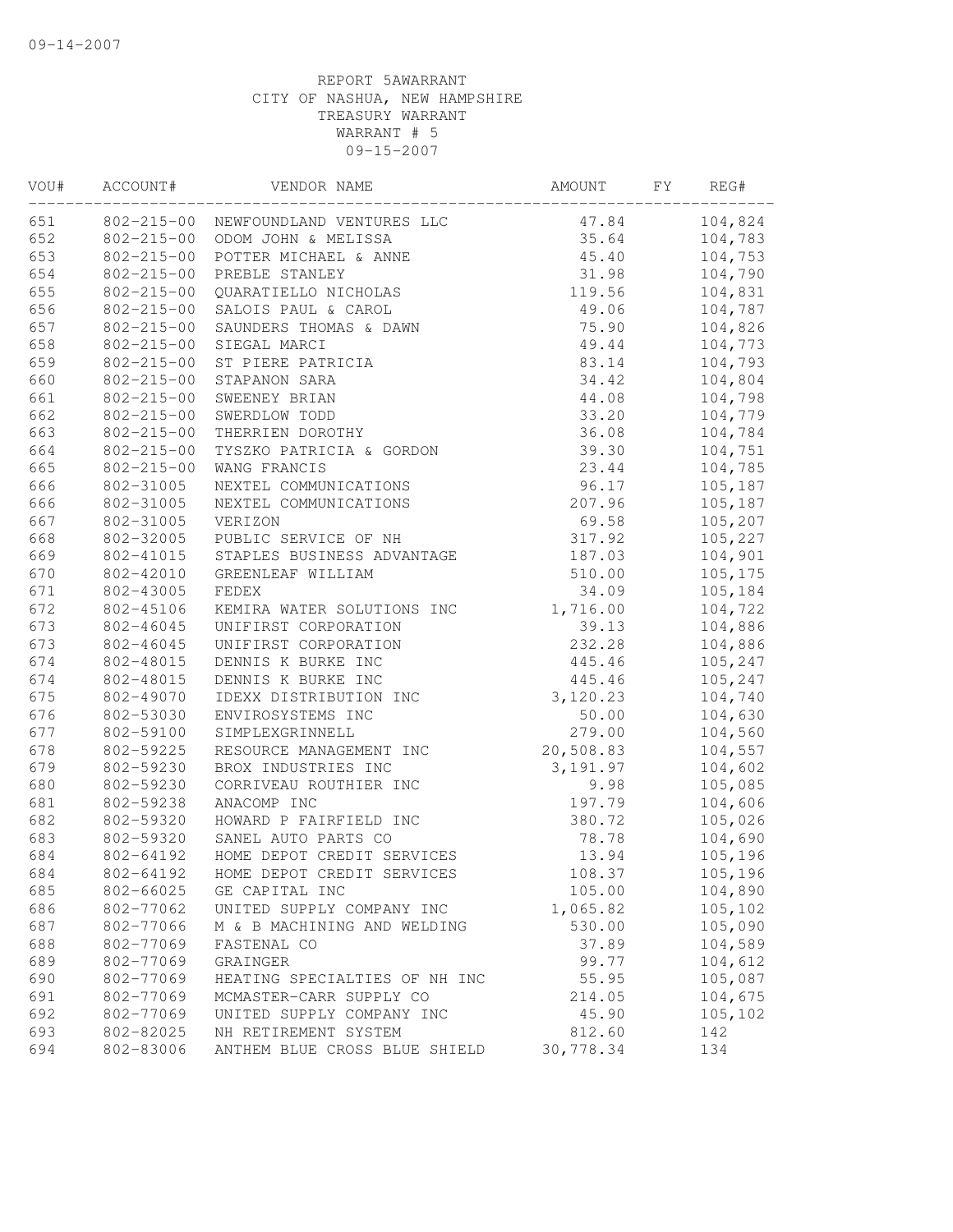| VOU#  | ACCOUNT#      | VENDOR NAME                  | AMOUNT    | FY. | REG#      |
|-------|---------------|------------------------------|-----------|-----|-----------|
| 695   | 802-83006     | HARVARD PILGRIM HEALTH CARE  | 13,592.07 |     | 136       |
| 696   | 802-94005     | KEATING WILLIAM              | 26.19     |     | 105,174   |
| 697   | 802-94005     | NEWEA                        | 177.00    |     | 105,190   |
| 698   | 802-94005     | NHWPCA                       | 270.00    |     | 105,189   |
| 699   | 802-95005     | WATER ENVIRONMENT FEDERATION | 45.34     |     | 105,204   |
| 700   | $802 - 95010$ | WATER ENVIRONMENT FEDERATION | 150.00    |     | 105,222   |
| 701   | 802-96004     | STAPLES BUSINESS ADVANTAGE   | 439.14    |     | 104,901   |
| TOTAL | 802           | SEWERAGE DISPOSAL SYSTEM     |           |     | 86,065.12 |
|       |               |                              |           |     |           |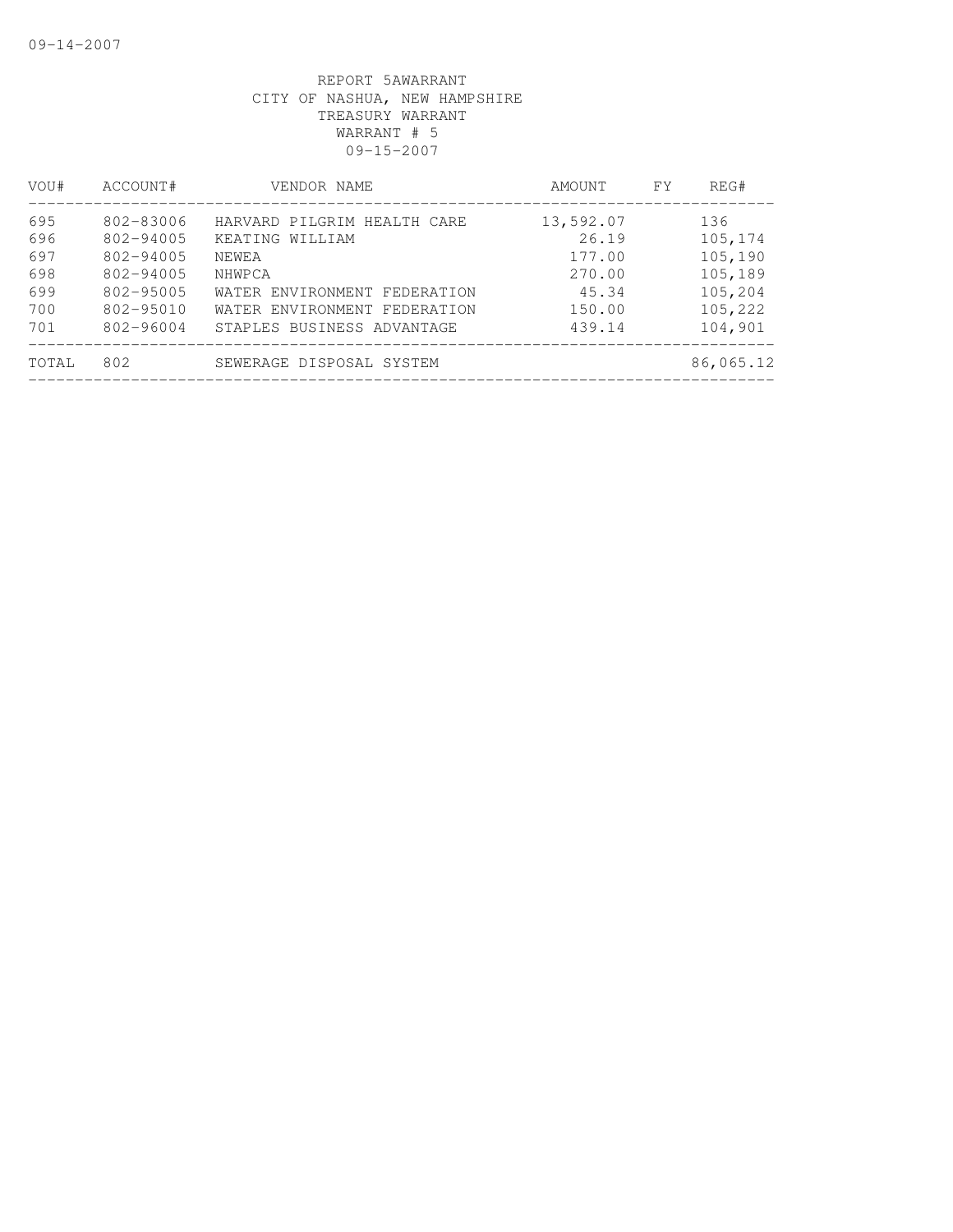|           | VOU# ACCOUNT# | VENDOR NAME                                                | AMOUNT FY REG#             |                    |
|-----------|---------------|------------------------------------------------------------|----------------------------|--------------------|
|           |               | 702 941-98029 BOARD OF HEALTH/PETTY CASH                   | 63.06<br>----------------- | 105,176            |
| TOTAL     |               |                                                            |                            | 63.06              |
| 703       |               | 952-01354 STRATNER CO LLC<br>704 952-05058 HANDY HOUSE INC | 500.00<br>59.00            | 104,829<br>105,212 |
|           |               | TOTAL 952 PARK & RECREATION TRUST FUND                     |                            | 559.00             |
|           |               | 705 961-05069 RENAISSANCE GLASSWORKS INC                   |                            | 175.00 104,552     |
| TOTAL     |               | 961 EDGEWOOD CEMETERY TRUST FUND                           |                            | 175.00             |
|           |               | 706 963-45185 HARDY DORIC INC                              |                            | 525.00 104,697     |
| TOTAL     |               | 963 WOODLAWN CEMETERY TRUST FUND                           |                            | 525.00             |
|           |               | 707 973-54025 MILLYARD COMMUNICATIONS INC                  |                            | 501.50 105,211     |
| TOTAL     |               | 973 ECONOMIC DEVELOPMENT TRUST FD                          |                            | 501.50             |
| 708       |               | 975-53160 NASHUA PUBLIC LIBRARY                            |                            | 48.00 105,177      |
| TOTAL 975 |               | LIBRARY TRUST FUND                                         |                            | 48.00              |
|           |               |                                                            |                            |                    |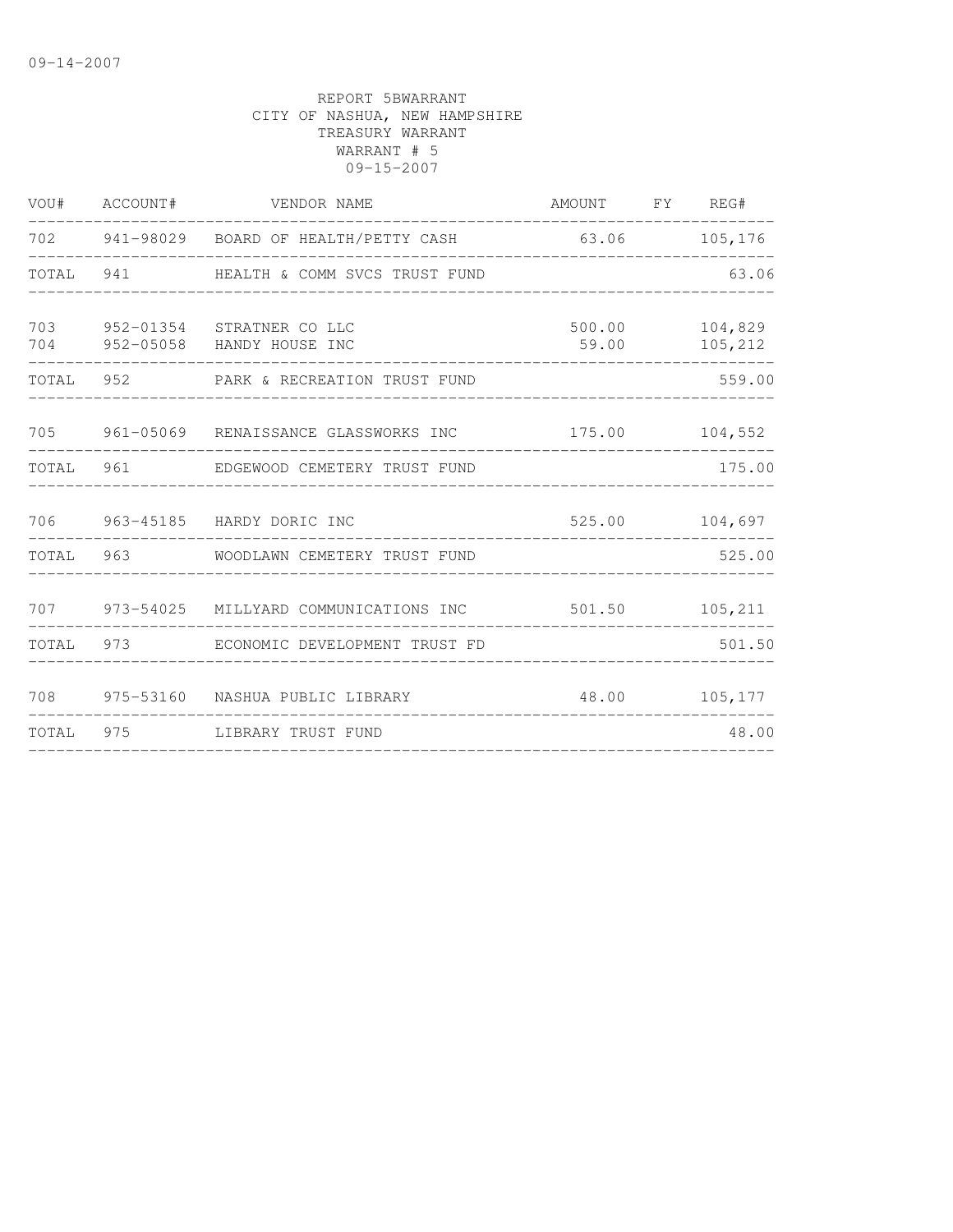|           | ACCOUNT# PAYROLL WEEK ENDING |  |  | AMOUNT |
|-----------|------------------------------|--|--|--------|
|           |                              |  |  |        |
| TOTAL 952 |                              |  |  |        |
|           |                              |  |  |        |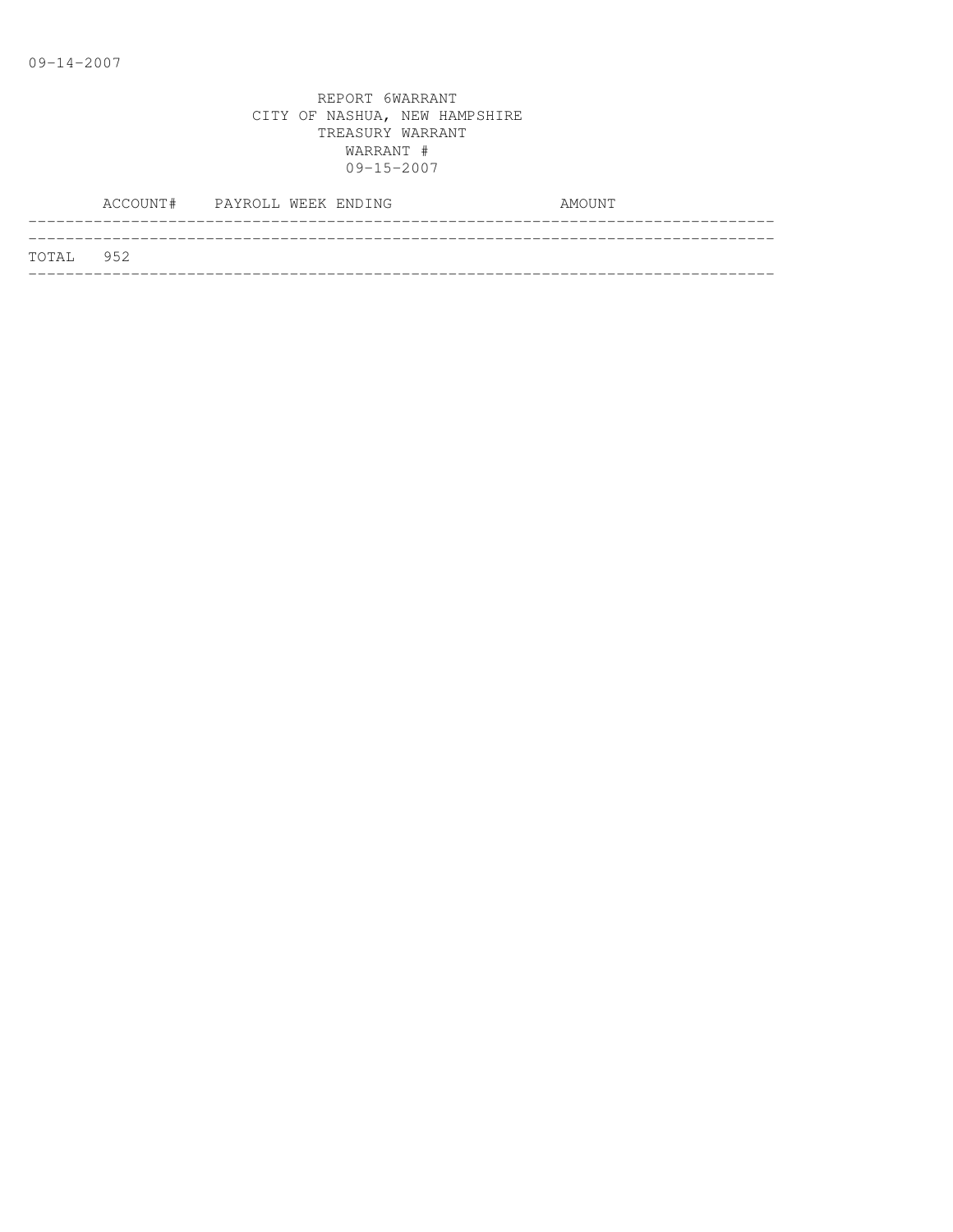|           |            | ACCOUNT# PAYROLL WEEK ENDING                       | AMOUNT               |           |
|-----------|------------|----------------------------------------------------|----------------------|-----------|
|           |            | 3037-11515 08-SEPT-2007                            | 2,286.38             |           |
| TOTAL 303 |            | ALT - INCENTIVE FUND PROGRAM                       |                      | 2,286.38  |
|           |            | 305-11239  01-SEPT-2007                            | 970.14               |           |
|           |            | 305-11239 08-SEPT-2007                             | 970.14               |           |
|           |            | 305-59100 08-SEPT-2007                             | 168.75               |           |
| TOTAL 305 |            | SRF - CIVIC & COMM ACTIVITIES                      |                      | 2,109.03  |
|           |            |                                                    |                      |           |
|           |            | 308-83051  01-SEPT-2007<br>308-83051  08-SEPT-2007 | 2,256.53<br>2,229.30 |           |
|           |            | 308-83052  01-SEPT-2007                            | 765.43               |           |
|           |            | 308-83052 08-SEPT-2007                             | 1,193.87             |           |
|           |            | 308-83102  01-SEPT-2007                            | 2,043.23             |           |
|           |            | 308-83102 08-SEPT-2007                             | 1,622.43             |           |
| TOTAL     | 308        | SRF - INSURANCE                                    |                      | 10,110.79 |
|           |            |                                                    |                      |           |
|           |            | 3086-11870 08-SEPT-2007                            | 3,365.72             |           |
|           |            | 3086-12006 08-SEPT-2007                            | 2,178.44             |           |
|           |            | 3086-13032 01-SEPT-2007                            | 230.10               |           |
|           |            | 3086-13032 08-SEPT-2007                            | 319.90               |           |
|           |            | 3086-13133 08-SEPT-2007                            | 5,462.50             |           |
| TOTAL     | 308        | JAVITS GRANT PROGRAM                               |                      | 11,556.66 |
|           |            |                                                    |                      |           |
|           |            | 3097-11162 01-SEPT-2007                            | 1,029.83             |           |
|           |            | 3097-11162 08-SEPT-2007                            | 2,010.26             |           |
|           | 3097-11408 | $01 - SEPT - 2007$<br>3097-11408 08-SEPT-2007      | 721.60<br>721.60     |           |
|           |            | 3097-12112 01-SEPT-2007                            | 1,861.77             |           |
|           |            | 3097-12112 08-SEPT-2007                            | 2,437.05             |           |
|           | 3097-12830 | $01-SEPT-2007$                                     | 356.21               |           |
|           | 3097-12830 | 08-SEPT-2007                                       | 176.30               |           |
|           | 3097-19138 | 08-SEPT-2007                                       | 3,251.50             |           |
|           | 3097-19139 | 08-SEPT-2007                                       | 8,777.87             |           |
|           | 3097-19140 | $01-SEPT-2007$                                     | 6, 412.78            |           |
|           | 3097-19140 | 08-SEPT-2007                                       | 6,720.84             |           |
|           | 3097-19540 | $01-SEPT-2007$                                     | 16, 117.03           |           |
|           | 3097-19540 | 08-SEPT-2007                                       | 17, 145.71           |           |
|           | 3097-19544 | $01-SEPT-2007$                                     | 378.81               |           |
|           | 3097-19544 | 08-SEPT-2007                                       | 606.97               |           |
|           | 3097-19545 | $01-SEPT-2007$                                     | 788.40               |           |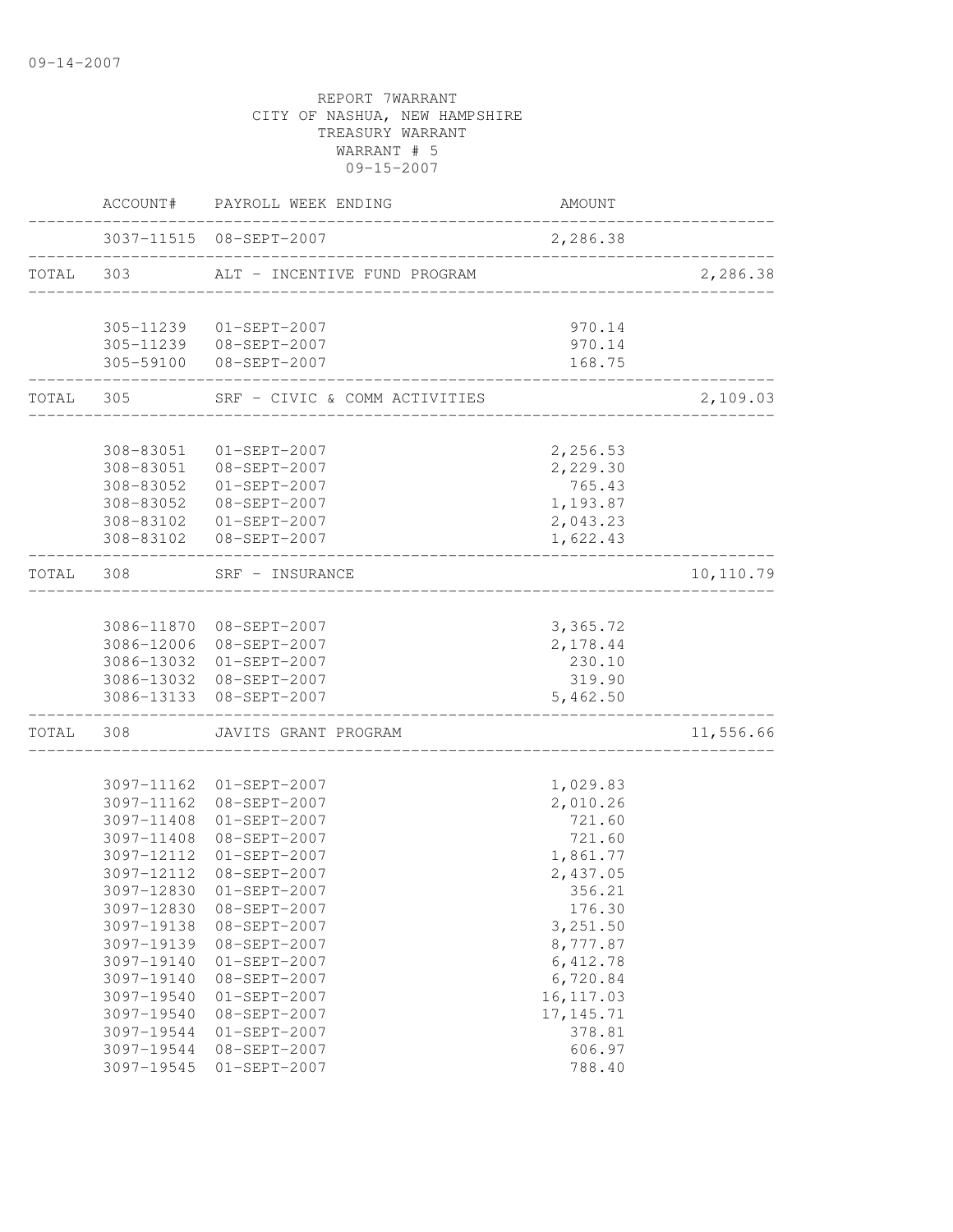|           |                                                                                                                                                     | ACCOUNT# PAYROLL WEEK ENDING                                                                                                                                                                                                           | AMOUNT                                                                                                                                                   |           |
|-----------|-----------------------------------------------------------------------------------------------------------------------------------------------------|----------------------------------------------------------------------------------------------------------------------------------------------------------------------------------------------------------------------------------------|----------------------------------------------------------------------------------------------------------------------------------------------------------|-----------|
|           |                                                                                                                                                     | 3097-19545 08-SEPT-2007<br>______________________________________                                                                                                                                                                      | 549.27                                                                                                                                                   |           |
|           |                                                                                                                                                     | TOTAL 309 SRF - FOOD SERVICES                                                                                                                                                                                                          | ___________________________                                                                                                                              | 70,063.80 |
|           |                                                                                                                                                     | 3098-12112 08-SEPT-2007                                                                                                                                                                                                                | .28                                                                                                                                                      |           |
| TOTAL 309 |                                                                                                                                                     |                                                                                                                                                                                                                                        |                                                                                                                                                          | .28       |
|           |                                                                                                                                                     | 3117-12006 08-SEPT-2007                                                                                                                                                                                                                | 87.54                                                                                                                                                    |           |
|           |                                                                                                                                                     | TOTAL 311 DRIVER'S EDUCATION                                                                                                                                                                                                           |                                                                                                                                                          | 87.54     |
|           |                                                                                                                                                     | 3118-13133 08-SEPT-2007                                                                                                                                                                                                                | 312.50                                                                                                                                                   |           |
|           |                                                                                                                                                     | TOTAL 311 SUMMER SCHOOL                                                                                                                                                                                                                |                                                                                                                                                          | 312.50    |
|           | 312-11165<br>312-11165<br>312-11191<br>312-11191<br>312-11547<br>312-11547<br>312-12010<br>312-12010<br>312-12116<br>312-12116<br>----------------- | $01 - SEPT - 2007$<br>08-SEPT-2007<br>$01 - SEPT - 2007$<br>08-SEPT-2007<br>$01 - SEPT - 2007$<br>08-SEPT-2007<br>$01-SEPT-2007$<br>08-SEPT-2007<br>$01-SEPT-2007$<br>08-SEPT-2007<br>312-13004 01-SEPT-2007<br>312-13004 08-SEPT-2007 | 745.98<br>822.90<br>703.92<br>703.92<br>2,006.43<br>2,006.43<br>45.64<br>91.27<br>568.49<br>568.49<br>322.52<br>1,747.25<br>---------------------------- |           |
| TOTAL 312 |                                                                                                                                                     | SRF - FINANCIAL SERVICES                                                                                                                                                                                                               |                                                                                                                                                          | 10,333.24 |
|           |                                                                                                                                                     | 3122-12006 01-SEPT-2007<br>3122-12006 08-SEPT-2007                                                                                                                                                                                     | 164.85<br>225.00                                                                                                                                         |           |
|           |                                                                                                                                                     | TOTAL 312 ADULT ED/CONTINUING ED                                                                                                                                                                                                       |                                                                                                                                                          | 389.85    |
|           |                                                                                                                                                     | 3245-11860 08-SEPT-2007                                                                                                                                                                                                                | 1,301.28                                                                                                                                                 |           |
| TOTAL     |                                                                                                                                                     | 324 YOUTH SAFE HAVEN-PAL                                                                                                                                                                                                               |                                                                                                                                                          | 1,301.28  |
|           |                                                                                                                                                     | 331-11250  01-SEPT-2007                                                                                                                                                                                                                | 647.10                                                                                                                                                   |           |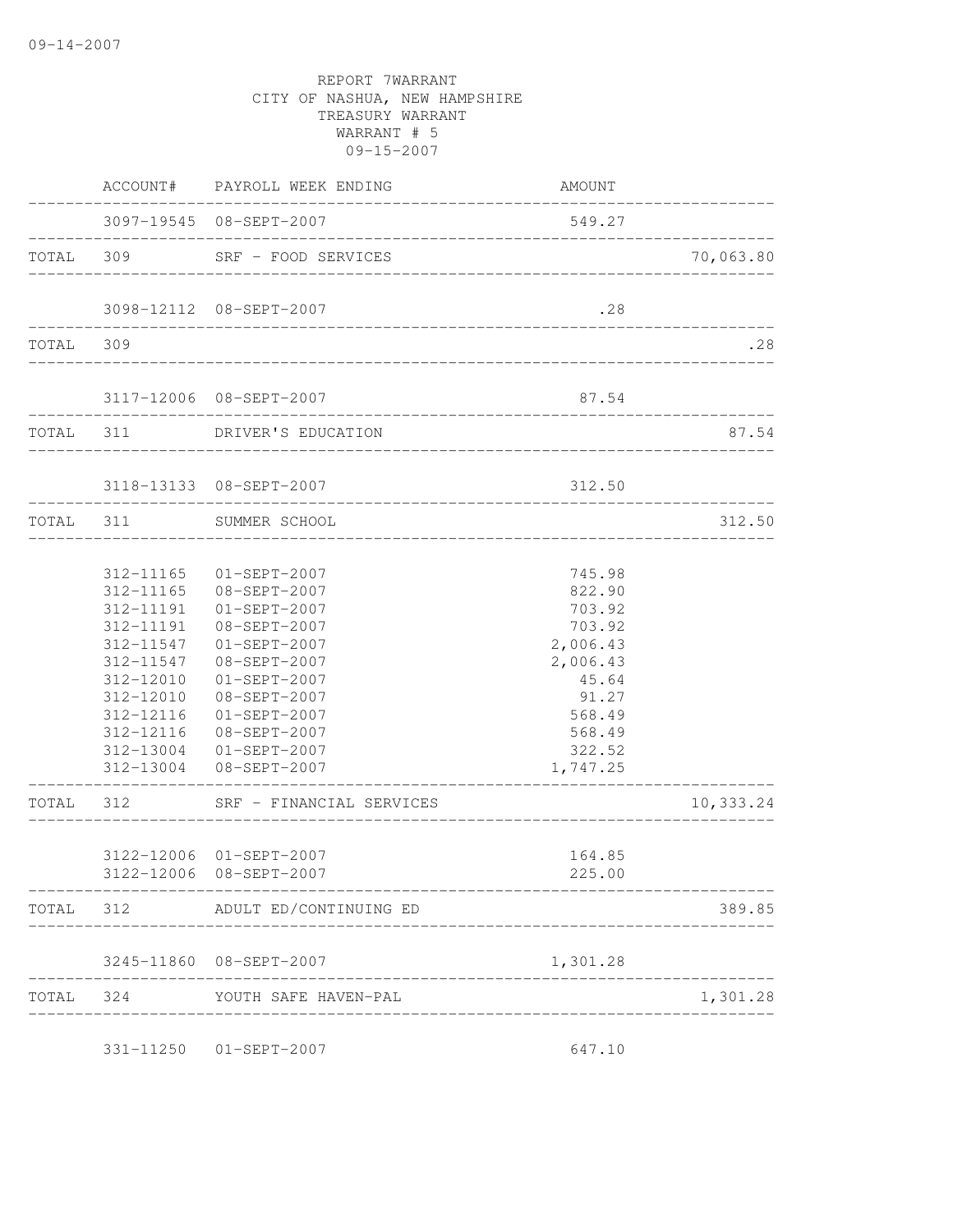|           | ACCOUNT#      | PAYROLL WEEK ENDING                              | <b>AMOUNT</b>            |            |
|-----------|---------------|--------------------------------------------------|--------------------------|------------|
|           | 331-11250     | 08-SEPT-2007                                     | 647.10                   |            |
|           | $331 - 11552$ | $01 - SEPT - 2007$                               |                          |            |
|           | 331-11552     | 08-SEPT-2007                                     |                          |            |
|           | 331-11558     | $01-SEPT-2007$                                   | 1,053.23                 |            |
|           | 331-11558     | 08-SEPT-2007                                     | 1,053.24                 |            |
|           | 331-11567     | $01-SEPT-2007$                                   | 1,263.79                 |            |
|           | 331-11567     | 08-SEPT-2007                                     | 1,263.79                 |            |
|           | 331-12115     | $01-SEPT-2007$                                   | 524.61                   |            |
|           | 331-12115     | 08-SEPT-2007                                     | 524.61                   |            |
|           | 331-13038     | $01-SEPT-2007$                                   | 590.89                   |            |
|           | 331-13038     | $08 - SEPT - 2007$                               | 2,967.99                 |            |
|           | 331-13044     | 01-SEPT-2007                                     | 6,780.23                 |            |
|           | 331-13044     | 08-SEPT-2007                                     | 7,230.65                 |            |
|           | 331-13048     | 01-SEPT-2007                                     | 1,050.29                 |            |
|           | 331-13048     | 08-SEPT-2007                                     | 1,176.97                 |            |
|           | 331-15002     | 08-SEPT-2007                                     | 628.24                   |            |
|           |               | 331-18036 01-SEPT-2007                           | 8,849.77                 |            |
|           |               | 331-18036 08-SEPT-2007                           | 19,052.92                |            |
| TOTAL     | 331           | SRF - POLICE DEPARTMENT                          |                          | 55, 305.42 |
|           |               | 3317-19230 08-SEPT-2007                          | 450.00                   |            |
|           |               | TOTAL 331 TITLE I SCHL IMPR-FES                  |                          | 450.00     |
|           |               |                                                  |                          |            |
|           |               | 332-18084 01-SEPT-2007                           | 394.58                   |            |
|           |               | 332-18084 08-SEPT-2007<br>---------------------- | 191.21                   |            |
| TOTAL 332 |               | SRF - FIRE DEPARTMENT                            |                          | 585.79     |
|           |               | 3357-12006 08-SEPT-2007                          | 839.80                   |            |
|           |               |                                                  |                          |            |
| TOTAL 335 |               | TITLE IB READ 1ST MT PLEASANT                    | ________________________ | 839.80     |
|           |               |                                                  |                          |            |
|           | 3358-12006    | 01-SEPT-2007                                     | 807.69                   |            |
|           |               | 3358-12006 08-SEPT-2007                          | 2,967.35                 |            |
|           |               | 3358-19230 08-SEPT-2007                          | 93.00                    |            |
| TOTAL     | 335           | TITLE IB READ 1ST MT PLEASANT                    |                          | 3,868.04   |
|           | 341-01210     |                                                  |                          |            |
|           |               | 01-SEPT-2007<br>341-11107  01-SEPT-2007          | 217.10<br>687.84         |            |
|           | 341-11107     | 08-SEPT-2007                                     | 687.84                   |            |
|           |               |                                                  |                          |            |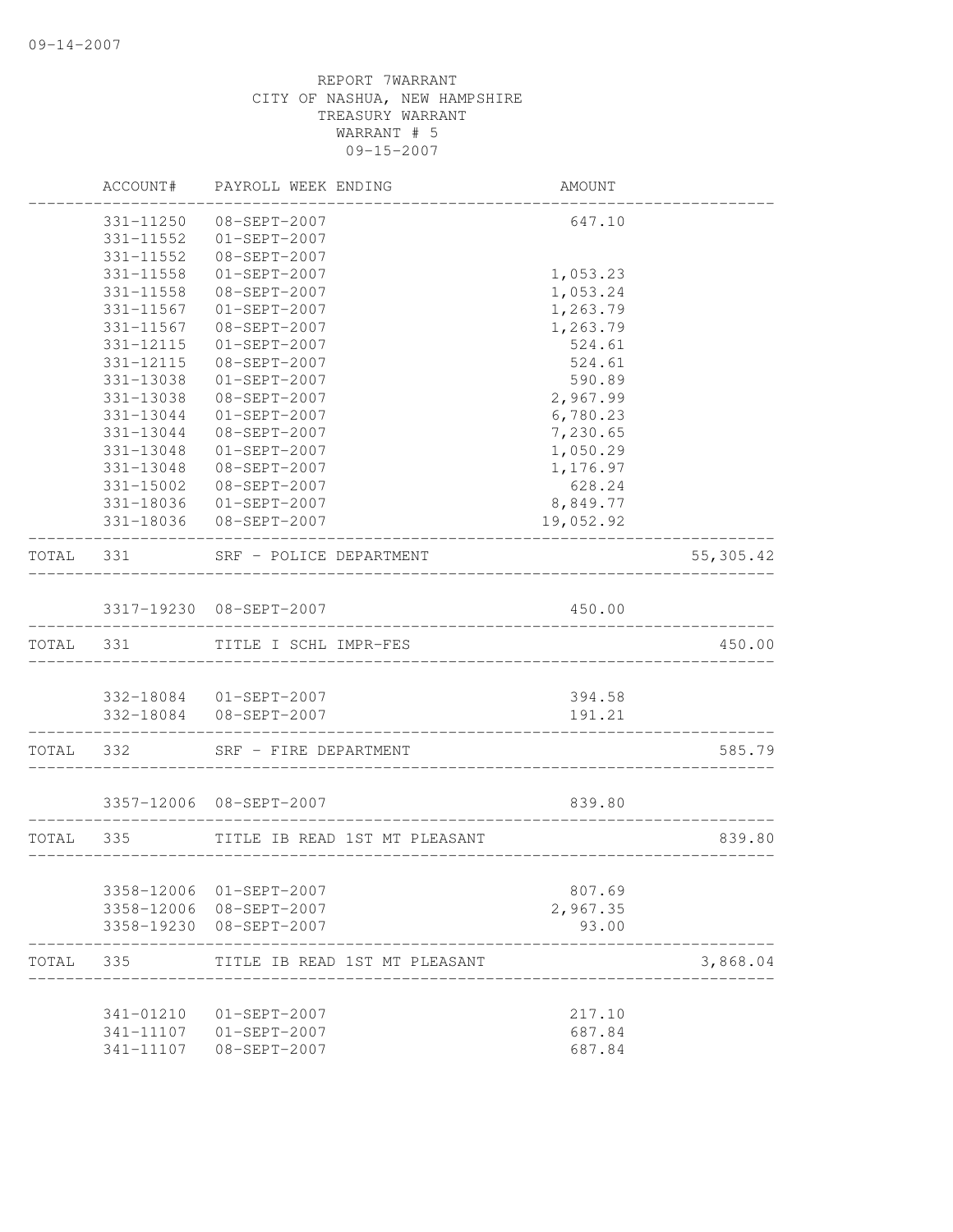|           | ACCOUNT#      | PAYROLL WEEK ENDING            | AMOUNT                     |             |
|-----------|---------------|--------------------------------|----------------------------|-------------|
|           | 341-11235     | $01-SEPT-2007$                 | 1,927.44                   |             |
|           | 341-11235     | 08-SEPT-2007                   | 1,927.43                   |             |
|           | 341-11346     | $01-SEPT-2007$                 | 214.09                     |             |
|           | 341-11346     | 08-SEPT-2007                   | 214.09                     |             |
|           | 341-11484     | $01-SEPT-2007$                 | 1,840.00                   |             |
|           | 341-11484     | 08-SEPT-2007                   | 2,000.00                   |             |
|           | 341-11563     | $01-SEPT-2007$                 | 938.54                     |             |
|           | 341-11563     | $08 - SEPT - 2007$             | 938.55                     |             |
|           | 341-12037     | $01-SEPT-2007$                 | 103.03                     |             |
|           | 341-12037     | 08-SEPT-2007                   | 103.03                     |             |
|           |               | 341-12101  01-SEPT-2007        | 382.66                     |             |
|           |               | 341-12101  08-SEPT-2007        | 382.66                     |             |
| TOTAL 341 |               | SRF - COMMUNITY SERVICES       |                            | 12,564.30   |
|           |               |                                |                            |             |
|           | 342-11499     | $01-SEPT-2007$                 | 696.60                     |             |
|           | 342-11499     | 08-SEPT-2007                   | 696.60                     |             |
|           | $342 - 11584$ | $01-SEPT-2007$                 | 1,785.34                   |             |
|           | 342-11584     | 08-SEPT-2007                   | 1,785.34                   |             |
|           | 342-12000     | $01-SEPT-2007$                 | 417.15                     |             |
|           | 342-12000     | 08-SEPT-2007                   | 556.20                     |             |
|           | 342-12040     | $01-SEPT-2007$                 | 914.64                     |             |
|           | 342-12040     | 08-SEPT-2007                   | 914.64                     |             |
|           | 342-12113     | $01-SEPT-2007$                 | 194.67                     |             |
|           | 342-12113     | 08-SEPT-2007                   | 194.67                     |             |
|           | 342-12582     | $01 - SEPT - 2007$             | 121.71                     |             |
|           |               | 342-12582 08-SEPT-2007         | 121.71                     |             |
| TOTAL     | 342           | SRF - COMMUNITY HEALTH         |                            | 8,399.27    |
|           |               | 3437-11162 01-SEPT-2007        | 175.08                     |             |
| TOTAL 343 |               | TITLE IV 21ST CENT QUAL. STAFF |                            | 175.08      |
|           |               |                                | __________________________ |             |
|           |               | 3447-11162 01-SEPT-2007        | 437.71                     |             |
|           | 3447-11162    | 08-SEPT-2007                   | 1,137.04                   |             |
|           | 3447-11860    | 08-SEPT-2007                   | $-7, 233.24$               |             |
| TOTAL     | 344           | TITLE IV SDF 21ST CENTURY      |                            | $-5,658.49$ |
|           | 3448-11162    | 08-SEPT-2007                   | 1,533.27                   |             |
|           | 3448-11860    | $08 - SEPT - 2007$             | 10,649.80                  |             |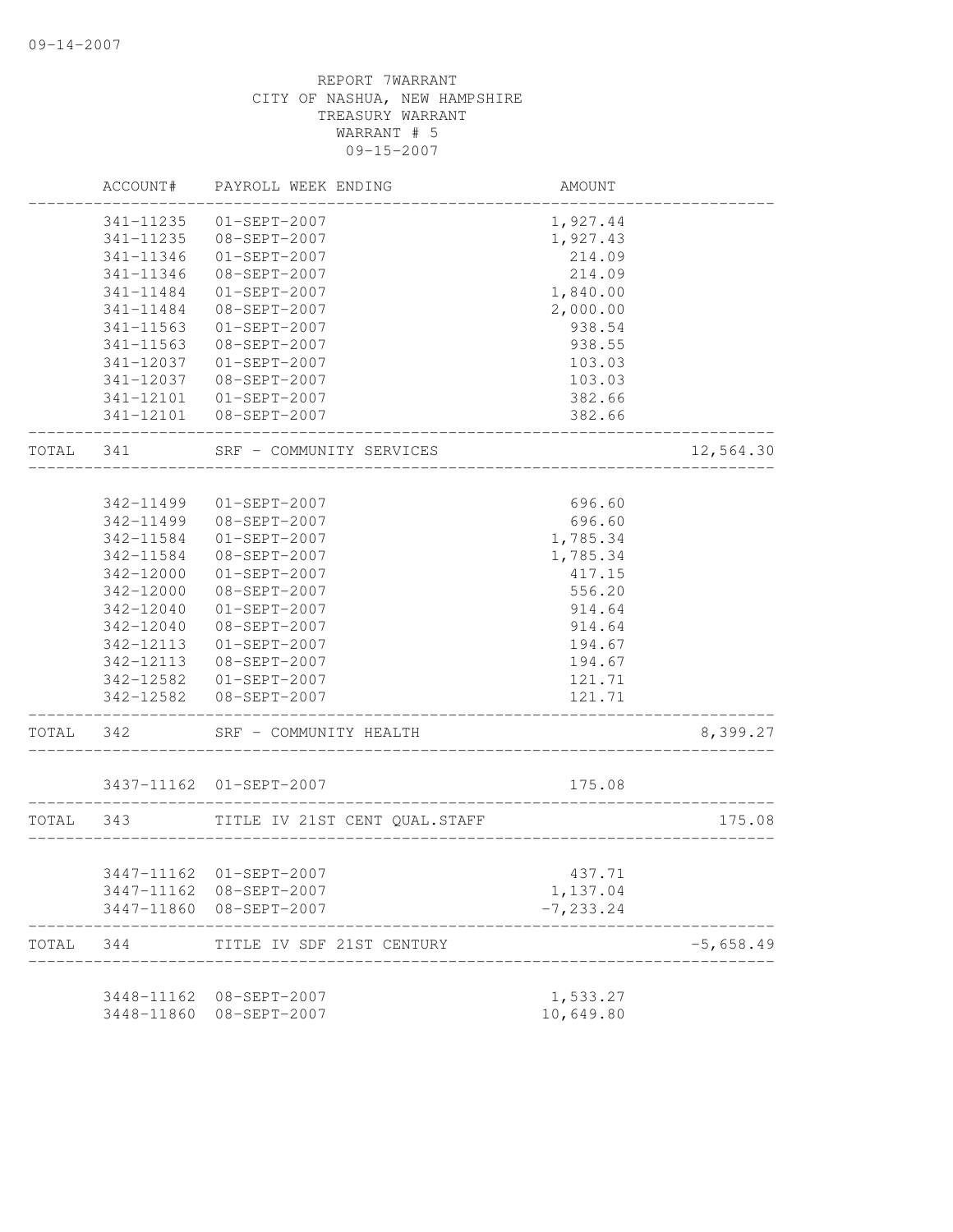|           |                        | ACCOUNT# PAYROLL WEEK ENDING                                                                                                        | AMOUNT                                                |             |
|-----------|------------------------|-------------------------------------------------------------------------------------------------------------------------------------|-------------------------------------------------------|-------------|
|           | TOTAL 344              | TITLE IV SDF 21ST CENTURY                                                                                                           | ___________________________________                   | 12,183.07   |
|           |                        | 3507-11726 08-SEPT-2007<br>3507-11805 08-SEPT-2007<br>3507-12201 01-SEPT-2007<br>3507-12201 08-SEPT-2007<br>3507-13133 08-SEPT-2007 | 9,078.35<br>1,180.77<br>93.00<br>$-93.00$<br>1,925.00 |             |
|           |                        | TOTAL 350 TITLE 11A TEACHER QUALITY                                                                                                 |                                                       | 12, 184. 12 |
|           |                        | 3508-12201 08-SEPT-2007                                                                                                             | 93.00                                                 |             |
|           |                        | TOTAL 350 TITLE 11A TEACHER QUALITY                                                                                                 |                                                       | 93.00       |
|           | ------------------     | 352-59055 01-SEPT-2007<br>352-59055 08-SEPT-2007                                                                                    | 712.58<br>712.58                                      |             |
|           |                        | TOTAL 352 SRF - PARKS AND RECREATION                                                                                                | __________________________________                    | 1,425.16    |
|           |                        | 3538-12006 08-SEPT-2007                                                                                                             | 327.35<br>__________________________                  |             |
|           |                        | TOTAL 353 ADULT BASIC EDUCATION                                                                                                     |                                                       | 327.35      |
|           |                        | 3557-11870 08-SEPT-2007                                                                                                             | 572.13<br>________________________________            |             |
| TOTAL 355 |                        | TITLE IB READING 1ST FES                                                                                                            |                                                       | 572.13      |
|           |                        | 3558-11870 08-SEPT-2007<br>3558-12078 08-SEPT-2007                                                                                  | 3,196.58<br>62.50                                     |             |
| TOTAL 355 |                        | TITLE IB READING 1ST FES                                                                                                            |                                                       | 3,259.08    |
|           |                        | 3657-11726 08-SEPT-2007                                                                                                             | $-1,903.62$                                           |             |
| TOTAL     | 365                    | NORTH STUDENT SHOP                                                                                                                  |                                                       | $-1,903.62$ |
|           | 374-01210<br>374-0703P | $01 - SEPT - 2007$<br>374-01210 08-SEPT-2007<br>$01-SEPT-2007$                                                                      | 1,692.03<br>1,692.03<br>92.50                         |             |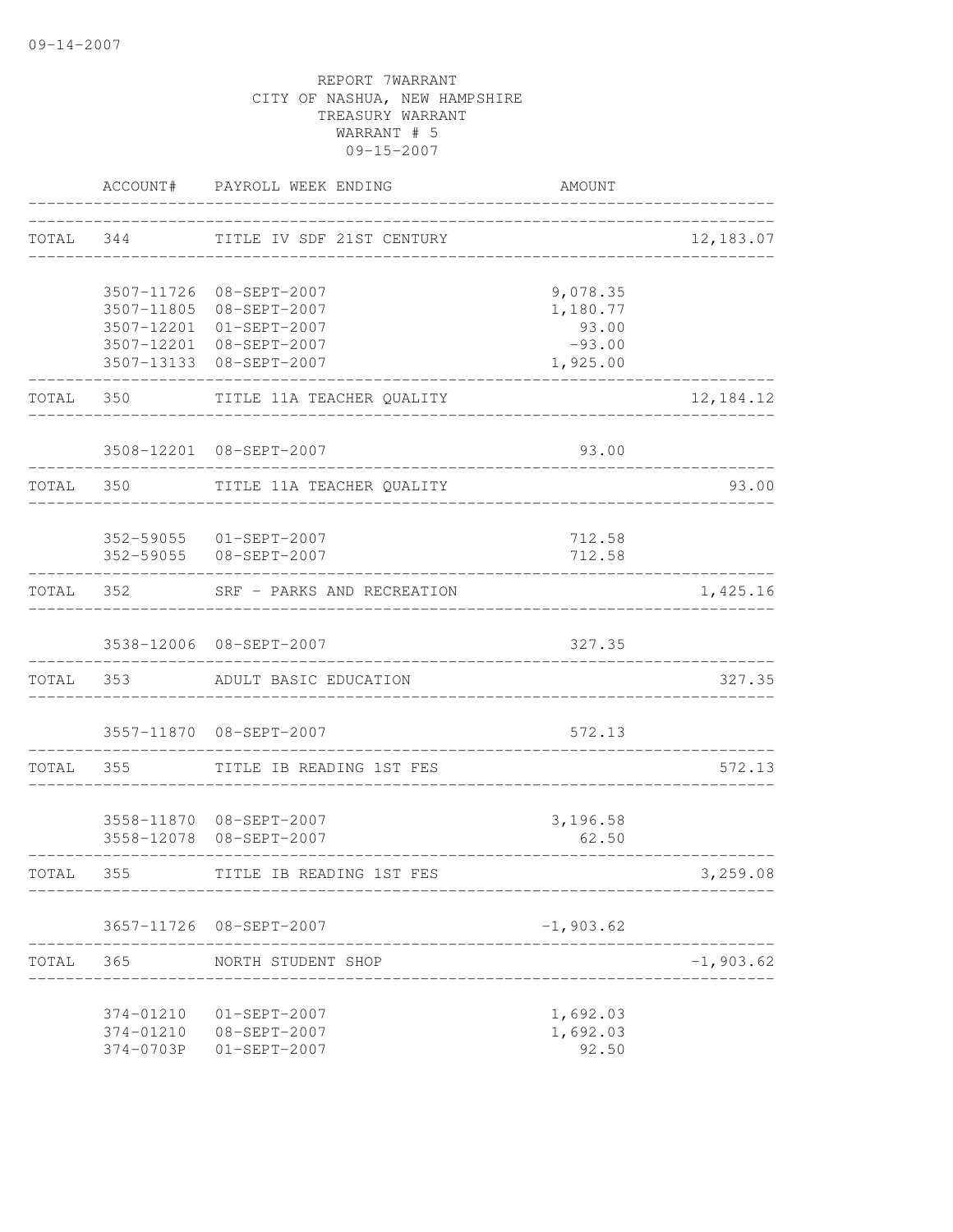|       | ACCOUNT#                 | PAYROLL WEEK ENDING            | AMOUNT               |               |
|-------|--------------------------|--------------------------------|----------------------|---------------|
|       | 374-0703P                | 08-SEPT-2007                   | 115.62               |               |
|       | 374-0704P                | $01-SEPT-2007$                 | 561.48               |               |
|       | 374-0704P                | 08-SEPT-2007                   | 498.34               |               |
|       | 374-0705P                | $01-SEPT-2007$                 | 511.09               |               |
|       | 374-0705P                | 08-SEPT-2007                   | 480.62               |               |
|       | 374-07235                | $01-SEPT-2007$                 | 1,173.40             |               |
|       | 374-07235                | 08-SEPT-2007                   | 1,095.45             |               |
|       | 374-0734P                | $01-SEPT-2007$                 | 1,919.05             |               |
|       | 374-0734P                | 08-SEPT-2007                   | 2,067.47             |               |
|       | 374-09003                | 01-SEPT-2007                   | 486.74               |               |
|       | 374-09003                | 08-SEPT-2007                   | 486.75               |               |
| TOTAL | 374                      | SRF - URBAN PROGRAMS           |                      | 12,872.57     |
|       | 3767-11726               | 08-SEPT-2007                   | $-5,852.46$          |               |
|       | 3767-11870               | 08-SEPT-2007                   | $-3,029.09$          |               |
|       | 3767-12111               | $01-SEPT-2007$                 | 1,603.09             |               |
|       | 3767-12111               | 08-SEPT-2007                   | $-1, 497.37$         |               |
|       | 3767-12126               | $01 - SEPT - 2007$             | $-96.54$             |               |
|       | 3767-12126               | 08-SEPT-2007                   | $-417.60$            |               |
|       | 3767-12198               | 08-SEPT-2007                   | $-34,916.14$         |               |
|       | 3767-13133               | 08-SEPT-2007                   | 431.25               |               |
|       | 3767-19000               | 01-SEPT-2007                   | 114.55               |               |
|       | 3767-19000               | 08-SEPT-2007                   | $-2, 722.20$         |               |
| TOTAL | 376                      | TITLE I ESEA                   |                      | $-46, 382.51$ |
|       |                          |                                |                      |               |
|       | 3768-11726               | 08-SEPT-2007                   | 20,331.36            |               |
|       | 3768-11802<br>3768-11870 | 08-SEPT-2007<br>08-SEPT-2007   | 2,161.41<br>6,239.93 |               |
|       |                          |                                | 657.75               |               |
|       | 3768-12111<br>3768-12111 | $01-SEPT-2007$<br>08-SEPT-2007 |                      |               |
|       | 3768-12126               | 08-SEPT-2007                   | 4,609.97<br>1,266.96 |               |
|       | 3768-12198               | 08-SEPT-2007                   | 72,979.26            |               |
|       | 3768-19000               | $01-SEPT-2007$                 | 886.07               |               |
|       | 3768-19000               | $08 - SEPT - 2007$             | 7,273.60             |               |
| TOTAL | 376                      | TITLE I ESEA                   |                      | 116,406.31    |
|       |                          |                                |                      |               |
|       | 3887-11870               | 08-SEPT-2007                   | $-61.82$             |               |
|       | 3887-12126               | $01-SEPT-2007$                 | 207.75               |               |
|       | 3887-12126               | 08-SEPT-2007                   | $-450.90$            |               |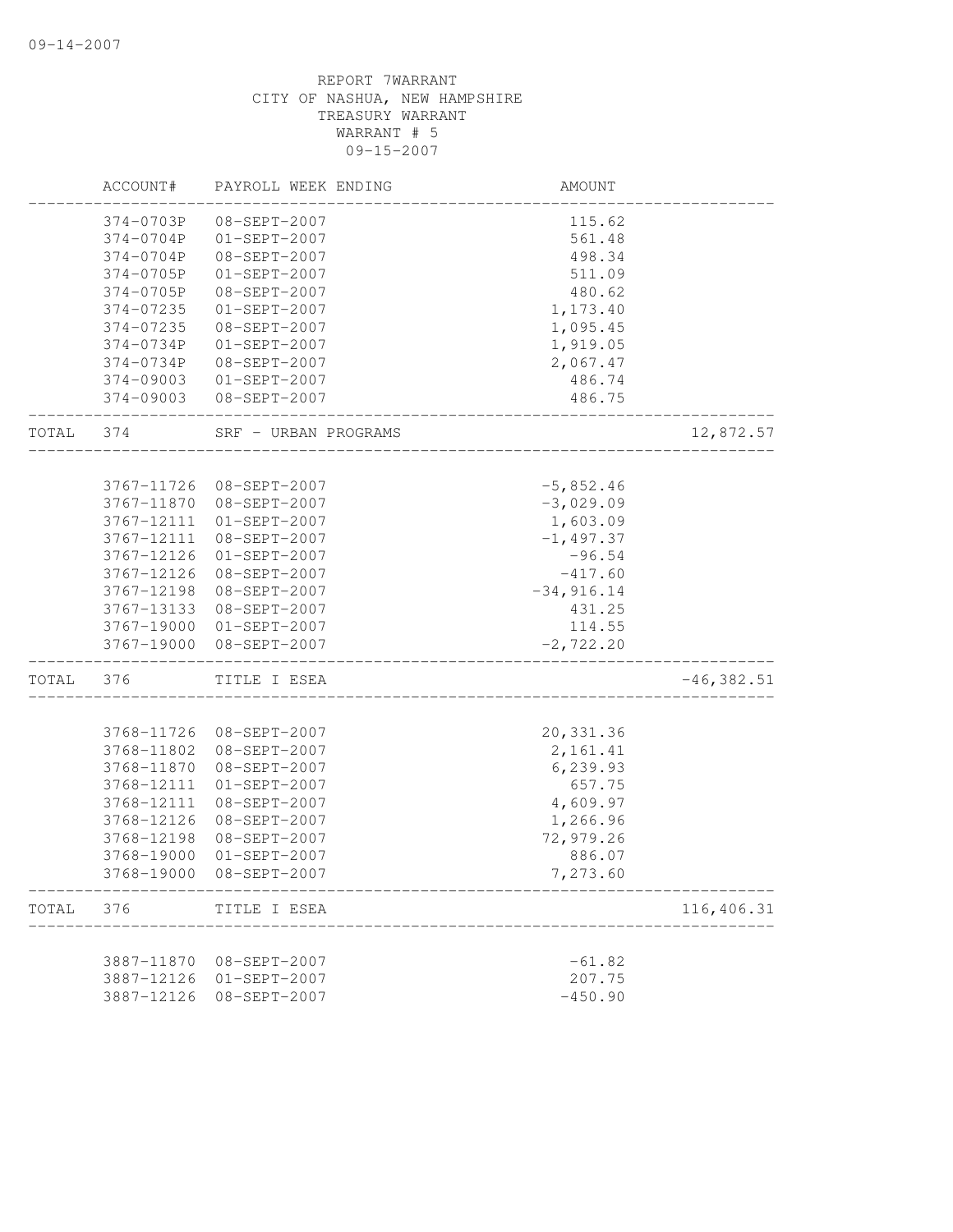|           | ACCOUNT#                 | PAYROLL WEEK ENDING                                                                                                      | AMOUNT                                                  |              |
|-----------|--------------------------|--------------------------------------------------------------------------------------------------------------------------|---------------------------------------------------------|--------------|
|           | TOTAL 388                | TITLE V INNOVATIVE PROGRAMS                                                                                              | _____________________________                           | $-304.97$    |
|           |                          | 3888-11870 08-SEPT-2007<br>3888-12126 08-SEPT-2007                                                                       | 127.35<br>738.89                                        |              |
| TOTAL     | 388                      | TITLE V INNOVATIVE PROGRAMS                                                                                              |                                                         | 866.24       |
|           |                          | 3908-11726 08-SEPT-2007                                                                                                  | 1,428.77                                                |              |
|           | TOTAL 390                | VOC ED SECONDARY PERKINS                                                                                                 |                                                         | 1,428.77     |
|           |                          | 3937-19000 08-SEPT-2007<br>---------------------------                                                                   | 867.73                                                  |              |
| TOTAL 393 |                          | DAY CARE                                                                                                                 |                                                         | 867.73       |
|           | 3957-11726<br>3957-13137 | 08-SEPT-2007<br>3957-11860 08-SEPT-2007<br>3957-12201 01-SEPT-2007<br>$01-SEPT-2007$                                     | $-60, 429.77$<br>$-1,730.77$<br>124.00<br>152.60        |              |
| TOTAL     | 395                      | IDEA BASIC SPEC ED                                                                                                       |                                                         | $-61,883.94$ |
|           | 3958-11860               | 3958-11726 08-SEPT-2007<br>08-SEPT-2007<br>3958-12201 08-SEPT-2007<br>3958-13137 01-SEPT-2007<br>3958-13137 08-SEPT-2007 | 118,969.07<br>3,773.06<br>279.00<br>13,963.30<br>379.33 |              |
| TOTAL     | 395                      | IDEA BASIC SPEC ED                                                                                                       |                                                         | 137, 363.76  |
|           |                          | 3967-12111 01-SEPT-2007<br>3967-12111 08-SEPT-2007                                                                       | 461.86<br>$-513.38$                                     |              |
| TOTAL     | 396                      | IDEA PRESCHOOL SPEC ED                                                                                                   |                                                         | $-51.52$     |
|           |                          | 3968-11726 08-SEPT-2007<br>3968-12111 08-SEPT-2007                                                                       | 4,744.84<br>901.50                                      |              |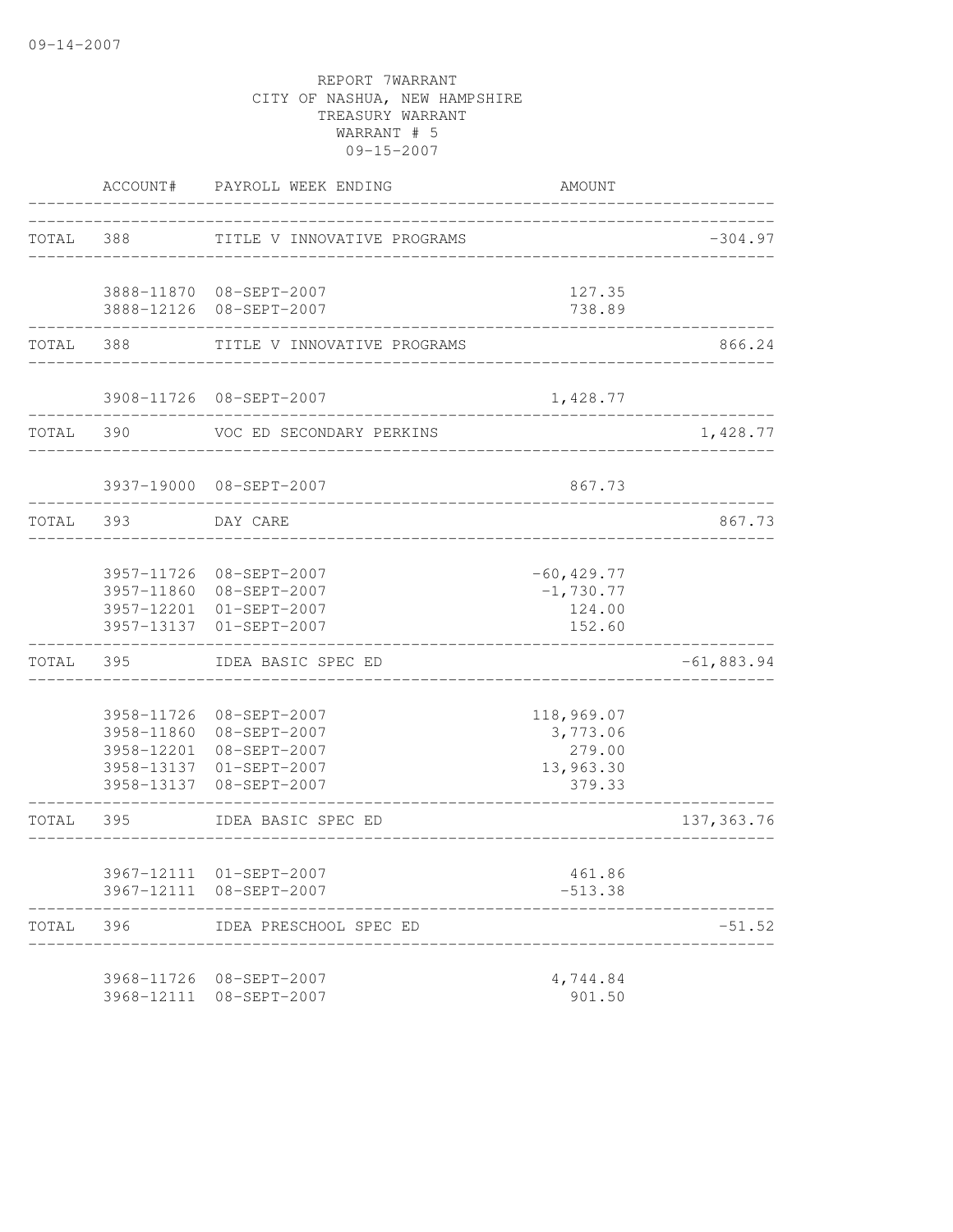|           | ACCOUNT# PAYROLL WEEK ENDING                                                                             | AMOUNT                                      |          |
|-----------|----------------------------------------------------------------------------------------------------------|---------------------------------------------|----------|
|           | TOTAL 396 IDEA PRESCHOOL SPEC ED                                                                         |                                             | 5,646.34 |
|           | 3977-12111 01-SEPT-2007<br>3977-12111 08-SEPT-2007<br>3977-13137 01-SEPT-2007<br>3977-13137 08-SEPT-2007 | 3,709.49<br>5,028.05<br>203.58<br>$-203.58$ |          |
| TOTAL 397 | SPECIAL ED LOCAL                                                                                         |                                             | 8,737.54 |
|           | 3978-12111 08-SEPT-2007                                                                                  | 568.82                                      |          |
|           | TOTAL 397 SPECIAL ED LOCAL                                                                               |                                             | 568.82   |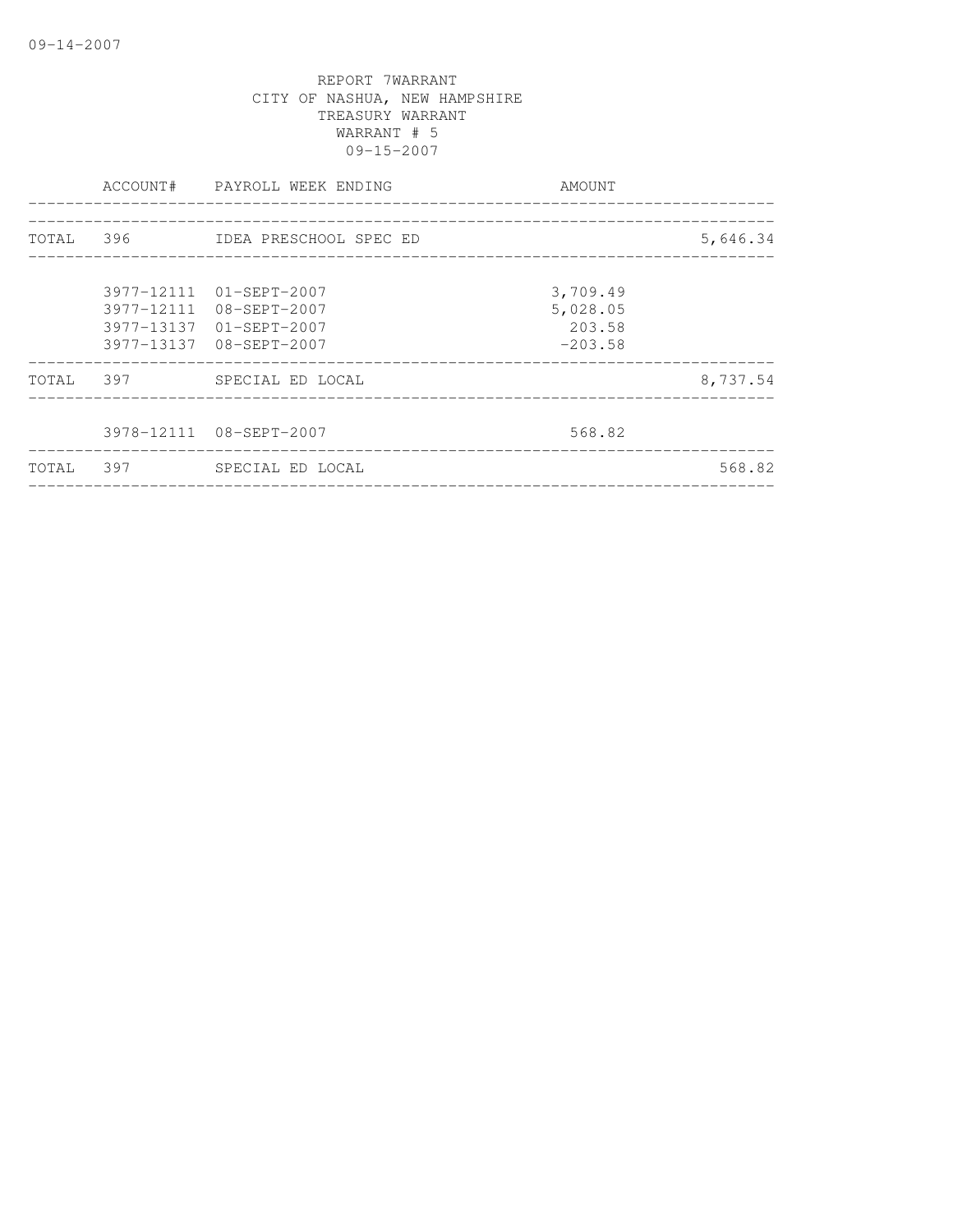|       | ACCOUNT#               | PAYROLL WEEK ENDING            | AMOUNT               |           |
|-------|------------------------|--------------------------------|----------------------|-----------|
|       | 501-11033              | $01-SEPT-2007$                 | 752.32               |           |
|       | 501-11370              | $01-SEPT-2007$                 | 701.82               |           |
|       | 501-11370              | 08-SEPT-2007                   | 701.81               |           |
|       | 501-11471              | 01-SEPT-2007                   | 1,864.88             |           |
|       | 501-11471              | 08-SEPT-2007                   | 1,864.89             |           |
|       | 501-11472              | 01-SEPT-2007                   | 1,084.29             |           |
|       | 501-11472              | 08-SEPT-2007                   | 11, 153.70           |           |
|       |                        | 501-11611  01-SEPT-2007        | 485.81               |           |
|       |                        | 501-11624 08-SEPT-2007         | 575.48               |           |
| TOTAL | 501                    | MAYOR'S OFFICE                 |                      | 19,185.00 |
|       |                        |                                |                      |           |
|       | 502-11113              | $01 - SEPT - 2007$             | 1,456.88             |           |
|       | 502-11113<br>502-11195 | 08-SEPT-2007<br>$01-SEPT-2007$ | 1,456.89<br>1,985.26 |           |
|       | 502-11195              | 08-SEPT-2007                   |                      |           |
|       | 502-11219              | $01-SEPT-2007$                 | 1,985.25             |           |
|       | 502-11219              | 08-SEPT-2007                   | 1,701.30             |           |
|       |                        | 502-11518  01-SEPT-2007        | 1,701.30             |           |
|       | 502-11518              | 08-SEPT-2007                   | 1,541.41<br>1,541.40 |           |
| TOTAL | 502                    | LEGAL DEPARTMENT               |                      | 13,369.69 |
|       |                        |                                |                      |           |
|       | 503-11071              | $01-SEPT-2007$                 | 1,139.10             |           |
|       |                        | 503-11071  08-SEPT-2007        | 1,139.10             |           |
|       | 503-12092              | 01-SEPT-2007                   | 465.84               |           |
|       | 503-12092              | 08-SEPT-2007                   | 465.84               |           |
|       |                        | 503-18005 08-SEPT-2007         | 17,250.00            |           |
|       |                        | 503-58005 01-SEPT-2007         | 172.50               |           |
| TOTAL | 503                    | BOARD OF ALDERMEN              |                      | 20,632.38 |
|       |                        |                                |                      |           |
|       |                        | 511-11103  01-SEPT-2007        | 869.33               |           |
|       | 511-11103              | 08-SEPT-2007                   | 869.34               |           |
|       | 511-11234              | $01-SEPT-2007$                 | 1,712.28             |           |
|       | 511-11234              | 08-SEPT-2007                   | 1,687.47             |           |
| TOTAL | 511                    | ADMINISTRATIVE SERVICES        |                      | 5, 138.42 |
|       |                        |                                |                      |           |
|       | 512-11005              | $01-SEPT-2007$                 | 772.08               |           |
|       | 512-11005              | 08-SEPT-2007                   | 772.08               |           |
|       | 512-11050              | $01-SEPT-2007$                 | 631.46               |           |
|       | 512-11050              | 08-SEPT-2007                   | 1,102.19             |           |
|       | 512-11064              | $01-SEPT-2007$                 | 944.84               |           |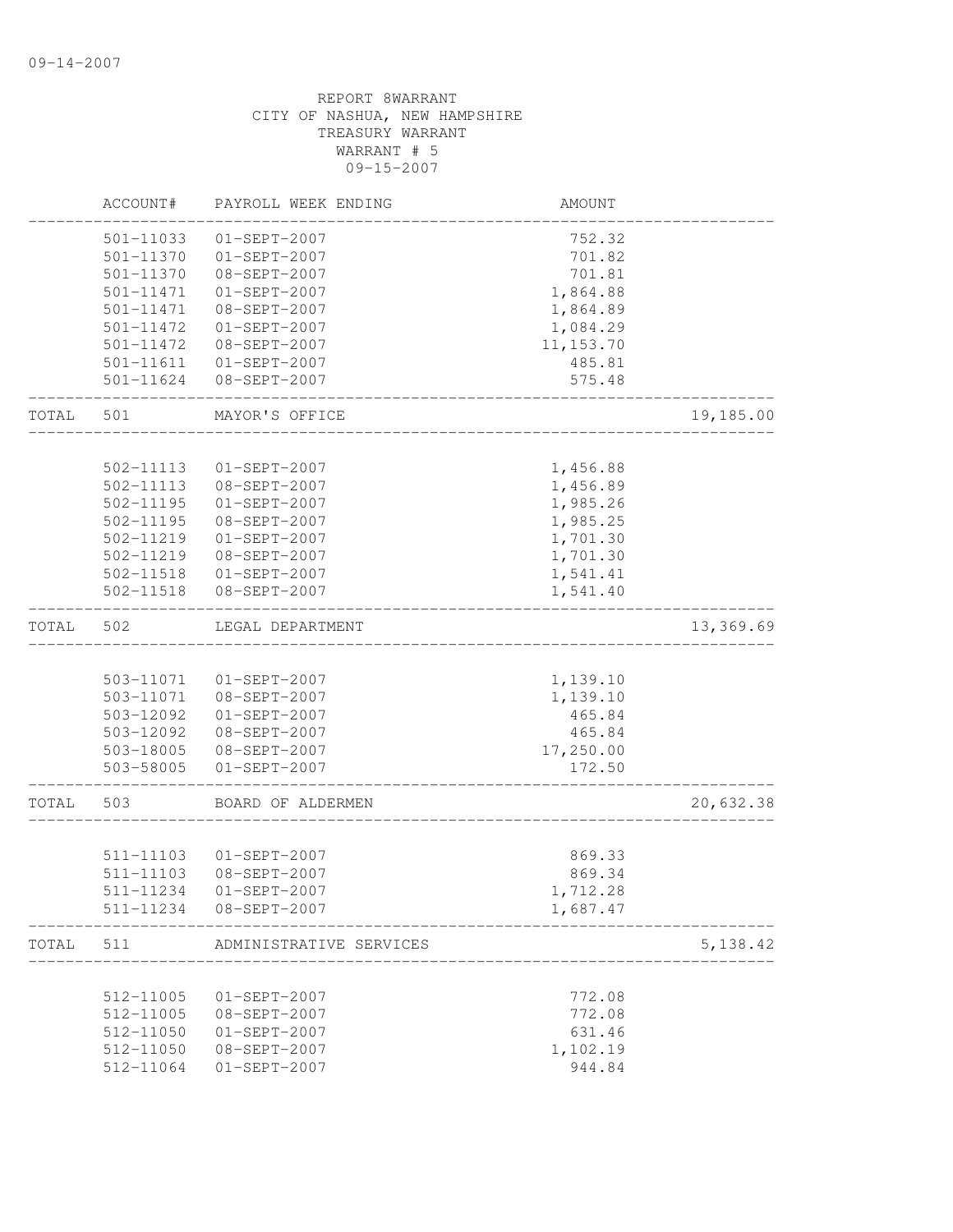|       | ACCOUNT#  | PAYROLL WEEK ENDING | AMOUNT   |           |
|-------|-----------|---------------------|----------|-----------|
|       | 512-11064 | 08-SEPT-2007        | 944.84   |           |
|       | 512-11073 | $01 - SEPT - 2007$  | 2,009.56 |           |
|       | 512-11073 | 08-SEPT-2007        | 2,009.55 |           |
|       | 512-11165 | $01 - SEPT - 2007$  | 1,426.63 |           |
|       | 512-11165 | 08-SEPT-2007        | 1,548.92 |           |
|       | 512-11173 | $01-SEPT-2007$      | 1,310.45 |           |
|       | 512-11173 | 08-SEPT-2007        | 1,310.46 |           |
|       | 512-11177 | $01 - SEPT - 2007$  | 1,871.29 |           |
|       | 512-11177 | 08-SEPT-2007        | 1,871.29 |           |
|       | 512-11222 | $01-SEPT-2007$      | 919.63   |           |
|       | 512-11222 | 08-SEPT-2007        | 919.63   |           |
|       | 512-11224 | $01 - SEPT - 2007$  | 850.75   |           |
|       | 512-11224 | 08-SEPT-2007        | 850.75   |           |
|       | 512-11232 | $01 - SEPT - 2007$  | 899.90   |           |
|       | 512-11232 | 08-SEPT-2007        | 899.90   |           |
|       | 512-11265 | $01-SEPT-2007$      | 795.56   |           |
|       | 512-11265 | 08-SEPT-2007        | 795.56   |           |
|       | 512-11531 | $01 - SEPT - 2007$  | 1,510.48 |           |
|       | 512-11531 | 08-SEPT-2007        | 1,532.21 |           |
|       | 512-11581 | $01 - SEPT - 2007$  | 647.25   |           |
|       | 512-11581 | 08-SEPT-2007        | 647.25   |           |
|       | 512-11740 | $01 - SEPT - 2007$  | 1,515.40 |           |
|       | 512-11740 | 08-SEPT-2007        | 1,515.40 |           |
|       | 512-12010 | $01-SEPT-2007$      | 136.90   |           |
|       | 512-12010 | 08-SEPT-2007        | 273.79   |           |
|       | 512-12017 | $01 - SEPT - 2007$  | 738.62   |           |
|       | 512-12017 | 08-SEPT-2007        | 738.61   |           |
|       | 512-12019 | $01-SEPT-2007$      | 401.55   |           |
|       | 512-12019 | 08-SEPT-2007        | 401.55   |           |
|       | 512-12033 | $01-SEPT-2007$      | 555.46   |           |
|       | 512-12033 | 08-SEPT-2007        | 555.45   |           |
|       | 512-12052 | $01-SEPT-2007$      | 470.03   |           |
|       | 512-12052 | 08-SEPT-2007        | 458.45   |           |
|       | 512-12056 | $01-SEPT-2007$      | 343.67   |           |
|       | 512-12056 | 08-SEPT-2007        | 318.20   |           |
|       | 512-13004 | $01-SEPT-2007$      | 13.58    |           |
|       | 512-13004 | 08-SEPT-2007        | 378.50   |           |
| TOTAL | 512       | FINANCIAL SERVICES  |          | 38,609.67 |
|       |           |                     |          |           |
|       | 513-11117 | $01-SEPT-2007$      | 1,474.94 |           |
|       | 513-11117 | 08-SEPT-2007        | 1,474.94 |           |
|       | 513-11171 | $01-SEPT-2007$      | 2,459.28 |           |
|       | 513-11171 | $08 - SEPT - 2007$  | 2,459.29 |           |
|       | 513-11213 | $01-SEPT-2007$      | 1,136.10 |           |
|       | 513-11213 | 08-SEPT-2007        | 1,136.10 |           |
|       | 513-11223 | $01-SEPT-2007$      | 757.67   |           |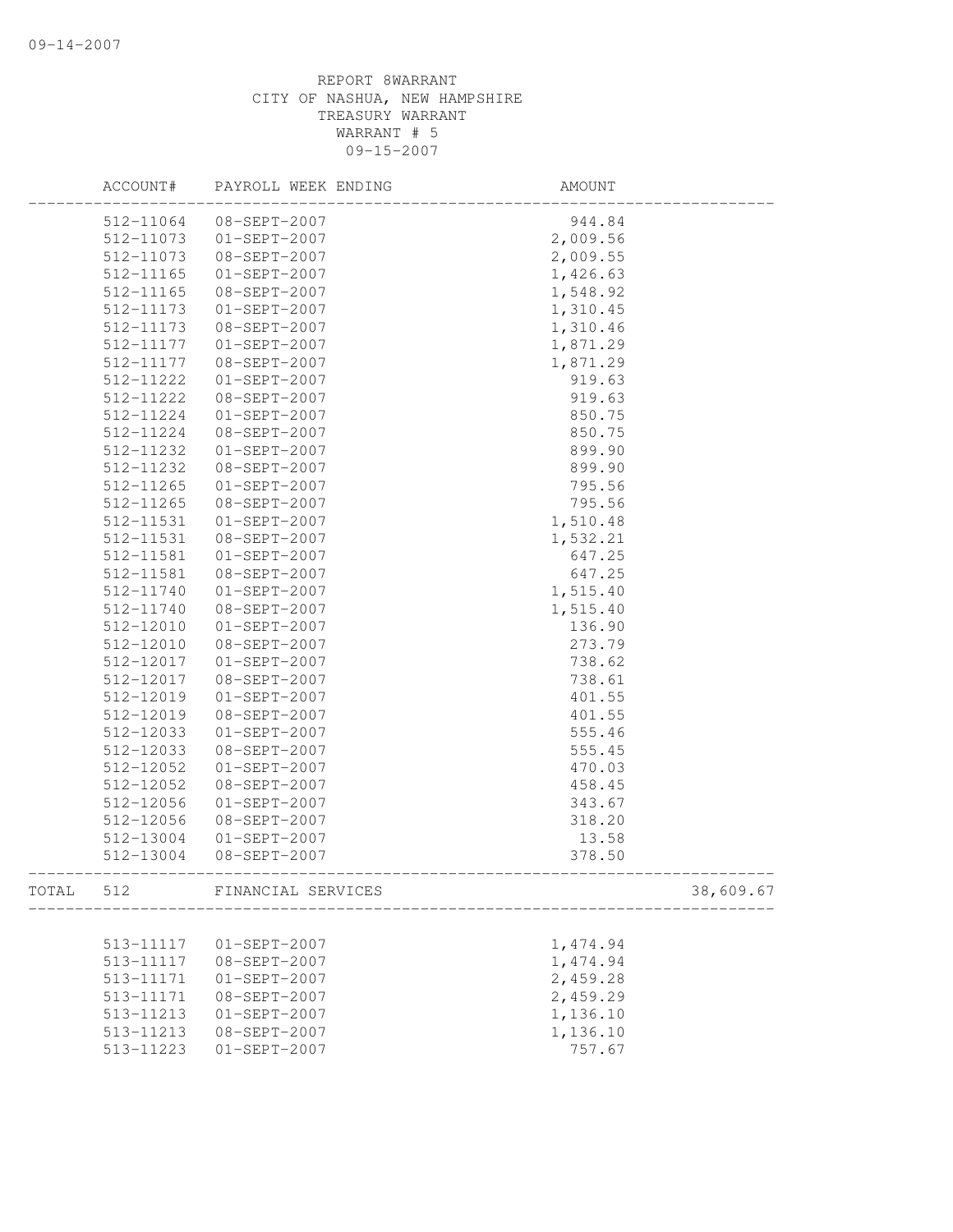|       |                        | ACCOUNT# PAYROLL WEEK ENDING       | AMOUNT                                    |           |
|-------|------------------------|------------------------------------|-------------------------------------------|-----------|
|       |                        | 513-11223 08-SEPT-2007             | 757.67                                    |           |
|       |                        | TOTAL 513 CITY CLERK'S OFFICE      |                                           | 11,655.99 |
|       |                        |                                    |                                           |           |
|       | 515-11031<br>515-11031 | $01 - SEPT - 2007$<br>08-SEPT-2007 | 999.84<br>999.84                          |           |
|       | 515-11350              | $01 - SEPT - 2007$                 | 862.84                                    |           |
|       | 515-11350              | 08-SEPT-2007                       | 862.84                                    |           |
|       |                        | 515-11447 01-SEPT-2007             | 100.17                                    |           |
|       |                        | 515-11447 08-SEPT-2007             | 100.17                                    |           |
|       |                        | 515-12001  01-SEPT-2007            | 633.40                                    |           |
|       |                        | 515-12001 08-SEPT-2007             | 633.41                                    |           |
|       |                        | TOTAL 515 HUMAN RESOURCES          |                                           | 5, 192.51 |
|       |                        | ___________________                |                                           |           |
|       |                        | 516-11147 01-SEPT-2007             | 612.61                                    |           |
|       |                        | 516-11147 08-SEPT-2007             | 612.62                                    |           |
|       | 516-11148              | $01 - SEPT - 2007$                 | 805.64                                    |           |
|       | 516-11148              | 08-SEPT-2007                       | 805.64                                    |           |
|       | 516-11459              | 01-SEPT-2007                       | 1,474.94                                  |           |
|       |                        | 516-11459 08-SEPT-2007             | 1,474.94                                  |           |
|       |                        | 516-11573 01-SEPT-2007             | 799.04                                    |           |
|       | ------------------     | 516-11573 08-SEPT-2007             | 799.05<br>_______________________________ |           |
|       |                        | TOTAL 516 PURCHASING DEPARTMENT    |                                           | 7,384.48  |
|       |                        |                                    |                                           |           |
|       | 517-11198              | $01 - SEPT - 2007$                 | 555.61                                    |           |
|       | 517-11198              | 08-SEPT-2007                       | 555.61                                    |           |
|       | 517-11201              | $01-SEPT-2007$                     | 568.44                                    |           |
|       | 517-11201              | 08-SEPT-2007                       | 568.45                                    |           |
|       | 517-11203              | $01-SEPT-2007$                     | 535.72                                    |           |
|       | 517-11203              | 08-SEPT-2007                       | 535.71                                    |           |
|       | 517-11420              | $01 - SEPT - 2007$                 | 797.40                                    |           |
|       | 517-11420              | 08-SEPT-2007                       | 797.40                                    |           |
|       | 517-12063              | $01-SEPT-2007$                     | 255.19                                    |           |
|       | 517-12063              | 08-SEPT-2007                       | 255.19                                    |           |
| TOTAL | 517                    | BUILDING MAINT - CITY ADMIN        |                                           | 5,424.72  |
|       | 518-11441              | $01-SEPT-2007$                     | 272.97                                    |           |
|       | 518-11441              | 08-SEPT-2007                       | 272.97                                    |           |
|       | 518-11442              | $01-SEPT-2007$                     | 1,167.25                                  |           |
|       | 518-11442              | 08-SEPT-2007                       | 1,167.25                                  |           |
|       | 518-11578              | 01-SEPT-2007                       | 895.42                                    |           |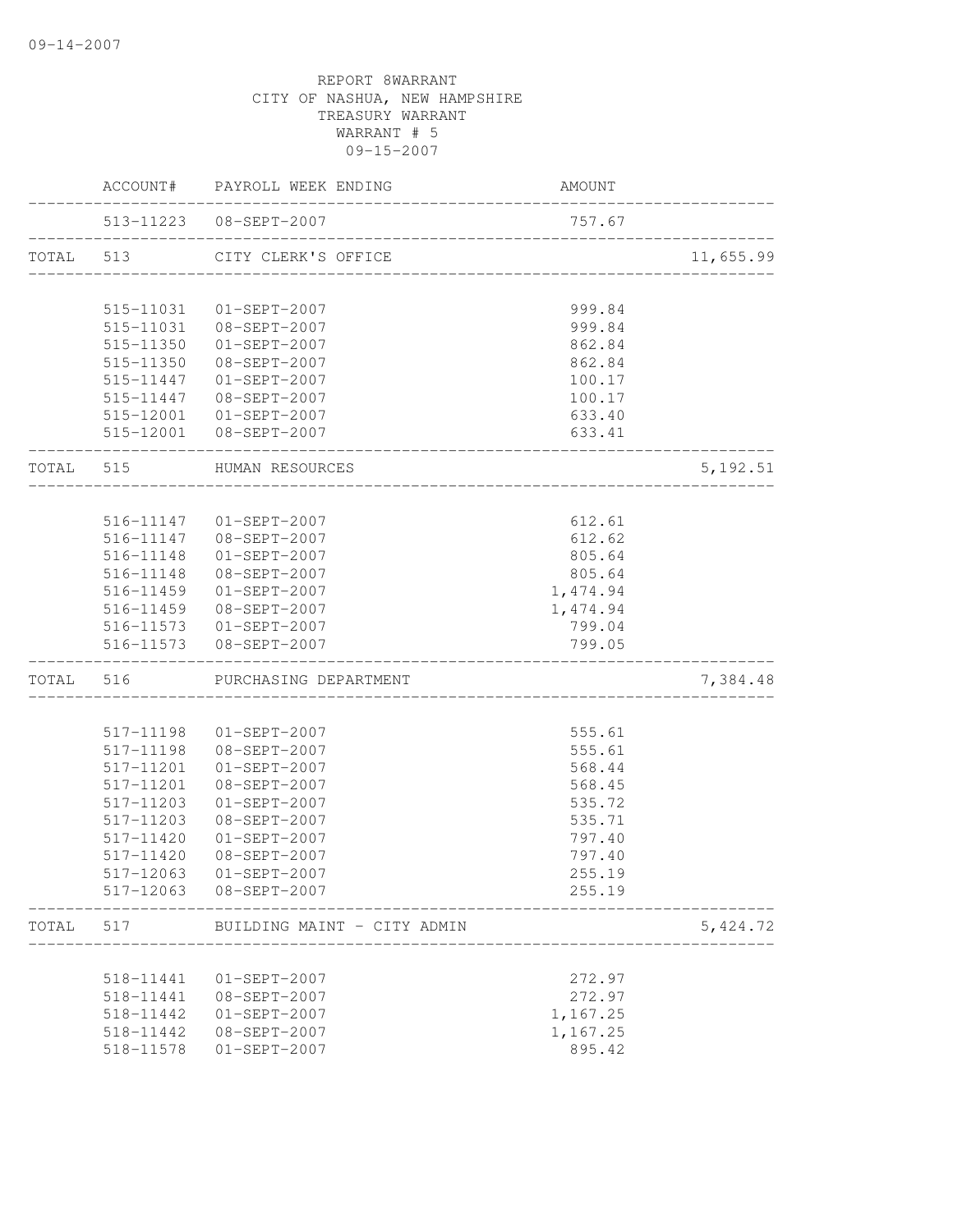|           |               | ACCOUNT# PAYROLL WEEK ENDING | AMOUNT                          |            |
|-----------|---------------|------------------------------|---------------------------------|------------|
|           | 518-11578     | 08-SEPT-2007                 | 895.41                          |            |
|           | 518-11589     | $01 - SEPT - 2007$           | 970.72                          |            |
|           | 518-11589     | 08-SEPT-2007                 | 970.71                          |            |
|           |               | 518-11590 01-SEPT-2007       | 772.39                          |            |
|           |               | 518-11590 08-SEPT-2007       | 772.39                          |            |
| TOTAL 518 |               | INSURANCE - ADMINISTRATION   | _______________________________ | 8,157.48   |
|           |               |                              |                                 |            |
|           |               | 519-11014 01-SEPT-2007       | 954.40                          |            |
|           |               | 519-11014 08-SEPT-2007       | 954.40                          |            |
|           | 519-11016     | $01 - SEPT - 2007$           | 830.36                          |            |
|           | 519-11016     | 08-SEPT-2007                 | 830.36                          |            |
|           |               | 519-11017  01-SEPT-2007      | 698.14                          |            |
|           |               | 519-11017 08-SEPT-2007       | 698.14                          |            |
|           | 519-11115     | 01-SEPT-2007                 | 1,804.91                        |            |
|           | 519-11115     | 08-SEPT-2007                 | 1,804.91                        |            |
|           | 519-11146     | $01-SEPT-2007$               | 742.35                          |            |
|           | 519-11146     | 08-SEPT-2007                 | 742.35                          |            |
|           | 519-11153     | $01 - SEPT - 2007$           | 534.90                          |            |
|           | 519-11153     | 08-SEPT-2007                 | 534.91                          |            |
|           | 519-11154     | 01-SEPT-2007                 | 545.73                          |            |
|           | 519-11154     | 08-SEPT-2007                 | 545.73                          |            |
|           | 519-11205     | $01 - SEPT - 2007$           | 680.08                          |            |
|           |               | 519-11205 08-SEPT-2007       | 680.07                          |            |
|           |               | 519-11241  01-SEPT-2007      | 1,275.49                        |            |
|           |               | 519-11241  08-SEPT-2007      | 1,275.49                        |            |
| TOTAL 519 |               | ASSESSORS                    |                                 | 16, 132.72 |
|           |               |                              |                                 |            |
|           | 522-11142     | $01 - SEPT - 2007$           | 1,104.28                        |            |
|           | 522-11142     | $08 - SEPT - 2007$           | 1,104.29                        |            |
|           | 522-11429     | $01 - SEPT - 2007$           | 1,701.30                        |            |
|           | 522-11429     | 08-SEPT-2007                 | 1,701.30                        |            |
|           | 522-11488     | 01-SEPT-2007                 | 1,438.68                        |            |
|           | 522-11488     | 08-SEPT-2007                 | 1,438.68                        |            |
|           |               | 522-11641  01-SEPT-2007      | 1,245.59                        |            |
|           | 522-11641     | $08 - SEPT - 2007$           | 1,245.58                        |            |
|           | 522-11652     | $01-SEPT-2007$               | 1,349.78                        |            |
|           | 522-11652     | 08-SEPT-2007                 | 1,349.78                        |            |
|           | 522-11721     | $01-SEPT-2007$               | 1,322.71                        |            |
|           | 522-11721     | 08-SEPT-2007                 | 1,322.71                        |            |
|           | 522-11724     | $01-SEPT-2007$               | 1,241.45                        |            |
|           | $522 - 11724$ | $08-SEPT-2007$               | 1,241.45                        |            |
|           | 522-11729     | $01-SEPT-2007$               | 2,801.28                        |            |
|           | 522-11729     | $08 - SEPT - 2007$           | 2,801.26                        |            |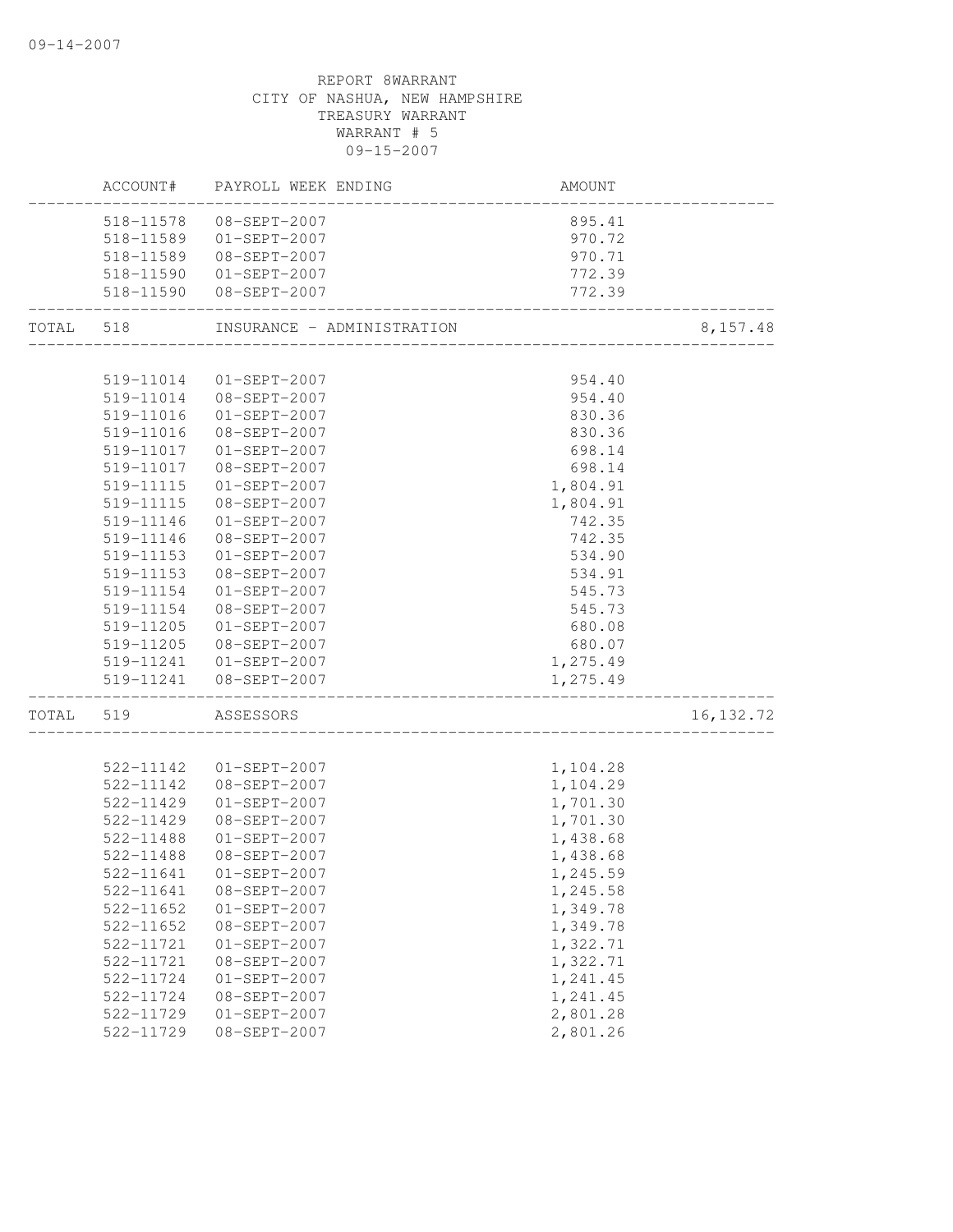|               | ACCOUNT# PAYROLL WEEK ENDING<br>____________ | AMOUNT                                                                        |            |
|---------------|----------------------------------------------|-------------------------------------------------------------------------------|------------|
|               | TOTAL 522 INFORMATION TECHNOLOGY             | _________________________________<br>OGY<br>--------------------------------- | 24, 410.12 |
|               | 523-11332  01-SEPT-2007                      | 852.60                                                                        |            |
|               | 523-11332  08-SEPT-2007                      | 852.60                                                                        |            |
| TOTAL 523 GIS |                                              |                                                                               | 1,705.20   |
|               | 531-11065 01-SEPT-2007                       | 1,033.09                                                                      |            |
|               | 531-11065 08-SEPT-2007                       | 1,033.09                                                                      |            |
| 531-11085     | $01 - SEPT - 2007$                           | 783.88                                                                        |            |
| 531-11085     | 08-SEPT-2007                                 | 783.88                                                                        |            |
| 531-11114     | $01 - SEPT - 2007$                           | 2,124.54                                                                      |            |
| 531-11114     | 08-SEPT-2007                                 | 2,124.54                                                                      |            |
| 531-11118     | $01-SEPT-2007$                               | 870.05                                                                        |            |
| 531-11118     | 08-SEPT-2007                                 | 870.05                                                                        |            |
| 531-11129     | $01-SEPT-2007$                               | 1,826.57                                                                      |            |
| 531-11129     | 08-SEPT-2007                                 | 1,826.57                                                                      |            |
| 531-11164     | $01 - SEPT - 2007$                           | 994.77                                                                        |            |
| 531-11164     | 08-SEPT-2007                                 | 994.76                                                                        |            |
| 531-11166     | $01 - SEPT - 2007$                           | 2,962.83                                                                      |            |
| 531-11166     | 08-SEPT-2007                                 | 1,785.29                                                                      |            |
| 531-11170     | 08-SEPT-2007                                 | 1,356.42                                                                      |            |
| 531-11201     | $01-SEPT-2007$                               | 1,231.73                                                                      |            |
| 531-11201     | 08-SEPT-2007                                 | 1,231.72                                                                      |            |
| 531-11203     | $01-SEPT-2007$                               | 551.70                                                                        |            |
| 531-11203     | 08-SEPT-2007                                 | 551.70                                                                        |            |
| 531-11226     | $01-SEPT-2007$                               | 740.51                                                                        |            |
| 531-11226     | 08-SEPT-2007                                 | 740.51                                                                        |            |
| 531-11398     | $01-SEPT-2007$                               | 574.42                                                                        |            |
| 531-11398     | 08-SEPT-2007                                 | 574.42                                                                        |            |
| 531-11477     | $01-SEPT-2007$                               | 1,230.65                                                                      |            |
| 531-11477     | 08-SEPT-2007                                 | 1,230.65                                                                      |            |
| 531-11489     | $01-SEPT-2007$                               | 1,045.06                                                                      |            |
| 531-11489     | 08-SEPT-2007                                 | 1,045.05                                                                      |            |
| 531-11498     | $01 - SEPT - 2007$                           | 792.14                                                                        |            |
| 531-11498     | 08-SEPT-2007                                 | 792.15                                                                        |            |
| 531-11516     | $01-SEPT-2007$                               | 786.25                                                                        |            |
| 531-11516     | 08-SEPT-2007                                 | 786.24                                                                        |            |
| 531-11535     | $01-SEPT-2007$                               | 12,070.03                                                                     |            |
| 531-11535     | $08 - SEPT - 2007$                           | 12,070.03                                                                     |            |
| 531-11537     | $01-SEPT-2007$                               | 12,316.03                                                                     |            |
| 531-11537     | 08-SEPT-2007                                 | 12,316.04                                                                     |            |
| 531-11538     | $01-SEPT-2007$                               | 837.71                                                                        |            |
| 531-11538     | 08-SEPT-2007                                 | 837.71                                                                        |            |
| 531-11539     | 01-SEPT-2007                                 | 1,431.98                                                                      |            |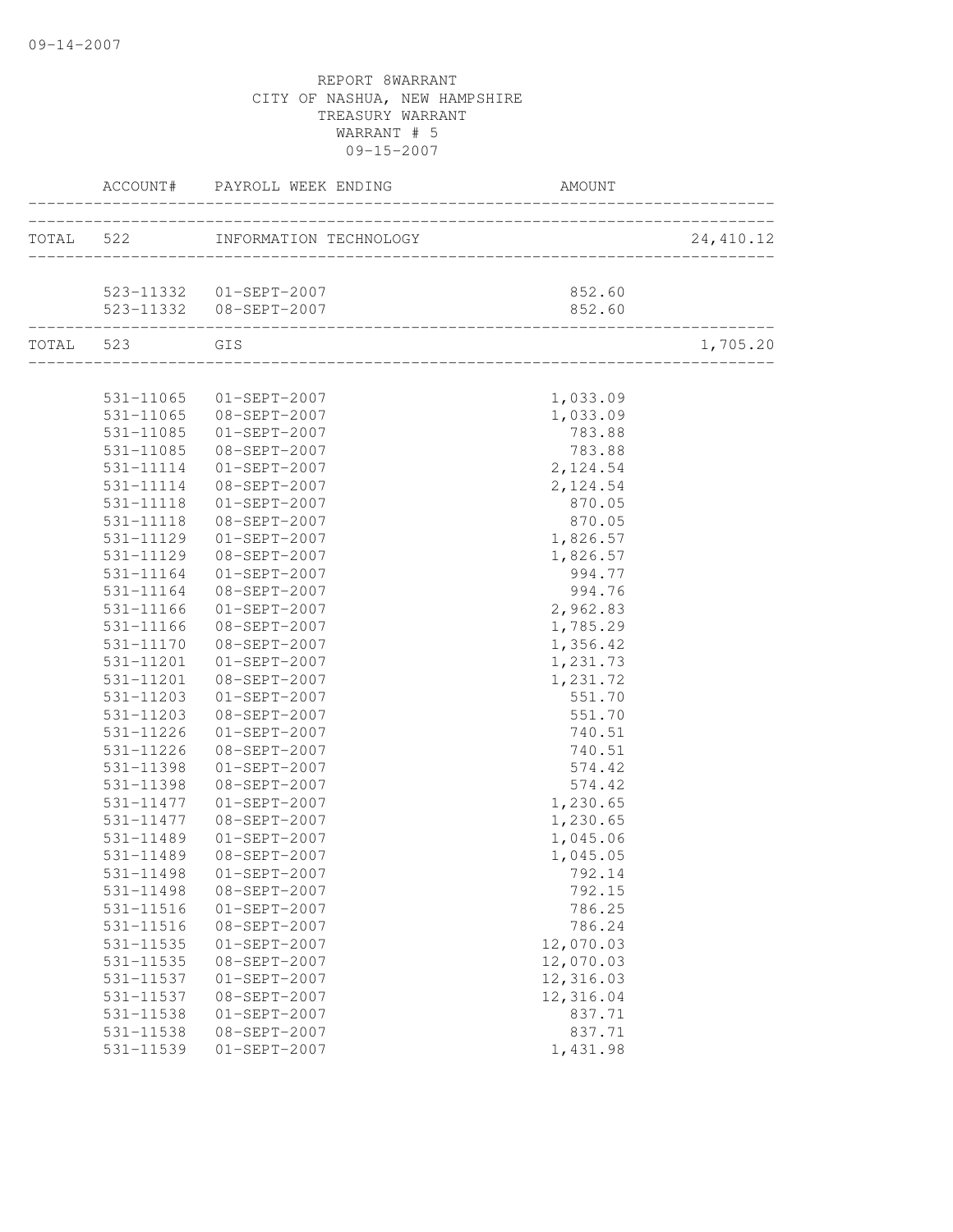| ACCOUNT#                   | PAYROLL WEEK ENDING            | AMOUNT             |  |
|----------------------------|--------------------------------|--------------------|--|
| 531-11539                  | $08 - SEPT - 2007$             | 1,431.98           |  |
| 531-11544                  | $01 - SEPT - 2007$             | 3,850.34           |  |
| 531-11544                  | 08-SEPT-2007                   | 3,850.34           |  |
| 531-11549                  | $01-SEPT-2007$                 | 4,307.03           |  |
| 531-11549                  | 08-SEPT-2007                   | 4,307.03           |  |
| 531-11550                  | $01-SEPT-2007$                 | 792.35             |  |
| 531-11550                  | 08-SEPT-2007                   | 792.35             |  |
| 531-11552                  | $01-SEPT-2007$                 | 9,691.55           |  |
| 531-11552                  | 08-SEPT-2007                   | 9,691.55           |  |
| 531-11555                  | $01 - SEPT - 2007$             | 23,779.60          |  |
| $531 - 11555$              | 08-SEPT-2007                   | 24,309.68          |  |
| 531-11558                  | $01-SEPT-2007$                 | 59,439.59          |  |
| 531-11558                  | 08-SEPT-2007                   | 59,995.00          |  |
| 531-11561                  | $01-SEPT-2007$                 | 16,982.70          |  |
| 531-11561                  | 08-SEPT-2007                   | 16,982.70          |  |
| 531-11567                  | $01-SEPT-2007$                 | 27,803.54          |  |
| 531-11567                  | 08-SEPT-2007                   | 27,803.55          |  |
| 531-11569                  | $01-SEPT-2007$                 | 1,032.13           |  |
| 531-11569                  | 08-SEPT-2007                   | 1,032.14           |  |
| 531-11618                  | $01-SEPT-2007$                 | 2,031.70           |  |
| 531-11618                  | 08-SEPT-2007                   | 2,031.69           |  |
| 531-11622                  | $01-SEPT-2007$                 | 2,738.71           |  |
| 531-11622                  | 08-SEPT-2007                   | 2,738.70           |  |
| 531-11632                  | $01-SEPT-2007$                 | 610.55             |  |
| 531-11632                  | 08-SEPT-2007                   | 610.55             |  |
| 531-11633                  | $01-SEPT-2007$                 | 2,083.80           |  |
| 531-11633                  | 08-SEPT-2007                   | 2,083.80           |  |
| 531-11635                  | $01-SEPT-2007$                 | 803.90             |  |
| 531-11635                  | 08-SEPT-2007                   | 803.90             |  |
| 531-11664                  | $01-SEPT-2007$                 | 1,003.00           |  |
| 531-11664                  | 08-SEPT-2007                   | 1,003.00           |  |
| 531-11665                  | $01-SEPT-2007$                 | 719.43             |  |
| 531-11665                  | 08-SEPT-2007                   | 719.44             |  |
| 531-11719                  | $01-SEPT-2007$                 | 795.34             |  |
| 531-11719                  | 08-SEPT-2007                   | 795.35             |  |
| 531-11722                  | $01-SEPT-2007$                 | 2,185.42           |  |
| 531-11722                  | 08-SEPT-2007                   | 2,185.42           |  |
| 531-11732                  | $01-SEPT-2007$                 | 572.05             |  |
| 531-11732                  | 08-SEPT-2007                   | 572.05             |  |
| 531-11733                  | $01-SEPT-2007$                 | 2,088.55           |  |
| 531-11733<br>$531 - 12020$ | 08-SEPT-2007<br>$01-SEPT-2007$ | 2,088.55<br>875.52 |  |
| 531-12020                  | 08-SEPT-2007                   | 875.51             |  |
| 531-12042                  | 01-SEPT-2007                   | 990.69             |  |
| 531-12042                  | $08 - SEPT - 2007$             | 1,212.33           |  |
| 531-12066                  | $01-SEPT-2007$                 | 629.36             |  |
| 531-12066                  | 08-SEPT-2007                   | 629.36             |  |
| 531-12067                  | $01-SEPT-2007$                 | 659.14             |  |
|                            |                                |                    |  |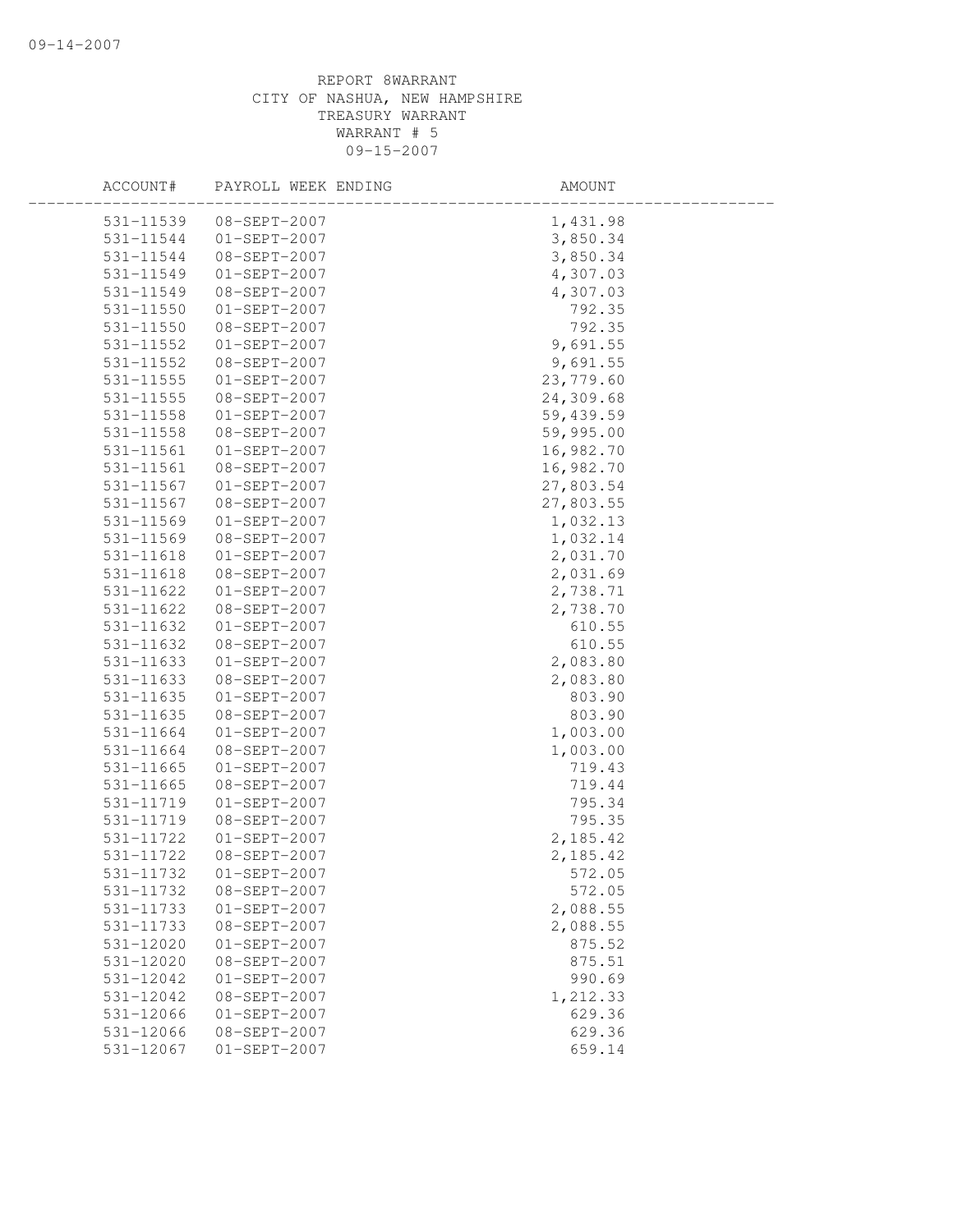|       | ACCOUNT#  | PAYROLL WEEK ENDING | AMOUNT     |            |
|-------|-----------|---------------------|------------|------------|
|       | 531-12067 | 08-SEPT-2007        | 659.15     |            |
|       | 531-12068 | $01-SEPT-2007$      | 1,311.74   |            |
|       | 531-12068 | 08-SEPT-2007        | 1,311.74   |            |
|       | 531-12071 | $01-SEPT-2007$      | 236.69     |            |
|       | 531-12071 | 08-SEPT-2007        | 236.69     |            |
|       | 531-12119 | $01-SEPT-2007$      | 1,052.59   |            |
|       | 531-12119 | 08-SEPT-2007        | 1,052.59   |            |
|       | 531-13004 | $01-SEPT-2007$      | 2, 111.77  |            |
|       | 531-13004 | 08-SEPT-2007        | 4,292.28   |            |
|       | 531-13038 | $01-SEPT-2007$      | 382.60     |            |
|       | 531-13038 | $08 - SEPT - 2007$  | 463.12     |            |
|       | 531-13040 | $01-SEPT-2007$      | 4,116.26   |            |
|       | 531-13040 | 08-SEPT-2007        | 2,443.12   |            |
|       | 531-13044 | $01-SEPT-2007$      | 4,124.53   |            |
|       | 531-13044 | 08-SEPT-2007        | 1,481.57   |            |
|       | 531-13047 | $01-SEPT-2007$      | 10,146.01  |            |
|       | 531-13047 | $08 - SEPT - 2007$  | 23, 226.48 |            |
|       | 531-13048 | $01-SEPT-2007$      | 5,681.29   |            |
|       | 531-13048 | 08-SEPT-2007        | 5,838.56   |            |
|       | 531-15002 | 08-SEPT-2007        | 37, 394.42 |            |
|       | 531-17003 | 08-SEPT-2007        | 7,800.00   |            |
|       | 531-17006 | $01-SEPT-2007$      | 3,800.00   |            |
| TOTAL | 531       | POLICE DEPARTMENT   |            | 541,329.92 |
|       |           |                     |            |            |
|       | 532-11024 | $01-SEPT-2007$      | 1,955.16   |            |
|       | 532-11024 | 08-SEPT-2007        | 1,955.16   |            |
|       | 532-11036 | $01-SEPT-2007$      | 1,752.34   |            |
|       | 532-11036 | 08-SEPT-2007        | 1,752.34   |            |
|       | 532-11063 | $01-SEPT-2007$      | 1,242.12   |            |
|       | 532-11063 | 08-SEPT-2007        | 1,242.12   |            |
|       | 532-11066 | $01-SEPT-2007$      | 1,205.58   |            |
|       | 532-11066 | $08 - SEPT - 2007$  | 1,205.56   |            |
|       | 532-11069 | $01-SEPT-2007$      | 2,435.39   |            |
|       | 532-11069 | 08-SEPT-2007        | 2,435.39   |            |
|       | 532-11111 | $01-SEPT-2007$      | 2,044.81   |            |
|       | 532-11111 | 08-SEPT-2007        | 2,044.81   |            |
|       | 532-11207 | $01 - SEPT - 2007$  | 6, 213.47  |            |
|       | 532-11207 | 08-SEPT-2007        | 6, 213.47  |            |
|       | 532-11281 | $01-SEPT-2007$      | 854.92     |            |
|       | 532-11281 | 08-SEPT-2007        | 854.92     |            |
|       | 532-11285 | 01-SEPT-2007        | 7,391.29   |            |
|       | 532-11285 | 08-SEPT-2007        | 7,391.28   |            |
|       | 532-11291 | $01-SEPT-2007$      | 5,275.61   |            |
|       | 532-11291 | 08-SEPT-2007        | 5,891.05   |            |
|       | 532-11298 | $01-SEPT-2007$      | 1,246.12   |            |
|       | 532-11298 | 08-SEPT-2007        | 882.67     |            |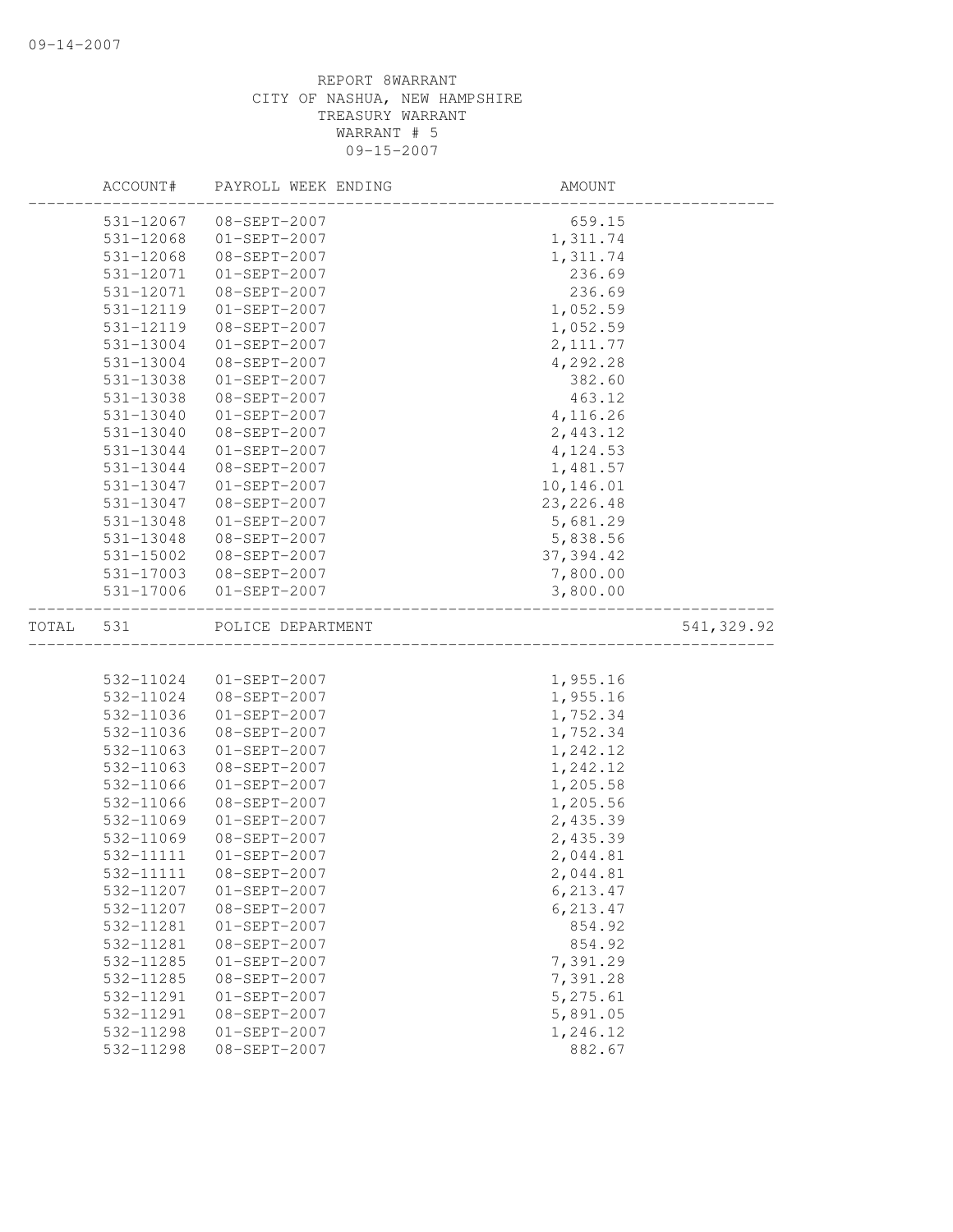|       | ACCOUNT#               | PAYROLL WEEK ENDING                | AMOUNT           |             |
|-------|------------------------|------------------------------------|------------------|-------------|
|       | 532-11300              | $01 - SEPT - 2007$                 | 33,619.46        |             |
|       | 532-11300              | 08-SEPT-2007                       | 33,532.91        |             |
|       | 532-11303              | $01 - SEPT - 2007$                 | 1,090.35         |             |
|       | 532-11303              | 08-SEPT-2007                       | 1,090.35         |             |
|       | 532-11305              | $01-SEPT-2007$                     | 4,551.93         |             |
|       | 532-11305              | 08-SEPT-2007                       | 4,383.19         |             |
|       | 532-11309              | $01-SEPT-2007$                     | 90,357.08        |             |
|       | 532-11309              | 08-SEPT-2007                       | 89, 973.65       |             |
|       | 532-11660              | $01-SEPT-2007$                     | 1,385.40         |             |
|       | 532-11660              | 08-SEPT-2007                       | 1,385.40         |             |
|       | 532-11663              | $01-SEPT-2007$                     | 1,344.65         |             |
|       | 532-11663              | 08-SEPT-2007                       | 1,344.64         |             |
|       | 532-11666              | $01-SEPT-2007$                     | 1,331.35         |             |
|       | 532-11666              | 08-SEPT-2007                       | 1,331.35         |             |
|       | 532-11669              | $01-SEPT-2007$                     | 1,358.10         |             |
|       | 532-11669              | 08-SEPT-2007                       | 1,358.10         |             |
|       | 532-12070              | $01-SEPT-2007$                     | 30,483.45        |             |
|       | 532-12070              | 08-SEPT-2007                       | 25,202.96        |             |
|       | 532-13004              | $01-SEPT-2007$                     | 188.38           |             |
|       | 532-13004              | 08-SEPT-2007                       | 846.70           |             |
|       | 532-13018              | $01-SEPT-2007$                     | 3,248.54         |             |
|       | 532-13018              | 08-SEPT-2007                       | 2,690.83         |             |
|       | 532-13024              | $01-SEPT-2007$                     | 216.85           |             |
|       | 532-13024              | 08-SEPT-2007                       | 189.68           |             |
|       | 532-13050              | $01-SEPT-2007$                     | 11, 497.35       |             |
|       | 532-13050              | 08-SEPT-2007                       | 10,609.38        |             |
|       | 532-15002              | 08-SEPT-2007                       | 41,073.33        |             |
|       | 532-19231              | $01-SEPT-2007$                     | 1,062.05         |             |
|       | 532-19231              | 08-SEPT-2007                       | 1,062.05         |             |
|       | 532-19232              | $01 - SEPT - 2007$                 | 1,491.28         |             |
|       | 532-19232              | 08-SEPT-2007                       | 1,491.28         |             |
|       | 532-19233              | $01-SEPT-2007$                     | 2,490.08         |             |
|       | 532-19233              | 08-SEPT-2007                       | 2,490.08         |             |
|       | 532-19234              | $01 - SEPT - 2007$                 | 1,582.41         |             |
|       | 532-19234              | $08 - SEPT - 2007$                 | 1,582.41         |             |
| TOTAL | 532                    | FIRE DEPARTMENT<br>-------------   |                  | 472, 422.58 |
|       |                        |                                    |                  |             |
|       | 535-81023<br>535-81023 | 01-SEPT-2007<br>$08 - SEPT - 2007$ | 192.30<br>192.30 |             |
| TOTAL | 535                    | EMERGENCY MANAGEMENT               |                  | 384.60      |
|       |                        |                                    |                  |             |
|       |                        | 536-11178  01-SEPT-2007            | 1,310.46         |             |
|       | 536-11178              | 08-SEPT-2007                       | 1,310.45         |             |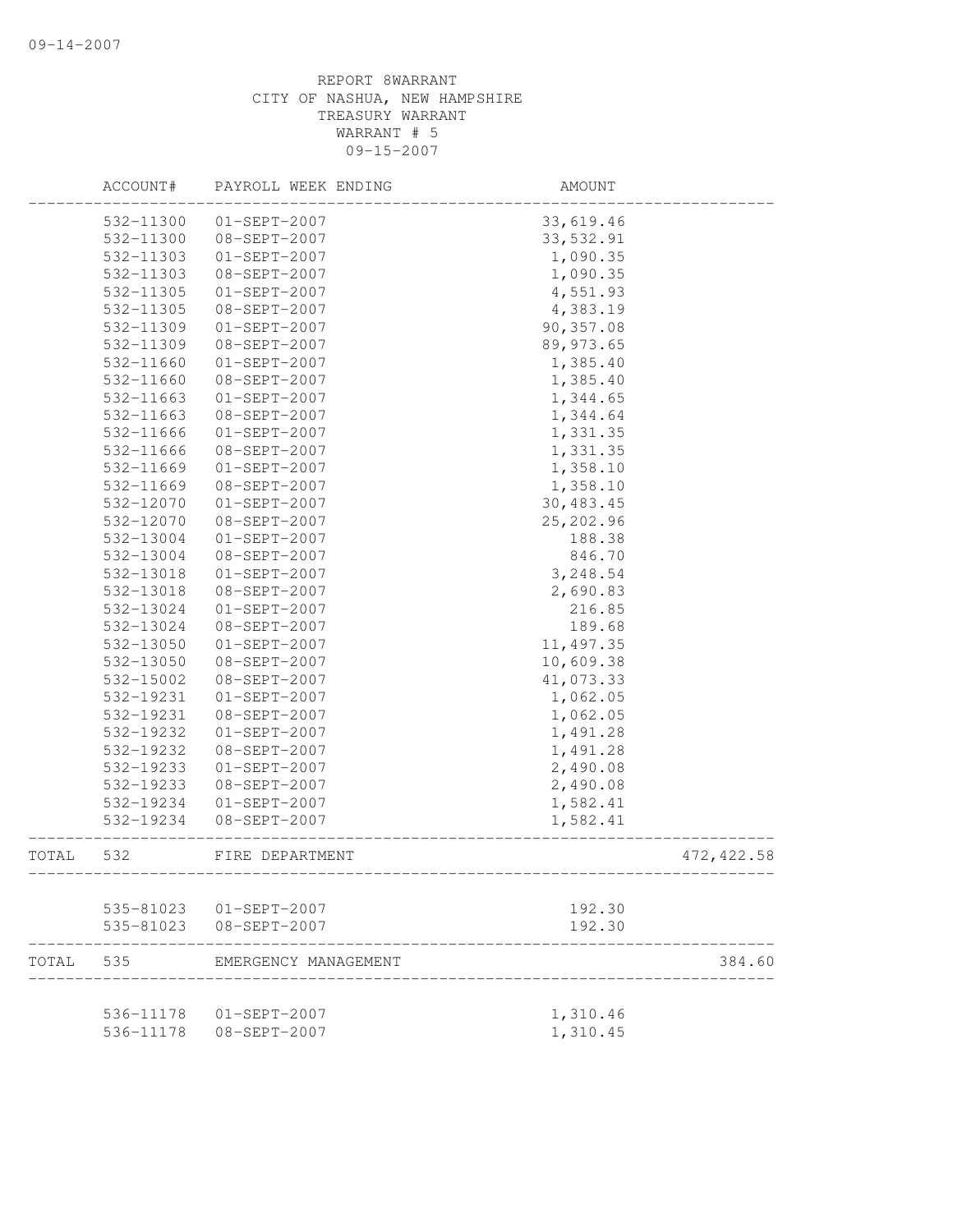|           | ACCOUNT#               | PAYROLL WEEK ENDING                      | AMOUNT           |           |
|-----------|------------------------|------------------------------------------|------------------|-----------|
|           | TOTAL 536              | CITYWIDE COMMUNICATIONS                  |                  | 2,620.91  |
|           | 541-11048              | $01 - SEPT - 2007$                       | 856.19           |           |
|           |                        | 541-11048 08-SEPT-2007                   | 856.19           |           |
|           |                        | 541-11104 01-SEPT-2007                   | 942.44           |           |
|           |                        | 541-11104 08-SEPT-2007                   | 942.45           |           |
|           |                        | 541-11240 01-SEPT-2007                   | 1,816.79         |           |
|           |                        | 541-11240 08-SEPT-2007                   | 1,816.79         |           |
|           |                        | 541-11346 01-SEPT-2007                   | 428.05           |           |
|           |                        | 541-11346 08-SEPT-2007                   | 428.06           |           |
| TOTAL 541 |                        | COMMUNITY SERVICES DIVISION              |                  | 8,086.96  |
|           |                        | 542-11426 01-SEPT-2007                   | 1,272.29         |           |
|           |                        | 542-11426 08-SEPT-2007                   | 1,145.06         |           |
|           |                        | 542-11584 01-SEPT-2007                   | 2,227.54         |           |
|           |                        | 542-11584 08-SEPT-2007                   | 2,285.04         |           |
|           |                        | 542-12109 01-SEPT-2007                   | 180.00           |           |
|           |                        | 542-12109 08-SEPT-2007                   | 90.00            |           |
|           |                        | 542-12582  01-SEPT-2007                  | 807.90           |           |
|           |                        | 542-12582 08-SEPT-2007                   | 807.89           |           |
| TOTAL 542 |                        | COMMUNITY HEALTH                         |                  | 8,815.72  |
|           |                        |                                          |                  |           |
|           |                        | 543-11380  01-SEPT-2007                  | 871.84           |           |
|           |                        | 543-11380 08-SEPT-2007                   | 871.85           |           |
|           | 543-11438              | $01 - SEPT - 2007$                       | 1,431.98         |           |
|           | 543-11438              | 08-SEPT-2007                             | 1,431.98         |           |
|           | 543-11601              | $01 - SEPT - 2007$                       | 1,170.18         |           |
|           | 543-11601              | 08-SEPT-2007                             | 1,170.19         |           |
|           | 543-11602              | $01 - SEPT - 2007$                       | 819.43           |           |
|           | 543-11602              | 08-SEPT-2007                             | 819.43           |           |
|           | 543-11605<br>543-11605 | $01 - SEPT - 2007$<br>$08 - SEPT - 2007$ | 888.34<br>888.34 |           |
| TOTAL     | 543                    | ENVIRONMENTAL HEALTH DEPT.               |                  | 10,363.56 |
|           |                        |                                          |                  |           |
|           | 544-11008              | $01-SEPT-2007$                           | 688.22           |           |
|           | 544-11008              | 08-SEPT-2007                             | 688.21           |           |
|           | 544-11099              | $01-SEPT-2007$                           | 1,991.69         |           |
|           | 544-11099              | 08-SEPT-2007                             | 1,991.67         |           |
|           | 544-11112              | $01-SEPT-2007$                           | 783.88           |           |
|           | 544-11112              | 08-SEPT-2007                             | 783.88           |           |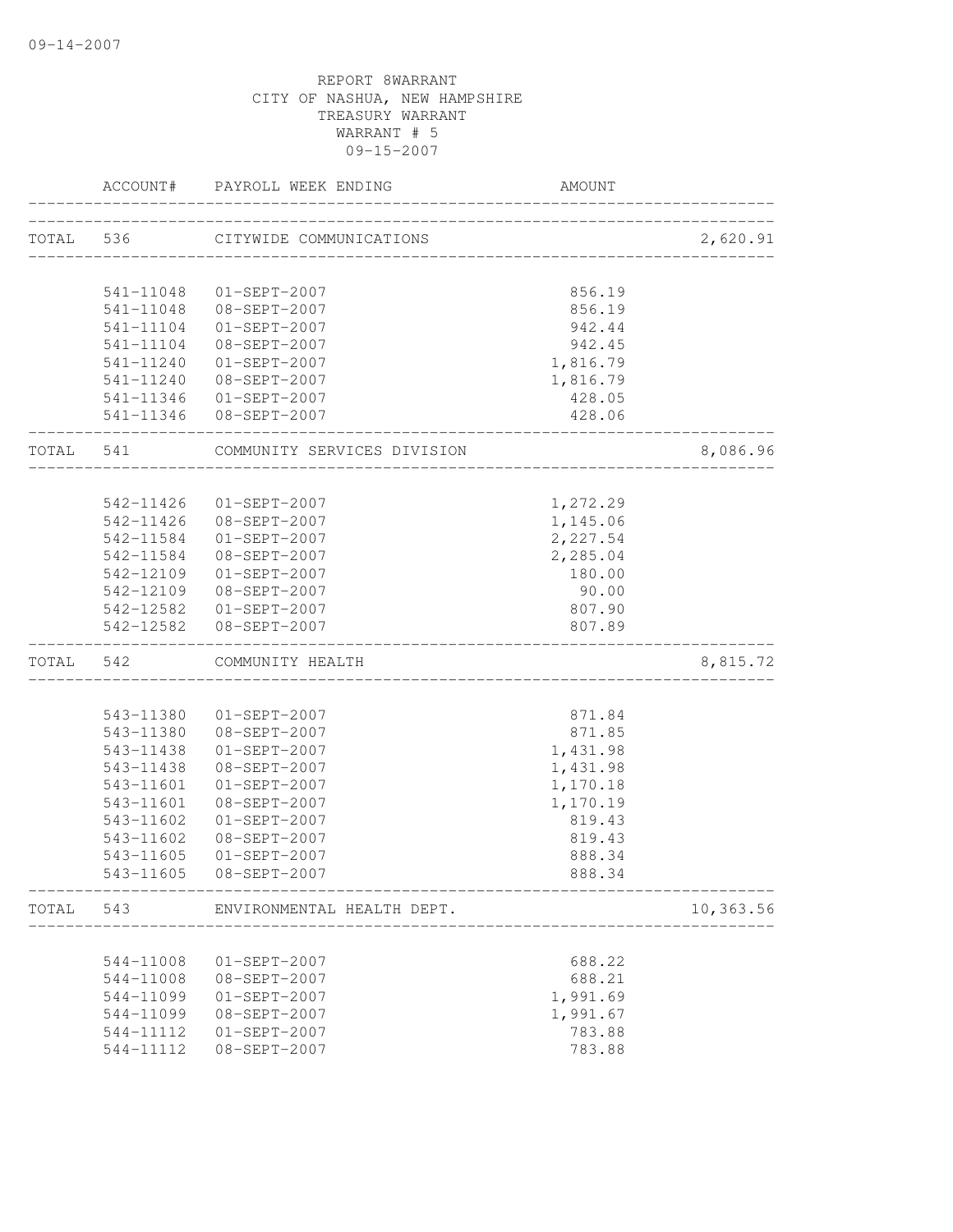|           | ACCOUNT#               | PAYROLL WEEK ENDING                               | AMOUNT               |            |
|-----------|------------------------|---------------------------------------------------|----------------------|------------|
|           |                        | 544-11367 01-SEPT-2007                            | 772.39               |            |
|           |                        | 544-11367 08-SEPT-2007                            | 772.39               |            |
|           |                        | 544-11777   01-SEPT-2007                          | 1,202.27             |            |
|           | 544-11777              | 08-SEPT-2007                                      | 1,202.27             |            |
|           |                        | 544-12101 01-SEPT-2007                            | 250.21               |            |
|           |                        | 544-12101 08-SEPT-2007                            | 250.21               |            |
| TOTAL 544 |                        | WELFARE ADMINISTRATION<br>_______________________ |                      | 11,377.29  |
|           |                        |                                                   |                      |            |
|           | 551-11008              | $01 - SEPT - 2007$                                | 612.62               |            |
|           | 551-11008              | 08-SEPT-2007                                      | 612.62               |            |
|           | 551-11028              | $01 - SEPT - 2007$                                | 526.86               |            |
|           | 551-11028              | 08-SEPT-2007                                      | 526.86               |            |
|           | 551-11057              | 01-SEPT-2007                                      | 783.38               |            |
|           | 551-11057              | 08-SEPT-2007                                      | 783.39               |            |
|           | 551-11094              | $01 - SEPT - 2007$                                | 266.72               |            |
|           | 551-11094              | 08-SEPT-2007                                      | 266.72               |            |
|           | $551 - 11208$          | $01-SEPT-2007$                                    | 750.61               |            |
|           | 551-11208              | $08 - SEPT - 2007$                                | 750.62               |            |
|           | 551-11211              | $01 - SEPT - 2007$                                | 445.30               |            |
|           | 551-11211              | 08-SEPT-2007                                      | 445.30               |            |
|           | 551-11212              | $01 - SEPT - 2007$                                | 1,353.16             |            |
|           | 551-11212              | 08-SEPT-2007                                      | 1,353.17             |            |
|           | 551-11249              | $01-SEPT-2007$                                    | 1,590.60             |            |
|           | 551-11249<br>551-11273 | 08-SEPT-2007<br>$01 - SEPT - 2007$                | 1,590.60             |            |
|           | 551-11273              | 08-SEPT-2007                                      | 2,382.02<br>2,382.02 |            |
|           | 551-11435              | $01-SEPT-2007$                                    |                      |            |
|           | 551-11435              | 08-SEPT-2007                                      | 850.64<br>850.64     |            |
|           | 551-11462              | $01-SEPT-2007$                                    | 919.25               |            |
|           | 551-11462              | 08-SEPT-2007                                      | 919.25               |            |
|           | 551-11638              | $01 - SEPT - 2007$                                | 1,096.00             |            |
|           | 551-11638              | 08-SEPT-2007                                      | 1,096.00             |            |
|           | 551-13004              | $01 - SEPT - 2007$                                | 199.88               |            |
|           | 551-13004              | 08-SEPT-2007                                      | 89.71                |            |
| TOTAL     | 551                    | PUBLIC WORKS DIV & ENGINEERING                    |                      | 23, 443.94 |
|           |                        |                                                   |                      |            |
|           | 552-11077              | $01-SEPT-2007$                                    | 1,205.29             |            |
|           | 552-11077              | $08 - SEPT - 2007$                                | 1,205.29             |            |
|           | 552-11087              | $01-SEPT-2007$                                    | 746.80               |            |
|           | 552-11087              | 08-SEPT-2007                                      | 746.80               |            |
|           | 552-11143              | $01-SEPT-2007$                                    | 784.00               |            |
|           | 552-11143              | 08-SEPT-2007                                      | 784.00               |            |
|           | 552-11324              | $01-SEPT-2007$                                    | 2,523.45             |            |
|           | 552-11324              | $08 - SEPT - 2007$                                | 2,703.72             |            |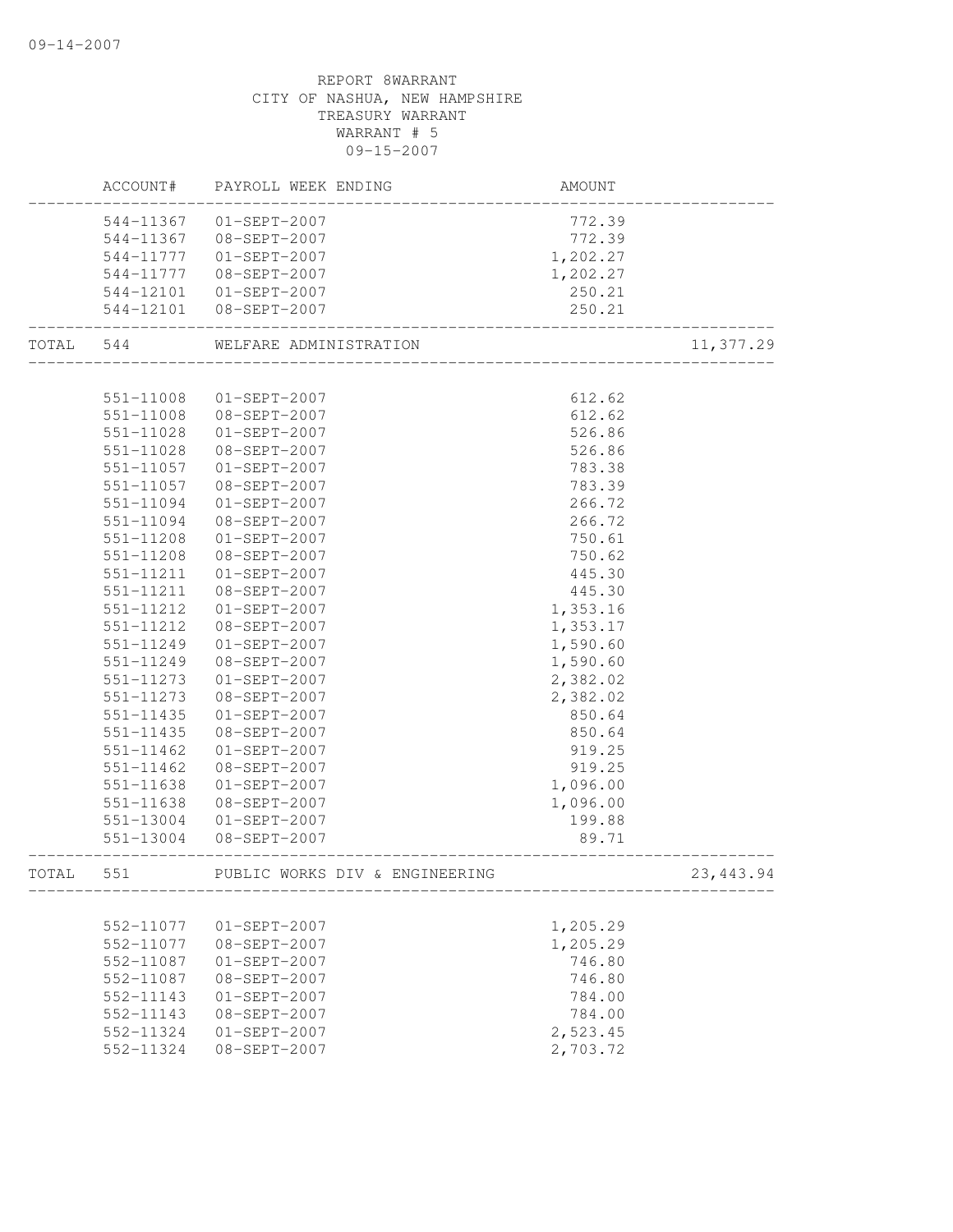|       | ACCOUNT#  | PAYROLL WEEK ENDING  | AMOUNT   |           |
|-------|-----------|----------------------|----------|-----------|
|       | 552-11339 | $01-SEPT-2007$       | 2,432.96 |           |
|       | 552-11339 | 08-SEPT-2007         | 2,699.12 |           |
|       | 552-11342 | $01-SEPT-2007$       | 706.00   |           |
|       | 552-11342 | 08-SEPT-2007         | 737.20   |           |
|       | 552-11343 | $01-SEPT-2007$       | 1,580.00 |           |
|       | 552-11343 | 08-SEPT-2007         | 1,577.60 |           |
|       | 552-11407 | $01-SEPT-2007$       | 4,884.00 |           |
|       | 552-11407 | 08-SEPT-2007         | 4,884.00 |           |
|       | 552-11492 | 08-SEPT-2007         | 2,987.20 |           |
|       | 552-11548 | $01-SEPT-2007$       | 916.14   |           |
|       | 552-11548 | 08-SEPT-2007         | 916.14   |           |
|       | 552-11580 | $01-SEPT-2007$       | 915.39   |           |
|       | 552-11580 | 08-SEPT-2007         | 915.39   |           |
|       | 552-11618 | $01-SEPT-2007$       | 568.25   |           |
|       | 552-11618 | 08-SEPT-2007         | 568.25   |           |
|       | 552-11672 | $01-SEPT-2007$       | 1,349.78 |           |
|       | 552-11672 | 08-SEPT-2007         | 1,349.78 |           |
|       | 552-11750 | $01-SEPT-2007$       | 736.96   |           |
|       | 552-11750 | 08-SEPT-2007         | 733.76   |           |
|       | 552-12156 | $01-SEPT-2007$       | 3,130.00 |           |
|       | 552-12156 | 08-SEPT-2007         | 1,310.00 |           |
|       | 552-13004 | $01 - SEPT - 2007$   | 7,487.63 |           |
|       | 552-13004 | 08-SEPT-2007         | 4,674.30 |           |
|       | 552-17001 | $01-SEPT-2007$       | 300.00   |           |
| TOTAL | 552       | PARKS AND RECREATION |          | 59,059.20 |
|       |           |                      |          |           |
|       | 553-11041 | $01 - SEPT - 2007$   | 897.55   |           |
|       | 553-11041 | 08-SEPT-2007         | 897.55   |           |
|       | 553-11078 | $01-SEPT-2007$       | 1,393.76 |           |
|       | 553-11078 | 08-SEPT-2007         | 1,393.76 |           |
|       | 553-11098 | $01-SEPT-2007$       | 937.65   |           |
|       | 553-11098 | 08-SEPT-2007         | 937.65   |           |
|       | 553-11192 | $01-SEPT-2007$       | 833.00   |           |
|       | 553-11192 | 08-SEPT-2007         | 833.00   |           |
|       | 553-11279 | $01-SEPT-2007$       | 5,478.20 |           |
|       | 553-11279 | 08-SEPT-2007         | 4,527.60 |           |
|       | 553-11327 | $01-SEPT-2007$       | 3,604.95 |           |
|       | 553-11327 | 08-SEPT-2007         | 3,604.95 |           |
|       | 553-11336 | $01-SEPT-2007$       | 967.44   |           |
|       | 553-11336 | $08-SEPT-2007$       | 967.44   |           |
|       | 553-11375 | $01-SEPT-2007$       | 2,017.20 |           |
|       | 553-11375 | 08-SEPT-2007         | 2,017.20 |           |
|       | 553-11465 | $01-SEPT-2007$       | 3,016.97 |           |
|       |           |                      |          |           |
|       | 553-11465 | 08-SEPT-2007         | 3,023.01 |           |
|       | 553-11474 | $01-SEPT-2007$       | 4,208.00 |           |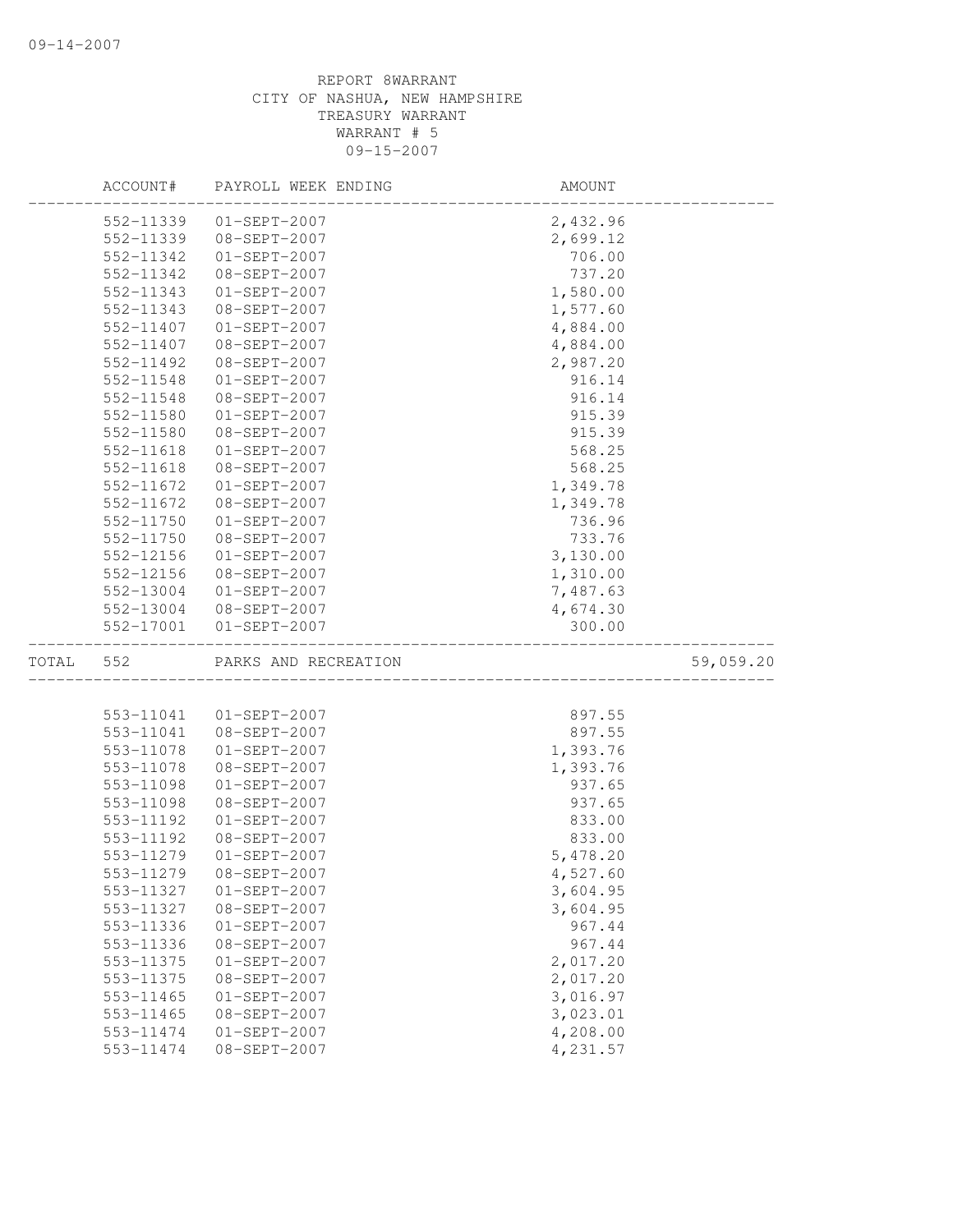|       | ACCOUNT#  | PAYROLL WEEK ENDING | AMOUNT    |           |
|-------|-----------|---------------------|-----------|-----------|
|       | 553-11475 | $01-SEPT-2007$      | 1,694.53  |           |
|       | 553-11475 | 08-SEPT-2007        | 1,692.80  |           |
|       | 553-11630 | $01-SEPT-2007$      | 1,437.86  |           |
|       | 553-11630 | 08-SEPT-2007        | 1,435.20  |           |
|       | 553-11631 | $01-SEPT-2007$      | 724.80    |           |
|       | 553-11631 | $08 - SEPT - 2007$  | 727.20    |           |
|       | 553-11648 | $01-SEPT-2007$      | 732.24    |           |
|       | 553-11648 | 08-SEPT-2007        | 777.68    |           |
|       | 553-11678 | $01-SEPT-2007$      | 1,560.86  |           |
|       | 553-11678 | 08-SEPT-2007        | 1,560.86  |           |
|       | 553-11759 | $01-SEPT-2007$      | 10,381.44 |           |
|       | 553-11759 | 08-SEPT-2007        | 10,210.67 |           |
|       | 553-11771 | $01-SEPT-2007$      | 1,683.20  |           |
|       | 553-11771 | 08-SEPT-2007        | 2,524.80  |           |
|       | 553-12128 | $01-SEPT-2007$      | 246.24    |           |
|       | 553-12128 | 08-SEPT-2007        | 246.25    |           |
|       | 553-13004 | $01-SEPT-2007$      | 1,140.73  |           |
|       | 553-13004 | 08-SEPT-2007        | 1,483.13  |           |
|       | 553-17004 | $01-SEPT-2007$      | 700.00    |           |
| TOTAL | 553       | STREET DEPARTMENT   |           | 86,748.94 |
|       |           |                     |           |           |
|       | 555-11024 | $01-SEPT-2007$      | 663.48    |           |
|       | 555-11024 | 08-SEPT-2007        | 663.48    |           |
|       | 555-11058 | $01-SEPT-2007$      | 915.39    |           |
|       | 555-11058 | 08-SEPT-2007        | 915.39    |           |
|       | 555-11461 | $01-SEPT-2007$      | 1,390.27  |           |
|       | 555-11461 | 08-SEPT-2007        | 1,390.26  |           |
|       | 555-11639 | $01-SEPT-2007$      | 746.80    |           |
|       | 555-11639 | 08-SEPT-2007        | 746.80    |           |
|       | 555-11640 | $01-SEPT-2007$      | 716.08    |           |
|       | 555-11640 | 08-SEPT-2007        | 695.60    |           |
|       | 555-11738 | $01-SEPT-2007$      | 1,752.00  |           |
|       | 555-11738 | 08-SEPT-2007        | 1,752.00  |           |
|       | 555-11745 | $01-SEPT-2007$      | 738.80    |           |
|       | 555-11745 | 08-SEPT-2007        | 738.80    |           |
|       | 555-11746 | $01-SEPT-2007$      | 1,060.72  |           |
|       | 555-11746 | 08-SEPT-2007        | 1,060.72  |           |
|       | 555-17008 | $01 - SEPT - 2007$  | 900.00    |           |
| TOTAL | 555       | TRAFFIC DEPARTMENT  |           | 16,846.59 |
|       |           |                     |           |           |
|       | 557-11161 | $01-SEPT-2007$      | 746.80    |           |
|       | 557-11161 | 08-SEPT-2007        | 746.80    |           |
|       | 557-17008 | $01-SEPT-2007$      | 900.00    |           |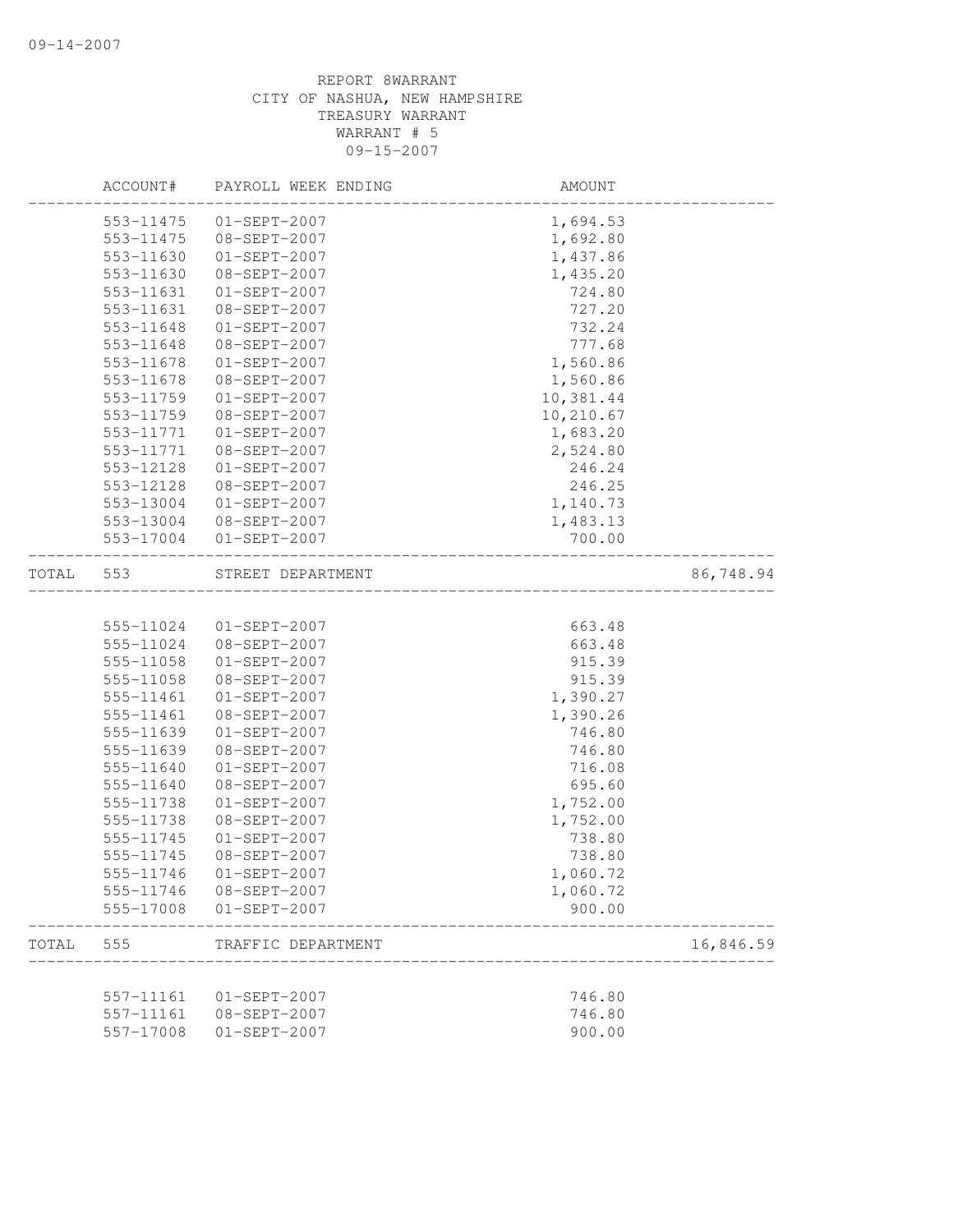|       | ACCOUNT#  | PAYROLL WEEK ENDING                    | <b>AMOUNT</b>                        |          |
|-------|-----------|----------------------------------------|--------------------------------------|----------|
|       | TOTAL 557 | PARKING LOTS                           |                                      | 2,393.60 |
|       |           |                                        | ____________________________________ |          |
|       | 561-11345 | 01-SEPT-2007                           | 1,272.64                             |          |
|       |           | 561-11345 08-SEPT-2007                 | 1,272.64                             |          |
|       |           | 561-11651  01-SEPT-2007                | 797.40                               |          |
|       | 561-11651 | 08-SEPT-2007                           | 797.40                               |          |
|       | 561-11658 | $01 - SEPT - 2007$                     | 971.14                               |          |
|       |           | 561-11658 08-SEPT-2007                 | 971.14                               |          |
|       |           | 561-12153 01-SEPT-2007                 | 640.00                               |          |
|       |           | 561-12153 08-SEPT-2007                 | 320.00                               |          |
| TOTAL | 561       | EDGEWOOD CEMETERY                      |                                      | 7,042.36 |
|       |           |                                        |                                      |          |
|       |           | 563-11345 01-SEPT-2007                 | 1,065.82                             |          |
|       | 563-11345 | 08-SEPT-2007                           | 1,065.82                             |          |
|       | 563-11651 | $01 - SEPT - 2007$                     | 708.48                               |          |
|       |           | 563-11651 08-SEPT-2007                 | 708.48                               |          |
|       |           | 563-11657 01-SEPT-2007                 | 888.73                               |          |
|       |           | 563-11657 08-SEPT-2007                 | 888.73                               |          |
|       |           | 563-12153  01-SEPT-2007                | 800.00                               |          |
| TOTAL | 563       | WOODLAWN CEMETERY                      |                                      | 6,126.06 |
|       |           |                                        |                                      |          |
|       |           | 571-11174 01-SEPT-2007                 | 773.33                               |          |
|       |           | 571-11174 08-SEPT-2007                 | 773.33                               |          |
|       |           | 571-11237 01-SEPT-2007                 | 1,871.29                             |          |
|       |           | 571-11237 08-SEPT-2007                 | 1,871.29                             |          |
| TOTAL | 571       | COMMUNITY DEVELOPMENT                  |                                      | 5,289.24 |
|       |           |                                        | 571.96                               |          |
|       | 572-11024 | 572-11024 01-SEPT-2007<br>08-SEPT-2007 | 571.96                               |          |
|       |           | 572-11215 01-SEPT-2007                 | 2,209.04                             |          |
|       | 572-11215 | 08-SEPT-2007                           | 2,209.03                             |          |
|       | 572-11238 | $01-SEPT-2007$                         | 750.83                               |          |
|       | 572-11238 | 08-SEPT-2007                           | 750.83                               |          |
|       | 572-11450 | $01-SEPT-2007$                         | 1,607.70                             |          |
|       | 572-11450 | 08-SEPT-2007                           | 1,607.69                             |          |
|       | 572-11522 | $01-SEPT-2007$                         | 742.35                               |          |
|       | 572-11522 | 08-SEPT-2007                           | 742.35                               |          |
|       | 572-11525 | $01 - SEPT - 2007$                     | 916.14                               |          |
|       | 572-11525 | 08-SEPT-2007                           | 916.14                               |          |
|       | 572-58005 | 08-SEPT-2007                           | 200.00                               |          |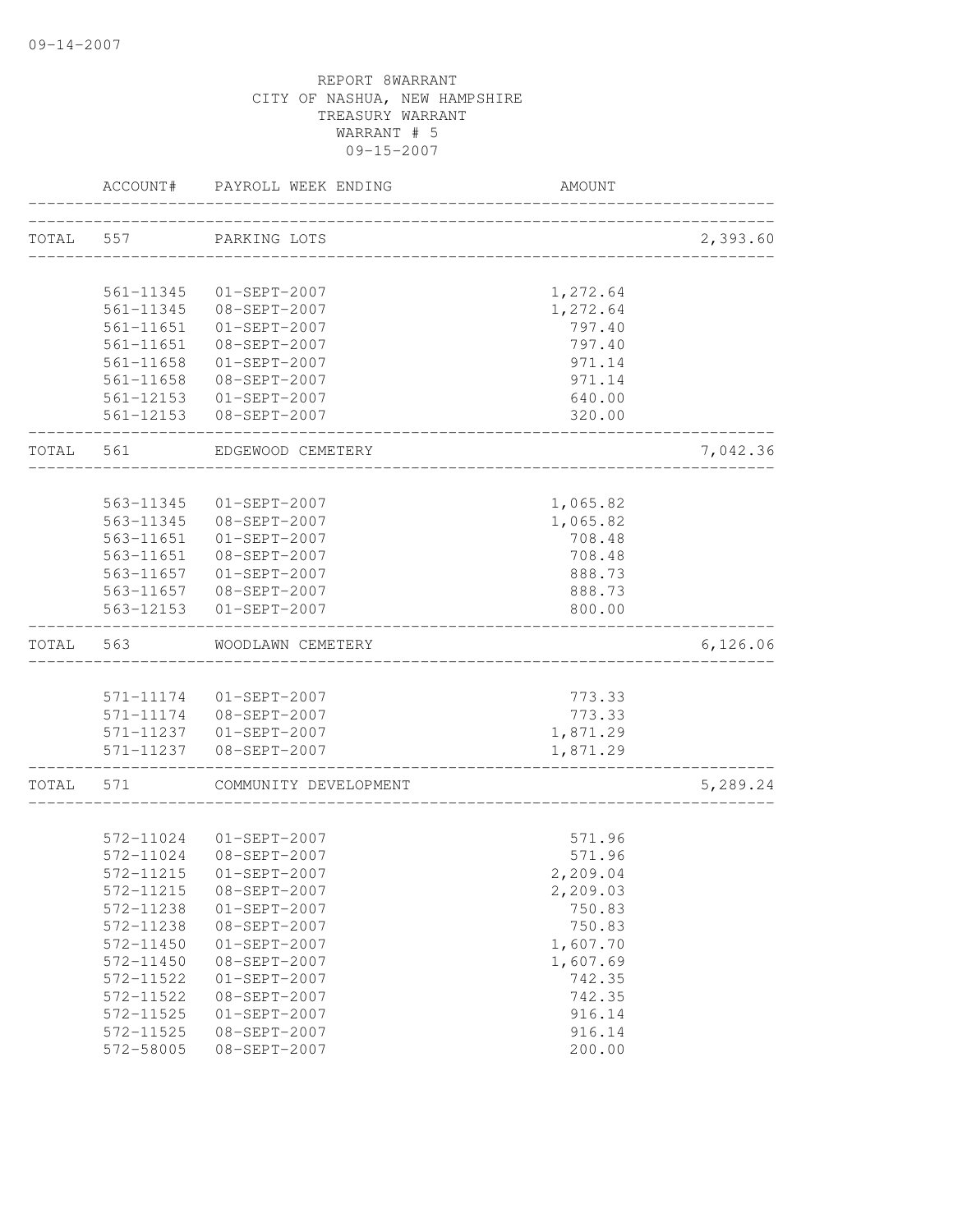|           | ACCOUNT# PAYROLL WEEK ENDING  | AM<br>----------------------<br>AMOUNT |           |
|-----------|-------------------------------|----------------------------------------|-----------|
|           | 572-98045 01-SEPT-2007        | 38.66                                  |           |
|           |                               | 100.00                                 |           |
|           | TOTAL 572 PLANNING DEPARTMENT |                                        | 13,934.68 |
|           |                               |                                        |           |
| 575-11032 | $01 - SEPT - 2007$            | 662.46                                 |           |
|           | 575-11032 08-SEPT-2007        | 662.46                                 |           |
| 575-11042 | 01-SEPT-2007                  | 1,304.37                               |           |
| 575-11042 | 08-SEPT-2007                  | 1,304.36                               |           |
| 575-11062 | $01 - SEPT - 2007$            | 559.14                                 |           |
| 575-11062 | 08-SEPT-2007                  | 559.14                                 |           |
| 575-11189 | $01 - SEPT - 2007$            | 981.93                                 |           |
| 575-11189 | 08-SEPT-2007                  | 981.94                                 |           |
| 575-11246 | 01-SEPT-2007                  | 1,816.79                               |           |
| 575-11246 | 08-SEPT-2007                  | 1,816.79                               |           |
| 575-11387 | $01 - SEPT - 2007$            | 5,320.91                               |           |
| 575-11387 | 08-SEPT-2007                  | 5,320.92                               |           |
| 575-11393 | 01-SEPT-2007                  | 3,321.62                               |           |
| 575-11393 | 08-SEPT-2007                  | 3,321.62                               |           |
| 575-11400 | $01 - SEPT - 2007$            | 7,547.78                               |           |
| 575-11400 | 08-SEPT-2007                  | 7,547.79                               |           |
| 575-11401 | 01-SEPT-2007                  | 4,595.33                               |           |
| 575-11401 | 08-SEPT-2007                  | 4,595.33                               |           |
| 575-11403 | 01-SEPT-2007                  | 795.56                                 |           |
| 575-11403 | 08-SEPT-2007                  | 795.56                                 |           |
| 575-11404 | 01-SEPT-2007                  | 694.68                                 |           |
| 575-11404 | 08-SEPT-2007                  | 694.68                                 |           |
| 575-11627 | $01 - SEPT - 2007$            | 544.61                                 |           |
| 575-11627 | 08-SEPT-2007                  | 544.62                                 |           |
| 575-12087 | $01-SEPT-2007$                | 421.07                                 |           |
| 575-12087 | 08-SEPT-2007                  | 421.06                                 |           |
| 575-12090 | 01-SEPT-2007                  | 1,083.28                               |           |
| 575-12090 | 08-SEPT-2007                  | 1,083.28                               |           |
| 575-12114 | $01 - SEPT - 2007$            | 1,189.56                               |           |
| 575-12114 | 08-SEPT-2007                  | 1,021.47                               |           |
| 575-13035 | $01 - SEPT - 2007$            | 140.51                                 |           |
|           | 575-13035 08-SEPT-2007        | 91.90                                  |           |
| TOTAL 575 | PUBLIC LIBRARIES              |                                        | 61,742.52 |
|           |                               |                                        |           |
| 576-11059 | 01-SEPT-2007                  | 1,202.27                               |           |
| 576-11059 | 08-SEPT-2007                  | 1,202.27                               |           |
| 576-11138 | $01-SEPT-2007$                | 299.20                                 |           |
| 576-11138 | $08 - SEPT - 2007$            | 1,206.04                               |           |
| 576-11221 | 08-SEPT-2007                  | 873.95                                 |           |
| 576-11315 | $01-SEPT-2007$                | 612.62                                 |           |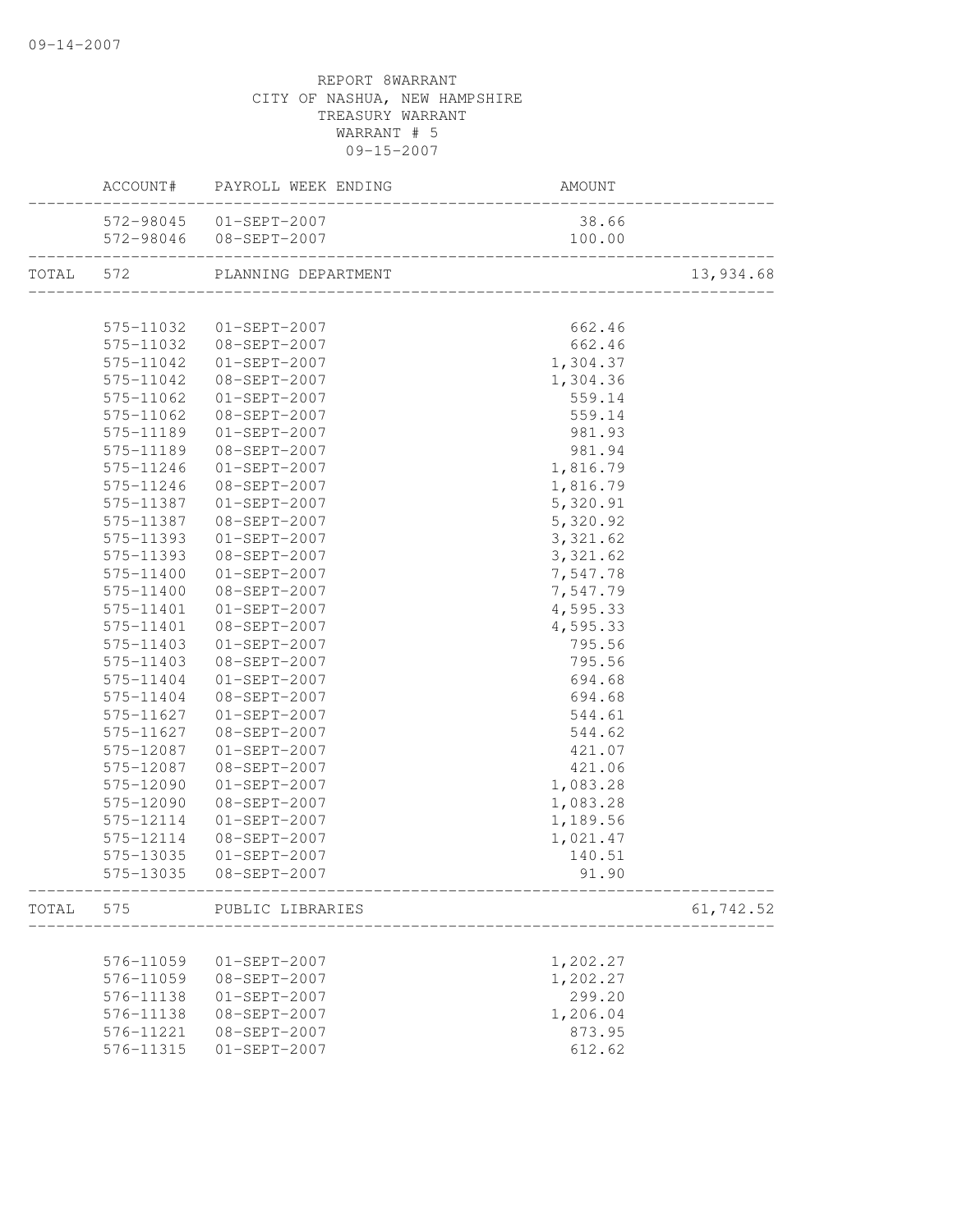|           | ACCOUNT#  | PAYROLL WEEK ENDING     | AMOUNT                             |           |
|-----------|-----------|-------------------------|------------------------------------|-----------|
|           | 576-11315 | 08-SEPT-2007            | 612.61                             |           |
|           |           | 576-11361 01-SEPT-2007  | 3,710.51                           |           |
|           | 576-11361 | 08-SEPT-2007            | 2,836.58                           |           |
|           | 576-11362 | $01-SEPT-2007$          | 983.88                             |           |
|           | 576-11362 | 08-SEPT-2007            | 983.89                             |           |
|           | 576-12045 | 08-SEPT-2007            | 177.03                             |           |
|           |           | 576-13004 01-SEPT-2007  | 36.28                              |           |
|           |           | 576-13004 08-SEPT-2007  | 478.71<br>________________________ |           |
| TOTAL 576 |           | BUILDING DEPARTMENT     | __________________                 | 15,215.84 |
|           |           |                         |                                    |           |
|           | 577-11067 | 01-SEPT-2007            | 1,272.29                           |           |
|           | 577-11067 | 08-SEPT-2007            | 1,272.29                           |           |
|           | 577-11163 | 01-SEPT-2007            | 844.14                             |           |
|           | 577-11163 | 08-SEPT-2007            | 844.14                             |           |
|           |           | 577-11183  01-SEPT-2007 | 937.65                             |           |
|           |           | 577-11183  08-SEPT-2007 | 937.65                             |           |
| TOTAL     | 577       | CODE ENFORCEMENT        |                                    | 6,108.16  |
|           |           |                         |                                    |           |
|           |           | 581-11012  08-SEPT-2007 | 3,942.31                           |           |
|           |           | 581-11075 08-SEPT-2007  | 3,780.76                           |           |
|           | 581-11081 | 08-SEPT-2007            | 2,315.56                           |           |
|           | 581-11162 | $01-SEPT-2007$          | 43, 252.93                         |           |
|           | 581-11162 | 08-SEPT-2007            | 151,870.90                         |           |
|           | 581-11204 | 01-SEPT-2007            | 11,599.22                          |           |
|           | 581-11204 | 08-SEPT-2007            | 11,629.61                          |           |
|           | 581-11348 | $08 - SEPT - 2007$      | 73, 338.48                         |           |
|           | 581-11366 | $01-SEPT-2007$          | 55,695.53                          |           |
|           | 581-11366 | 08-SEPT-2007            | 48, 319.31                         |           |
|           | 581-11396 | 08-SEPT-2007            | 33,760.19                          |           |
|           | 581-11408 | $01-SEPT-2007$          | 14,655.58                          |           |
|           | 581-11408 | 08-SEPT-2007            | 14,944.22                          |           |
|           | 581-11486 | 08-SEPT-2007            | 33, 515.62                         |           |
|           | 581-11515 | 08-SEPT-2007            | 1,345.31                           |           |
|           | 581-11570 | $08 - SEPT - 2007$      | 72,603.18                          |           |
|           | 581-11571 | 08-SEPT-2007            | 3,857.70                           |           |
|           | 581-11572 | 08-SEPT-2007            | 50, 316.83                         |           |
|           | 581-11579 | 08-SEPT-2007            | 33,885.30                          |           |
|           | 581-11628 | $01-SEPT-2007$          | 972.16                             |           |
|           | 581-11628 | 08-SEPT-2007            | 972.16                             |           |
|           | 581-11675 | $08 - SEPT - 2007$      | 5,769.23                           |           |
|           | 581-11709 | 08-SEPT-2007            | 6,615.81                           |           |
|           | 581-11711 | $08 - SEPT - 2007$      | 667.08                             |           |
|           | 581-11726 | $08-SEPT-2007$          | 1,483,999.52                       |           |
|           | 581-11800 | $08 - SEPT - 2007$      | 35, 363.46                         |           |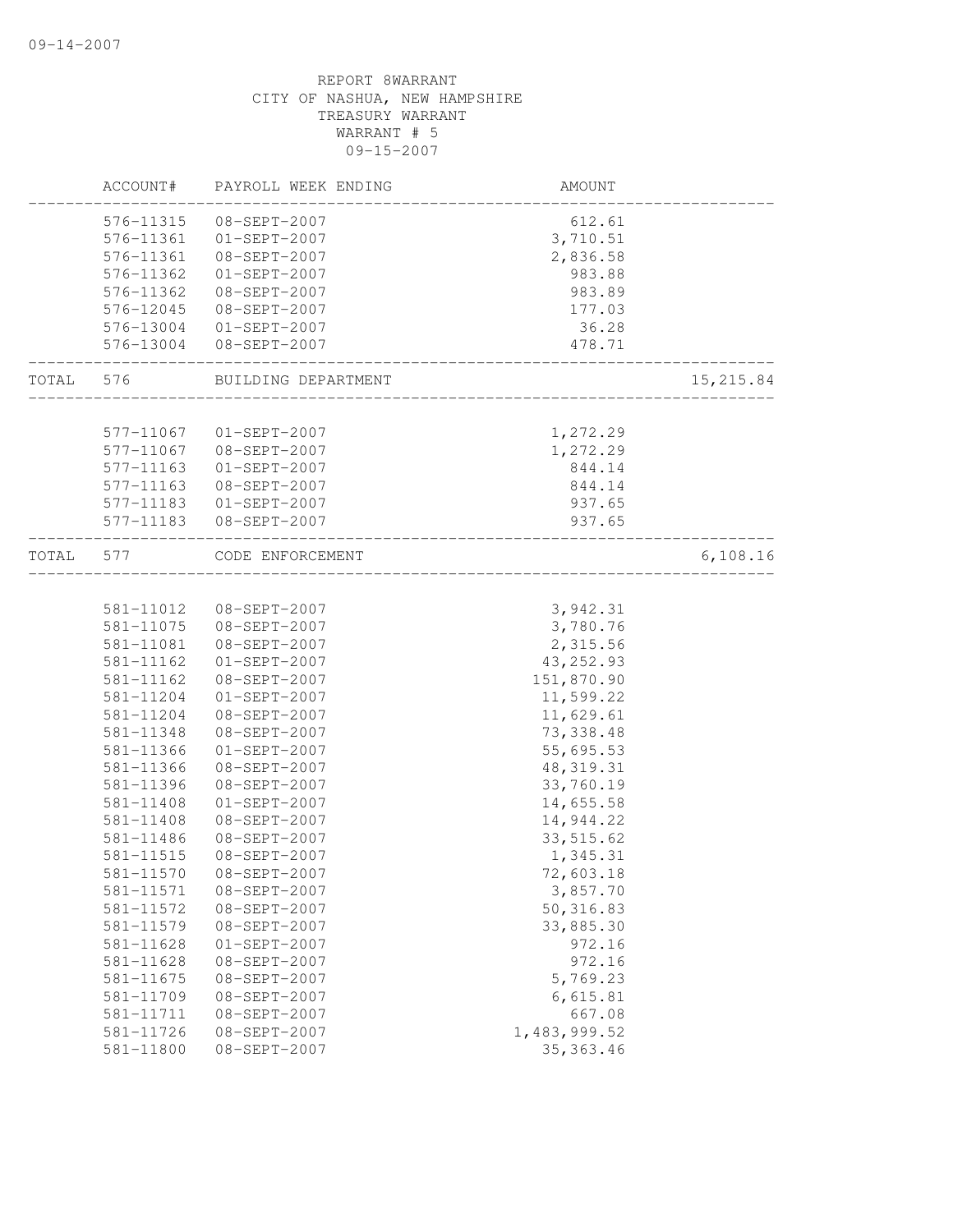| ACCOUNT#      | PAYROLL WEEK ENDING | AMOUNT     |  |
|---------------|---------------------|------------|--|
| 581-11801     | 08-SEPT-2007        | 11,336.11  |  |
| 581-11802     | 08-SEPT-2007        | 14,034.77  |  |
| 581-11803     | $01 - SEPT - 2007$  | 384.15     |  |
| 581-11803     | 08-SEPT-2007        | 15,728.41  |  |
| 581-11804     | 08-SEPT-2007        | 11,021.67  |  |
| 581-11805     | 08-SEPT-2007        | 17, 158.46 |  |
| 581-11812     | 08-SEPT-2007        | 2,086.42   |  |
| 581-11830     | 08-SEPT-2007        | 1,841.46   |  |
| 581-11850     | $01 - SEPT - 2007$  | 1,806.63   |  |
| 581-11850     | 08-SEPT-2007        | 2,883.81   |  |
| 581-11860     | 08-SEPT-2007        | 7,045.22   |  |
| 581-12006     | 08-SEPT-2007        | 1,500.00   |  |
| 581-12021     | 08-SEPT-2007        | 1,598.56   |  |
| 581-12060     | $01-SEPT-2007$      | 1,566.60   |  |
| 581-12060     | 08-SEPT-2007        | 2,471.15   |  |
| 581-12078     | $01-SEPT-2007$      | 256.25     |  |
| 581-12078     | 08-SEPT-2007        | 2,688.40   |  |
| 581-12081     | 08-SEPT-2007        | 782.15     |  |
| 581-12087     | $01 - SEPT - 2007$  | 799.20     |  |
| 581-12087     | 08-SEPT-2007        | 825.84     |  |
| 581-12111     | $01 - SEPT - 2007$  | 74,775.46  |  |
| 581-12111     | 08-SEPT-2007        | 113,686.88 |  |
| 581-12112     | $01-SEPT-2007$      | 3, 316.24  |  |
| 581-12112     | 08-SEPT-2007        | 6,147.79   |  |
| 581-12126     | $01-SEPT-2007$      | 3,836.82   |  |
| 581-12126     | 08-SEPT-2007        | 8,427.26   |  |
| 581-12135     | $01-SEPT-2007$      | 3,257.28   |  |
| 581-12135     | 08-SEPT-2007        | 2, 154.71  |  |
| 581-12136     | $01-SEPT-2007$      | 370.13     |  |
| 581-12136     | 08-SEPT-2007        | 245.88     |  |
| 581-12138     | $01-SEPT-2007$      | 1,078.20   |  |
| 581-12138     | 08-SEPT-2007        | 359.40     |  |
| 581-12141     | $01-SEPT-2007$      | 150.00     |  |
| 581-12141     | $08 - SEPT - 2007$  | 300.00     |  |
| $581 - 12153$ | $01-SEPT-2007$      | 1,410.50   |  |
| 581-12153     | 08-SEPT-2007        | 739.00     |  |
| 581-12198     | $08 - SEPT - 2007$  | 16,836.67  |  |
| 581-12201     | $01-SEPT-2007$      | 3,608.81   |  |
| 581-12201     | 08-SEPT-2007        | 5,821.95   |  |
| 581-13004     | $01-SEPT-2007$      | 203.90     |  |
| 581-13004     | 08-SEPT-2007        | 13,637.18  |  |
| 581-13021     | $01-SEPT-2007$      | 1,439.80   |  |
| 581-13021     | 08-SEPT-2007        | 755.98     |  |
| 581-13032     | $01-SEPT-2007$      | 1,898.63   |  |
| 581-13032     | 08-SEPT-2007        | 1,081.79   |  |
| 581-13120     | $01-SEPT-2007$      | 667.56     |  |
| 581-13120     | 08-SEPT-2007        | 1,772.21   |  |
| 581-13133     | $01-SEPT-2007$      | 500.00     |  |
|               |                     |            |  |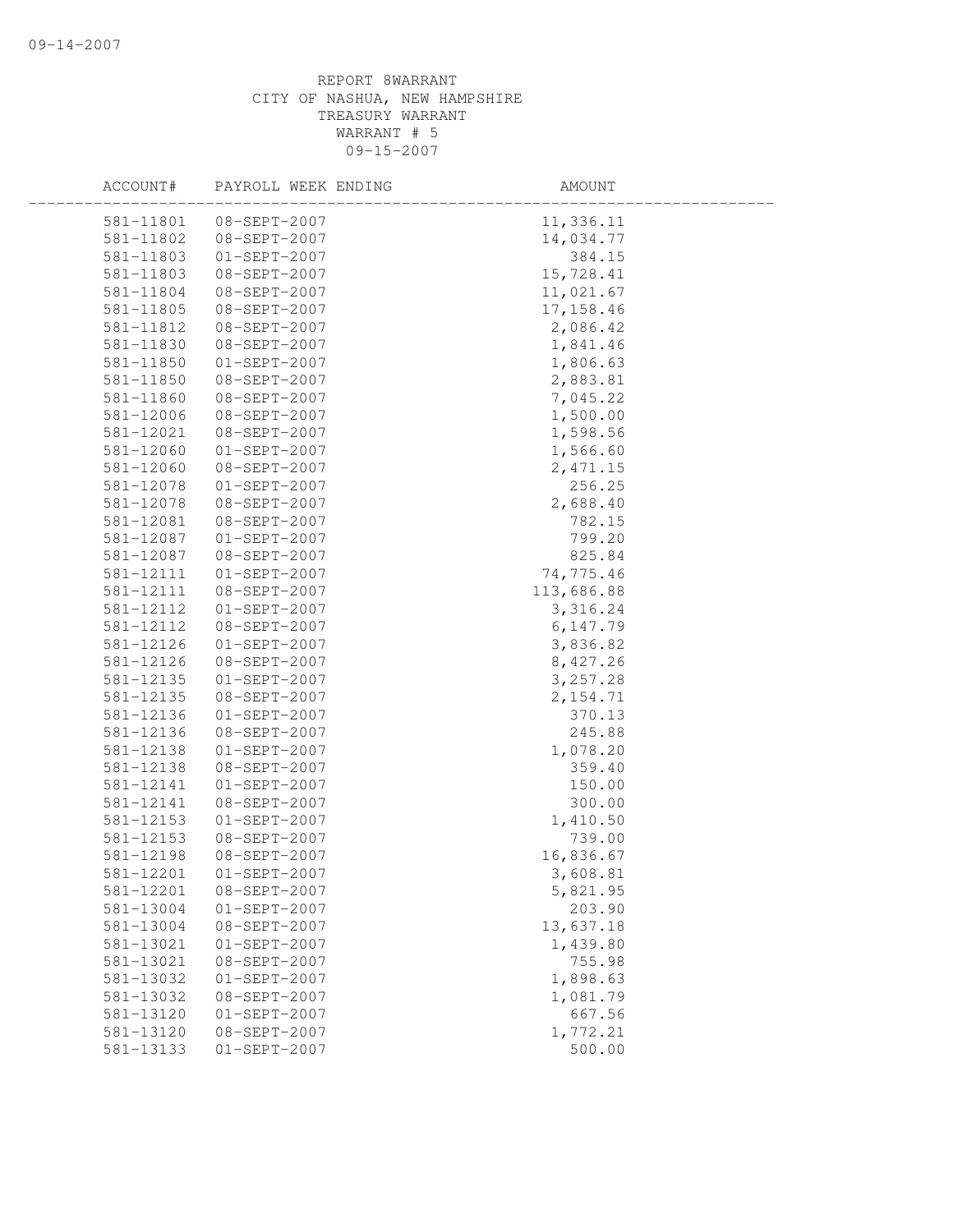|       | ACCOUNT#      | PAYROLL WEEK ENDING | AMOUNT    |              |
|-------|---------------|---------------------|-----------|--------------|
|       | 581-13133     | $08 - SEPT - 2007$  | 1,965.85  |              |
|       | 581-13135     | $08 - SEPT - 2007$  | $-167.04$ |              |
|       | 581-13137     | $01 - SEPT - 2007$  | 210.00    |              |
|       | 581-13137     | $08 - SEPT - 2007$  | 436.44    |              |
|       | 581-19000     | $01 - SEPT - 2007$  | 210.00    |              |
|       | $581 - 19000$ | $08 - SEPT - 2007$  | 10,278.34 |              |
|       | $581 - 19210$ | $08 - SEPT - 2007$  | 46,010.20 |              |
|       | 581-19230     | $08 - SEPT - 2007$  | 115.00    |              |
|       | $581 - 19240$ | $08 - SEPT - 2007$  | 356.85    |              |
| TOTAL | 581           | SCHOOL DEPARTMENT   |           | 2,624,698.89 |
|       |               |                     |           |              |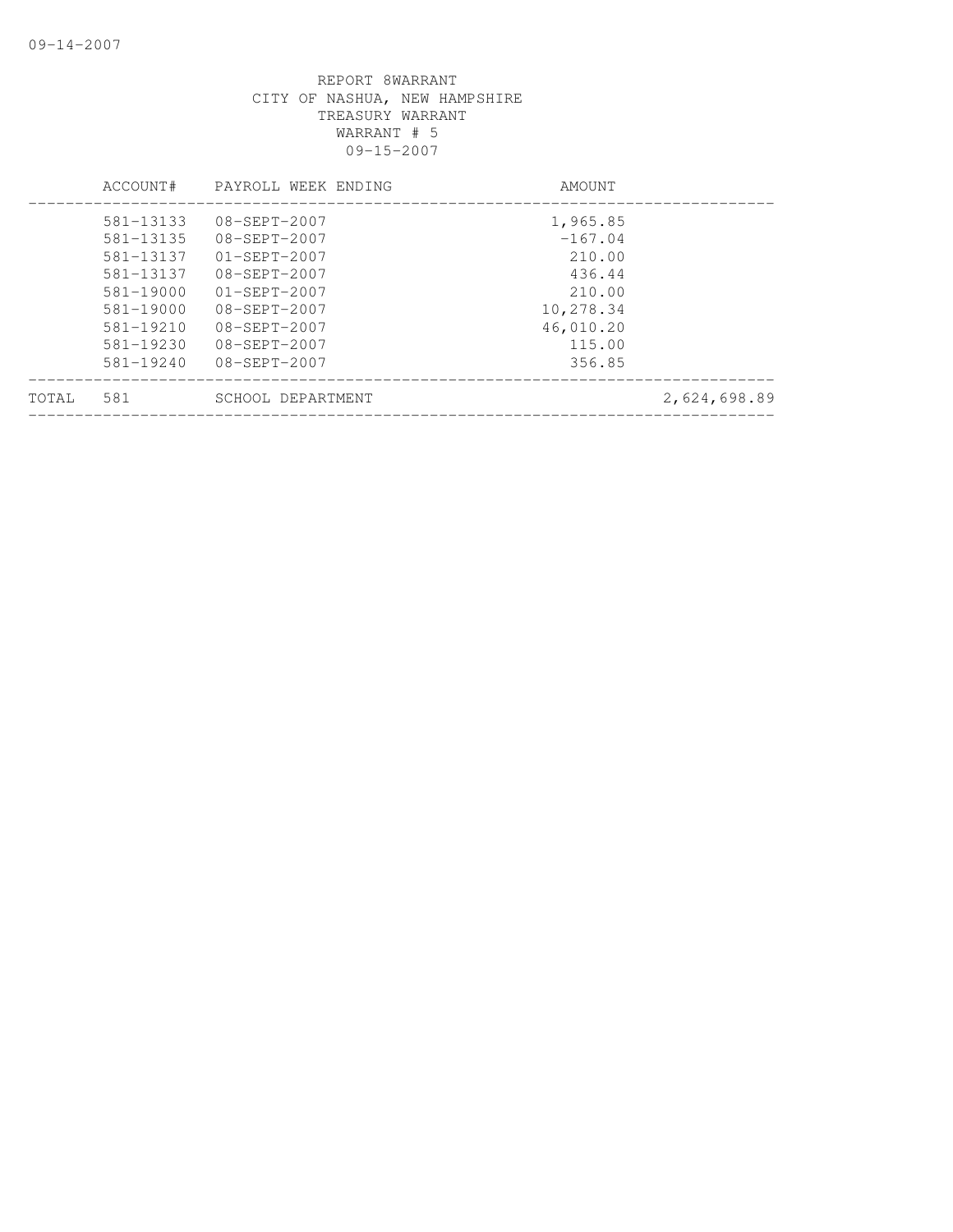|           | ACCOUNT# PAYROLL WEEK ENDING |  |  | AMOUNT |
|-----------|------------------------------|--|--|--------|
|           |                              |  |  |        |
| TOTAL 952 |                              |  |  |        |
|           |                              |  |  |        |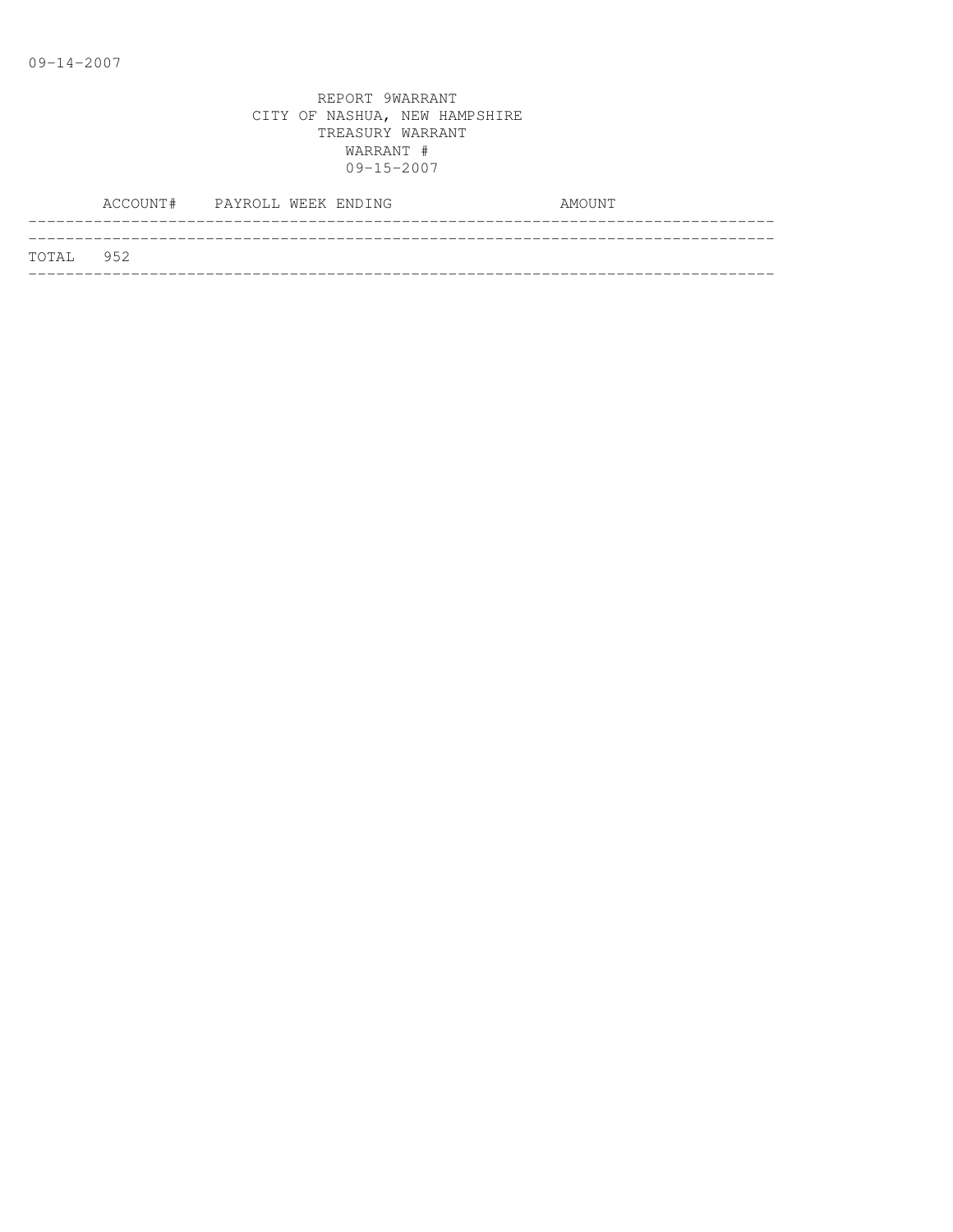| ACCOUNT#  | PAYROLL WEEK ENDING | AMOUNT   |  |
|-----------|---------------------|----------|--|
| 801-11008 | $01 - SEPT - 2007$  | 509.14   |  |
| 801-11008 | 08-SEPT-2007        | 509.14   |  |
| 801-11094 | 01-SEPT-2007        | 88.91    |  |
| 801-11094 | 08-SEPT-2007        | 88.91    |  |
| 801-11101 | $01-SEPT-2007$      | 1,732.81 |  |
| 801-11101 | 08-SEPT-2007        | 1,732.80 |  |
| 801-11193 | $01-SEPT-2007$      | 871.65   |  |
| 801-11193 | 08-SEPT-2007        | 871.65   |  |
| 801-11208 | $01 - SEPT - 2007$  | 91.54    |  |
| 801-11208 | 08-SEPT-2007        | 91.54    |  |
| 801-11211 | $01 - SEPT - 2007$  | 63.61    |  |
| 801-11211 | 08-SEPT-2007        | 63.61    |  |
| 801-11222 | $01-SEPT-2007$      | 197.06   |  |
| 801-11222 | 08-SEPT-2007        | 197.06   |  |
| 801-11249 | $01-SEPT-2007$      | 130.99   |  |
| 801-11249 | 08-SEPT-2007        | 130.99   |  |
| 801-11271 | $01-SEPT-2007$      | 970.71   |  |
| 801-11271 | 08-SEPT-2007        | 970.71   |  |
| 801-11276 | $01 - SEPT - 2007$  | 2,370.43 |  |
| 801-11276 | 08-SEPT-2007        | 2,352.00 |  |
| 801-11334 | 01-SEPT-2007        | 901.24   |  |
| 801-11334 | 08-SEPT-2007        | 901.24   |  |
| 801-11383 | $01-SEPT-2007$      | 805.63   |  |
| 801-11383 | 08-SEPT-2007        | 805.64   |  |
| 801-11435 | $01-SEPT-2007$      | 255.20   |  |
| 801-11435 | 08-SEPT-2007        | 255.20   |  |
| 801-11595 | $01 - SEPT - 2007$  | 5,952.80 |  |
| 801-11595 | $01 - SEPT - 2007$  | 2,968.00 |  |
| 801-11595 | 08-SEPT-2007        | 6,554.80 |  |
| 801-11595 | 08-SEPT-2007        | 2,968.00 |  |
| 801-11596 | $01-SEPT-2007$      | 2,979.20 |  |
| 801-11596 | 08-SEPT-2007        | 3,136.00 |  |
| 801-11598 | $01-SEPT-2007$      | 776.80   |  |
| 801-11598 | 08-SEPT-2007        | 776.80   |  |
| 801-11606 | $01 - SEPT - 2007$  | 629.46   |  |
| 801-11606 | 08-SEPT-2007        | 629.46   |  |
| 801-11647 | $01-SEPT-2007$      | 1,386.80 |  |
| 801-11647 | 08-SEPT-2007        | 1,386.81 |  |
| 801-12085 | $01-SEPT-2007$      | 400.00   |  |
| 801-12085 | 08-SEPT-2007        | 320.00   |  |
| 801-12594 | $01-SEPT-2007$      | 4,511.00 |  |
| 801-12594 | 08-SEPT-2007        | 3,360.50 |  |
| 801-13004 | $01-SEPT-2007$      | 2,064.85 |  |
| 801-13004 | $01-SEPT-2007$      | 1,147.84 |  |
| 801-13004 | $01-SEPT-2007$      | 15.11    |  |
| 801-13004 | $01-SEPT-2007$      | 258.89   |  |
| 801-13004 | 08-SEPT-2007        | 1,884.60 |  |
| 801-13004 | 08-SEPT-2007        | 4,394.97 |  |
|           |                     |          |  |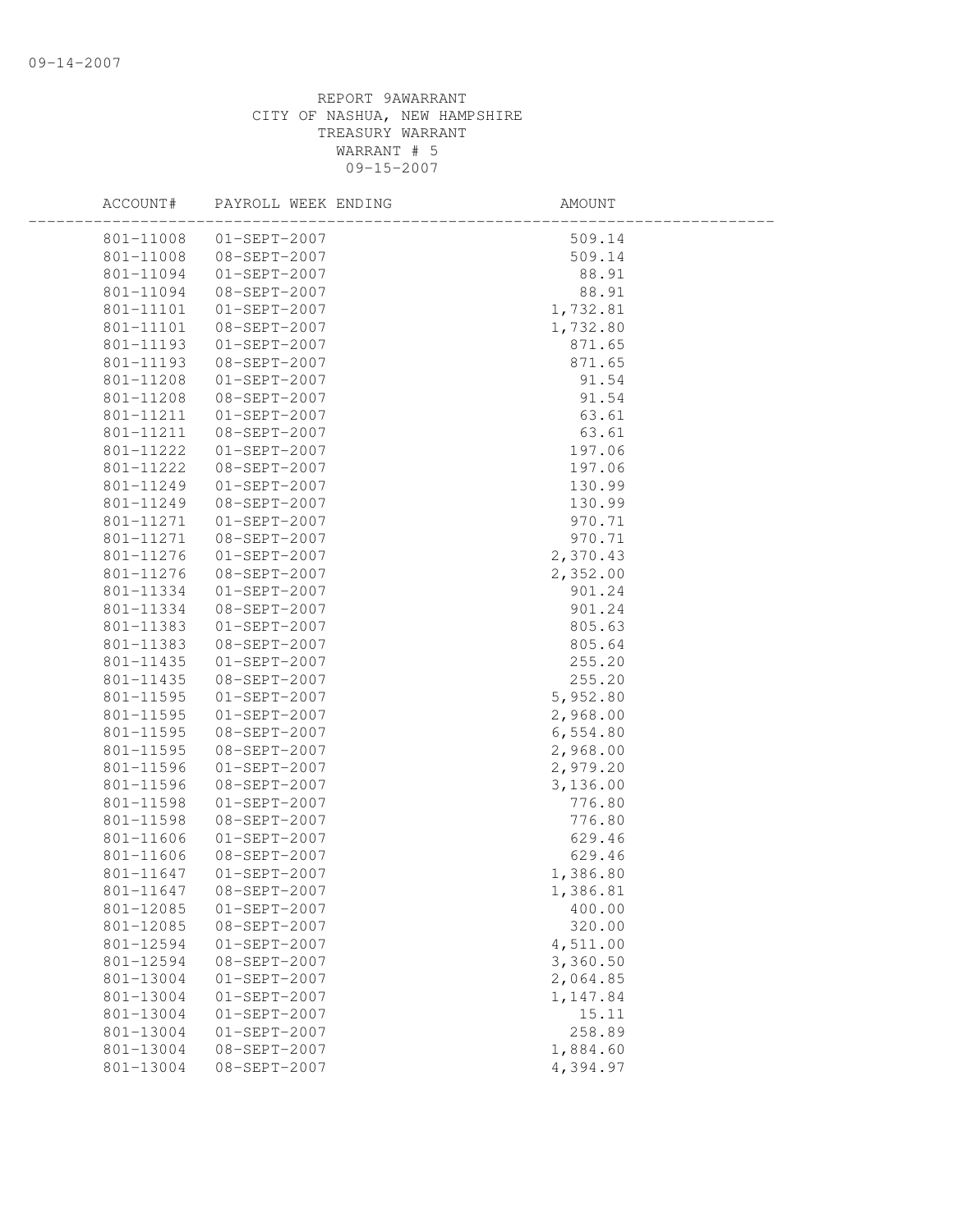|           |           | ACCOUNT# PAYROLL WEEK ENDING | AMOUNT                            |           |
|-----------|-----------|------------------------------|-----------------------------------|-----------|
|           | 801-13004 | 08-SEPT-2007                 | 898.32                            |           |
|           | 801-17008 | 01-SEPT-2007                 | 900.00                            |           |
|           | 801-17008 | $01-SEPT-2007$               | 900.00                            |           |
|           | 801-59236 | $01-SEPT-2007$               | 350.34                            |           |
|           | 801-59236 | 08-SEPT-2007                 | 350.34                            |           |
|           | 801-59237 | $01 - SEPT - 2007$           | 337.45                            |           |
|           |           | 801-59237 08-SEPT-2007       | 337.45                            |           |
|           |           | 801-59240 01-SEPT-2007       | 134.98                            |           |
|           |           | 801-59240 08-SEPT-2007       | 134.98<br>_______________________ |           |
| TOTAL 801 |           | SOLID WASTE DISPOSAL         | 」<br>---------------------------  | 70,805.96 |
|           |           |                              |                                   |           |
|           |           | 802-11028  01-SEPT-2007      | 358.26                            |           |
|           |           | 802-11028  01-SEPT-2007      | 168.59                            |           |
|           | 802-11028 | 08-SEPT-2007                 | 358.26                            |           |
|           | 802-11028 | 08-SEPT-2007                 | 168.59                            |           |
|           | 802-11064 | $01-SEPT-2007$               | 134.98                            |           |
|           | 802-11064 | $01-SEPT-2007$               | 134.98                            |           |
|           | 802-11064 | 08-SEPT-2007                 | 134.98                            |           |
|           | 802-11064 | 08-SEPT-2007                 | 134.98                            |           |
|           | 802-11091 | $01-SEPT-2007$               | 1,029.83                          |           |
|           | 802-11091 | 08-SEPT-2007                 | 1,029.84                          |           |
|           | 802-11092 | $01-SEPT-2007$               | 739.60                            |           |
|           | 802-11092 | 08-SEPT-2007                 | 735.20                            |           |
|           | 802-11094 | $01-SEPT-2007$               | 266.71                            |           |
|           | 802-11094 | $01-SEPT-2007$               | 266.72                            |           |
|           | 802-11094 | 08-SEPT-2007                 | 266.70                            |           |
|           | 802-11094 | 08-SEPT-2007                 | 266.72                            |           |
|           | 802-11096 | $01-SEPT-2007$               | 816.65                            |           |
|           | 802-11096 | 08-SEPT-2007                 | 816.65                            |           |
|           | 802-11102 | $01-SEPT-2007$               | 789.31                            |           |
|           | 802-11102 | 08-SEPT-2007                 | 789.30                            |           |
|           | 802-11105 | $01 - SEPT - 2007$           | 911.12                            |           |
|           |           | 802-11105 08-SEPT-2007       | 879.36                            |           |
|           | 802-11155 | $01 - SEPT - 2007$           | 905.51                            |           |
|           | 802-11155 | 08-SEPT-2007                 | 892.01                            |           |
|           |           | 802-11157   01-SEPT-2007     | 2,352.00                          |           |
|           | 802-11157 | 08-SEPT-2007                 | 2,352.00                          |           |
|           | 802-11158 | $01-SEPT-2007$               | 1,677.94                          |           |
|           | 802-11158 | 08-SEPT-2007                 | 1,677.94                          |           |
|           | 802-11208 | $01-SEPT-2007$               | 36.62                             |           |
|           | 802-11208 | $01-SEPT-2007$               | 36.62                             |           |
|           | 802-11208 | 08-SEPT-2007                 | 36.62                             |           |
|           | 802-11208 | 08-SEPT-2007                 | 36.62                             |           |
|           | 802-11211 | $01-SEPT-2007$               | 381.69                            |           |
|           | 802-11211 | $01-SEPT-2007$               | 381.69                            |           |
|           | 802-11211 | $08 - SEPT - 2007$           | 381.69                            |           |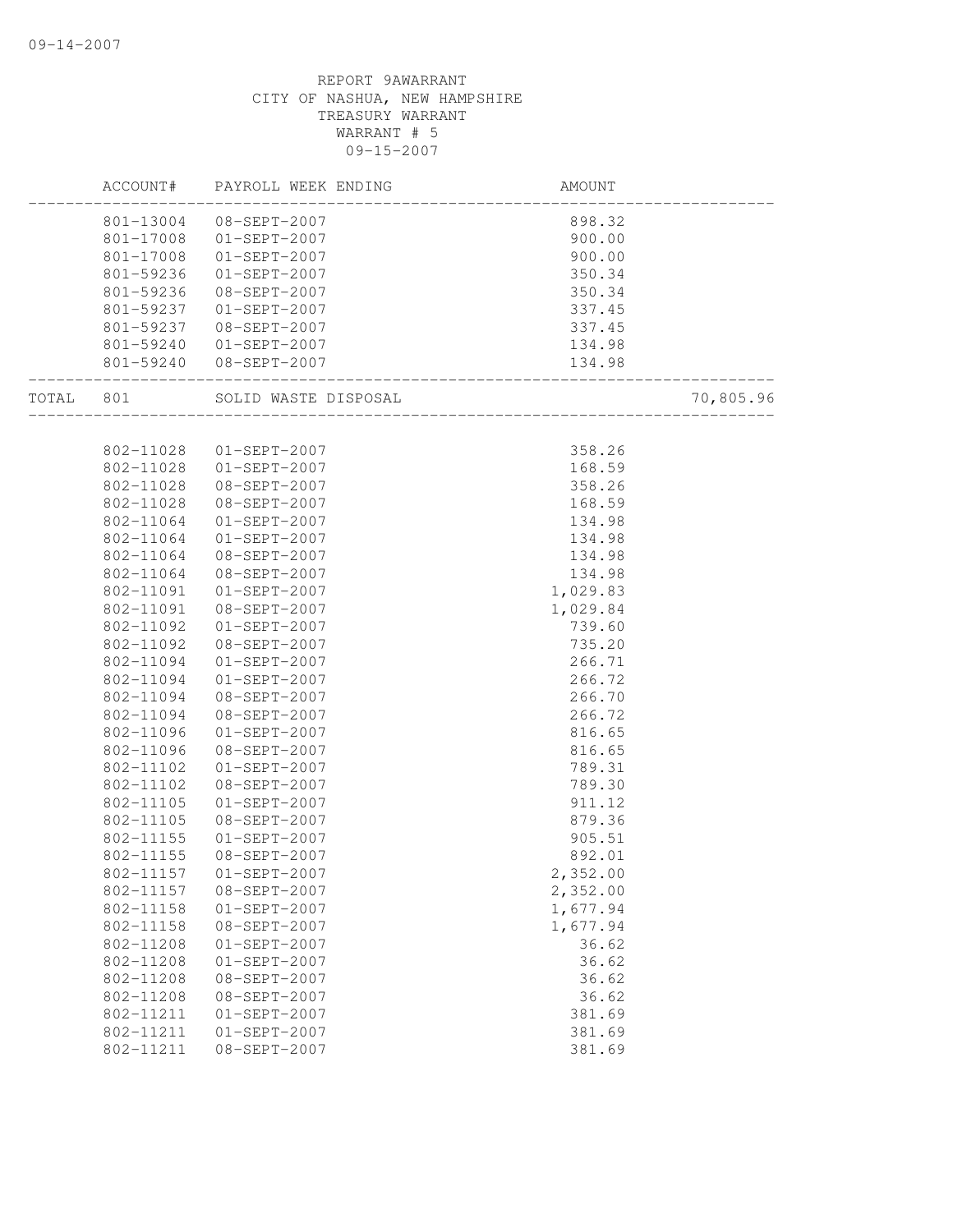| ACCOUNT#  | PAYROLL WEEK ENDING | AMOUNT   |  |
|-----------|---------------------|----------|--|
| 802-11211 | 08-SEPT-2007        | 381.69   |  |
| 802-11222 | $01 - SEPT - 2007$  | 197.06   |  |
| 802-11222 | 08-SEPT-2007        | 197.06   |  |
| 802-11249 | $01-SEPT-2007$      | 74.85    |  |
| 802-11249 | $01-SEPT-2007$      | 74.85    |  |
| 802-11249 | 08-SEPT-2007        | 74.85    |  |
| 802-11249 | 08-SEPT-2007        | 74.85    |  |
| 802-11260 | $01-SEPT-2007$      | 1,760.00 |  |
| 802-11260 | 08-SEPT-2007        | 1,760.00 |  |
| 802-11270 | $01-SEPT-2007$      | 944.45   |  |
| 802-11270 | 08-SEPT-2007        | 944.45   |  |
| 802-11330 | $01-SEPT-2007$      | 967.45   |  |
| 802-11330 | 08-SEPT-2007        | 967.45   |  |
| 802-11333 | $01-SEPT-2007$      | 948.48   |  |
| 802-11333 | 08-SEPT-2007        | 948.48   |  |
| 802-11435 | $01-SEPT-2007$      | 425.33   |  |
| 802-11435 | $01-SEPT-2007$      | 170.13   |  |
| 802-11435 | 08-SEPT-2007        | 425.33   |  |
| 802-11435 | 08-SEPT-2007        | 170.13   |  |
| 802-11480 | $01-SEPT-2007$      | 3,459.19 |  |
| 802-11480 | 08-SEPT-2007        | 2,356.48 |  |
| 802-11507 | $01-SEPT-2007$      | 597.44   |  |
| 802-11507 | 08-SEPT-2007        | 746.80   |  |
| 802-11513 | $01-SEPT-2007$      | 6,958.68 |  |
| 802-11513 | 08-SEPT-2007        | 4,246.40 |  |
| 802-11514 | $01-SEPT-2007$      | 2,644.80 |  |
| 802-11514 | 08-SEPT-2007        | 2,644.80 |  |
| 802-11681 | $01-SEPT-2007$      | 294.25   |  |
| 802-11681 | $01-SEPT-2007$      | 1,177.01 |  |
| 802-11681 | 08-SEPT-2007        | 294.25   |  |
| 802-11681 | 08-SEPT-2007        | 1,177.01 |  |
| 802-11693 | $01-SEPT-2007$      | 1,046.17 |  |
| 802-11693 | 08-SEPT-2007        | 1,046.17 |  |
| 802-11763 | $01-SEPT-2007$      | 154.67   |  |
| 802-11763 | $01-SEPT-2007$      | 618.66   |  |
| 802-11763 | 08-SEPT-2007        | 154.67   |  |
| 802-11763 | 08-SEPT-2007        | 618.66   |  |
| 802-11764 | $01-SEPT-2007$      | 1,103.01 |  |
| 802-11764 | 08-SEPT-2007        | 1,103.01 |  |
| 802-12203 | $01-SEPT-2007$      | 192.00   |  |
| 802-13004 | $01-SEPT-2007$      | 335.12   |  |
| 802-13004 | $01-SEPT-2007$      | 1,103.29 |  |
| 802-13004 | 08-SEPT-2007        | 178.97   |  |
| 802-13004 | 08-SEPT-2007        | 3,559.41 |  |
| 802-17010 | 08-SEPT-2007        | 1,100.00 |  |
| 802-59236 | $01-SEPT-2007$      | 350.33   |  |
| 802-59236 | 08-SEPT-2007        | 350.33   |  |
| 802-59237 | $01-SEPT-2007$      | 968.91   |  |
|           |                     |          |  |